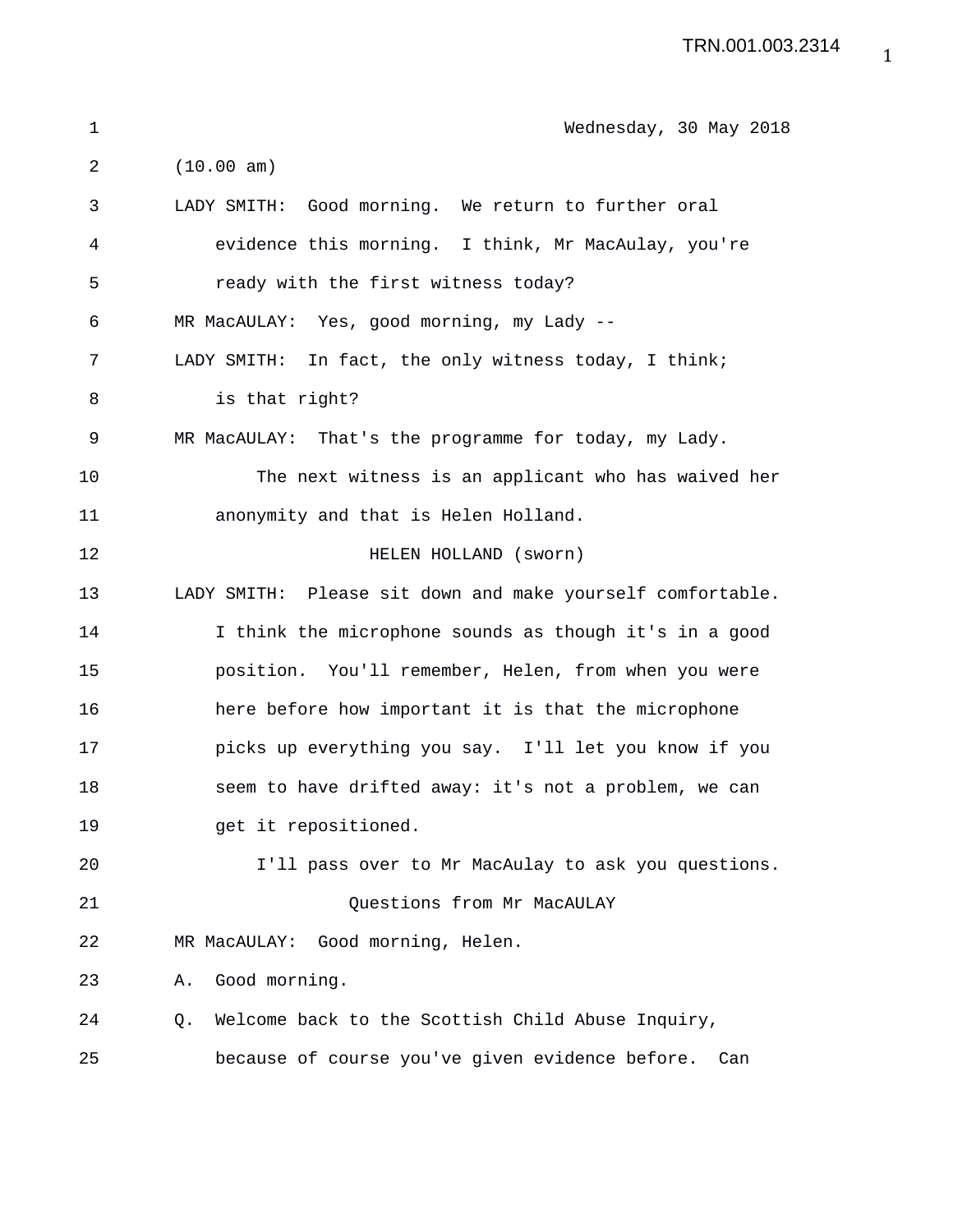| 1  |    | I begin by just asking you again for your date of birth. |
|----|----|----------------------------------------------------------|
| 2  |    | Can I ask you to confirm that you were born on           |
| 3  |    | 1958?                                                    |
| 4  | Α. | Yes.                                                     |
| 5  | Q. | In the red folder you'll find your statement. For the    |
| 6  |    | transcript I'll give the reference as WIT.001.001.7267.  |
| 7  |    | If I could just take you to the last page at 7326, can   |
| 8  |    | I ask you to confirm that you have signed the statement? |
| 9  | Α. | I have, but this one's not signed, but I have signed it. |
| 10 | Q. | So you've got an unsigned copy in front of you?          |
| 11 | Α. | Yes.                                                     |
| 12 | Q. | I have a copy which bears your signature, so you can     |
| 13 |    | confirm you have signed the statement?                   |
| 14 | Α. | Yes.                                                     |
| 15 |    | LADY SMITH:<br>So do I.                                  |
| 16 |    | MR MacAULAY: Can I also just ask you this: in the last   |
| 17 |    | paragraph of the statement, you say:                     |
| 18 |    | "I have no objection to my witness statement being       |
| 19 |    | published as part of the evidence to the inquiry."       |
| 20 |    | Is that the case?                                        |
| 21 | Α. | Yes.                                                     |
| 22 | Q. | You also say:                                            |
| 23 |    | "I believe the facts stated in this witness              |
| 24 |    | statement are true."                                     |
| 25 |    | Is that right?                                           |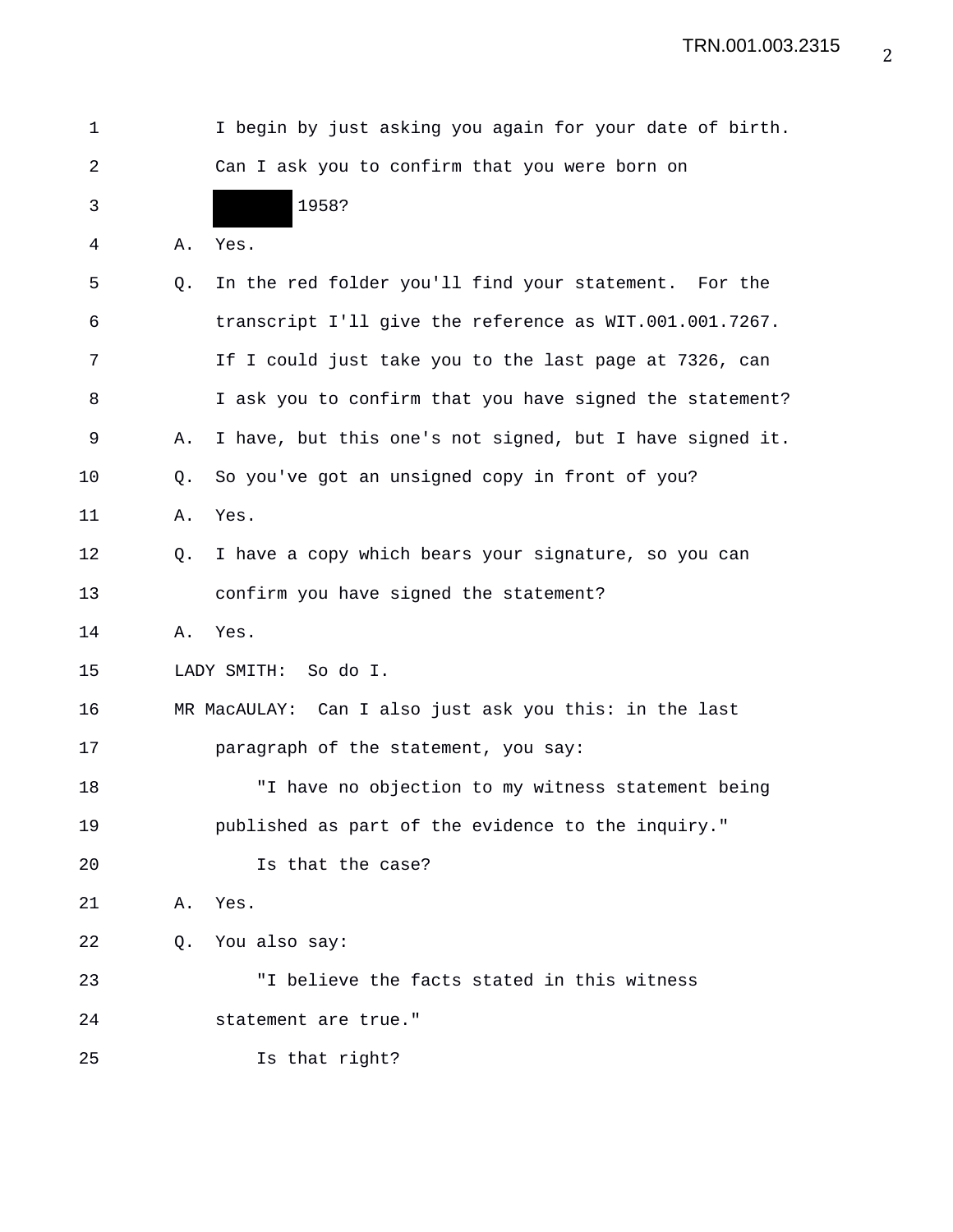| 1            | Α. | Yes.                                                     |
|--------------|----|----------------------------------------------------------|
| 2            | Q. | Today, Helen, I'm going to be asking you questions in    |
| $\mathsf{3}$ |    | particular about your time in care with the Sisters of   |
| 4            |    | Nazareth at Kilmarnock, and I think you understand that. |
| 5            | Α. | Yes.                                                     |
| 6            | Q. | I'll also ask you some questions about your life after   |
| 7            |    | care, but the primary focus will be on your life in      |
| 8            |    | Before that, can I just touch upon your life<br>care.    |
| $\mathsf 9$  |    | before you went into care.                               |
| 10           |    |                                                          |
| 11           | Α. |                                                          |
| 12           | Q. | At a point in time you went to live with your            |
| 13           |    | grandparents in Kilmarnock; is that right?               |
| 14           | Α. | Yes.                                                     |
| 15           | Q. | What age were you then, do you think, when that          |
| 16           |    | happened?                                                |
| 17           | Α. | About three and a half, four.                            |
| 18           | Q. | Were you essentially cared for by your grandmother at    |
| 19           |    | that time?                                               |
| 20           | Α. | Yes.                                                     |
| 21           | Q. |                                                          |
| 22           |    |                                                          |
| 23           | Α. |                                                          |
| 24           |    |                                                          |
| 25           |    |                                                          |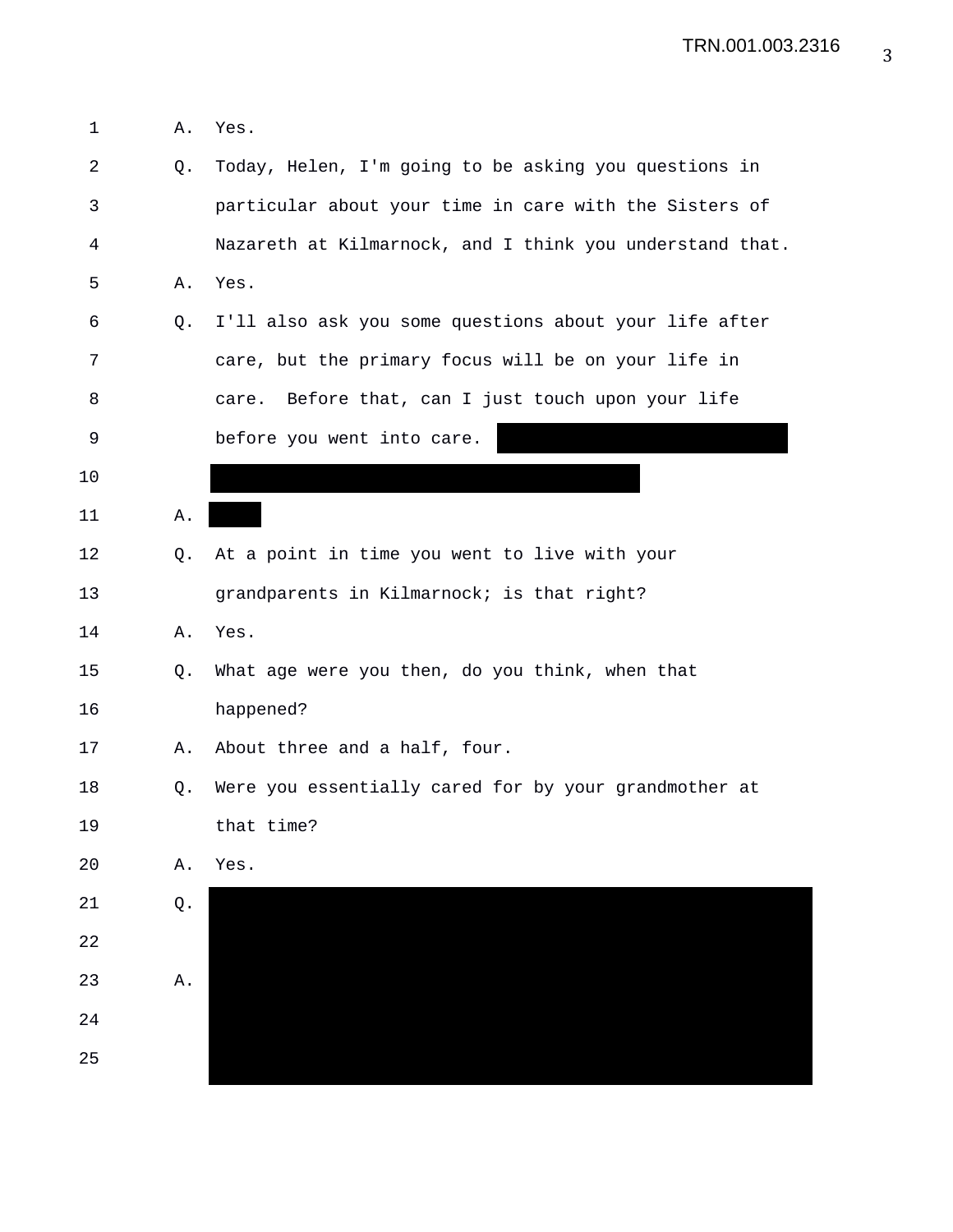| 1  |    |                                                          |
|----|----|----------------------------------------------------------|
| 2  |    |                                                          |
| 3  |    |                                                          |
| 4  |    |                                                          |
| 5  |    | But to all intents and purposes, it was a happy          |
| 6  |    | go out and play, there was<br>place.<br>I mean,          |
| 7  |    | a big family next door. We'd do the things that          |
| 8  |    | children shouldn't have done in those days: we'd tend to |
| 9  |    | go to the railway line and roll barrels down the railway |
| 10 |    | and things like that, that we'd get into trouble for.    |
| 11 |    | My gran and papa had rhubarb in the garden so we'd       |
| 12 |    | pick rhubarb and all get together as children and they   |
| 13 |    | used to send me in,<br>for a                             |
| 14 |    | bag of sugar because my gran was more likely to give it  |
| 15 |    | to me than she was the other ones.                       |
| 16 | Q. | I think, from what you say in your statement, you were   |
| 17 |    | particularly attached to your grandmother.               |
| 18 | Α. | Yes. My gran --                                          |
| 19 |    |                                                          |
| 20 |    | I tended to spend more time                              |
| 21 |    | with my gran. She always took time, no matter how busy   |
| 22 |    | she was -- because she was always cooking, she was       |
| 23 |    | always making stuff, she was always making sweets and    |
| 24 |    | things because she sold them to the children in the      |
| 25 |    | village because there wasn't a shop. My gran would make  |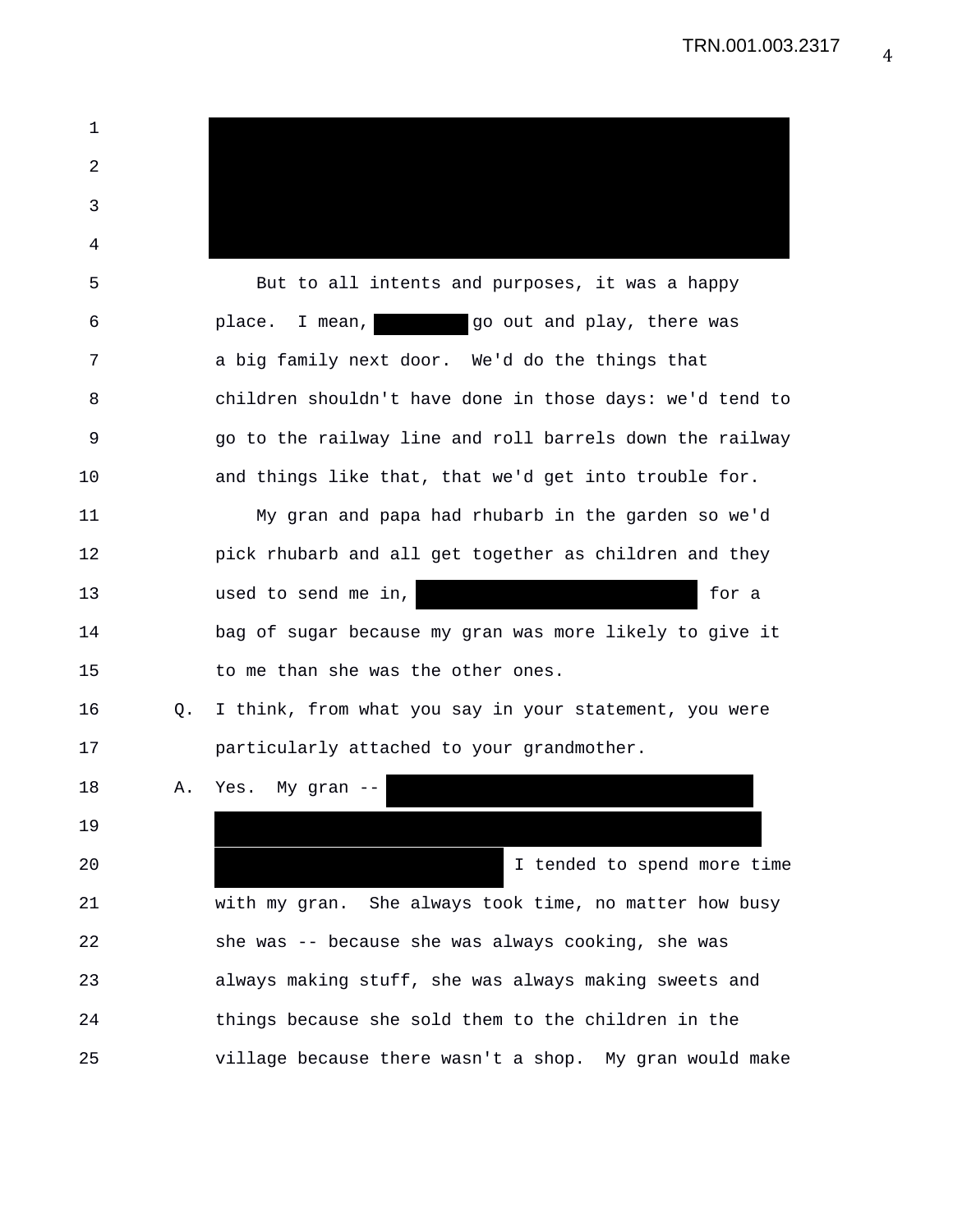| 1              |                | things like toffee frying pans and macaroon bars and    |
|----------------|----------------|---------------------------------------------------------|
| $\overline{2}$ |                | things like that, but in the afternoon she always took  |
| 3              |                | time out to spend time with me and she would sit me on  |
| 4              |                | her knee and tell me Bible stories -- every single day  |
| 5              |                | she would do that -- and that would be the time with my |
| 6              |                | gran.                                                   |
| 7              | Q.             | I think when we look at what you tell us in your        |
| 8              |                | statement, these Bible stories were quite important to  |
| 9              |                | you when you were in care. Is that --                   |
| 10             | Α.             | Absolutely; I believe that's what saw me through care.  |
| 11             | Q <sub>z</sub> | But there came a time when, rather sadly, your          |
| 12             |                | grandmother died; is that correct?                      |
| 13             | Α.             | Yes.                                                    |
| 14             | Q.             | Do you remember that particular time?                   |
| 15             | Α.             | Yes.                                                    |
| 16             | Q.             | How did you find out that she had died?                 |
| 17             | Α.             | My gran was still on the sofa bed; she was never, ever  |
| 18             |                | on the sofa bed in the morning. Every morning we got    |
| 19             |                | up, the bed was made up, my gran was up and in the      |
| 20             |                | kitchen. This particular day, my gran was still on the  |
| 21             |                | sofa bed.                                               |
| 22             |                | I was told to sit outside, which was something that     |
| 23             |                | never, ever happened, so I knew there was something     |
| 24             |                | strange going on. People were -- obviously, the adults  |
| 25             |                | were upset.                                             |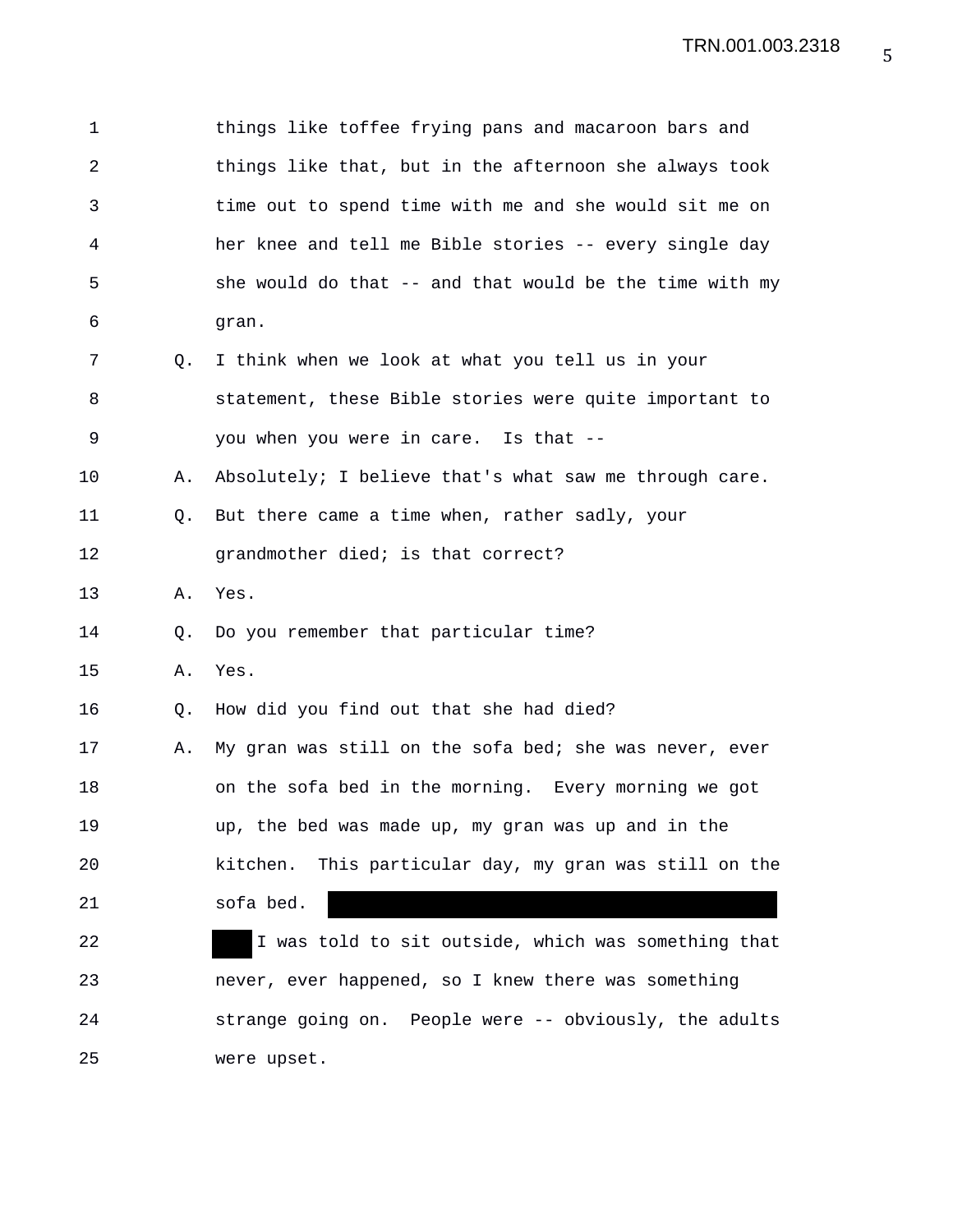| 1              |             | Then there was a lot of strange people coming to the     |
|----------------|-------------|----------------------------------------------------------|
| $\overline{a}$ |             | house, and my gran was taken away, but she wasn't taken  |
| 3              |             | away until<br>So                                         |
| 4              |             | my job was -- that day I had to wait for                 |
| 5              |             | and tell<br>weren't going back to                        |
| 6              |             | the house. Looking back, it was probably because the     |
| 7              |             | undertaker was coming back to get my gran ready. But my  |
| 8              |             | didn't<br>job was to make sure that                      |
| 9              |             | go into the house.                                       |
| 10             | Q.          | That was your realisation then that your grandmother had |
| 11             |             | died?                                                    |
| 12             | Α.          | Not even particularly that day, more because in those    |
| 13             |             | days the coffin stayed in the house for, like, three     |
| 14             |             | days. So my gran was in the house with us, and even      |
| 15             |             | then I still thought she was just sleeping. Nobody had   |
| 16             |             | explained to me that she'd died. I thought it was        |
| 17             |             | strange that she was in a box, but I was aware,          |
| 18             |             | obviously, of the fact that everybody was upset and that |
| 19             |             | my gran was -- she was still there to all intents and    |
| 20             |             | purposes, but I wasn't allowed to go to the funeral, so  |
| 21             |             | I never really saw my gran being buried or anything like |
| 22             |             | that.                                                    |
| 23             | $Q_{\star}$ | I know that dates are difficult but are you able to say  |
| 24             |             | what age you think you were when your grandmother died?  |
| 25             | Α.          | About five.                                              |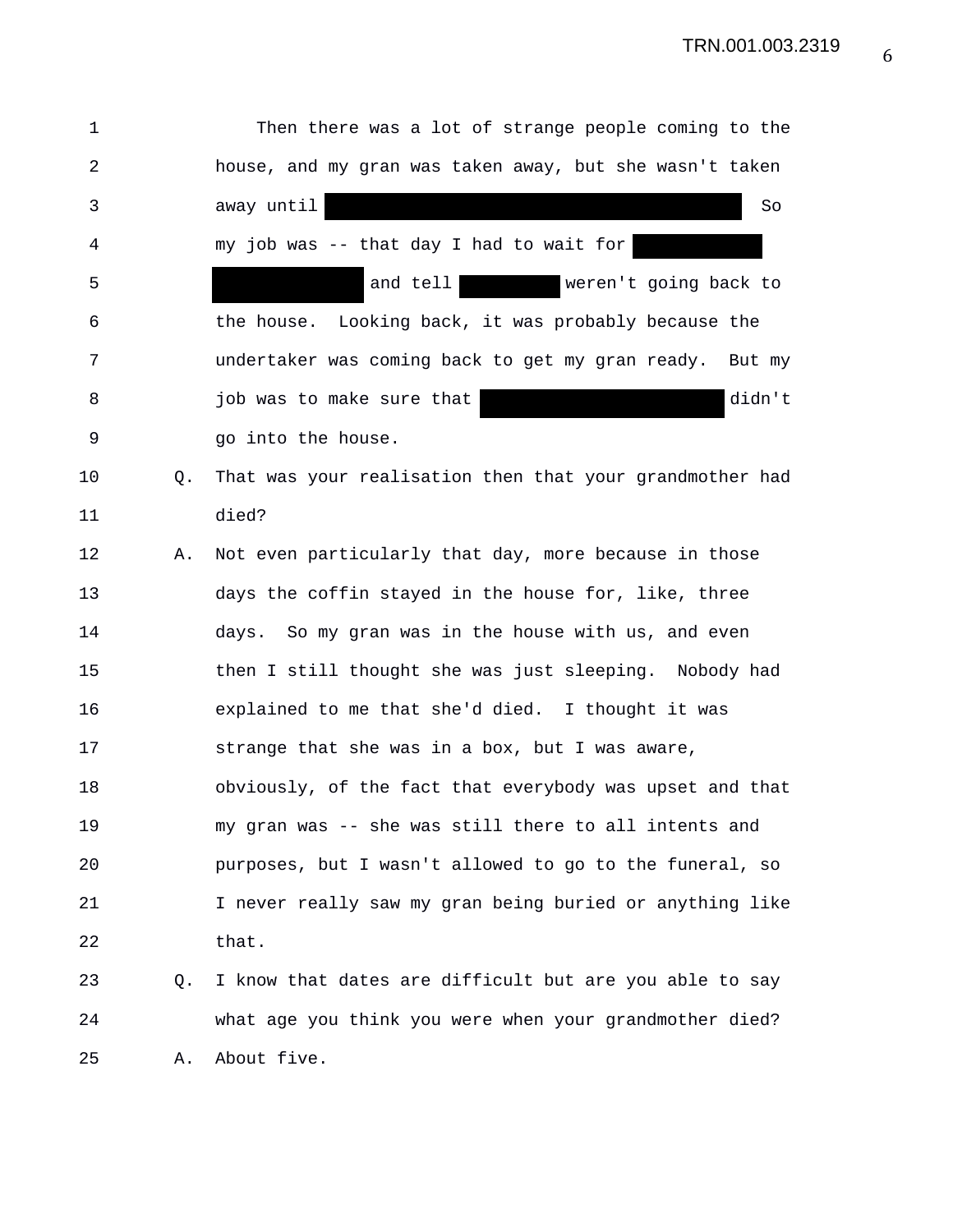| 1  | Q. | Let's just look at what happened after that               |
|----|----|-----------------------------------------------------------|
| 2  |    |                                                           |
| 3  |    |                                                           |
| 4  |    | What was the plan then, what was decided after            |
| 5  |    | your grandmother died?                                    |
| 6  | Α. | It wasn't too long after my gran died. We went to Mass    |
| 7  |    | one day as normal.                                        |
| 8  |    |                                                           |
| 9  |    | My dad just told<br>going in the car and he took          |
| 10 |    | the car and -- sorry, she's a therapy dog, so             |
| 11 |    | she's wanting to be beside me.                            |
| 12 |    | LADY SMITH: Whatever you're happy with or whatever she's  |
| 13 |    | happy with, it works for me, Helen.                       |
| 14 | Α. | Thanks.                                                   |
| 15 |    | So my dad took<br>the car to Nazareth House in            |
| 16 |    | didn't know what it was, it was just<br>Kilmarnock.       |
| 17 |    | a really, really big house.                               |
| 18 |    | MR MacAULAY: Have you discovered afterwards what prompted |
| 19 |    | that on his part? Did he get advice from someone?         |
| 20 | Α. | My understanding is that it was the parish priest that    |
| 21 |    | advised it because it wasn't seen as morally correct      |
| 22 |    | to be in a house with three adult men.<br>That            |
| 23 |    | later in life.<br>was what my dad repeated                |
| 24 | Q. | Do I take it from that explanation that at this point in  |
| 25 |    | time, the Social Work Department, let's call them that,   |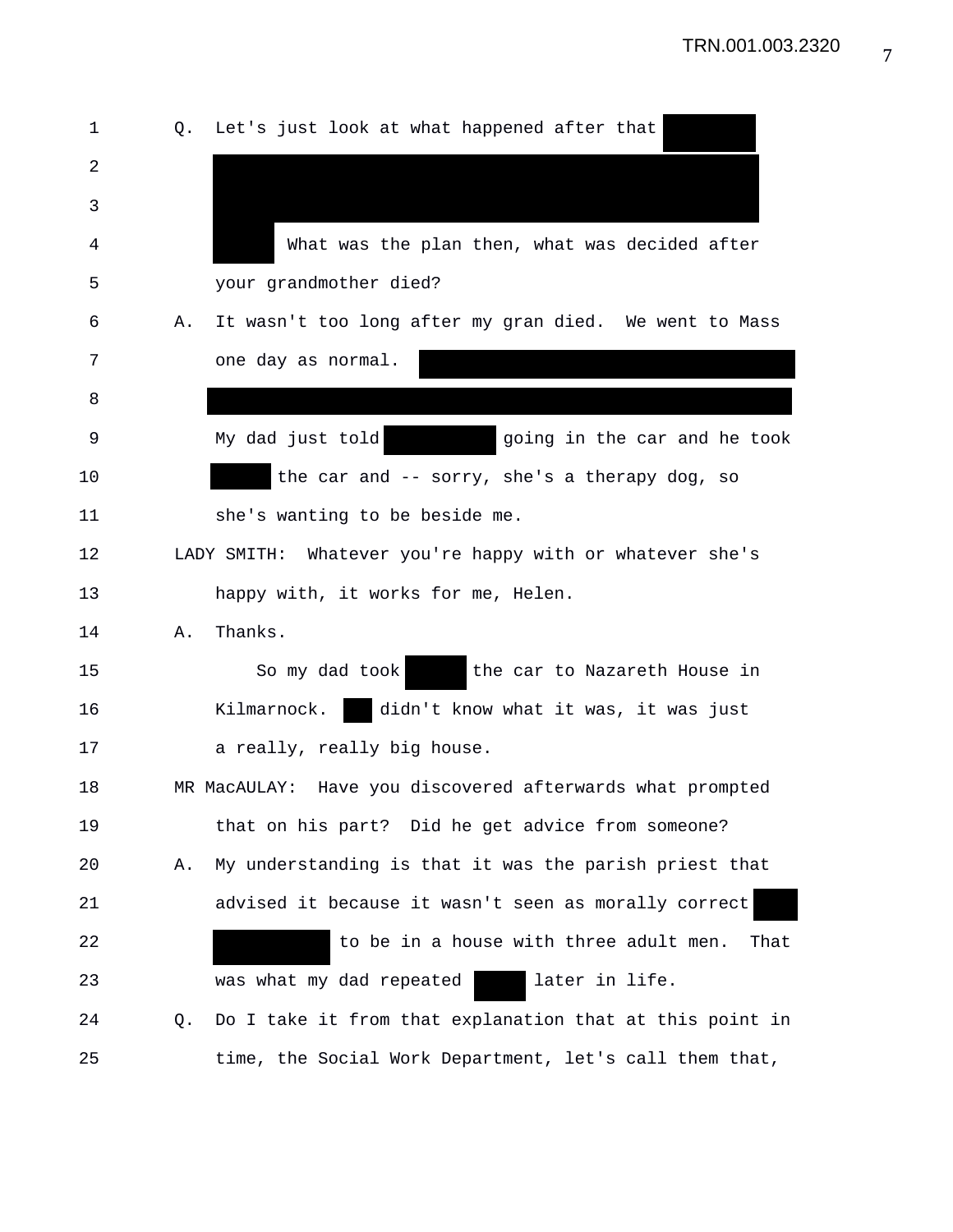| 1  |    | were not involved?                                       |
|----|----|----------------------------------------------------------|
| 2  | Α. | They weren't involved at all.                            |
| 3  | Q. | Can you remember then going into Nazareth House for the  |
| 4  |    | first time?                                              |
| 5  | Α. | Yes.                                                     |
| 6  | Q. | What is your recollection?                               |
| 7  | Α. | Like I say, we'd come back from Mass,                    |
| 8  |    |                                                          |
| 9  |    |                                                          |
| 10 |    |                                                          |
| 11 |    | My dad                                                   |
| 12 |    | the car to what I thought was just a massive<br>took     |
| 13 |    | building -- I'd never seen a building that size before.  |
| 14 |    | The driveway was shaped like a heart and there was       |
| 15 |    | a plinth with a statue on top of it, as you drove up, in |
| 16 |    | through the wrought-iron gates. And then there were      |
| 17 |    | steps up to the front door.                              |
| 18 |    | My dad<br>rang the                                       |
| 19 |    | doorbell and a nun came to the front door. She more or   |
| 20 |    | less opened the door straightaway, so I think they were  |
| 21 |    | obviously expecting us.                                  |
| 22 | Q. |                                                          |
| 23 |    |                                                          |
| 24 | Α. |                                                          |
| 25 | Q. | I want you to look at a photograph and it may or may not |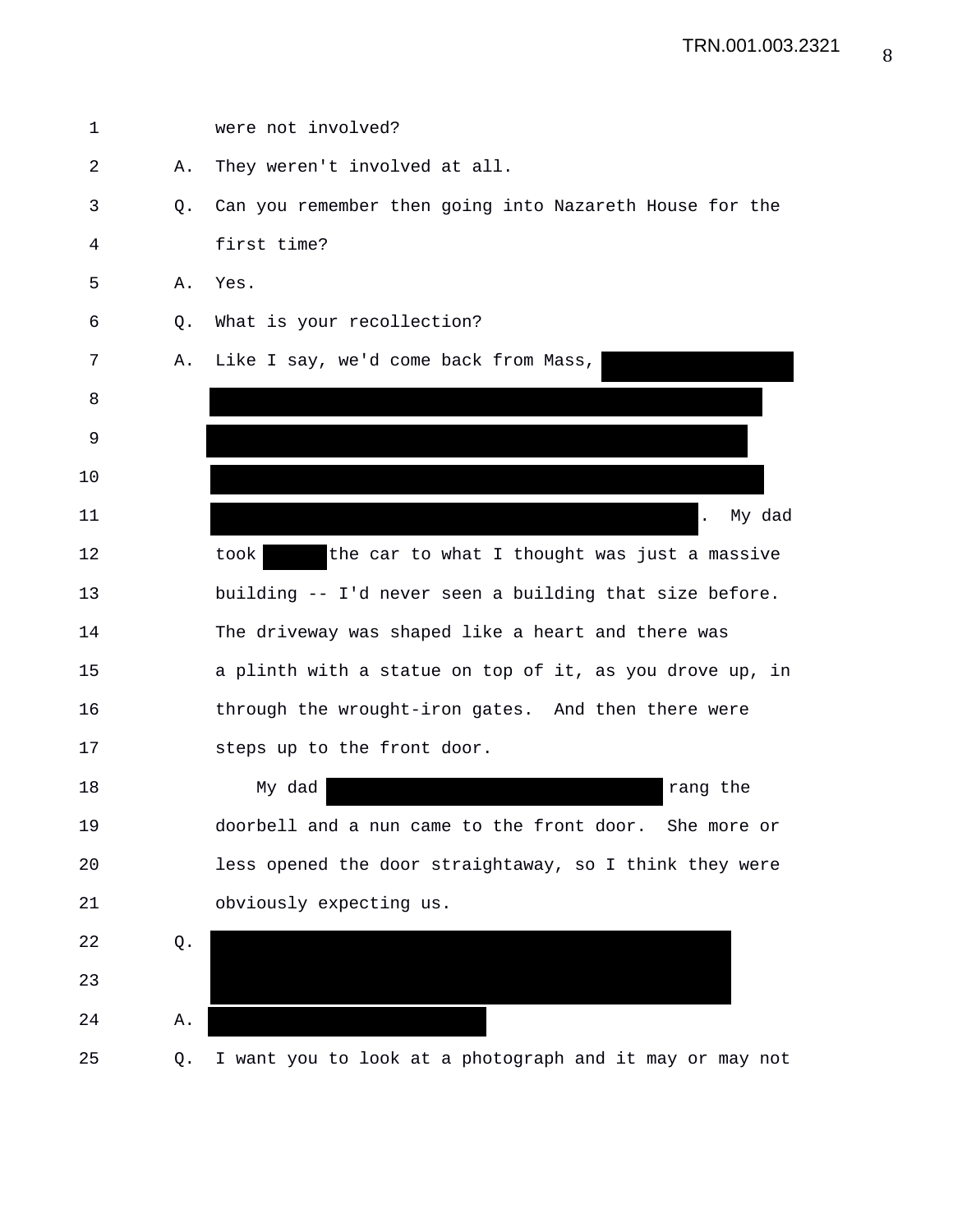1 be relevant to what you're telling us, but I'll put it 2 on the screen. It is WIT.003.001.3553. 3 We're looking at a photograph of little girls 4 standing in front of a statue; has this any relevance at 5 all to your going to Nazareth House? 6 A. I've been told later in life that that was the first day 7 8 9 10 11 12 13 Q. First of all, can I just confirm, you are the little 14 girl to the right as we look to the photograph? 15 A. Yes. 16 Q. 17 18 A. Yes. 19 Q. Is it your understanding this photograph was taken at 20 Nazareth House when you went there for the first time? 21 A. Yes. 22 Q. You're taking us then to the point in time when you went 23 into Nazareth House. Can I just understand what 24 happened next? Who do you meet when you go in? 25 A. The first person was a nun, Sister LHZ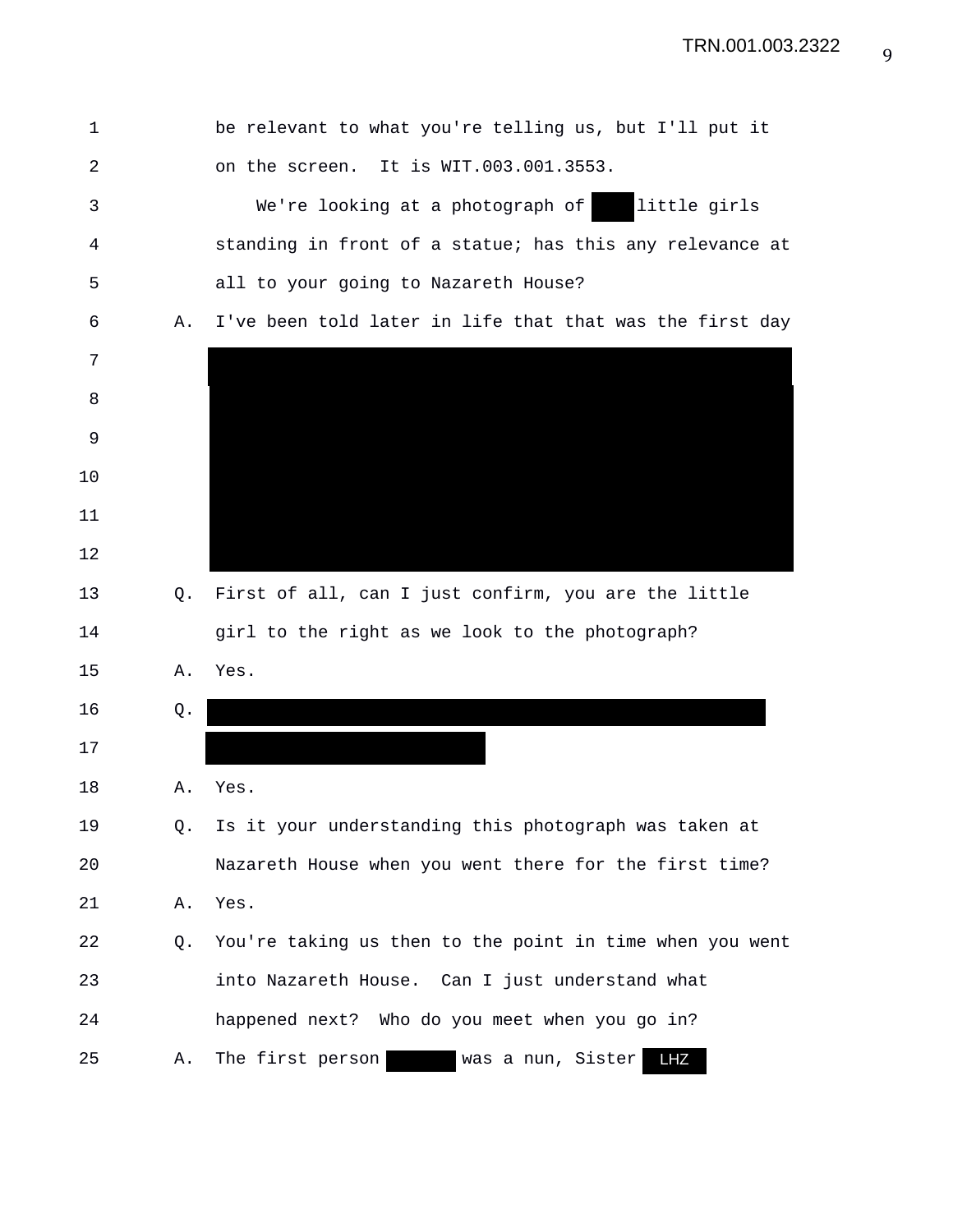1 Q. Did your father leave? 2 A. Yes. my dad 3 turned round and got into the car, but when he was 4 driving away, there was like sparks coming from the 5 exhaust of the car. I thought the car was going to go 6 on fire so I got upset and I was told to stop 7 snivelling. 8 Q. Did anything happen at that time? 9 A. I got a slap on the head, told to shut up. 10 Q. Who did that? 11 A. Sister LHZ12 Q. So that was in your very first few moments in 13 Nazareth House? 14 A. Yes. 15 Q. Can I see if we can identify a time frame when you'd 16 have been there. These are dates that have been taken 17 from the Sisters of Nazareth records; they may or may 18 not coincide with your own understanding. According to 19 the records, you were admitted on 15 October 1965. That 20 would age you at about 7. 21 A. 7, 7 and two months, which -- no, I would not have been. 22 Q. I think your own understanding is, particularly in 23 reference to the photograph, that you were younger than 24 that. 25 A. Not just the photograph, if I was 7 and two months, that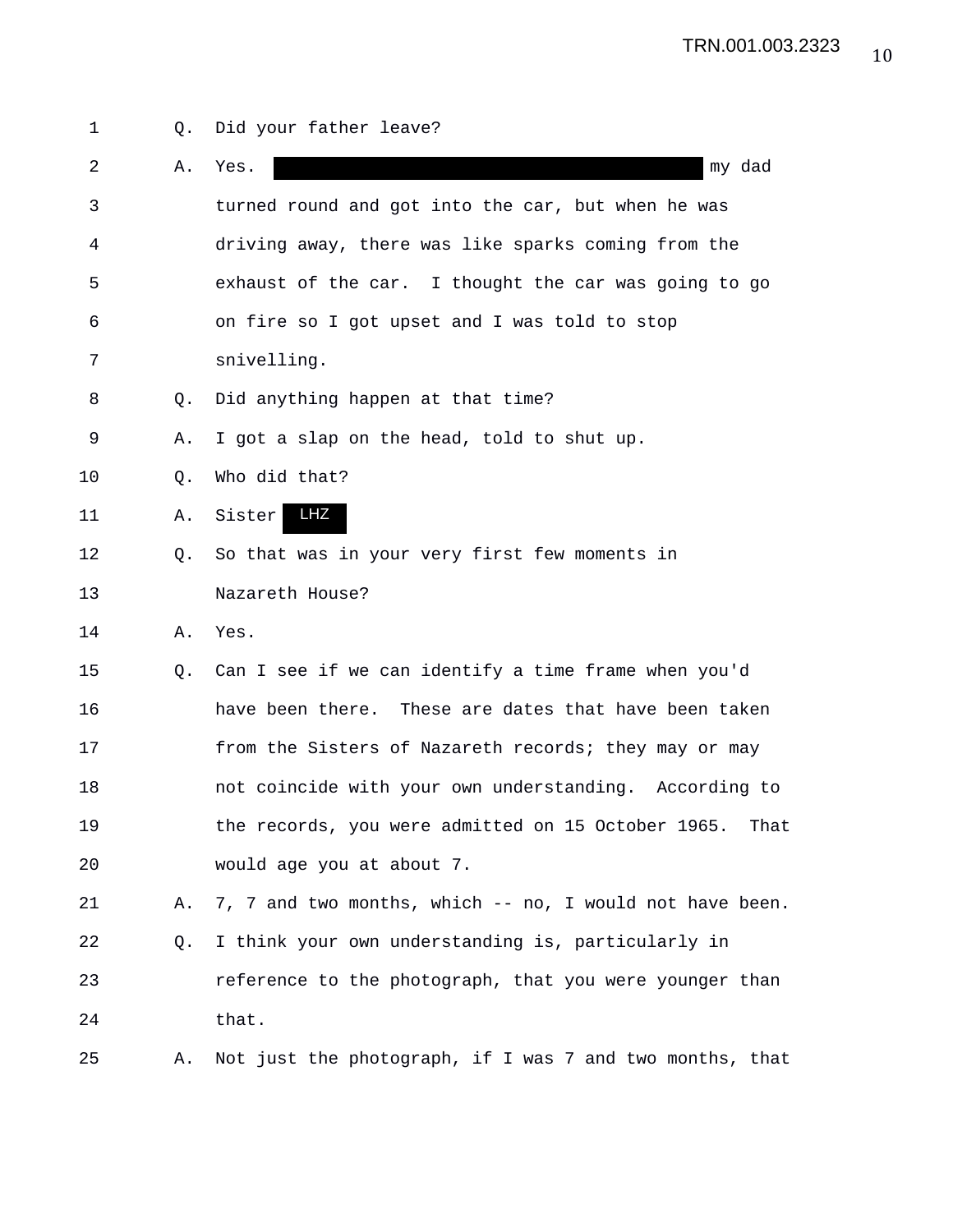| $\mathbf 1$ |    | would have put me in Primary Three. I had only just      |
|-------------|----|----------------------------------------------------------|
| 2           |    | finished -- I went to St Paul's School to start with for |
| 3           |    | the morning sessions, and that was in Hurlford, and when |
| 4           |    | I went to St Columba's I was on the back of Primary One  |
| 5           |    | going into Primary Two.                                  |
| 6           | Q. | I think you told us that your grandmother died when you  |
| 7           |    | were aged about 5, so are you placing your arrival at    |
| 8           |    | Nazareth House at about that sort of age?                |
| 9           | Α. | Yes.                                                     |
| 10          | Q. | So you're talking perhaps about 1963 or thereabouts?     |
| 11          | Α. | Yes.                                                     |
| 12          | Q. | So far as the records go to show, there is no record     |
| 13          |    | in the admissions and discharge registers from           |
| 14          |    | Nazareth House, but there is a Social Work record, which |
| 15          |    | suggests that -- and this is from the then East Ayrshire |
| 16          |    | Council records, that you left on 26 July 1972, so that  |
| 17          |    | would be about days after your 14th birthday. How        |
| 18          |    | about that? Does that seem accurate to you?              |
| 19          | Α. | I think I was nearer 15, because I was in my last year   |
| 20          |    | at school. I was in the year for taking my exams at      |
| 21          |    | school,                                                  |
| 22          |    |                                                          |
| 23          |    |                                                          |
| 24          |    |                                                          |
| 25          | Q. |                                                          |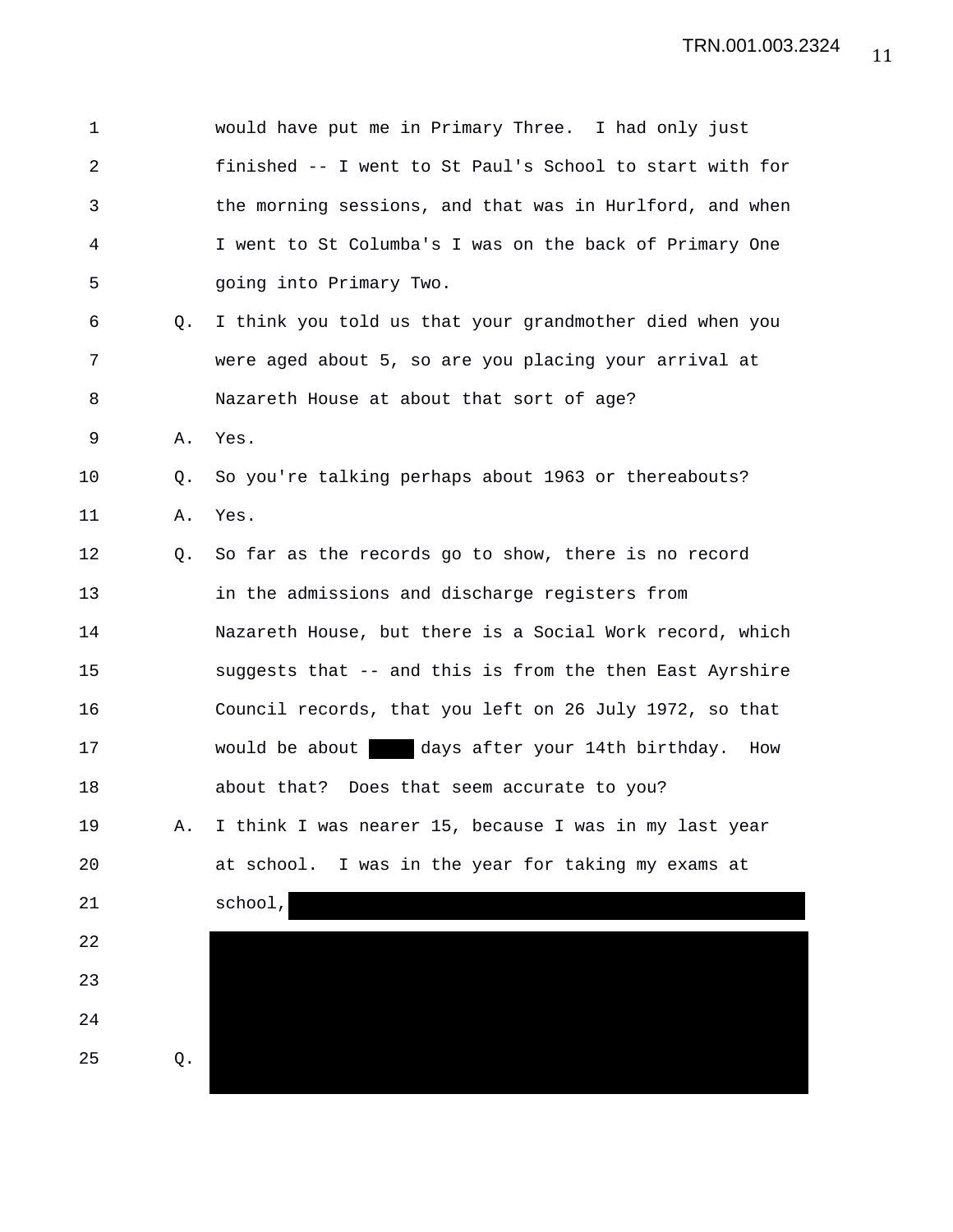| 1  | Α. |                                                                |
|----|----|----------------------------------------------------------------|
| 2  | Q. | Can I ask you about the set-up at Nazareth House once          |
| 3  |    | you got your bearings. Were the children divided into          |
| 4  |    | groups?                                                        |
| 5  | Α. | Yes.                                                           |
| 6  | Q. | Can you just help me with that, Helen? What was the            |
| 7  |    | set-up?                                                        |
| 8  | Α. | There were two groups. Sister LHZ had one group,               |
| 9  |    | had the other group. Sister LIZ had the<br>LGO<br>Sister       |
| 10 |    | bigger group -- Sister LHZ 's group had two recreation         |
| 11 |    | <b>LGO</b><br>rooms and two dining rooms. Sister<br>s only had |
| 12 |    | one recreation room and one dining room.                       |
| 13 | Q. | Were you in Sister LIZ 's group?                               |
| 14 | Α. |                                                                |
| 15 | Q. |                                                                |
| 16 | Α. |                                                                |
| 17 | Q. |                                                                |
| 18 | Α. |                                                                |
| 19 |    |                                                                |
| 20 |    | -- I can't remember this 100 per cent,                         |
| 21 |    | but I think initially it was girls in one group and boys       |
| 22 |    | in the other and then it mixed.                                |
| 23 | Q. | So when you started in Sister LHZ 's group you think it        |
| 24 |    | was just girls?                                                |
| 25 | Α. | Yes, possibly.                                                 |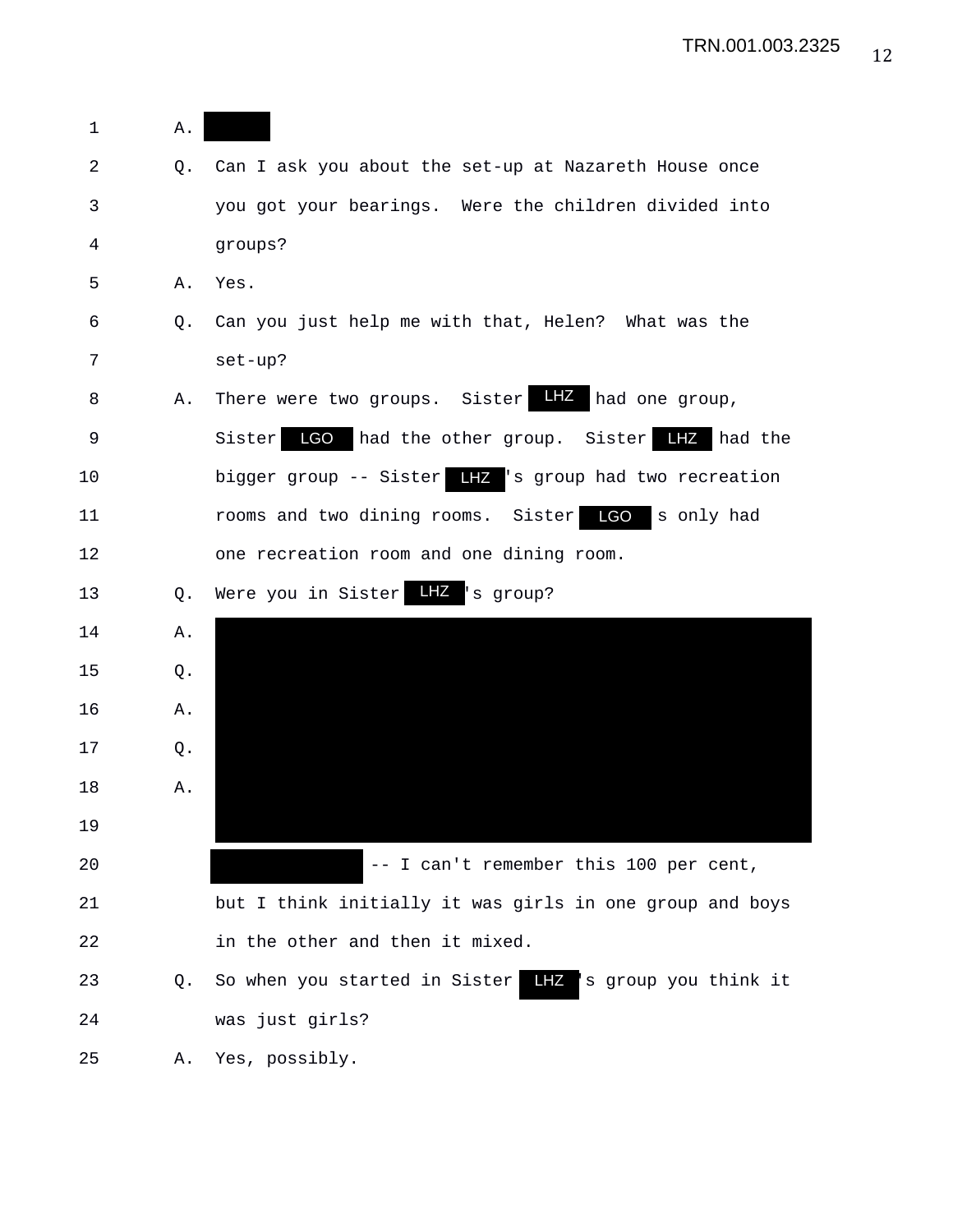| 1  | Q. | LGO<br>?<br>And the boys possibly with Sister          |
|----|----|--------------------------------------------------------|
| 2  | Α. | Yes.                                                   |
| 3  | O. | Do I take it then that there was an age range --       |
| 4  | Α. | Yes.                                                   |
| 5  | 0. | -- within the group? Did that remain the position      |
| 6  |    | through most of your time at Nazareth House, that you  |
| 7  |    | were in Sister LIZ 's group?                           |
| 8  | Α. | Yes, I was always in Sister LIZ 's group until she     |
| 9  |    | left.                                                  |
| 10 | Q. | Until she left?                                        |
| 11 | Α. | Yes.                                                   |
| 12 | Q. | I want you to look at a document. I don't think you'll |
| 13 |    | have seen this before, but I just want to see if I can |
| 14 |    | put in context the set-up of the groups. This is --    |
| 15 |    | I'll put it on the screen -- NAZ.001.003.1405.         |
| 16 |    | You'll see this is described -- if we can focus in     |
| 17 |    | on the very top. It's described as:                    |
| 18 |    | "The Sisters' Employment Registers."                   |
| 19 |    | And you'll see it's for Kilmarnock, and the first      |
| 20 |    | date is 1929 and it goes through to 1985. This is      |
| 21 |    | documentation that has been recovered from the Sisters |
| 22 |    | of Nazareth.                                           |
| 23 |    | It's essentially showing you the sisters in            |
| 24 |    | Nazareth House Kilmarnock and what they did. If I take |
| 25 |    | you to page 1439, we're looking -- I've picked 1965    |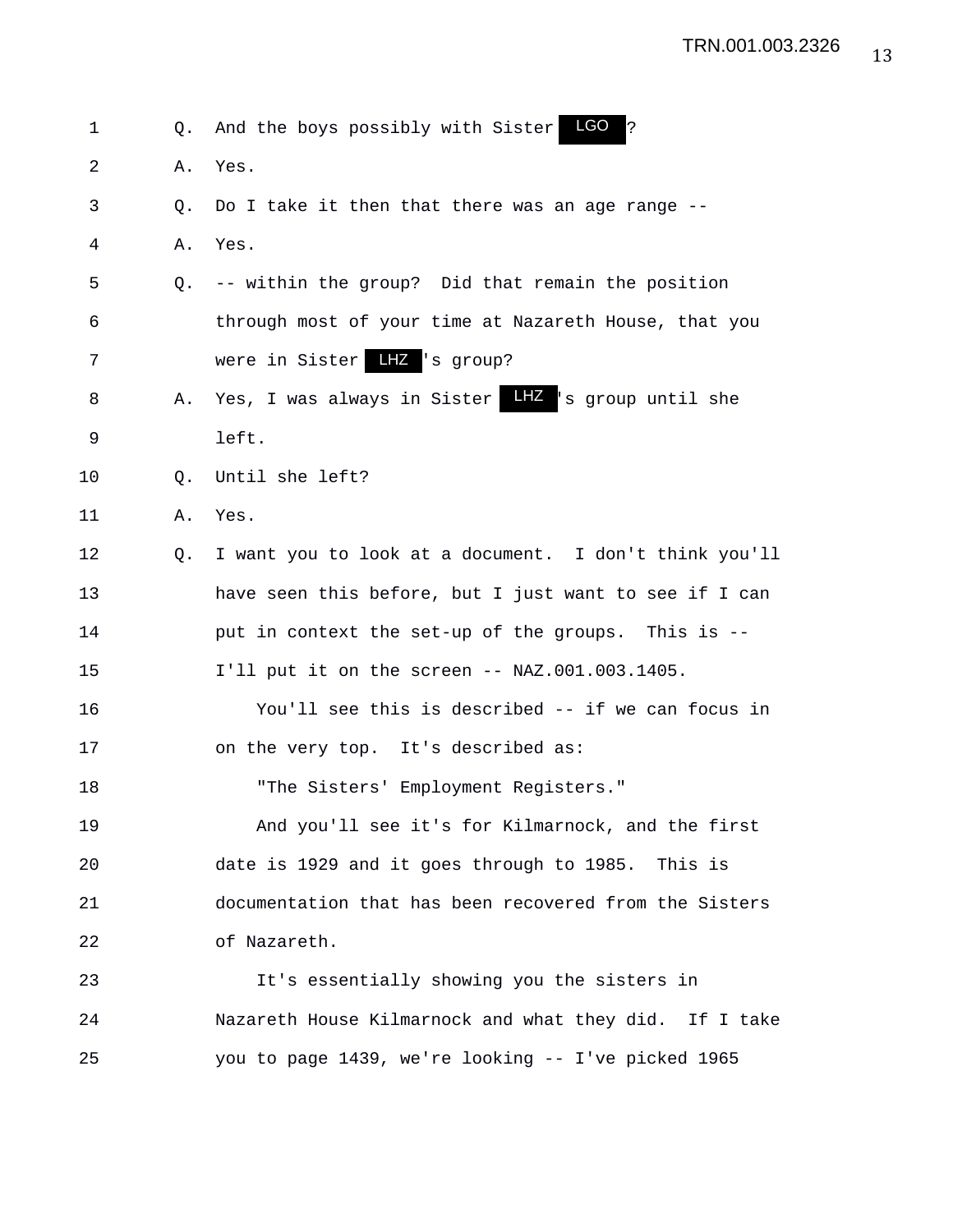| 1  |    | because we know that for certain you were there then.   |
|----|----|---------------------------------------------------------|
| 2  | Α. | Yes.                                                    |
| 3  | Q. | Can we see that we have a list of sisters on the        |
| 4  |    | left-hand side for 1965. The Mother Superior seems to   |
| 5  |    | be a Mother Alphonsus Mary; do you see that at the top? |
| 6  | Α. | Yes.                                                    |
| 7  | Q. | Does that ring a bell with you?                         |
| 8  | Α. | There was a Mother Superior, but I couldn't have told   |
| 9  |    | you what her name was.                                  |
| 10 | Q. |                                                         |
| 11 |    | Number 3 in the list                                    |
| 12 |    | LHZ<br>; do I take it that's the sister<br>is Sister    |
| 13 |    | you've been telling us about?                           |
| 14 | Α. | Yes.                                                    |
| 15 | Q. | Can we see if we look across, we're told what they did. |
| 16 |    | Can we see that for her, we have "children"?            |
| 17 | Α. | Yes.                                                    |
| 18 | Q. | If we move down to number 10, do we see reference there |
| 19 |    | LGO ?<br>to Sister                                      |
| 20 | Α. | Yes.                                                    |
| 21 | Q. | And again, do we see that for her we have "children"?   |
| 22 | Α. | Yes.                                                    |
| 23 | Q. | But these are the only two sisters who are described as |
| 24 |    | having involvement with children. If you look at the    |
| 25 |    | $list$ --                                               |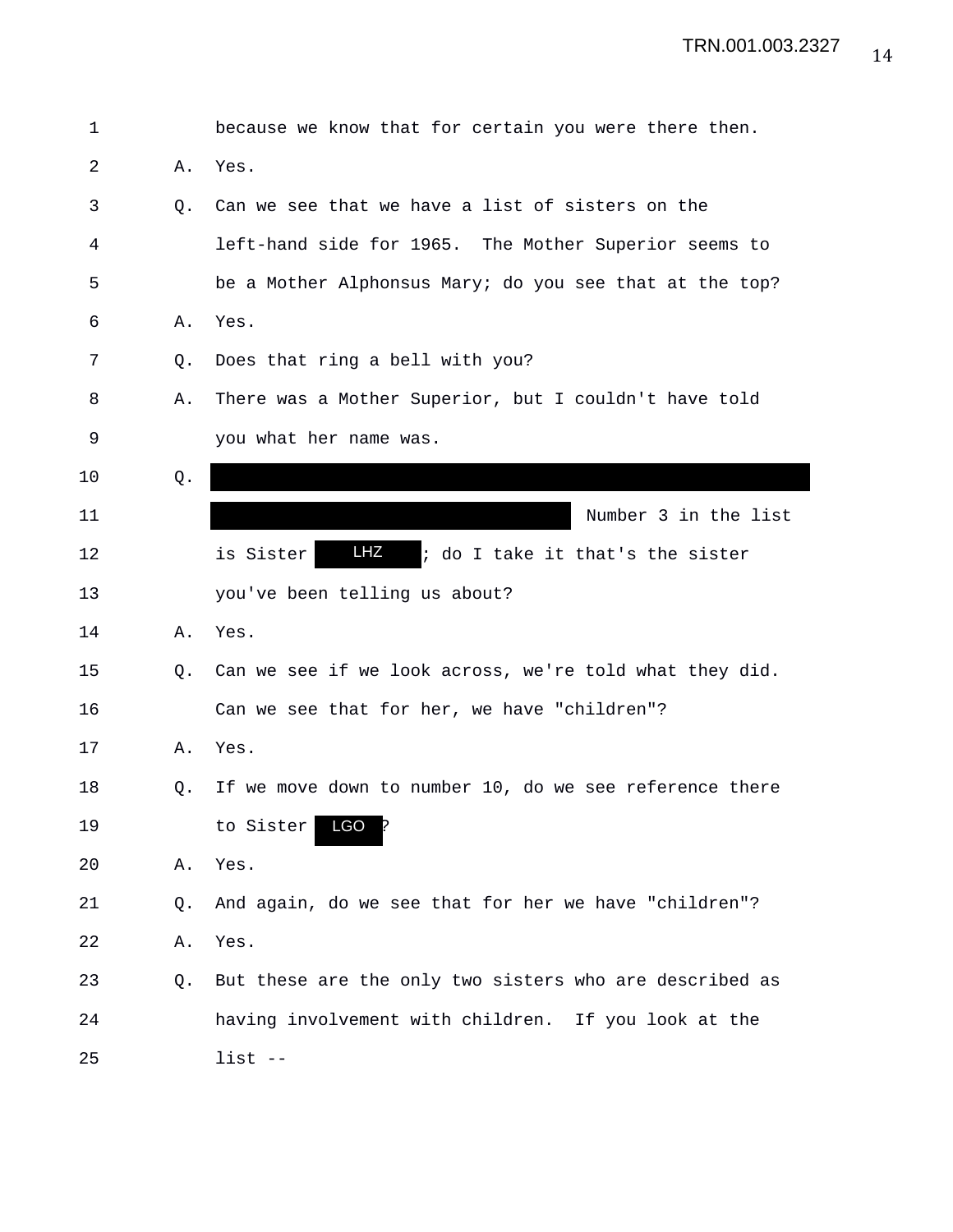| $\mathbf 1$    | Α. | They were the only two that had involvement with            |
|----------------|----|-------------------------------------------------------------|
| $\overline{2}$ |    | None of the other sisters had anything to do<br>children.   |
| 3              |    | with the children.                                          |
| 4              | Q. | We see the sisters who were designated for collecting,      |
| 5              |    | catering and so on and so forth, but these were the only    |
| 6              |    | two that looked after the children that were there?         |
| 7              | Α. | Yes.                                                        |
| 8              | Q. | I'll come to numbers in a moment.                           |
| 9              |    | Perhaps just to go forward a bit to page 1446, here         |
| 10             |    | I've picked 1972 out of the register. Just to identify      |
| 11             |    | LHZ<br>that, again, at item 2 we still have Sister<br>who's |
| 12             |    | now described as a "counsellor and group of children";      |
| 13             |    | do you see that? So according to this, she's still          |
| 14             |    | there in 1972 -- and I'll move on from that in              |
| 15             |    | a moment -- and again at number 8 Sister LGO<br>is now      |
| 16             |    | "group and choir"; do you see that?                         |
| 17             | Α. | Yes.                                                        |
| 18             | Q. | Again, it seems that only two sisters are allocated         |
| 19             |    | children duties.                                            |
| 20             | Α. | Yes.                                                        |
| 21             | Q. | Then if we go on to the next page, $1447 - -$ and we've now |
| 22             |    | moved into 1973 -- and the change we now notice is at 7     |
| 23             |    | LGO<br>we still have Sister<br>but at 8 we have             |
| 24             |    | <b>LKE</b><br>Sister                                        |
| 25             | Α. | <b>LKE</b><br>came after Sister<br>LHZ<br>left.<br>Sister   |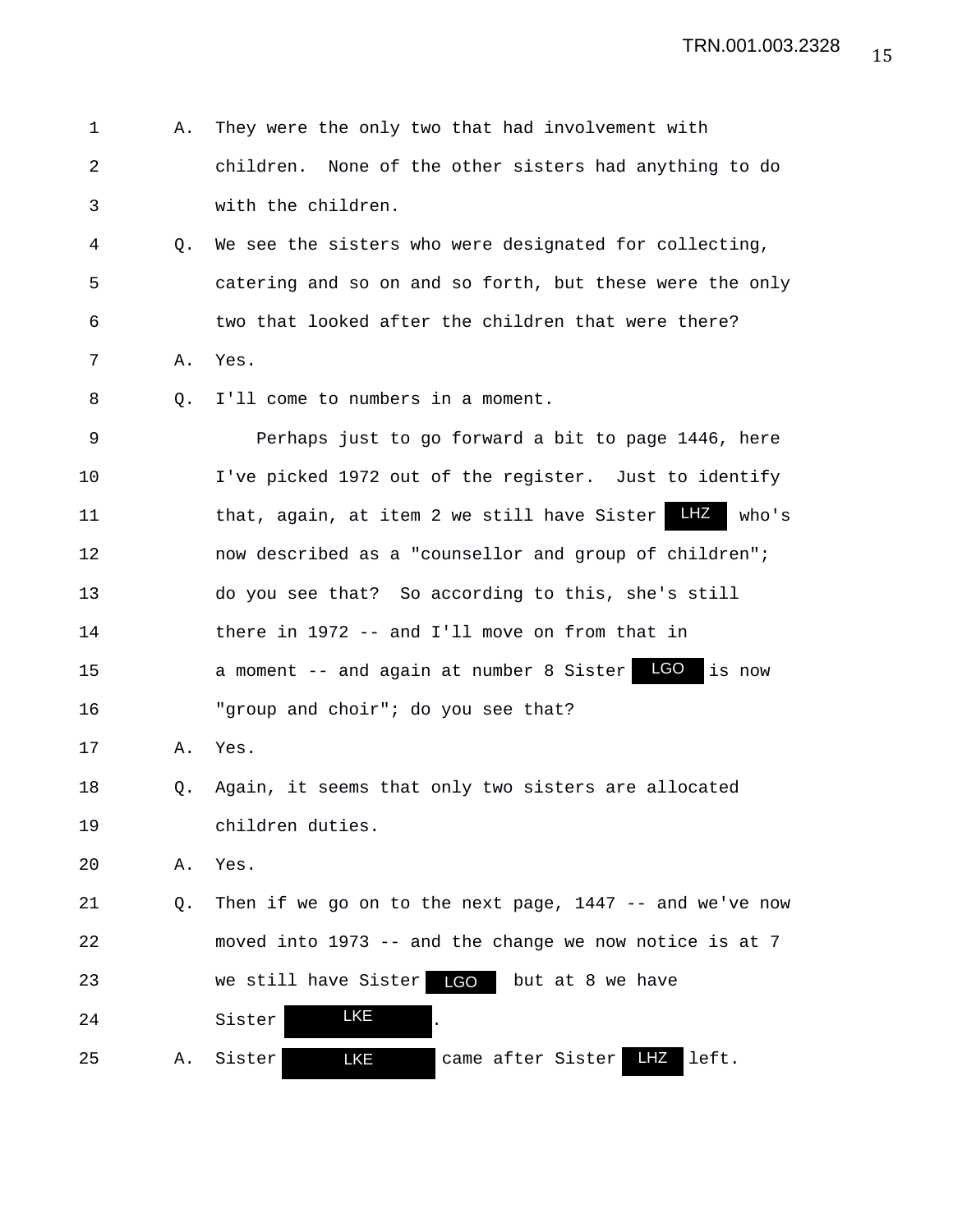| 1       | Q. | Does it appear then that at a point in time around 1972  |
|---------|----|----------------------------------------------------------|
| 2       |    | <u>LKE</u><br>or thereabouts, Sister LHZ left and Sister |
| 3       |    | LKE<br>came in her place?                                |
| 4       | Α. | I think it was round about<br>1973.<br>Yes.              |
| 5       | Q. | LKE<br>Were you still there when Sister<br>came?         |
| 6       | Α. | Yes.                                                     |
| 7       | Q. | So if you left in July 1972, then that doesn't work out, |
| 8       |    | but if it was a bit later then you would have crossed    |
| 9       |    | LKE<br>þ.<br>paths with Sister                           |
| $10 \,$ | Α. | LKE<br>Yes, it was Sister<br>and then there was a        |
| 11      |    | Sister Stephen came after that.                          |
| 12      | Q. | I think what we take from this is that really for the    |
| 13      |    | majority of your time at Nazareth House Kilmarnock, it   |
| 14      |    | LHZ who was in charge of you?<br>was Sister              |
| 15      | Α. | Yes. Unfortunately, yes.                                 |
| 16      | Q. | That is the position?                                    |
| 17      |    | Just to get a sense of the numbers -- and here I'm       |
| 18      |    | taking you to material that has been produced by the     |
| 19      |    | sisters themselves, this is at NAZ.001.001.0265.         |
| 20      |    | We're looking at:                                        |
| 21      |    | "Statistics of numbers of children and babies at         |
| 22      |    | Scottish Nazareth Houses (1925 to 1984)."                |
| 23      |    | This is material that the sisters have provided us       |
| 24      |    | You'll see "Kilmarnock" is the second column.<br>with.   |
| 25      |    | If we move down towards the bottom, again picking up     |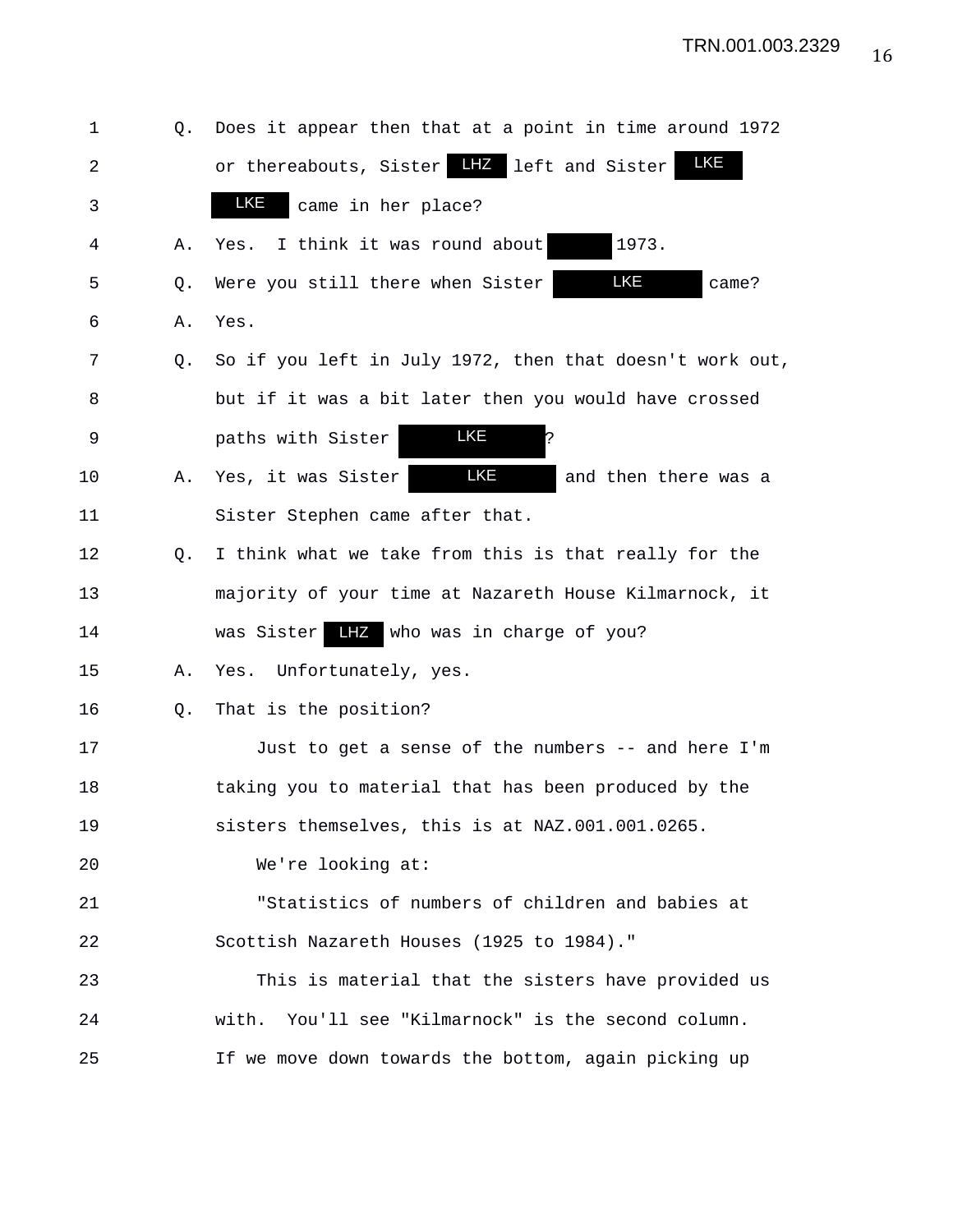| 1              |    | 1965, simply as a point of departure, can we see that in  |
|----------------|----|-----------------------------------------------------------|
| $\overline{a}$ |    | 1965, according to this, there were 16 boys and           |
| 3              |    | 24 girls?                                                 |
| 4              | Α. | No way.                                                   |
| 5              | Q. | You think it's less or more?                              |
| 6              | Α. | More.                                                     |
| 7              | Q. | Okay. We can see there is a fluctuation in the numbers.   |
| 8              |    | For example, in December 1969 there's 15 boys and         |
| 9              |    | 30 girls. Do you see that? What's your own                |
| 10             |    | recollection, Helen, as to how many were in               |
| 11             |    | $LZ$ 's group?<br>Sister                                  |
| 12             | Α. |                                                           |
| 13             |    | LGO 's group would have had about 20.<br>and Sister       |
| 14             | Q. | So you think that was the split, the majority in          |
| 15             |    | LHZ 's group?<br>Sister                                   |
| 16             | А. | Yes, the majority were in Sister Hiz 's group, but        |
| 17             |    | LHZ would have like -- there would be<br>sometimes Sister |
| 18             |    | like an overflow. So I'm registering this on the basis    |
| 19             |    | of the dormitories, because in the dormitory area there   |
| 20             |    | was a corridor that led down to the fire exit and         |
| 21             |    | sometimes there would be beds needing to be put on that   |
| 22             |    | corridor because there was more children than there was   |
| 23             |    | beds for the dormitories.                                 |
| 24             | О. | I think you do mention that in your statement.            |
|                |    |                                                           |

25 A. Yes.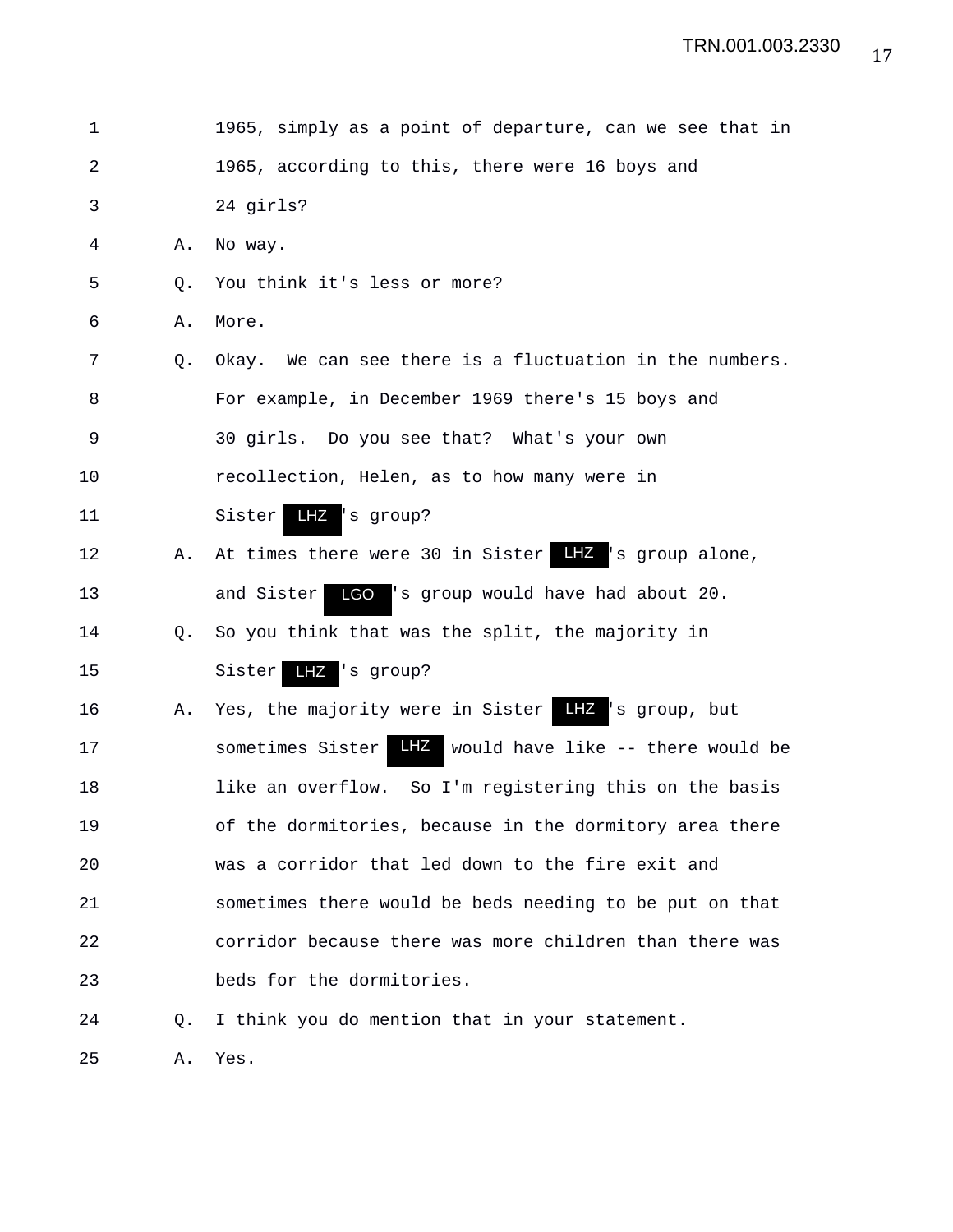| 1           |    | Q. But putting that aside, whether it's 24 or 30, do I take |
|-------------|----|-------------------------------------------------------------|
| 2           |    | it that those children were in the care of Sister<br>LHZ    |
| 3           | Α. | Yes.                                                        |
| 4           | Q. | What about lay assistants? Were there lay staff who         |
| 5           |    | would assist in the care?                                   |
| 6           | Α. | Sometimes there would be one. I can remember the names      |
| 7           |    | of some of them, but not very many, I only remember the     |
| 8           |    | name of really one of them clearly. I know there was        |
| $\mathsf 9$ |    | -- I think her name<br>a lady there                         |
| 10          |    | was maybe LWP, I'm not 100 per cent sure.                   |
| 11          |    | For most of the time $--$                                   |
| 12          |    | who worked in Nazareth House,                               |
| 13          |    | One was called<br>and the other lady was                    |
| 14          |    | called<br>$\mathbf{L}$<br>They were                         |
| 15          |    | LHZ<br>there would<br>On the whole, apart from Sister       |
| 16          |    | be like one layperson.                                      |
| 17          | Q. | Okay. Did you form any understanding as to whether the      |
| 18          |    | laypersons had been former residents from the home?         |
| 19          | Α. | Not in that particular group, but there were former         |
| 20          |    | residents still in the home, but they had jobs now.         |
| 21          | Q. | Can I look at some aspects of the daily routine with        |
| 22          |    | you, Helen.                                                 |
| 23          |    | You got up early, I think, you tell us in your              |
| 24          |    | statement, about 6 o'clock in the morning; is that          |
| 25          |    | correct?                                                    |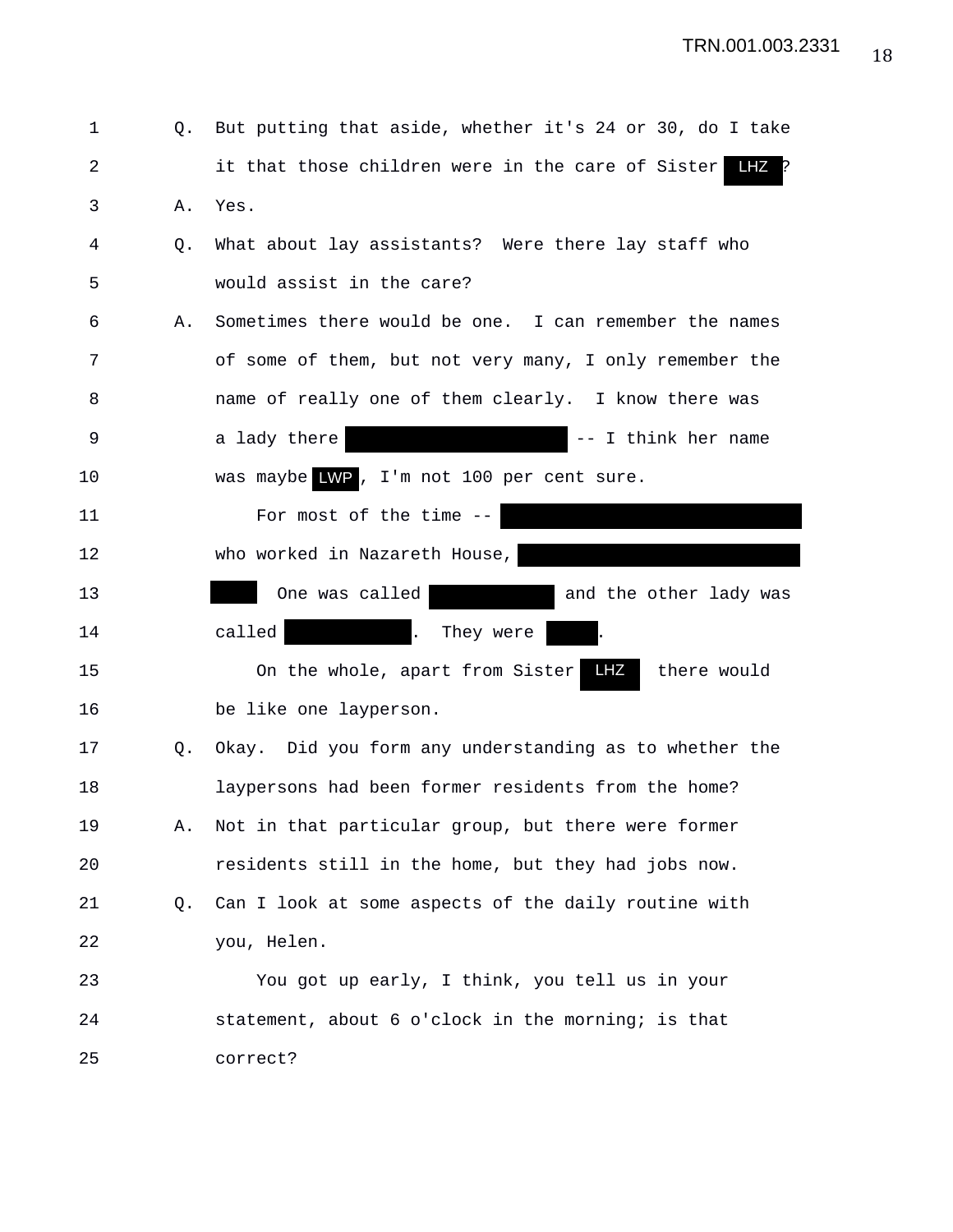1 A. Yes.

2 Q. What was the routine after that?

3 A. You'd get up at 6 o'clock. Sister LHZ would come 4 round with a bell. You'd get out of bed, kneel at the 5 side of the bed, say your prayers. When you had 6 finished saying your prayers, you'd take the top sheet 7 off the bed, put it over your head, put your clothes 8 on -- get out your pyjamas, put your clothes on, and 9 then you would go to the wash area, brush your teeth, 10 have a quick wash with your face and hands, and then you 11 would line up ready for Mass. 12 Q. Was Mass a daily occurrence? 13 A. Yes. 14 Q. One thing you tell us is that after breakfast -- and 15 we'll come to food shortly -- you had to queue up to be 16 **given a dessertspoon of malt extract and cod liver oil;** 17 is that right? 18 A. Yes. 19 Q. Was that in the winter that happened? 20 A. Yes. 21 Q. And can you just help me with that? Who arranged that? 22 Who managed that? 23 A. Sister LHZ. Sister LHZ would stand at the top and 24 the children would all be made to line up one at a time 25 behind the other and it would be like -- it wasn't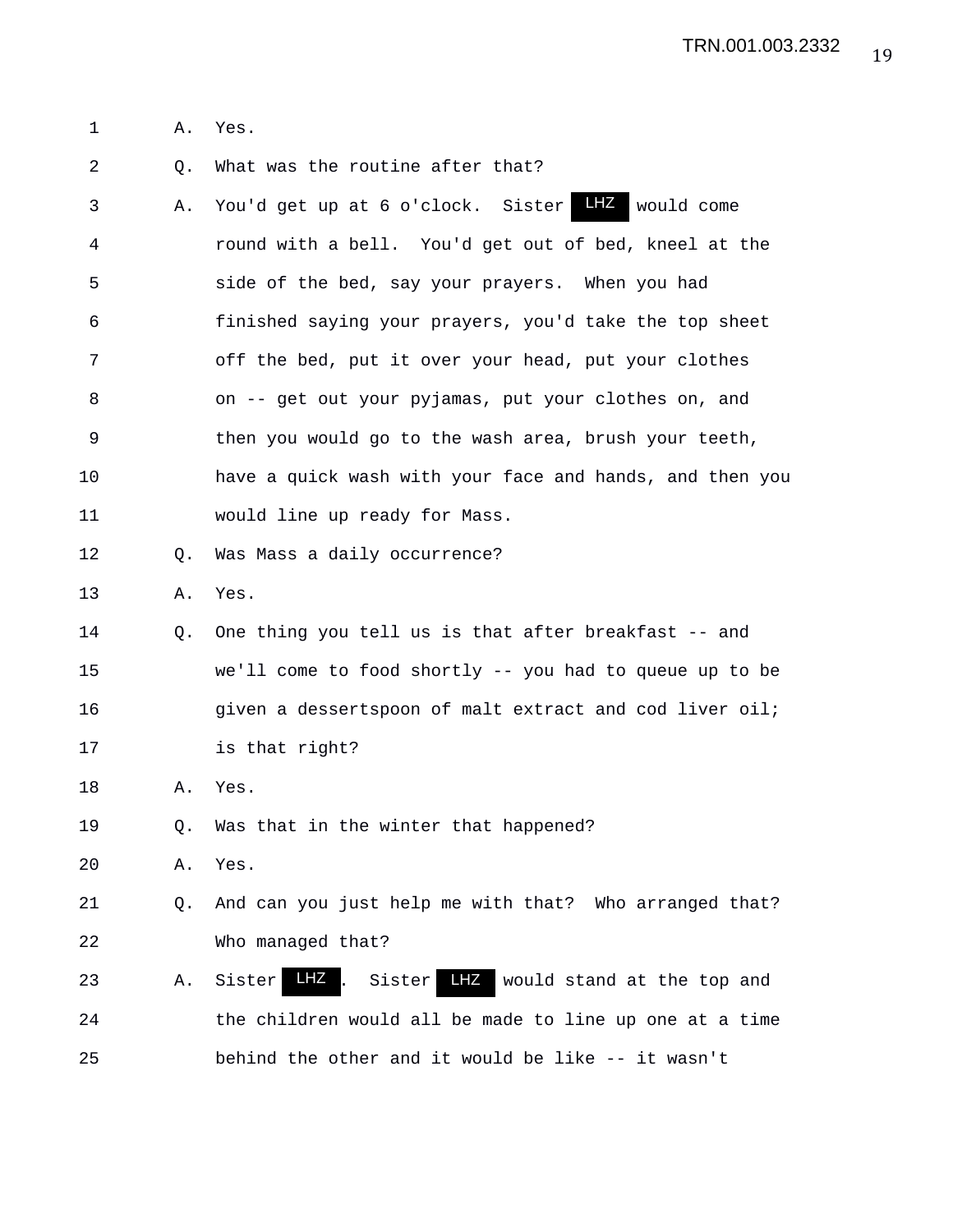1 a teaspoon, it was a dessertspoon that would be placed 2 in your mouth. Me personally, I didn't particularly 3 mind it, I didn't like it if there was too much oil, but 4 I didn't particularly mind it, but some of the children 5 hated it and they'd be crying even in the line-up 6 waiting to go up. 7 So sometimes if you were lucky you could pass it to 8 somebody else down the line if you knew they liked it, 9 but sometimes the children would be being sick. And 10 then it would just -- because sometimes she would force 11 the spoon too far into the back of your mouth so that 12 would automatically make you retch. 13 Q. Are we looking here at Sister 14 A. Yes. 15 Q. -- and her managing her group? So far as Sister 16 would be concerned, would she be doing something similar 17 with her group, do you know? 18 A. I have no idea because we never set foot in 19 Sister LGO 's -- the only time we set foot in 20 Sister LGO 's area is if the big concertina dividers 21 in the recreation rooms were opened up. They would be 22 opened up for events or if somebody was being punished 23 that we all had to witness. But apart from that, no, 24 Sister  $\frac{1}{2}$  Is group was kept totally separate from LGO  $LHZ$  's group --LGO LHZ

25 Sister LGO 's group.

LGO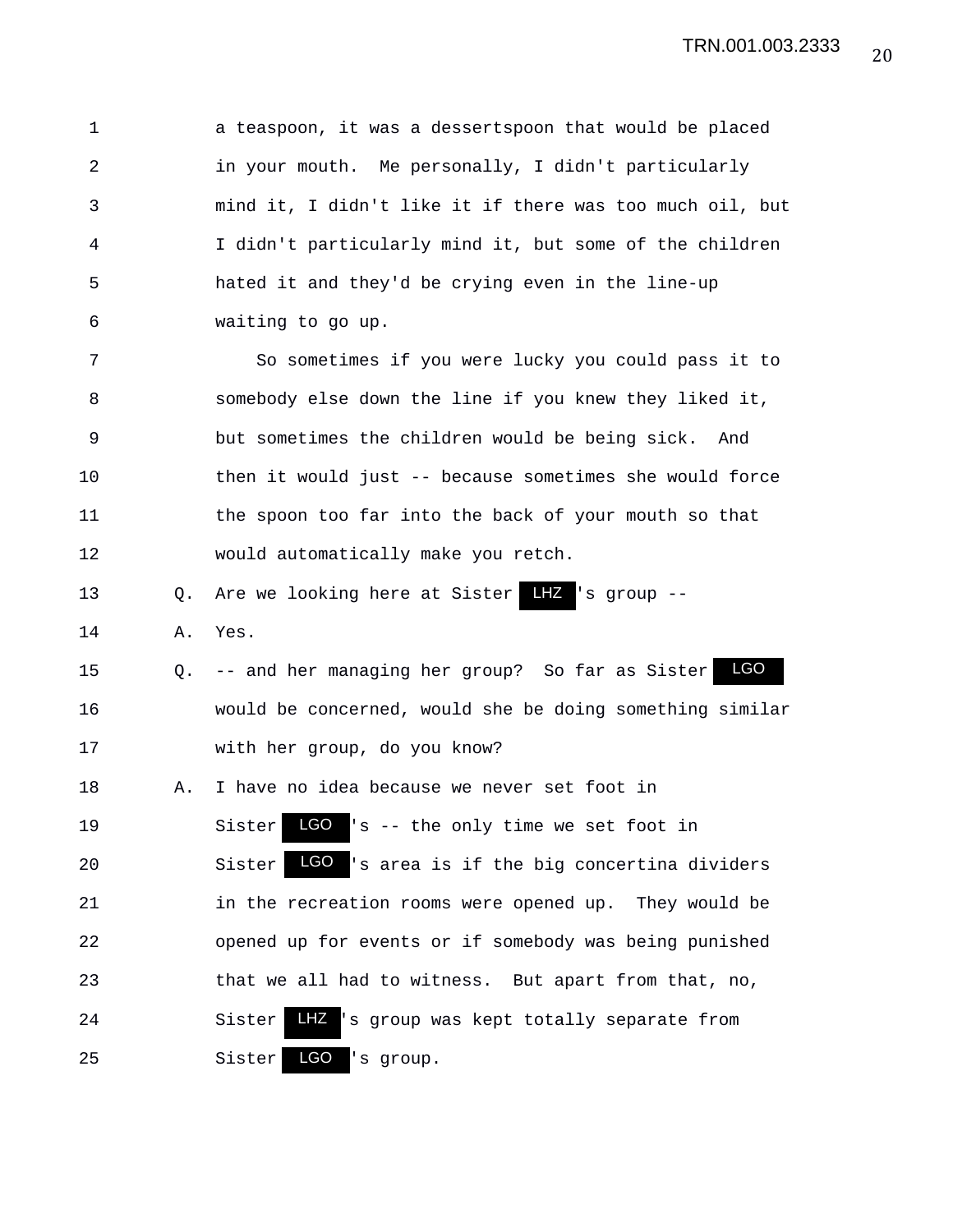| 1  | LADY SMITH: Can I just take you back a moment to what you     |
|----|---------------------------------------------------------------|
| 2  | said about getting up in the morning and having to get        |
| 3  | dressed: you had to do that under a sheet?                    |
| 4  | Yes.<br>Α.                                                    |
| 5  | LADY SMITH: Why?                                              |
| 6  | You weren't allowed to expose your body.<br>Α.                |
| 7  | LADY SMITH: Who told you that?                                |
| 8  | LHZ,<br>Sister<br>It was wicked.<br>Α.                        |
| 9  | LADY SMITH: Was it the sheet from your bed you had to take    |
| 10 | and put it over yourself and get dressed underneath it        |
| 11 | and then put it back?                                         |
| 12 | Yes. You would take the top sheet off, put that over<br>Α.    |
| 13 | your head, put your clothes on, take the bottom sheet         |
| 14 | off, the top sheet that came off your body went on the        |
| 15 | bottom, and then the bottom one went on the top when you      |
| 16 | made the bed.                                                 |
| 17 | LADY SMITH: Right. Okay.                                      |
| 18 | So you were rotating the sheets every day -- except the<br>Α. |
| 19 | bed-wetters.                                                  |
| 20 | No doubt Mr MacAulay will be coming to that.<br>LADY SMITH:   |
| 21 | Thank you, Helen, for helping me understand that.             |
| 22 | Just coming back to the dormitory set-up,<br>MR MacAULAY:     |
| 23 | I should perhaps have asked you this: you were in             |
| 24 | a particular dormitory with other children.                   |
| 25 | Yes.<br>Α.                                                    |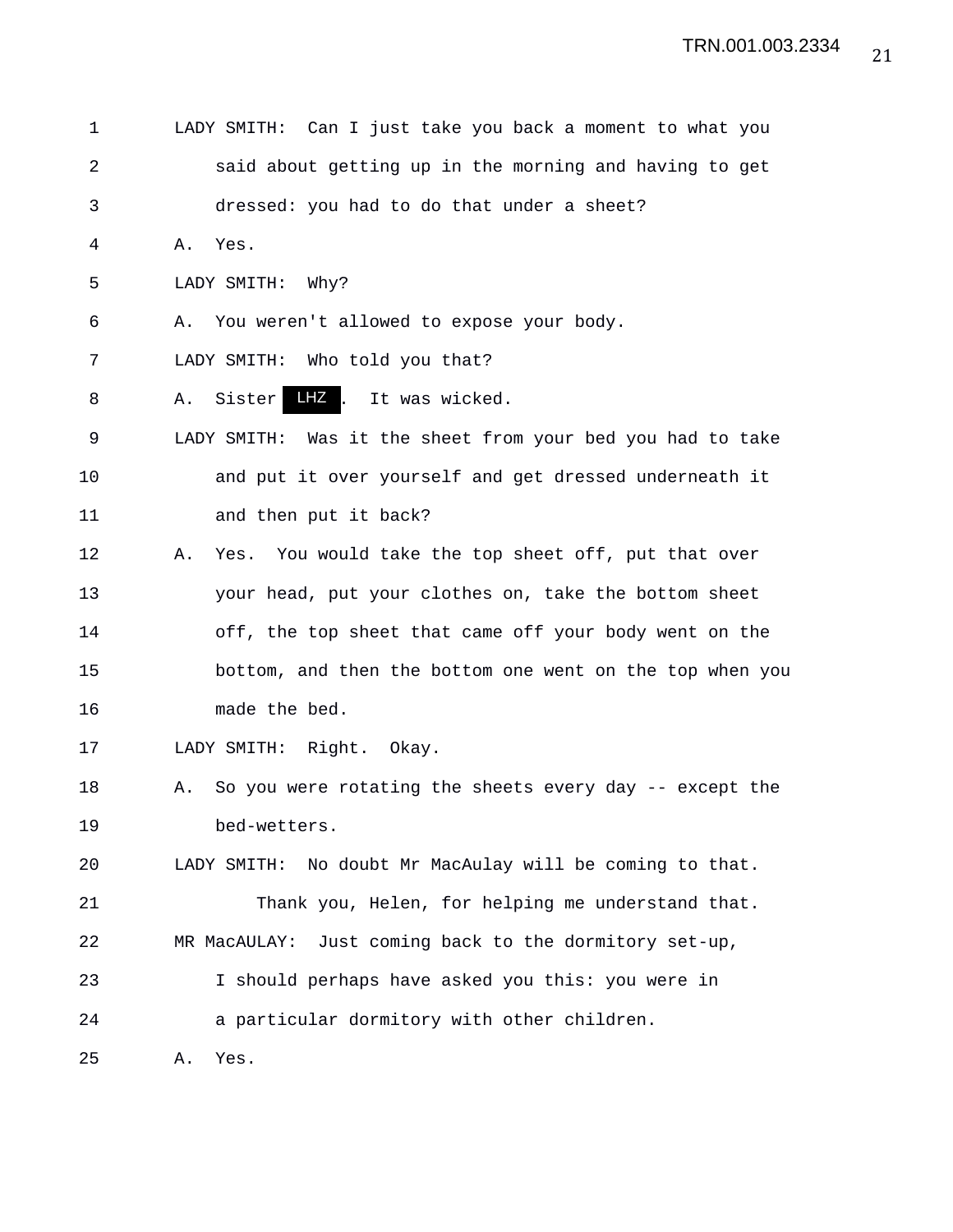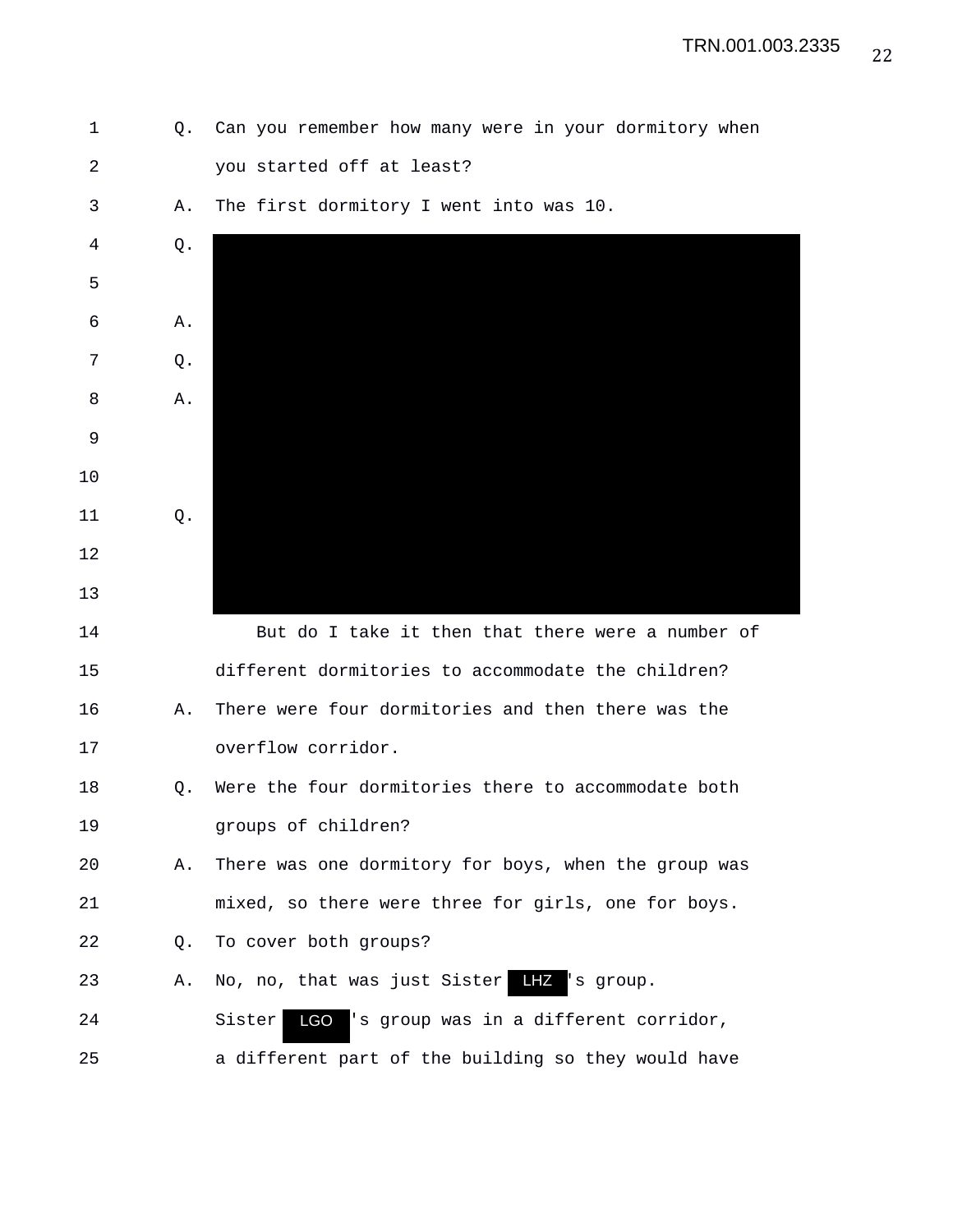1 their own dormitory and changing rooms. I don't know 2 what they were like; I was never in them. 3 Q. What you're saying is there really was quite a clear 4 demarcation line between the two groups and where they 5 occupied the building and so on and so forth; is that 6 right? 7 A. Yes. 8 Q. At mealtimes -- for example, did you have meals in 9 different places? 10 A. We did have meals in different places. Sister LGO 's 11 group had their dining room. Sister 's group had LHZ 12 the two dining rooms. One led into the other, so there 13 was an open door and you'd go from one dining room into 14 the other dining room. Sister 15 totally separate. It was on the ground floor -- the 16 dining rooms were on the ground floor. The recreation 17 rooms were to the front of the building, the dining 18 rooms were to the back of building. 19 On the third floor would be the dormitories, but 20 you'd have to go down a corridor and pass by 21 Sister LGO 's group, cross over the middle section of 22 the building, and then into another corridor and that 23 was Sister LHZ 's dormitories. So they were totally 24 divided. They'd be divided by probably a corridor the 25 length of this room. LGO LGO 's group was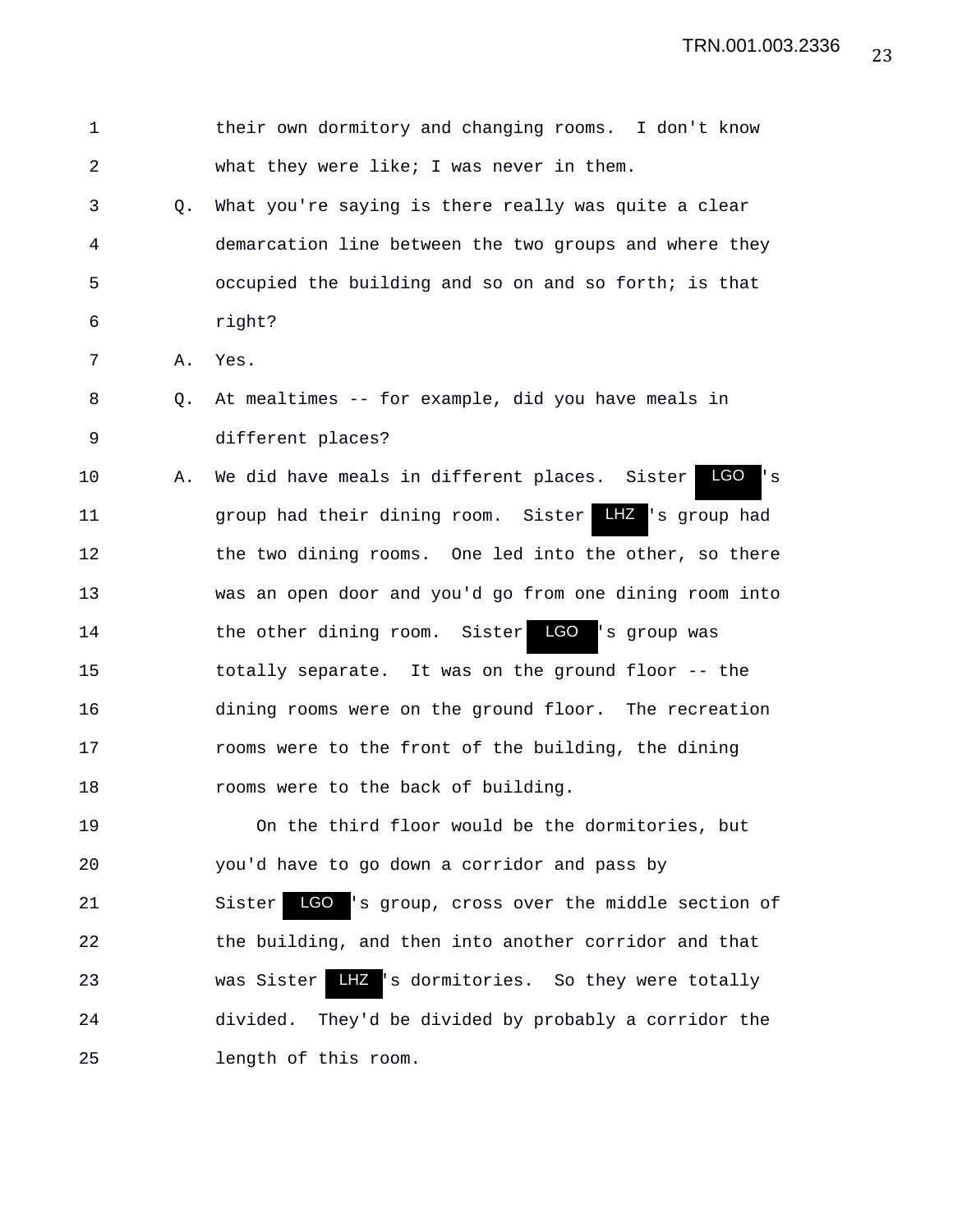24 TRN.001.003.2337

|  |  |  |                             | Q. Can I then ask you about mealtimes. How did you find |  |  |
|--|--|--|-----------------------------|---------------------------------------------------------|--|--|
|  |  |  | the food at Nazareth House? |                                                         |  |  |

3 A. Well, I can't stand celery to this day. One of the 4 things we used to get was braised celery in a white 5 sauce, and I hated it. I hated the smell of it even. 6 I didn't like celery, I didn't like fish. Every Friday 7 was fish and I still can't stand fish -- well, except 8 out of the chip shop, but any other fish, no, I'm not 9 interested in it, because it wasn't like that kind of 10 fish. It would be like done in a white sauce or a 11 parsley sauce, something like that. It was vile.

- 12 Q. But if you didn't want to eat your food, would anything 13 happen?
- 14 A. There wasn't a choice, you cleared your plate, because 15 the black babies would have been happy to take the food. 16 That's what Sister LHZ always told you: the black 17 babies would be grateful for it. I don't say that in 18 a derogatory sense; that's the way it was described in 19 those days. So you just had to clear the plates.

20 If you had somebody sitting next to you who liked 21 the food you didn't like, you'd try to pass it over if 22 she wasn't looking, but apart from that, no, you had to 23 eat it. You had no choice.

24 Q. When you say "when she wasn't looking", would

25 Sister LHZ supervise mealtimes?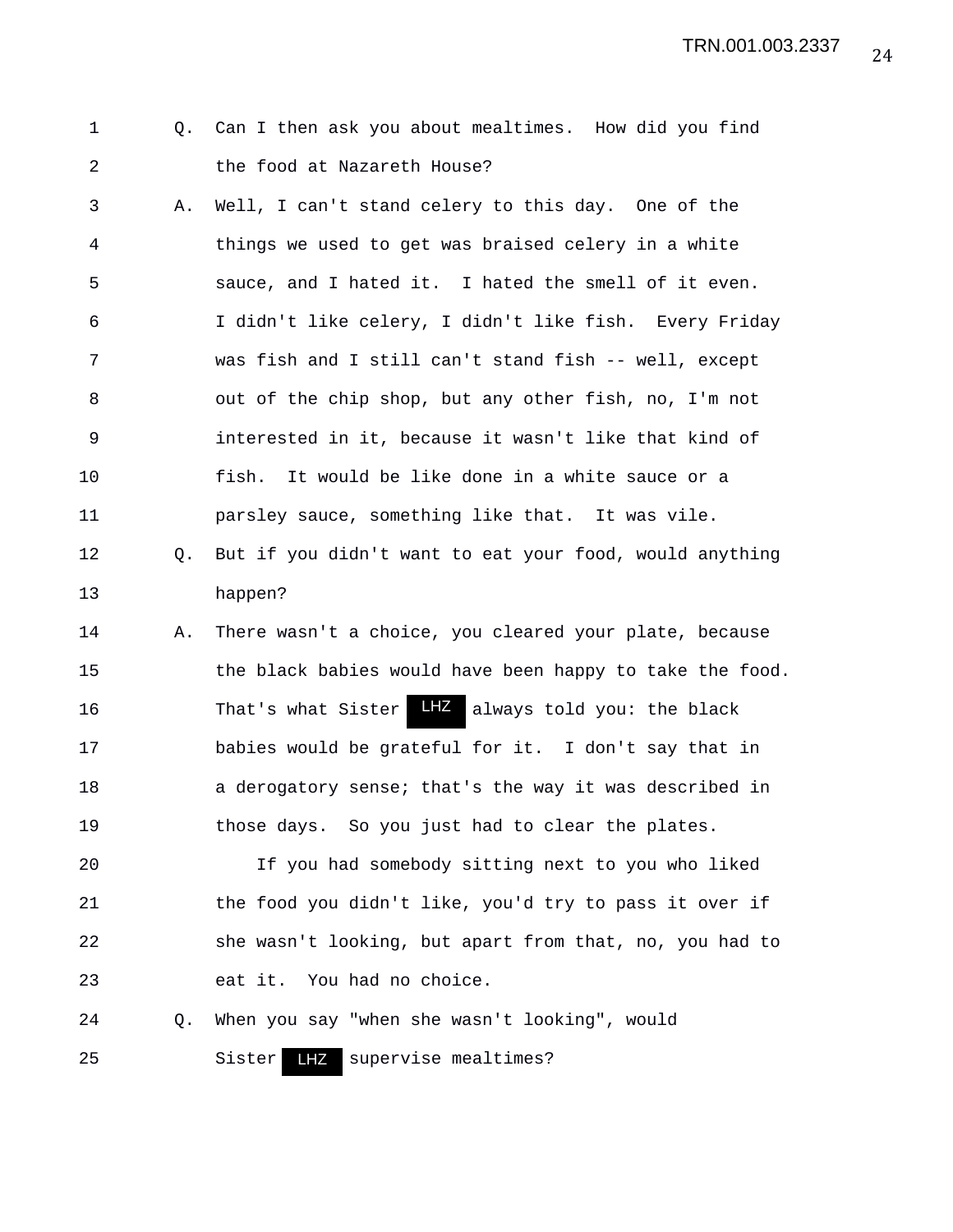- 1 A. Yes.
- 2 Q. If you just couldn't eat what was in front of you, what 3 then?
- 4 A. If you were struggling to eat the food, Sister LHZ 5 would come behind you, she'd pull your hair back, hold 6 your nose so you had to open your mouth, and she'd force 7 the food in.
- 8 Q. Did that happen to you?
- 9 A. Yes.
- 10 Q. Could that make you sick?
- 11 A. Yes.
- 12 Q. Were you on occasions sick because of that?
- 13 A. Yes, because the fork would hit the back of your throat, 14 so the food and everything else would just come up along 15 with it, and she'd just say, "You'll eat that as well, 16 you brazen hussy", and she'd be calling you names, 17 slapping you and forcing the food in at the same time.
- 18 Q. You have mentioned the expression "brazen hussy"; was 19 this an expression used?
- 20 A. Every day, every day in life. I didn't even know what 21 it meant as a 5-year-old child, but it was used all the 22 time.
- 23 Q. You've been describing your own experience; what about 24 other children?
- 25 A. That happened to any child that didn't eat their food.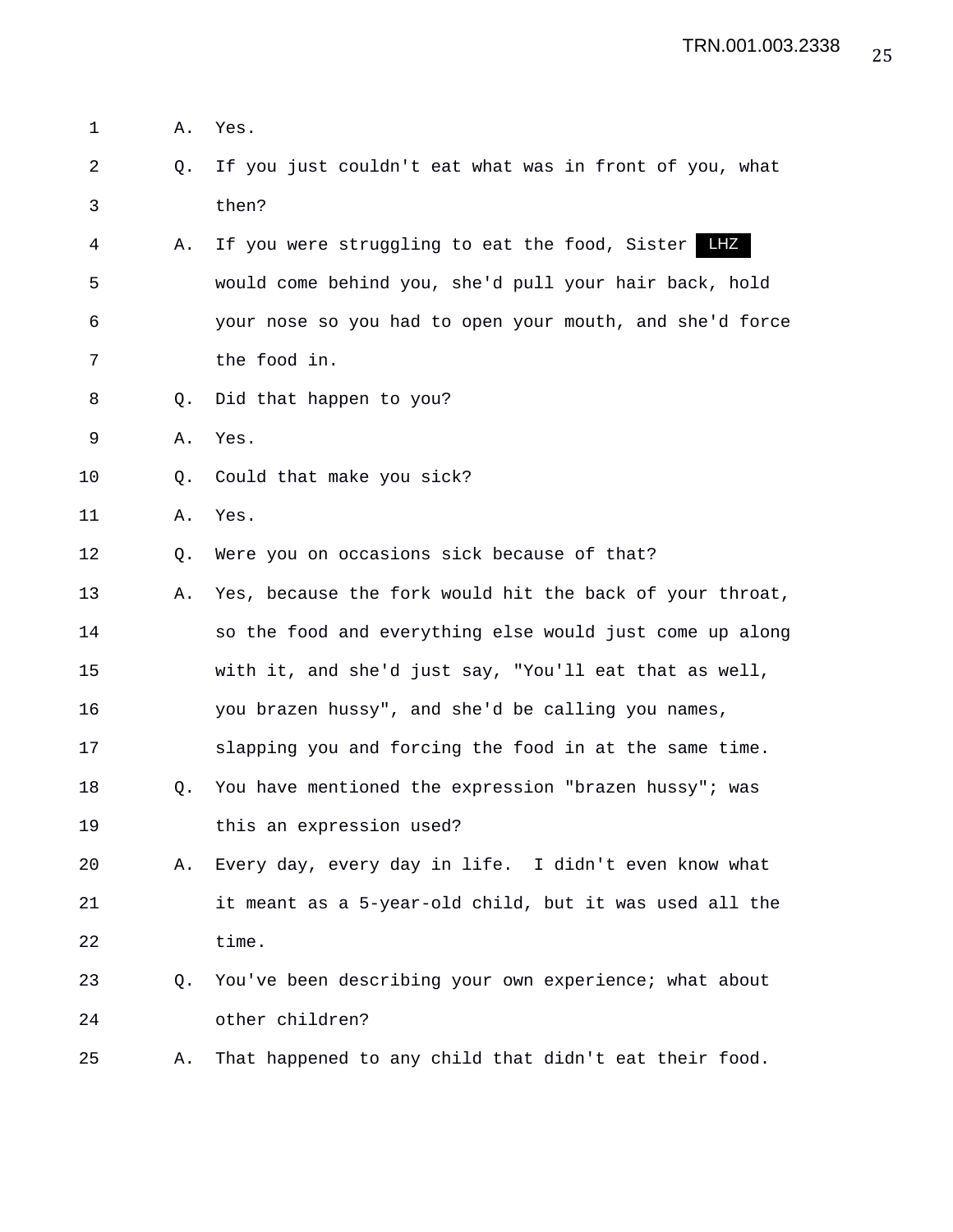| 1  | Q.          | Were there any lay staff involved in this process?         |
|----|-------------|------------------------------------------------------------|
| 2  | Α.          | <b>LWP</b><br>used to do it as well.                       |
| 3  | Q.          | LHZ 's group, but do you<br>You're telling us about Sister |
| 4  |             | LGO<br>know what happened in Sister<br>'s group?           |
| 5  | Α.          | No, I was never in Sister LCO 's dining room.              |
| 6  | Q.          | So far as the nuns would be concerned, did they eat with   |
| 7  |             | you or would they --                                       |
| 8  | Α.          | No, they had separate eating quarters.                     |
| 9  | Q.          | One thing you tell us in your statement, Helen, is that    |
| 10 |             | you weren't allowed to drink after you were out of the     |
| 11 |             | dining room; is that right?                                |
| 12 | Α.          | Yes.                                                       |
| 13 | Q.          | If you became thirsty, what would you do?                  |
| 14 | Α.          | It's going to sound disgusting, but we'd go to the         |
| 15 |             | toilet, flush the toilet, and drink the water from the     |
| 16 |             | toilet.                                                    |
| 17 | Q.          | Could you have asked for a drink of water, for example?    |
| 18 | Α.          | You wouldn't dare. You didn't ask for anything.<br>You     |
| 19 |             | were bold -- if you asked for anything you were bold and   |
| 20 |             | So the children would just go to the toilet,<br>brazen.    |
| 21 |             | flush the toilet, and take the water from there.           |
| 22 | $Q_{\star}$ | Is that something you did yourself?                        |
| 23 | Α.          | Yes.                                                       |
| 24 | Q.          | You do tell us about one incident involving crab apples,   |
| 25 |             | where I think someone had gone into somebody's garden.     |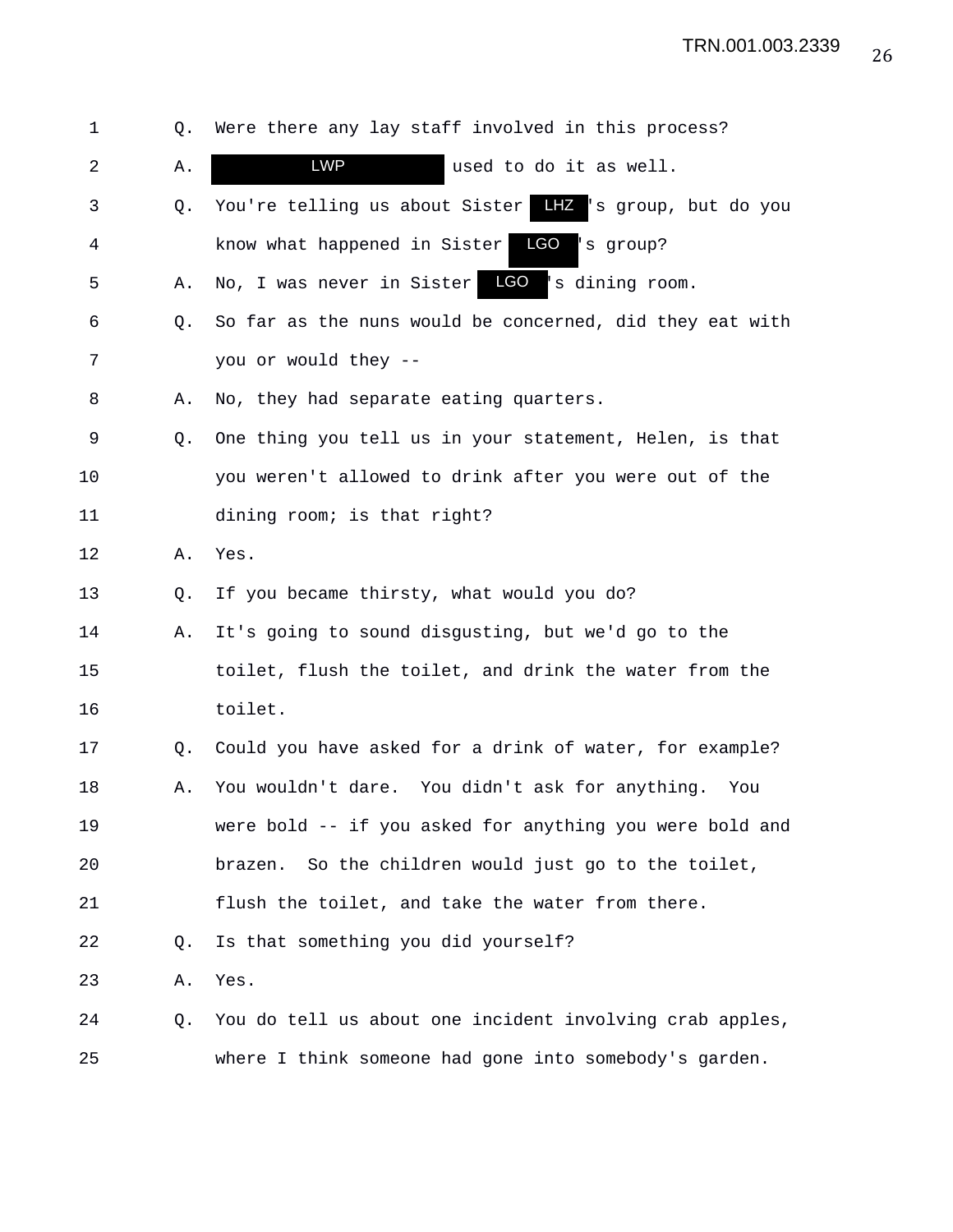TRN.001.003.2340

1 A. went to the orchard next door in the vet's. 2 There was a vet next door to Nazareth House -- it's 3 still there to this day in Hill Street. They had apple 4 trees and pear trees. One day decided -- 5 we were all outside at the time, but decided 6 she was going to go over the wall and get some of the 7 apples because they looked ready for eating. But -- we 8 all wore aprons crisscrossed at the back, so she 9 gathered all the apples in her apron and managed to 10 climb back over the wall. But unbeknownst to us, 11 Sister LHZ was watching from the window, so she came 12 out and we were all forced to go into the dining room 13 and the crab apples were put on the table and we were 14 made to eat them. So we all ended up with really, 15 really sore stomachs. 16 Q. Can I take you back to your first day and second day, 17 perhaps, at Nazareth House. You have told us about what 18 happened when your father drove away, but what was the 19 next part of the process of being introduced to 20 Nazareth House? What happened after that? 21 A. taken through to the changing room -- didn't 22 know that's what it was at the time -- and told 23 to take clothes off, put them in the middle of the 24 floor, and then given other clothes and told 25 they would be clothes from now on.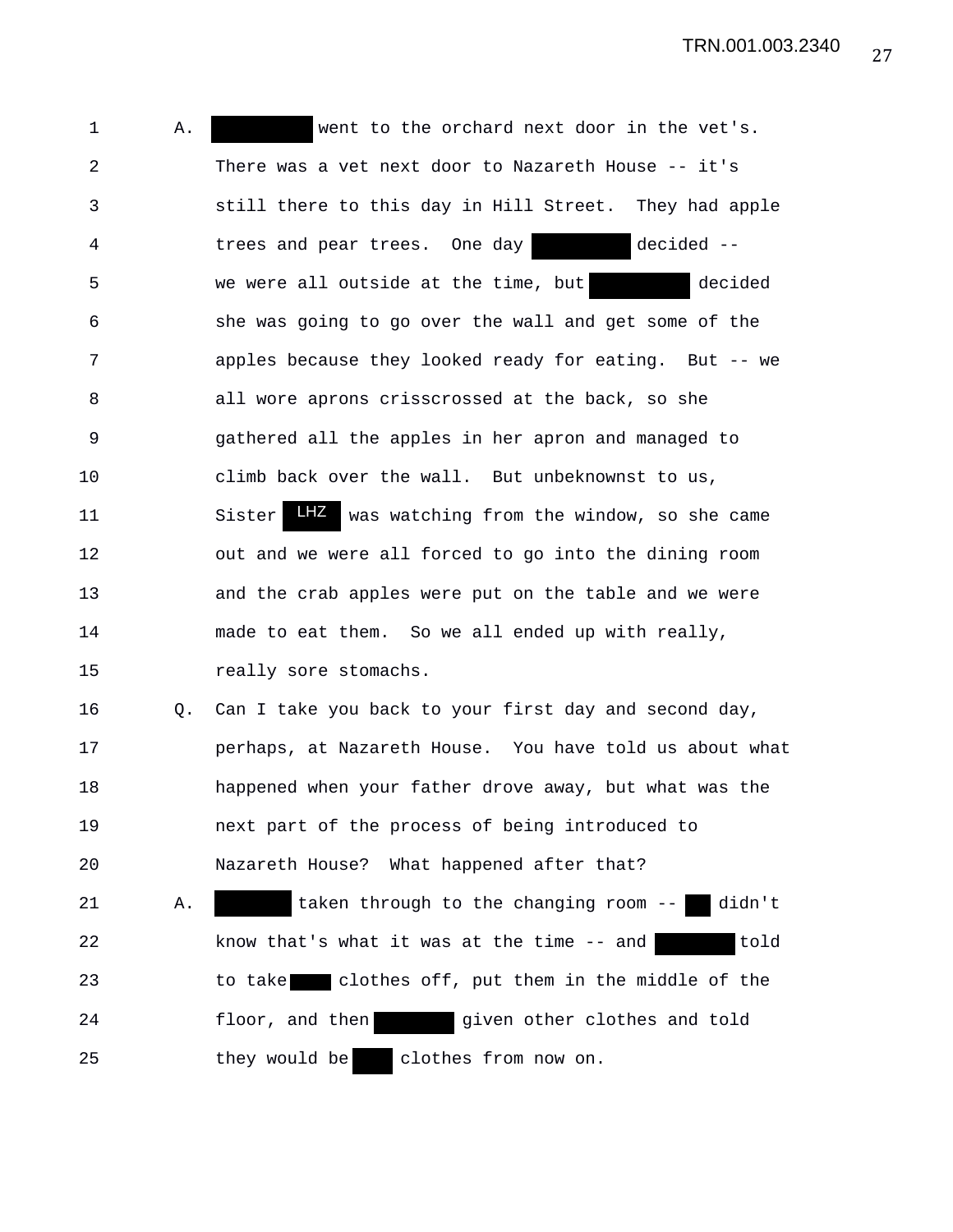- 1 Q. Did you see your other clothes again?
- 2 A. No, never.
- 3 Q. Did you also have some sort of process whereby 4 Sister LHZ checked for lice?
- 5 A. Yes.
- 6 Q. What did that involve?
- 7 A. On a Friday night, you'd have to line up and it would be 8 like a stainless steel bone comb that would be put 9 through your head and sometimes your head would bleed, 10 but she'd still keep putting it through. If you 11 wriggled or tried to move your head, then she'd hold 12 your head really, really hard and press the comb in even 13 harder, so nine times out of ten you'd end up with bits 14 of your head bleeding.
- 15 Q. Would children be upset at this point in time?
- 16 A. Yes, but you tried not to be, because if you were upset, 17 you got slapped even more.
- 18 Q. Another thing you tell us about your early days is that, 19 in your first night, I think, you went to 20 bed; is that right?
- 21 A. The second night I was there, yes.
- 22 Q. Can you tell me about that?
- 23 A. I woke up in the middle of the night and I was scared,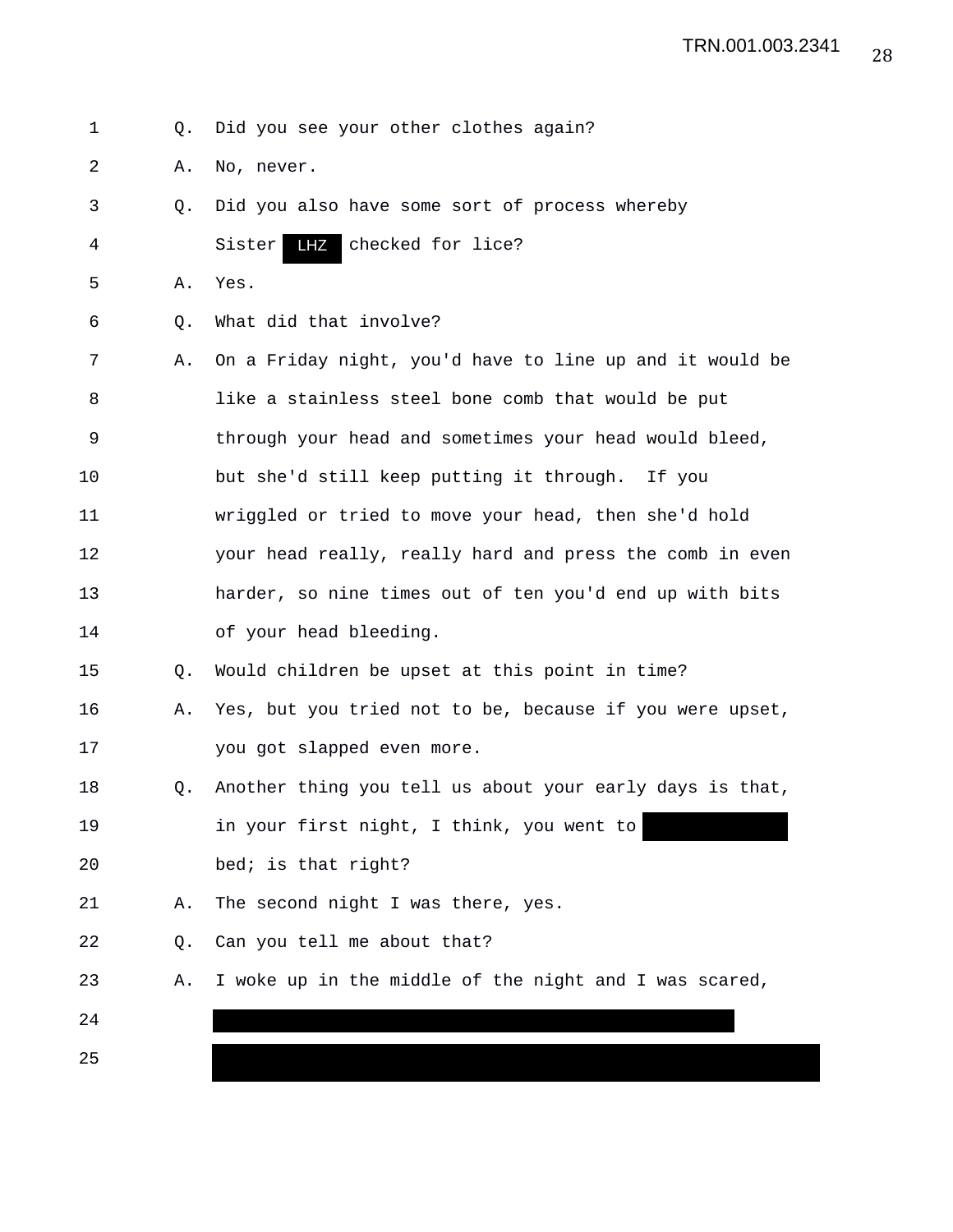| 1  |    | and climbed into bed                                       |
|----|----|------------------------------------------------------------|
| 2  |    | beside her and just cuddled up and fell asleep with her.   |
| 3  |    | And the next thing I knew, I was being woke up by          |
| 4  |    | <b>LHZ</b> pulling me out of the bed by my hair,<br>Sister |
| 5  |    | calling me a brazen hussy, asking me what I was doing      |
| 6  |    | with that child, and saying all sorts of things that       |
| 7  |    | I didn't understand while still hitting me at the same     |
| 8  |    | time and marched me back to my bed and threw me in it      |
| 9  |    | and told me not to get back out of it again.               |
| 10 | Q. | When you say she was hitting you can you describe that,    |
| 11 |    | what was she doing?                                        |
| 12 | Α. | She had a switch -- we called it a switch in               |
| 13 |    | Nazareth House in Kilmarnock. It was like a -- the only    |
| 14 |    | way I can describe it -- it's like what I would use        |
| 15 |    | in the garden, a bamboo cane for holding the roses up,     |
| 16 |    | but when it went through the air, it would make            |
| 17 |    | a swishing noise, so we called that the switch.<br>That    |
| 18 |    | was never far from Sister LHZ, so she would use the        |
| 19 |    | switch.                                                    |
| 20 | Q. | On that second night, did she use the switch on you?       |
| 21 | Α. | Yes.                                                       |
| 22 | Q. | Was it being targeted at a particular part of the body?    |
| 23 | Α. | Whatever part it could reach. She was just really          |
| 24 |    | angry. She was an angry person. I don't think it would     |
| 25 |    | have mattered what you did. She just  I think she          |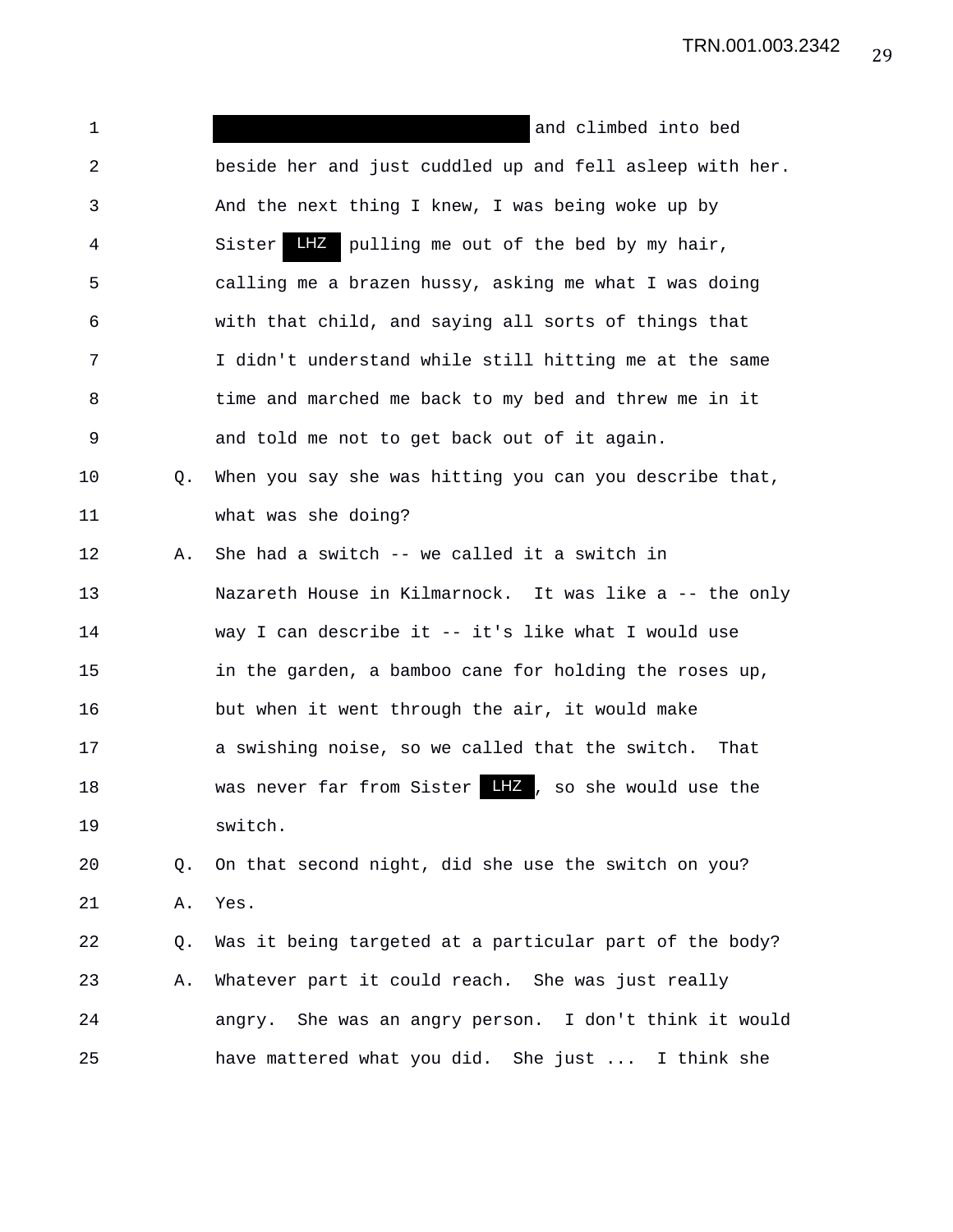| 1  |    | hated me.                                                |
|----|----|----------------------------------------------------------|
| 2  | Q. | Was that your impression throughout the whole time you   |
| 3  |    | were in contact with her?                                |
| 4  | Α. | Yes, I think she hated me from the day I came in.<br>She |
| 5  |    | told me hell was in my name and the devil was inside of  |
| 6  |    | me.                                                      |
| 7  |    |                                                          |
| 8  |    |                                                          |
| 9  | Q. | This expression that the devil was inside you, was this  |
| 10 |    | something she said to you on a regular basis?            |
| 11 | Α. | Constantly.                                              |
| 12 | Q. | One thing you tell us in your statement, insofar as this |
| 13 |    | bed is<br>incident involving you going to                |
| 14 |    | concerned, is that she said to you that no one loved     |
| 15 |    | you.                                                     |
| 16 | Α. | Yes. She told us that's the reason why<br>there.         |
| 17 |    | I think at one point, if I remember correctly, I'd said  |
| 18 |    | something about, "I'm telling my dad", or something like |
| 19 |    | that, and their response was, "Why do you think you're   |
| 20 |    | You're here because nobody loves you, nobody<br>here?    |
| 21 |    | wants you. There's no point in complaining, nobody's     |
| 22 |    | going to listen to the likes of you".                    |
| 23 | O. | Was that said to you on more than one occasion?          |
| 24 | Α. | Yes.                                                     |
| 25 | Q. | Throughout your time, how often was that said to you?    |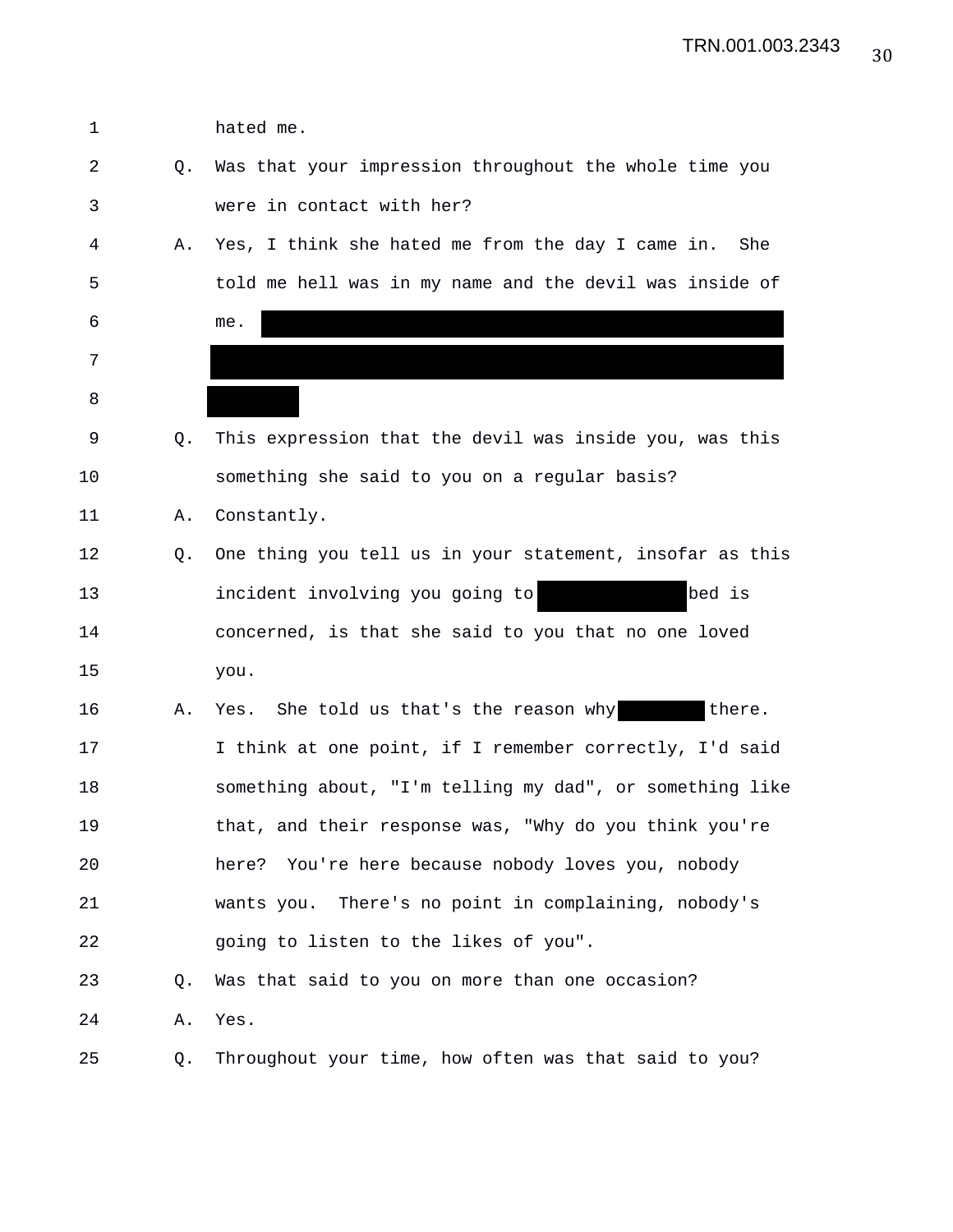| 1  | Α. | Most of the time. Every time there was any form of       |
|----|----|----------------------------------------------------------|
| 2  |    | punishment, every time there was any form of abuse, it   |
| 3  |    | was reiterated, and after a while you start to believe   |
| 4  |    | it, so you just accept what's happening and hope and     |
| 5  |    | pray it doesn't happen too often.                        |
| 6  | Q. | You mentioned already what happened on the first day     |
| 7  |    | with regard to your clothing. Do I take it then you      |
| 8  |    | LHZ ?<br>were given clothes to wear by Sister            |
| 9  | Α. | Yes, well, they were there, they were laid out. I don't  |
| 10 |    | just told to get<br>know who laid them out, but          |
| 11 |    | into them. My gran would never have allowed to be        |
| 12 |    | seen in those clothes.                                   |
| 13 | Q. | What was wrong with the clothes?                         |
| 14 | Α. | They were shabby. My gran would have thrown them on the  |
| 15 |    | fire to heat us up -- and I don't mean that              |
| 16 |    | disrespectfully. I know in those days they probably      |
| 17 |    | didn't have a lot of money and things, but it made the   |
| 18 |    | children stand out like a sore thumb. It made you feel   |
| 19 |    | like nobody cared, it made you feel like nobody wanted   |
| 20 |    | you.                                                     |
| 21 | Q. | In particular would this be the case when you were       |
| 22 |    | outside?                                                 |
| 23 | Α. | Yes.                                                     |
| 24 | Q. | You give one example about shoes and I think it's        |
| 25 |    | a paragraph that's on the screen at the moment, that you |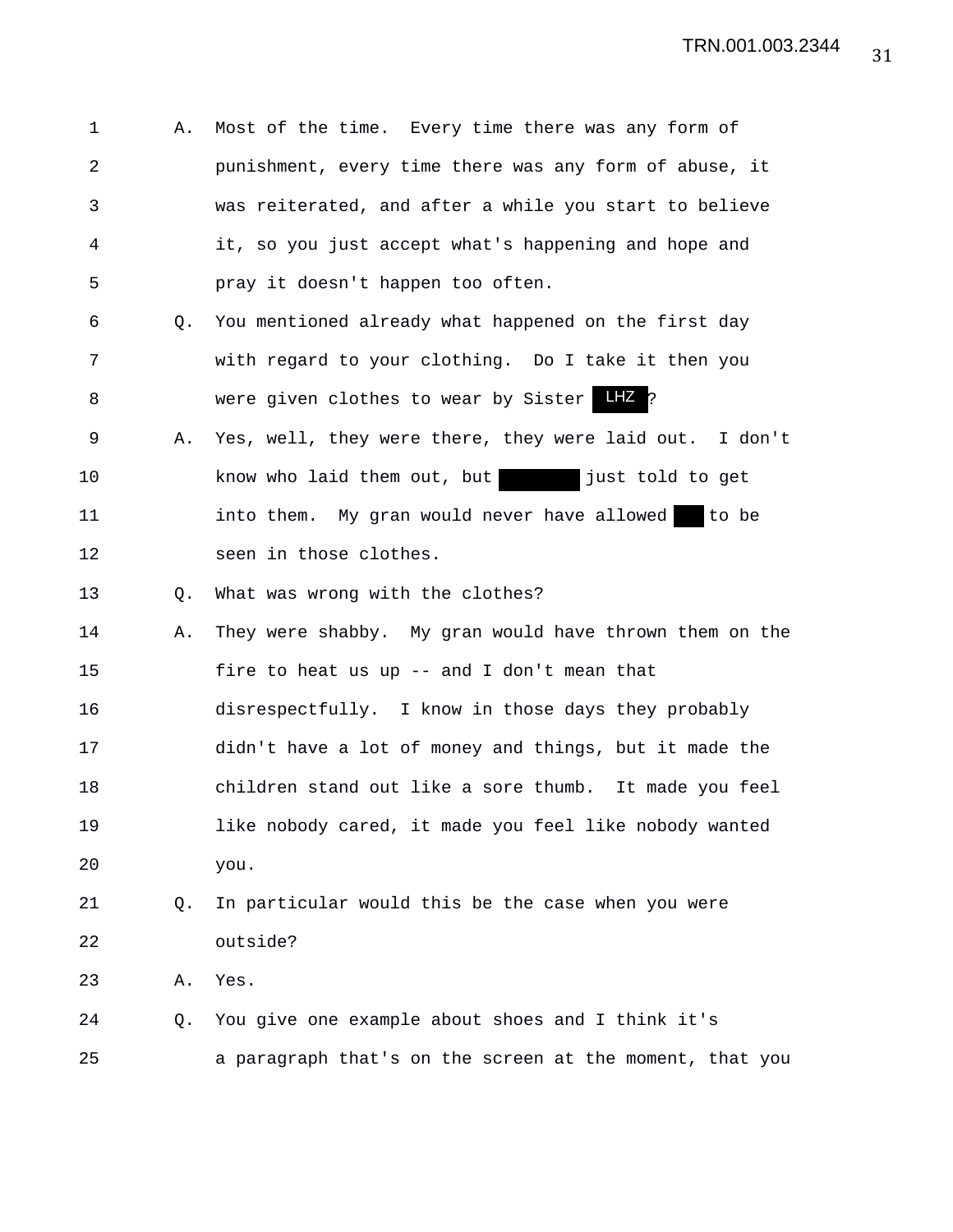1 were told to find a pair of shoes that would fit you and 2 you identified a particular pair of shoes that you 3 liked.

4 A. Yes.

5 Q. What happened then?

6 A. Every so often in the changing room a big black bag 7 would come in and all these shoes would be tipped out 8 into the middle of the changing room and you'd be told 9 to find a pair of shoes that fit you, but I had spotted 10 a pair that were black patent and I decided I wanted 11 them so I went and got the shoes. They were too small 12 but I decided I was having them, but I had to admit 13 after a couple of days they were too small for me, but 14 Sister LHZ said to me, "You picked them, you wear 15 them".

16 Q. For how long did you have to wear them?

17 A. Oh, about a year.

18 Q. Really? How did that impact upon your feet?

19 A. They were bleeding, my toes were all curled up.

20 I remember one day at school -- it was a French lesson 21 at secondary school, first year at secondary school -- 22 and the teacher was doing an exercise where she was 23 asking you for different things in French, so you'd give 24 her it and she would put it on the table and then she'd 25 take off her black cloak and put it over the table and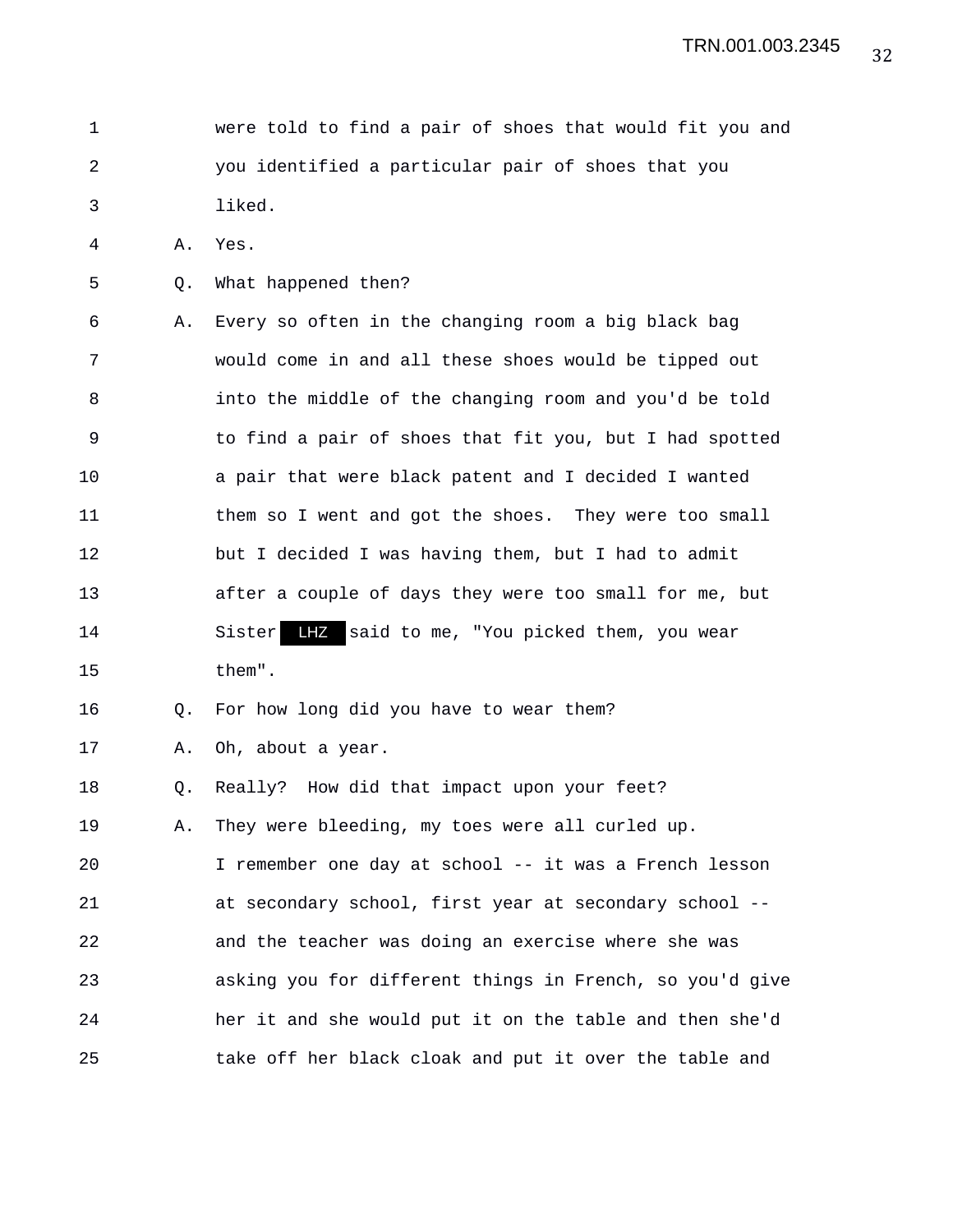| 1  |    | she'd asked me for a shoe, but I felt really, really     |
|----|----|----------------------------------------------------------|
| 2  |    | embarrassed about giving her the shoe because I knew it  |
| 3  |    | was all bloody inside and I tried to pretend I didn't    |
| 4  |    | understand what she was asking me for, and I went and    |
| 5  |    | opened the door, but she knew fine well that I knew that |
| 6  |    | wasn't what she was asking me. She said, look, just      |
| 7  |    | give me the shoe, it's all right, and she put the cloak  |
| 8  |    | over it, but it was horrible because it meant everybody  |
| 9  |    | in the class saw the state of it.                        |
| 10 | Q. | So if you are looking at secondary school, this incident |
| 11 |    | you are telling us about would have been later on in     |
| 12 |    | your time at Nazareth House?                             |
| 13 | Α. | Yes.                                                     |
| 14 | Q. | We've touched upon the morning procedure. Let's look at  |
| 15 |    | the night-time procedure when you were in bed. Did       |
| 16 |    | you have to lie in bed in a particular way?              |
| 17 | Α. | Yes.                                                     |
| 18 | Q. | Can you just explain that?                               |
| 19 | Α. | Like that, one hand on each shoulder (indicating).       |
| 20 | Q. | So your arms across your chest?                          |
| 21 | Α. | Yes.                                                     |
| 22 | Q. | If you didn't do that, would anything happen?            |
| 23 | Α. | You'd get beaten.                                        |
| 24 | Q. | Can you help me with that?                               |
| 25 | Α. | Sometimes, like -- I still sleep like that to this day,  |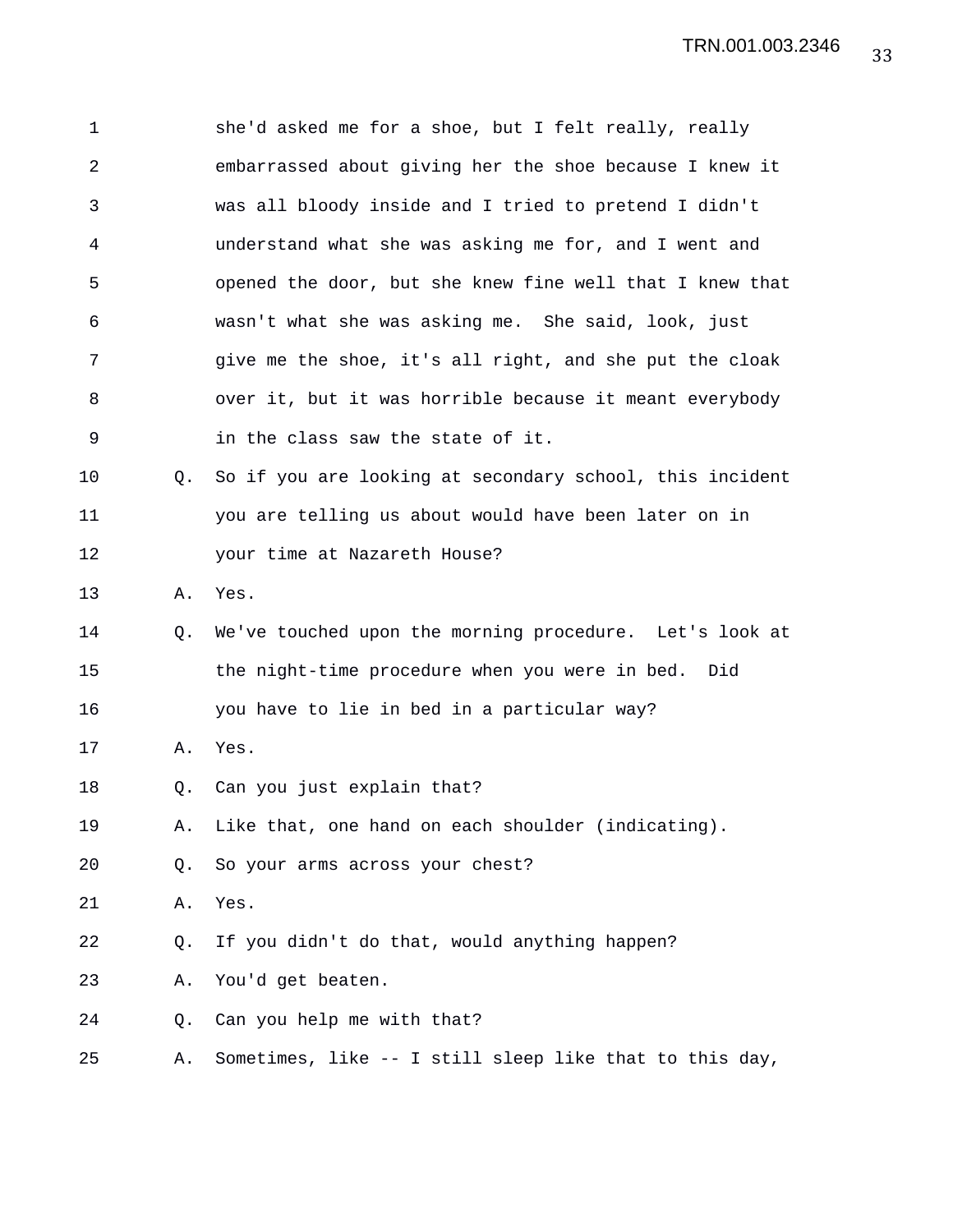| 1  |    | to be honest with you, but the last person I saw            |
|----|----|-------------------------------------------------------------|
| 2  |    | sleeping like that was my gran when she was in the          |
| 3  |    | But that's how we were told we had to sleep.<br>coffin.     |
| 4  |    | But if you didn't sleep like that and Sister LHZ<br>was     |
| 5  |    | doing the rounds, and she noticed that your hands           |
| 6  |    | weren't in the right position, then the sheets would be     |
| 7  |    | whipped back and you'd be hit with the switch and told      |
| 8  |    | to get your hands in the position.                          |
| 9  | Q. | The hitting with the switch, I think you told us, would     |
| 10 |    | be any part of your body, but would it leave a mark?        |
| 11 | Α. | Oh yeah, it would leave like a big welt.                    |
| 12 | Q. | Would these welts be evident?                               |
| 13 | Α. | Yes.                                                        |
| 14 |    | LADY SMITH: Mr MacAulay, I think we'll have a break at this |
| 15 |    | point. I'm thinking of having a break of about              |
| 16 |    | 10 minutes, Helen, but let me know if you're ready after    |
| 17 |    | 10 minutes or not. All right?                               |
| 18 | Α. | Yes.                                                        |
| 19 |    | (10.46 am)                                                  |
| 20 |    | (A short break)                                             |
| 21 |    | (11.05 am)                                                  |
| 22 |    | On a number of occasions, Helen, you've<br>MR MacAULAY:     |
| 23 |    | mentioned the switch --                                     |
| 24 | Α. | Yes.                                                        |
| 25 | Q. | -- and you've told us why that was what it was called.      |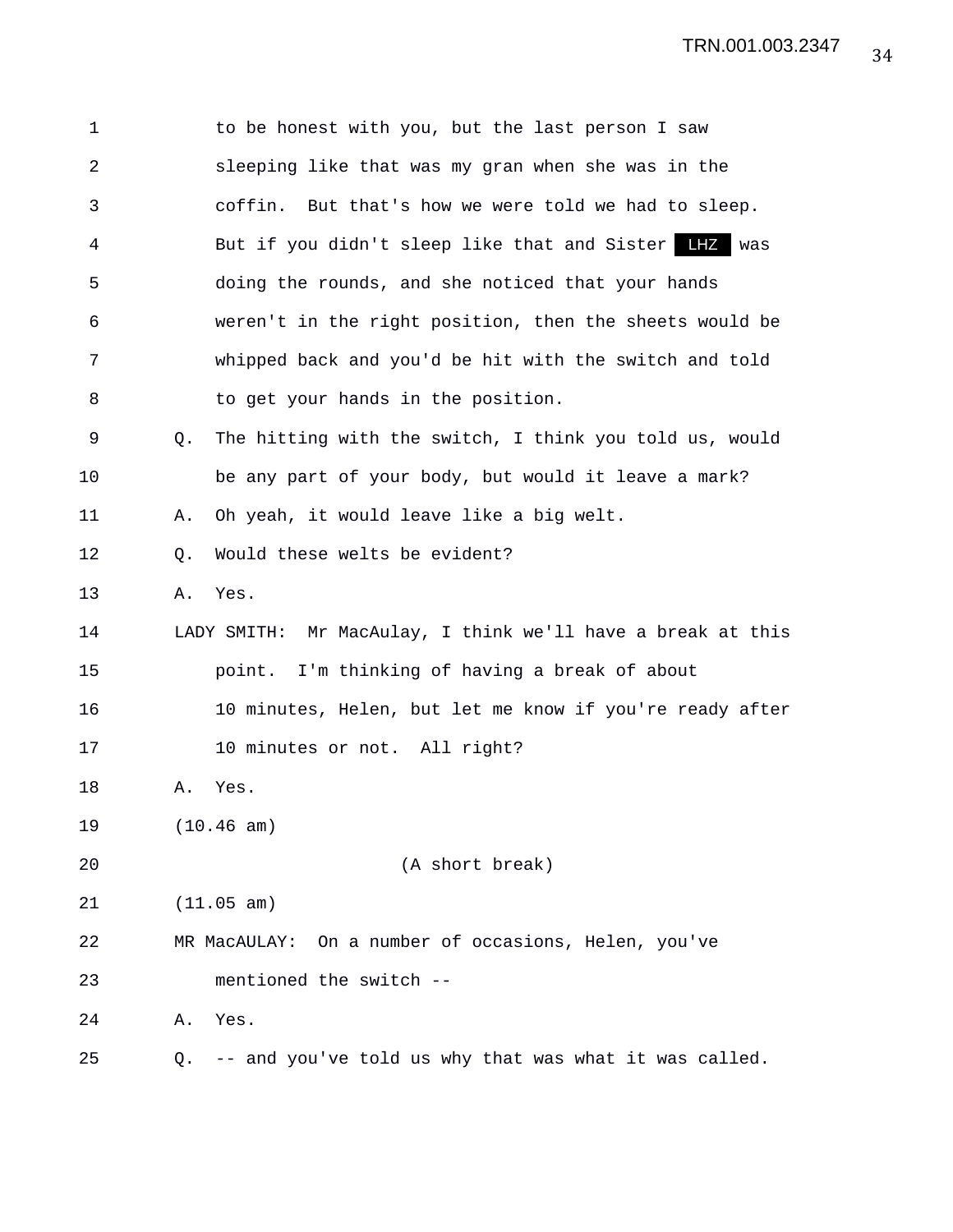| 1  |    | You have indicated that it was Sister LIZ who would      |
|----|----|----------------------------------------------------------|
| 2  |    | use the switch?                                          |
| 3  | Α. | Yes.                                                     |
| 4  | Q. | Do you say this was something she used on a regular      |
| 5  |    | basis?                                                   |
| 6  | Α. | Daily.                                                   |
| 7  | Q. | And targeting different parts of the body?               |
| 8  | Α. | Yes.                                                     |
| 9  | 0. | If, let's say, the back of the legs, for example, was    |
| 10 |    | targeted, I think you've told us that would leave marks. |
| 11 | Α. | Yes.                                                     |
| 12 | Q. | So these marks would be visible?                         |
| 13 | Α. | Yes.                                                     |
| 14 | Q. | What about when you went to school if you'd had the      |
| 15 |    | switch and you had marks on your legs? Would anything    |
| 16 |    | happen?                                                  |
| 17 | Α. | Nobody bothered. We were just "the Nazzy children" at    |
| 18 |    | school.                                                  |
| 19 | Q. | But would the marks be visible?                          |
| 20 | Α. | Sometimes you could see the mark, yes, especially if she |
| 21 |    | caught you with the end of it $-$ if it was maybe, say,  |
| 22 |    | 6 inches from the end of the stick or the cane, it       |
| 23 |    | didn't mark as badly. But if you were caught with the    |
| 24 |    | bottom of it, the bit that went through the air fastest, |
| 25 |    | sometimes it would splinter a little bit, so you'd get   |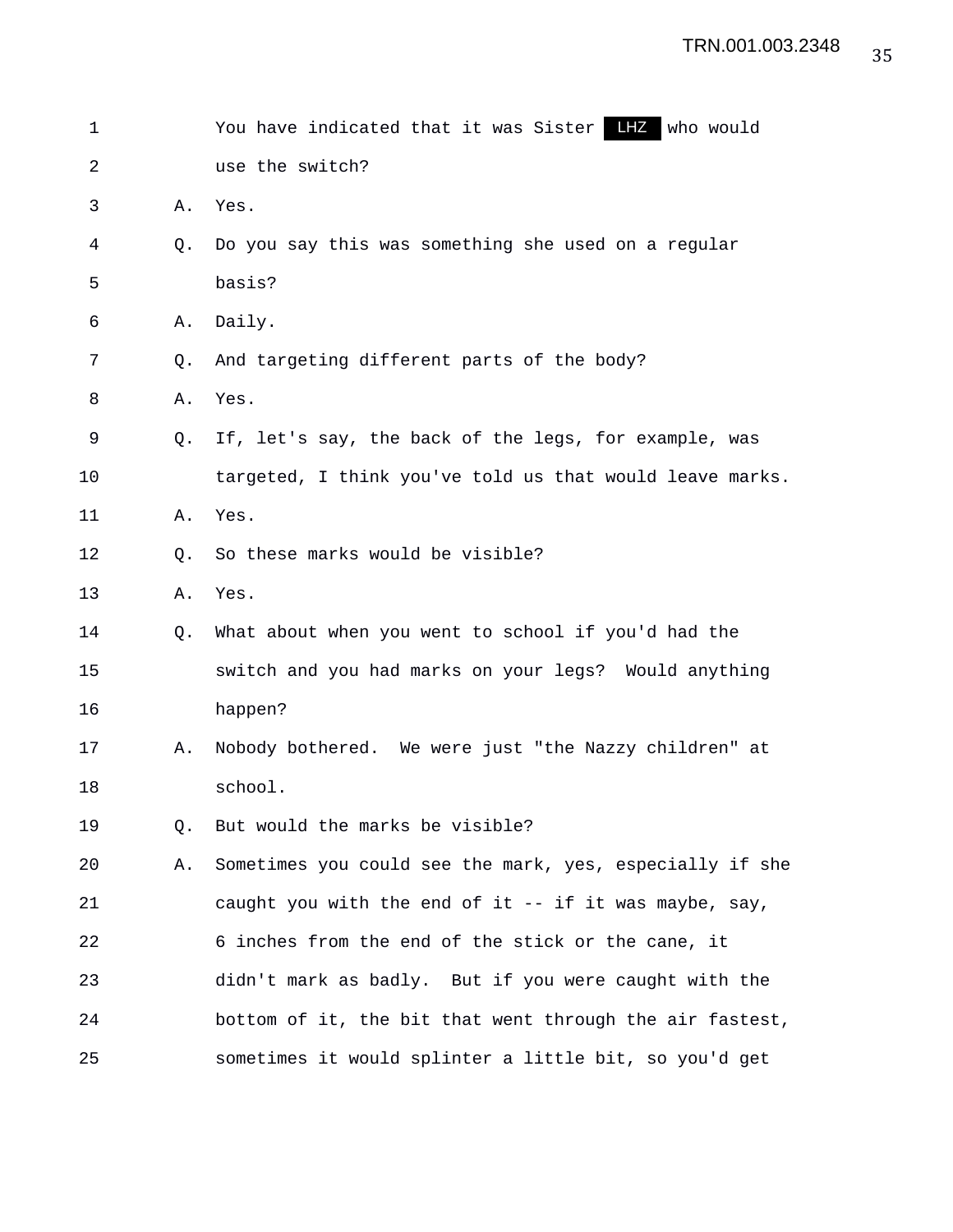| $\mathbf 1$ |    | the welt come up on the back of your legs and sometimes          |
|-------------|----|------------------------------------------------------------------|
| 2           |    | it would bleed. But it would be raised for quite                 |
| 3           |    | a while. Sometimes the children used to sit on the               |
| 4           |    | floor and put their legs on the cold floor to try and            |
| 5           |    | see if they could ease it a little bit.                          |
| 6           | Q. | Was that something you yourself tried?                           |
| 7           | Α. | Yes.                                                             |
| 8           | Q. | And other children?                                              |
| 9           | Α. | Yes.                                                             |
| 10          | Q. | Throughout your time -- and we'll look at other aspects          |
| 11          |    | of your life in Nazareth House -- up until you left,             |
| 12          |    | let's say at 14 or 15, and Sister $\blacksquare$ was there, even |
| 13          |    | in your teens did she treat you in this way?                     |
| 14          | Α. | Worse.                                                           |
| 15          | Q. | Just looking at that, the use of the switch, in what way         |
| 16          |    | was that worse?                                                  |
| 17          | Α. | I developed early, so it wasn't just the switch then, it         |
| 18          |    | was ridicule as well, she'd ridicule other parts of your         |
| 19          |    | The devil was inside you even more at that point.<br>body.       |
| 20          | Q. | Again, we'll perhaps come on to that, Helen.                     |
| 21          |    | Can I then ask you about this: just going back to                |
| 22          |    | the set-up with dormitories, you've already told us that         |
| 23          |    | boys and girls were in separate dormitories.                     |
| 24          | Α. | Yes.                                                             |
| 25          | Q. | But you also say in your statement that if you                   |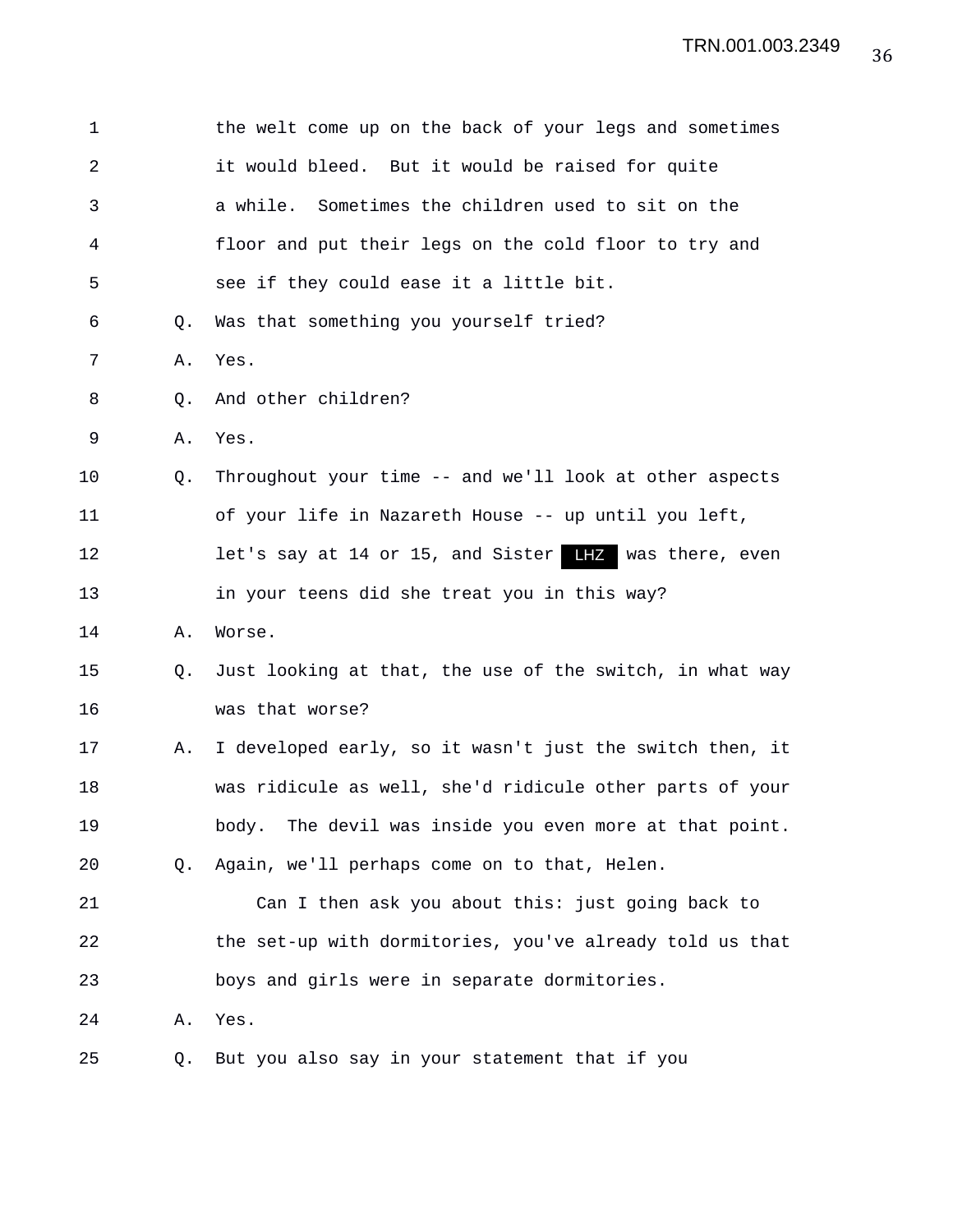| $\mathbf 1$    |    | misbehaved there was a particular punishment that could       |
|----------------|----|---------------------------------------------------------------|
| $\overline{a}$ |    | be used by Sister LHZ that involved doing something           |
| 3              |    | with your bed. Can you help me with that?                     |
| 4              | Α. | Sometimes the bed would be put out on the fire exit.          |
| 5              |    | I was really scared of thunder and lightning -- I'm           |
| 6              |    | still scared of it to this day -- but if you misbehaved       |
| 7              |    | and Sister <b>LEZ</b> thought you'd talked to somebody in the |
| 8              |    | dormitory -- you weren't allowed to speak after the           |
| 9              |    | lights went out, so if you'd spoken out of turn then          |
| 10             |    | your bed could be put on to the fire exit and you'd be        |
| 11             |    | made to sleep out on the fire exit.                           |
| 12             | O. | Can I just understand that, Helen: are you saying the         |
| 13             |    | fire exit -- if you were on the fire exit you'd be            |
| 14             |    | in the open air?                                              |
| 15             | Α. | Yes.                                                          |
| 16             | Q. | What if it was raining?                                       |
| 17             | Α. | Too bad.                                                      |
| 18             | Q. | You mentioned thunder and lightning. Were you put on          |
| 19             |    | the fire escape when there was some thunder and               |
| 20             |    | lightning?                                                    |
| 21             | Α. | Yes. One of the times I tried to get out of the bed, so       |
| 22             |    | she tied me to the rail so that I couldn't move.<br>I had     |
| 23             |    | no choice then but to stay on the fire exit, but because      |
| 24             |    | I was screaming, I got beaten for screaming and told to       |
| 25             |    | be quiet.                                                     |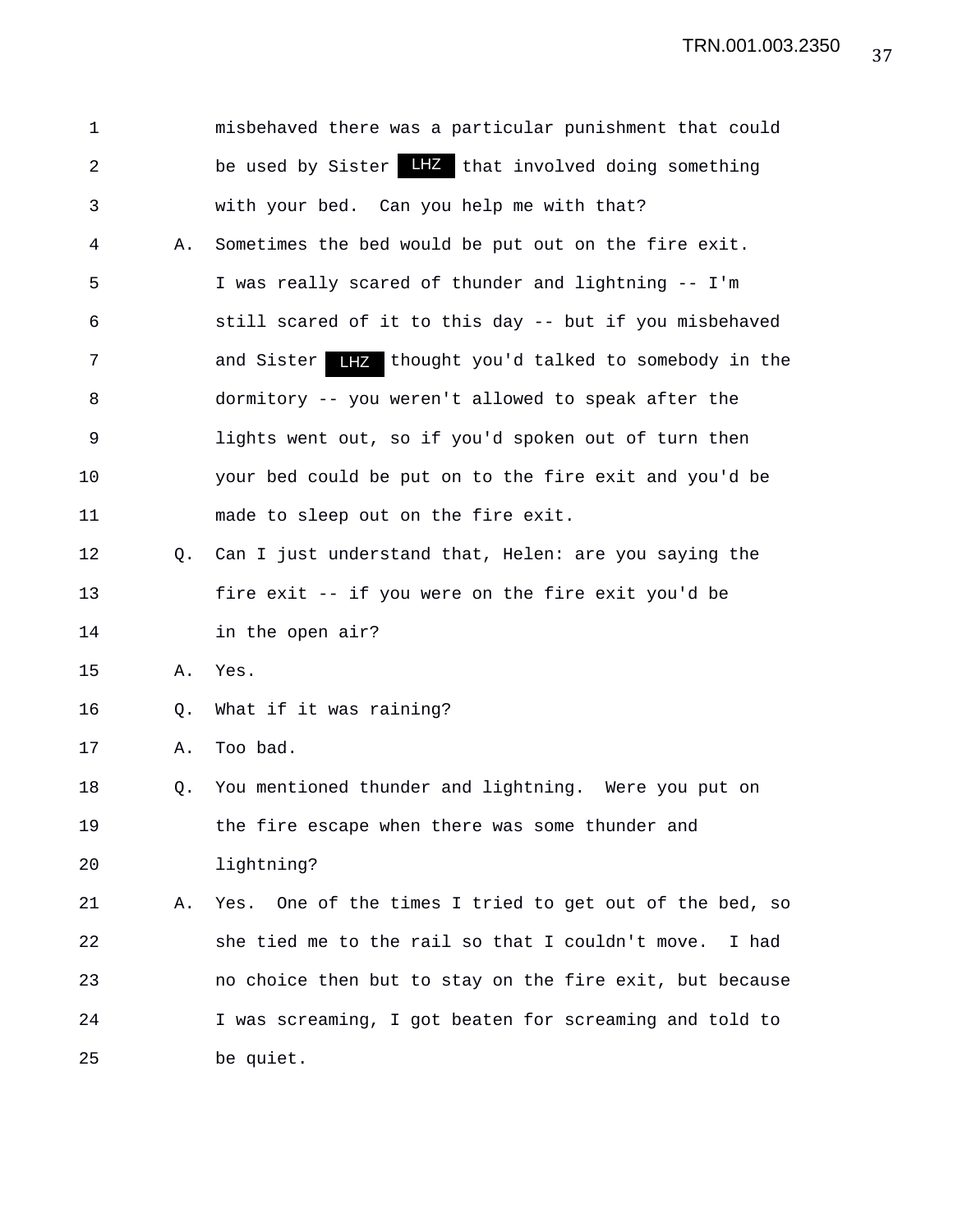| $\mathbf 1$ | O. | Can you say how often this particular punishment was    |
|-------------|----|---------------------------------------------------------|
| 2           |    | inflicted upon yourself?                                |
| 3           | Α. | For me, only when it was thunder and lightning. So      |
| 4           |    | I don't know, half a dozen times or so maybe.           |
| 5           | Q. | How did she know that you were frightened of --         |
| 6           | Α. | Because I screamed, I couldn't hold it in.              |
| 7           | Q. | Did you see this treatment being given out to any other |
| 8           |    | children?                                               |
| 9           | Α. | was put out on the fire exit as well.<br>Yes,           |
| 10          | Q. | Any other children apart from yourself and              |
| 11          |    | that you're aware of?                                   |
| 12          | Α. | Yes, some of the other children as well.                |
| 13          | Q. | Are you saying to the inquiry that this would happen    |
| 14          |    | even if it was raining?                                 |
| 15          | Α. | Yes, it didn't make any difference.                     |
| 16          | Q. | So would the bedclothes get wet?                        |
| 17          | Α. | Soaking.                                                |
| 18          | Q. | How long would you be out on the fire exit?             |
| 19          | Α. | Until the bell went in the morning. One of the times    |
| 20          |    | I tried to come back in, but you can't go back in       |
| 21          |    | because the fire exit door only opens one way.          |
| 22          | Q. | Where in the building was the fire exit? Was it to the  |
| 23          |    | rear of the building or --                              |
| 24          | Α. | It was to the rear and the side of the building.        |
| 25          | Q. | We have a photograph of the building --                 |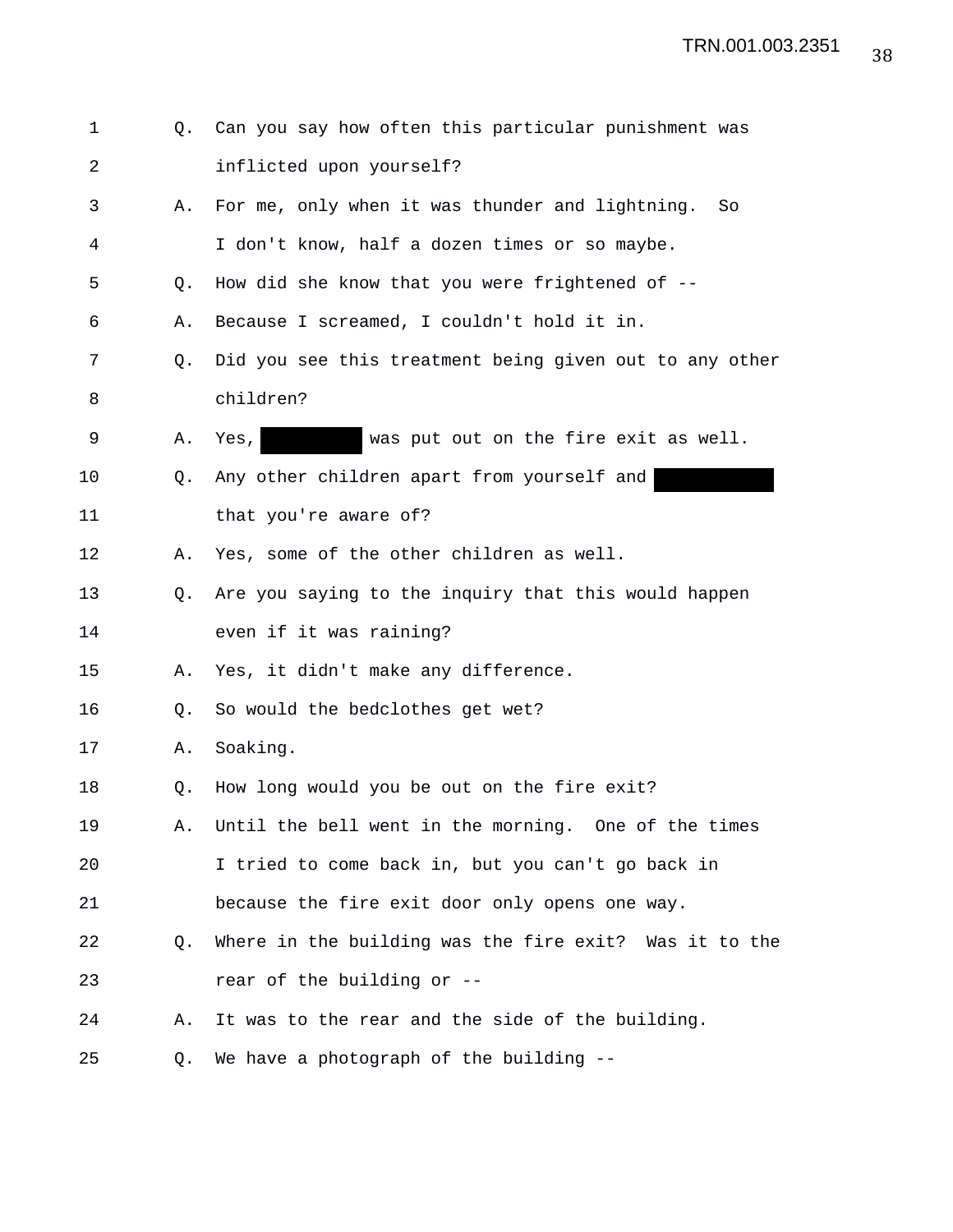1 A. From the top floor all the way down the side of the 2 building on both sides. 3 Q. Again, would you have any problems looking at 4 a photograph of it? 5 A. No. 6 Q. If I can put this on the screen for you, Helen. It's 7 NAZ.001.001.0258. 8 We'll look at the top half here. Do you recognise 9 that as the main building? 10 A. Yes. The bit to the right-hand side, as I'm looking at 11 it, is an extension that was put on later for the old 12 people. 13 Q. Was that during your time or after your time? 14 A. After. 15 Q. So we're really focusing on what looks like the red 16 brick part of the building? 17 A. Yes. 18 Q. You've already told us about the different floors. The 19 fire exit you're talking about then, I know we can't see 20 them in the photograph, but can you give us an idea as 21 to where they would be? 22 A. There would be two. The bit that you can see to the 23 left-hand side of that photograph, the white sort of -- 24 the little white area down the bottom, that's where the 25 grotto is. If you go round that corner, there's a fire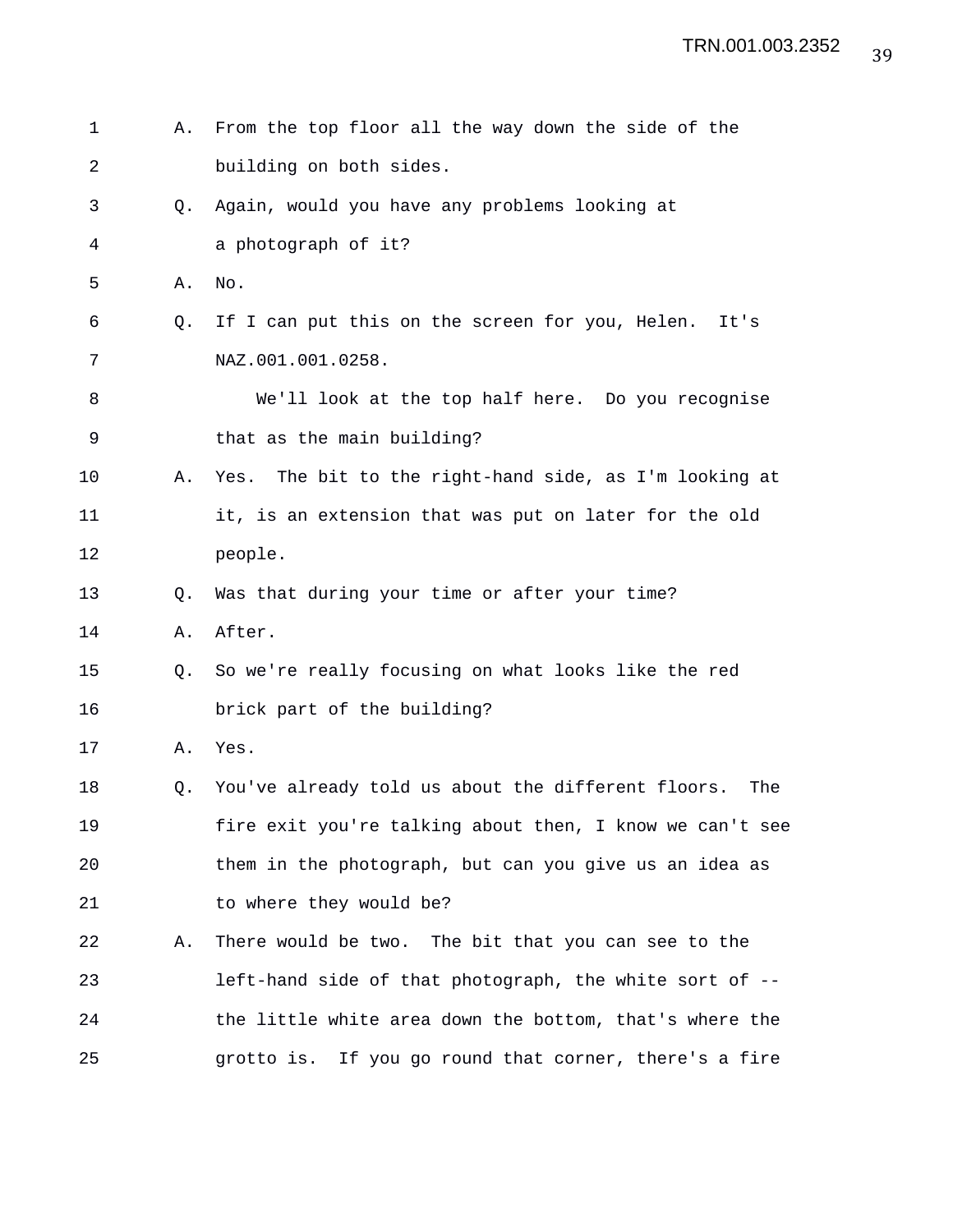| 1  |    | exit that goes from the top right up to where the -- not |
|----|----|----------------------------------------------------------|
| 2  |    | the main apex bit, the third set of windows.             |
| 3  | Q. | Yes.                                                     |
| 4  | Α. | All the way down the side of that building is a fire     |
| 5  |    | exit and there was one at the opposite side as well.     |
| 6  | Q. | That would allow people from the top to escape?          |
| 7  | Α. | Yes.                                                     |
| 8  | Q. | Would there be doors all the way down that would allow   |
| 9  |    | people at different levels --                            |
| 10 | Α. | Yes.                                                     |
| 11 | Q. | As far as you are concerned, Helen, looking to where     |
| 12 |    | your dormitory was, was it the fire exit to the left or  |
| 13 |    | the one to the other side that your bed was put on?      |
| 14 | Α. | The one where the extension's on.                        |
| 15 | Q. | That's the one to the right as we look at the            |
| 16 |    | photograph?                                              |
| 17 | Α. | Yes.                                                     |
| 18 | Q. | Who would put the bed out?                               |
| 19 | Α. | LHZ would. She'd throw it out.<br>Sister                 |
| 20 | Q. | I just want to understand the mechanics of this.<br>The  |
| 21 |    | beds that you had in your dormitories, were they         |
| 22 |    | portable, by that I mean you could move them quite       |
| 23 |    | easily, could you?                                       |
| 24 | Α. | Well, they were like hospital beds, there was wheels.    |
| 25 | Q. | I see.                                                   |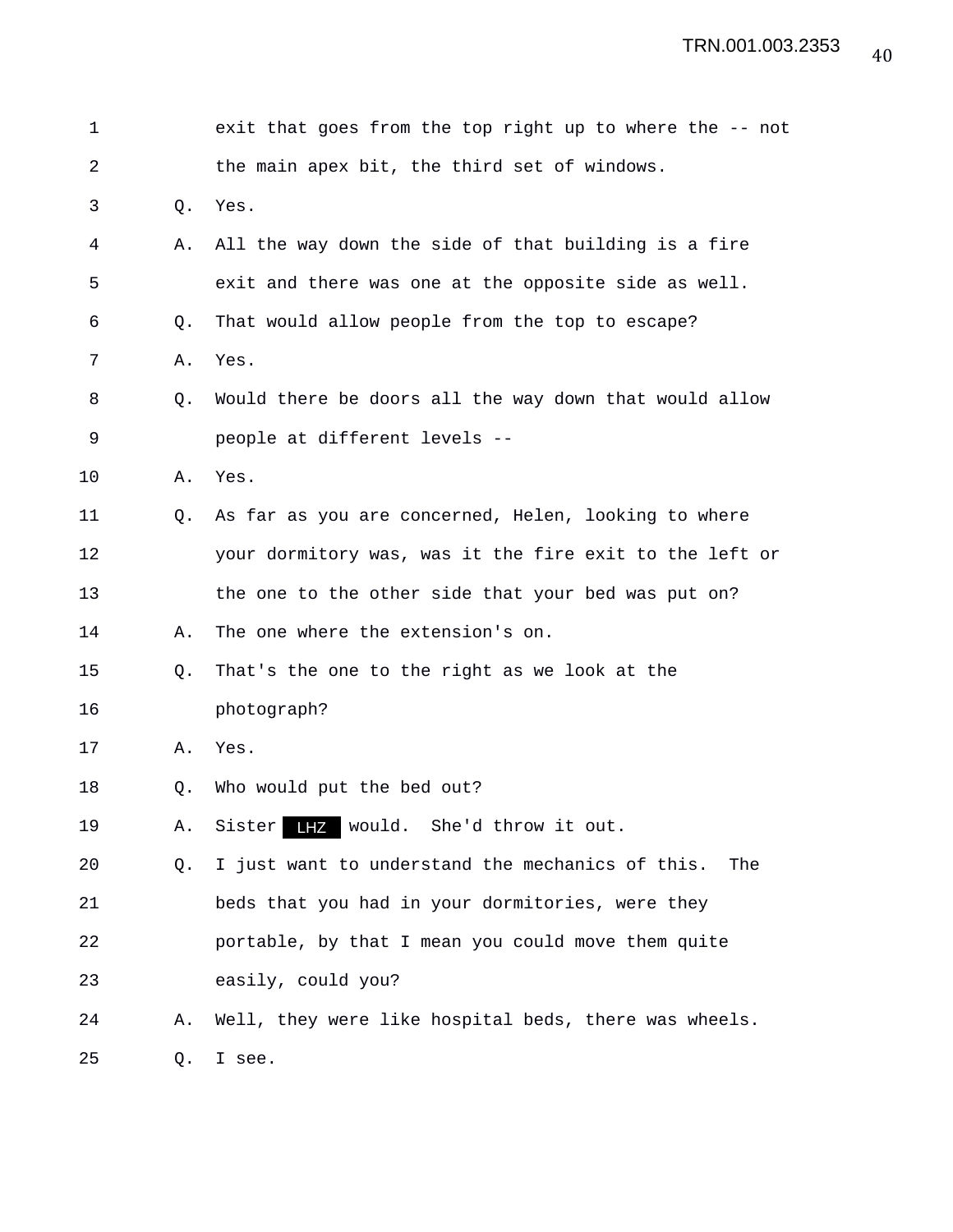1 A. But if Sister LHZ was really angry, she could have 2 moved a mountain. 3 Q. In any event, you could wheel them from A to B? 4 A. Yes. 5 Q. Because you have already mentioned the spillover area -- 6 A. Yes. 7 Q. -- and that beds could be in the corridor and that's 8 because they could be wheeled there? 9 A. Yes, or if there was an outbreak of mumps, the children 10 with the mumps would end up on the -- because that 11 building from the front of the building, face on, the 12 way we're looking at it, to the rear back of the 13 building, would probably be twice the length of this 14 building. 15 Q. Of this room? 16 A. Of this room, yes. 17 Q. I see. So it's a deep building if you're looking at it 18 from the front to the back? 19 A. Yes, because when you go in the front door, there's the 20 two parlours, one at either side of the front door. 21 Then you go through -- it's a sort of arch door at the 22 front. When you go through the front door you go into 23 a parlour area. So there's a parlour at either side and 24 a square bit in the middle. And then there's the door 25 immediately in front of that, it's all closed off, and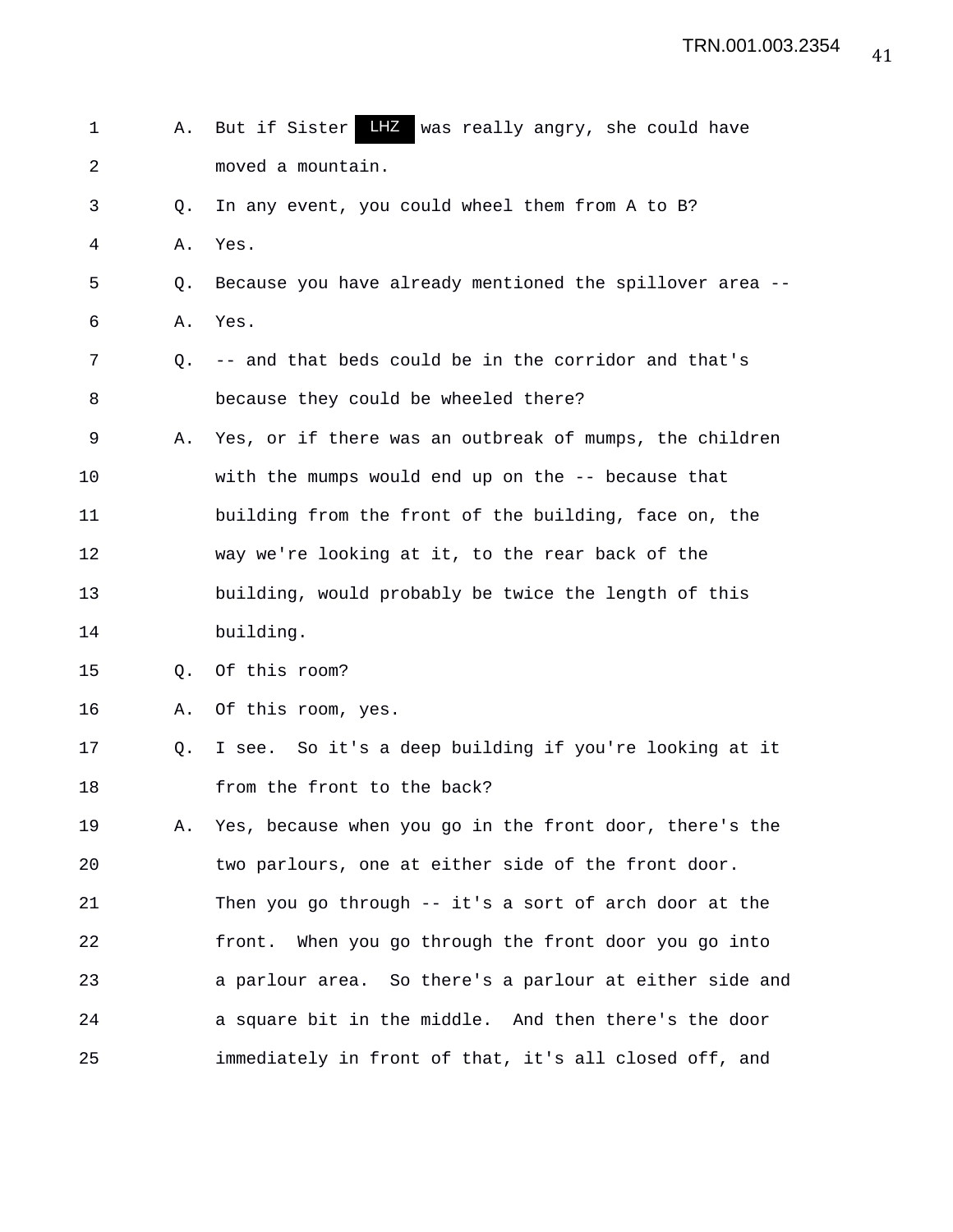1 there's like a rectangular door there, a big wooden 2 rectangular door. You would go through that door and 3 that would take you into the main middle of the 4 building.

5 So where the apex is in the middle, the middle is 6 actually -- when you're inside the building, it is 7 slightly off to the left. To the right on the ground 8 floor, that's where, at the front, the three recreation 9 rooms were. It was really one big room, but it was 10 divided by these big concertina doors.

11 The first floor up above the children's recreation 12 areas -- the old ladies were on the first floor and then 13 the chapel was to the left.

14 Q. So the chapel wasn't on the ground floor then, it was on 15 the first floor?

16 A. No, it was on the first floor. Then the next floor up 17 **WAS the dormitories.** The dormitories of Sister LHZ 18 were to the front. I'm not sure about the other 19 corridor to be honest with you because I was never in 20 any of those rooms.

21 When I was in, right up the very top -- there were 22 some more old people up the very top and there was 23 a lift in the middle that would go up in between floors, 24 but the children weren't allowed to use the lift. 25 Q. I take it the lift was to accommodate the older people?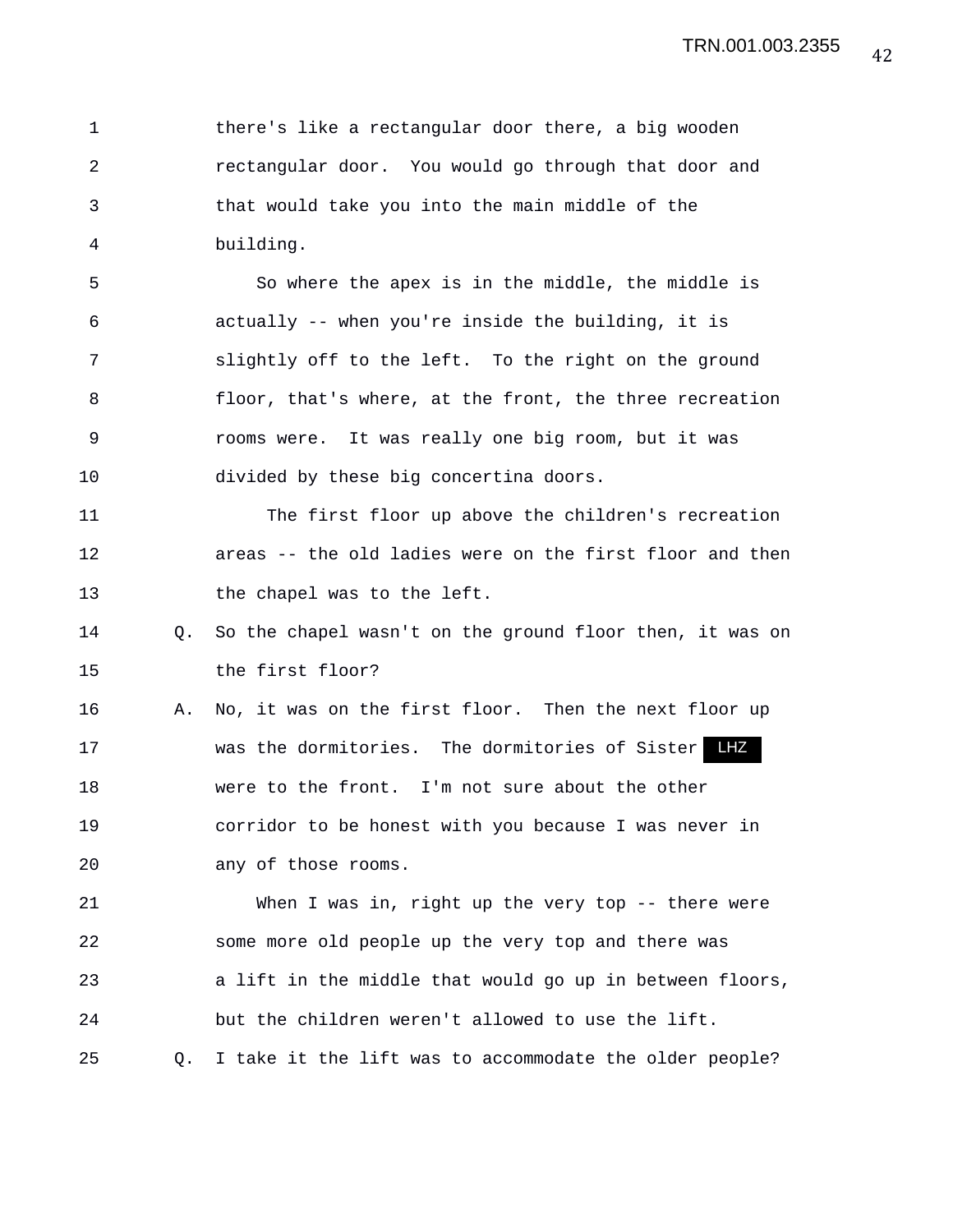1 A. Yes.

2 Q. You have mentioned the two parlours. To what extent 3 were the parlours used by people within Nazareth House? 4 A. Only for visitors or social workers. 5 Q. We're looking at the front of the building where we can 6 see the gardens leading up to the main building. We 7 don't have a view of the back of the building, but were 8 there other buildings at the back of the building? 9 A. Yes. There were outhouses at the back. So where that 10 building is, going through the depth of the building, if 11 you were going out the back door -- where the extension 12 is here on the right-hand side, there used to be a path 13 that would go all the way up there, and that was -- 14 there was a big brick wall, so it would go up to 15 probably ... maybe just where the top windows are on the 16 ground level. So the hopper windows -- there would be 17 a wall all the way across there and then there would be 18 a path that would lead down to the main road. 19 Q. The wall was just that, there wasn't a building, it was 20 just simply a wall to cut off the back from the front? 21 A. Yes, at that side. But then there was a sort of 22 courtyard there and behind the courtyard were 23 outbuildings, so it was like a big L-shape. So you 24 would have the laundry rooms, there was a big sort of 25 outhouse area where we used to go for Scottish country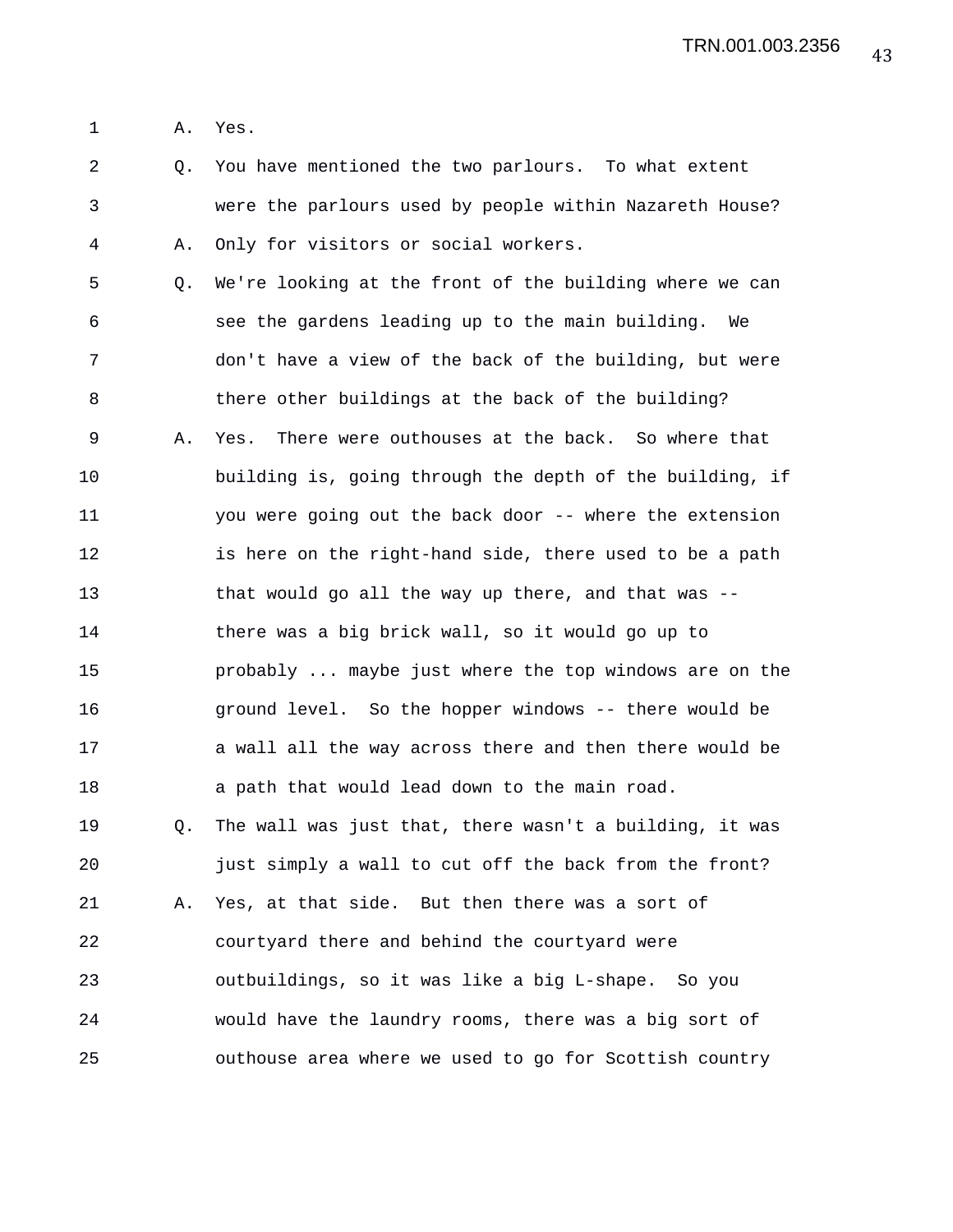1 dancing, things like that. To the other side of the 2 L-shape was a garage where the van was kept. There was 3 a furnace and there was a, I think, another couple of 4 outhouses that were used for storage. Then there was 5 a big field. 6 Q. The field was somewhere you could go and play? 7 A. Yes. 8 Q. I should have asked you this before: we've focused on 9 two nuns in particular, Sister **LGO** and Sister LHZ , 10 and you have told us about your involvement with 11 Sister LHZ. The other nuns, as we can see from the 12 list we looked at, had different responsibilities --13 collecting being one, for example -- did you have any 14 dealings with the other nuns in any real way at all 15 during your time there? 16 A. No, we only saw the other nuns in the chapel. Sometimes 17 used to go and work in the kitchen, so she 18 would be involved with the sister in the kitchen. There 19 was a sister that did sewing and alterations, that type 20 of thing. There would be a sister who would answer the 21 front doorbell, so like if there were people coming, she 22 would be responsible for the parlours. There was 23 a sister for the old ladies, a sister for the old men, a 24 sister for the chapel. That type of thing. So they all 25 really just dealt with their own responsibilities.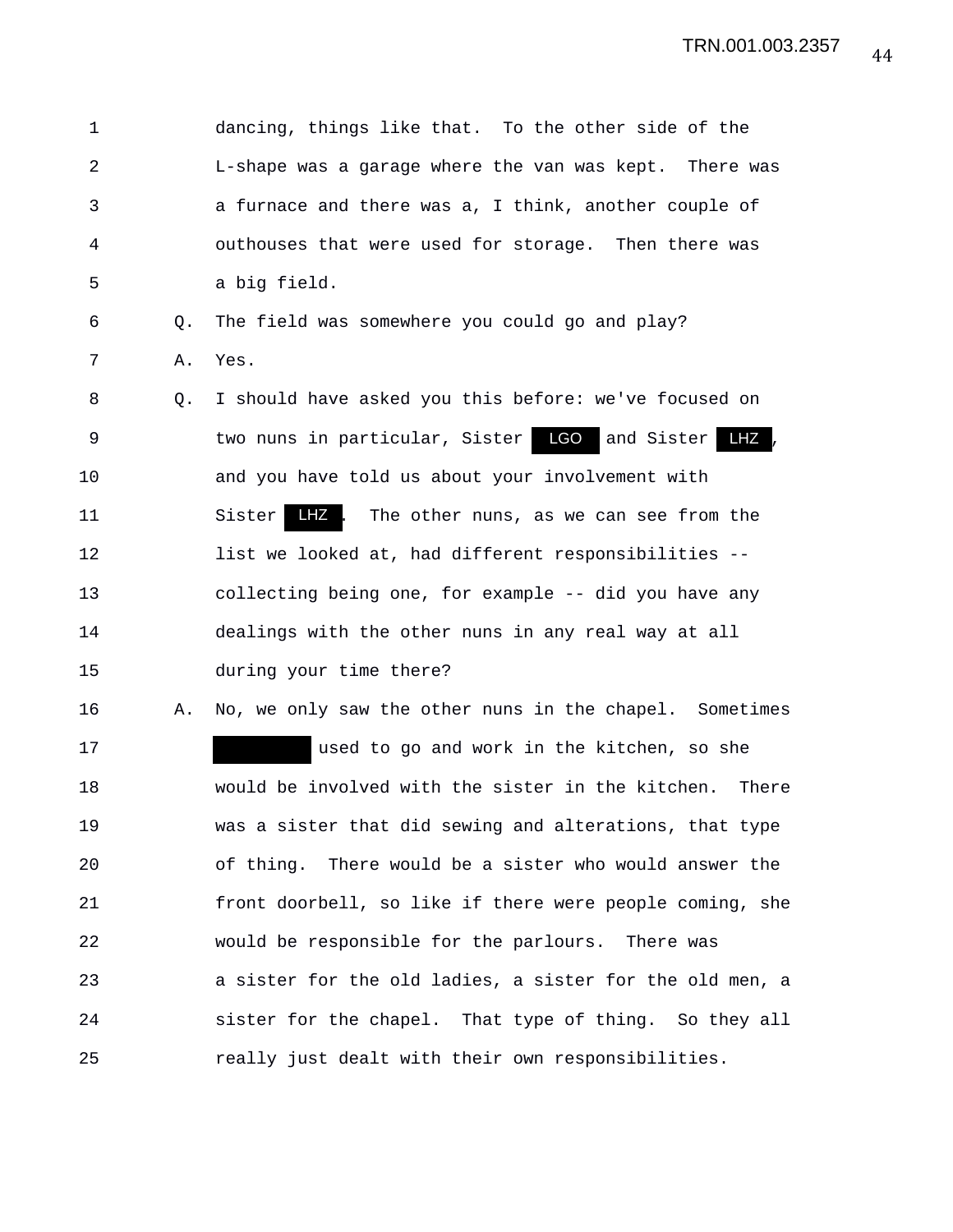| 1          | Q. | Can I then go back to aspects of the routine in           |
|------------|----|-----------------------------------------------------------|
| $\sqrt{2}$ |    | Nazareth House. Can I look at bed-wetting. What you       |
| 3          |    | tell us in your statement, Helen, is that you did not     |
| 4          |    | wet the bed.                                              |
| 5          | Α. | No.                                                       |
| 6          | Q. | But there were others who did,                            |
| 7          |    |                                                           |
| 8          | Α. | Yes.                                                      |
| 9          | Q. | -- did wet the bed; is that correct?                      |
| 10         | Α. | Yes.                                                      |
| 11         | Q. |                                                           |
| 12         |    |                                                           |
| 13         | Α. |                                                           |
| 14         | Q. |                                                           |
| 15         | Α. |                                                           |
| 16         | Q. | Can you just explain to the inquiry what the procedure    |
| 17         |    | was if a child wet the bed?                               |
| 18         | Α. | Well, some of the older children had responsibilities to  |
| 19         |    | get the younger children up after we'd been to bed.       |
| 20         |    | Round about, say, maybe half past nine, 10 o'clock.<br>So |
| 21         |    | if you were on bed-wetting duties, you would get the      |
| 22         |    | young ones up and take them to the toilet.                |
| 23         | Q. | This is at 9.30/10 o'clock at night?                      |
| 24         | Α. | Yes.                                                      |
| 25         | Q. | So the child has gone to bed at an earlier time?          |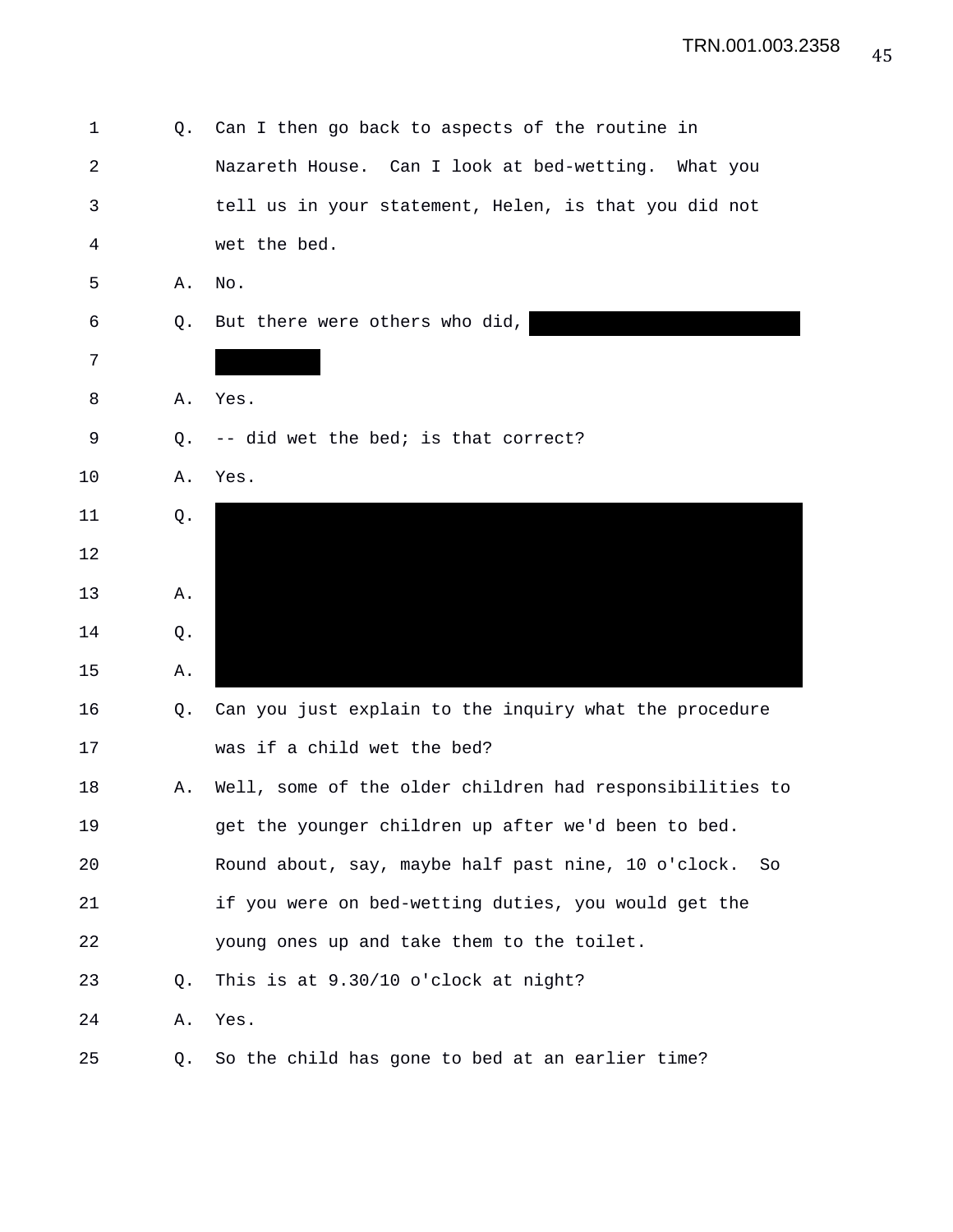1 A. About 7.

2 Q. So the child would then have to be woken up? 3 A. Yes, sometimes. Sometimes if you were trying to do it 4 quickly you would just carry them to the toilet and put 5 them on the toilet. 6 Q. Was this a duty you had to perform later on in your time 7 at Nazareth House? 8 A. Yes. 9 Q. But when you were a younger child there, clearly you 10 would not have that responsibility? 11 A. No. 12 Q. What age would you take on that responsibility? 13 A. About 9. 14 Q. Can you then take me through the procedure? We've got 15 the waking-up part of the process to take the children 16 to the toilet. If a child had wet the bed before that, 17 what would happen? 18 A. You'd have to tell Sister Sometimes she would LHZ19 rub their faces in it. Sometimes you'd get beaten 20 because she would blame you for not getting up early 21 enough to take them to the toilet. But it was mainly 22 in the morning when the punishments were dealt out. 23 Q. Let's look at the morning then. 24 What did 25 you see happening and to any child that wet the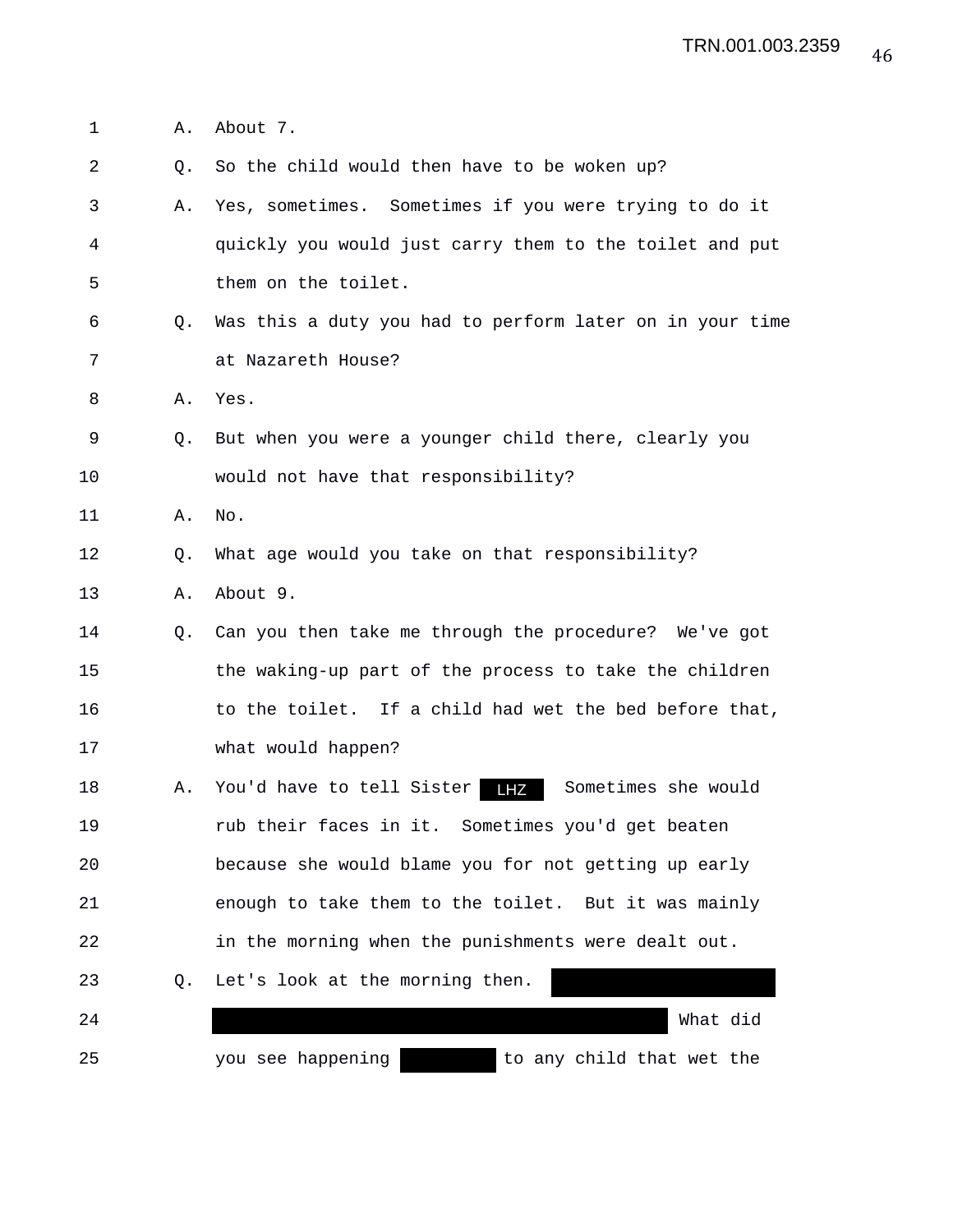1 bed?

2 A. Well, like I say, I was fortunate, I never wet the bed, 3 but the children who did wet the bed would be made to 4 stand at the side of their bed because when we were 5 saying our prayers, Sister THZ would go round the beds 6 to examine them. If a child had wet the bed then the 7 bottom sheet was yanked off the bed and put over their 8 head. She would rub it in their face, she'd tell them 9 they were filthy, and the children would be made to 10 stand like that, right up until we'd already been 11 washed. Only then would they be allowed to go and get 12 washed, and that would only be their face because, as I 13 say, she'd already rubbed the sheets in their faces. 14 Q. What about baths? Did they have to have baths? 15 A. Not after they'd wet the bed, no. We only had a bath on 16 a Friday. 17 Q. But when they had baths, then, can you tell me what the 18 water was like? 19 A. It depended where you were in the queue. There were two 20 baths -- 21 Q. So now you're looking at bathing generally; I'll come to 22 that. 23 A. Sorry. 24 Q. No, no, it's my fault. 25 So far as the bed-wetters were concerned then, after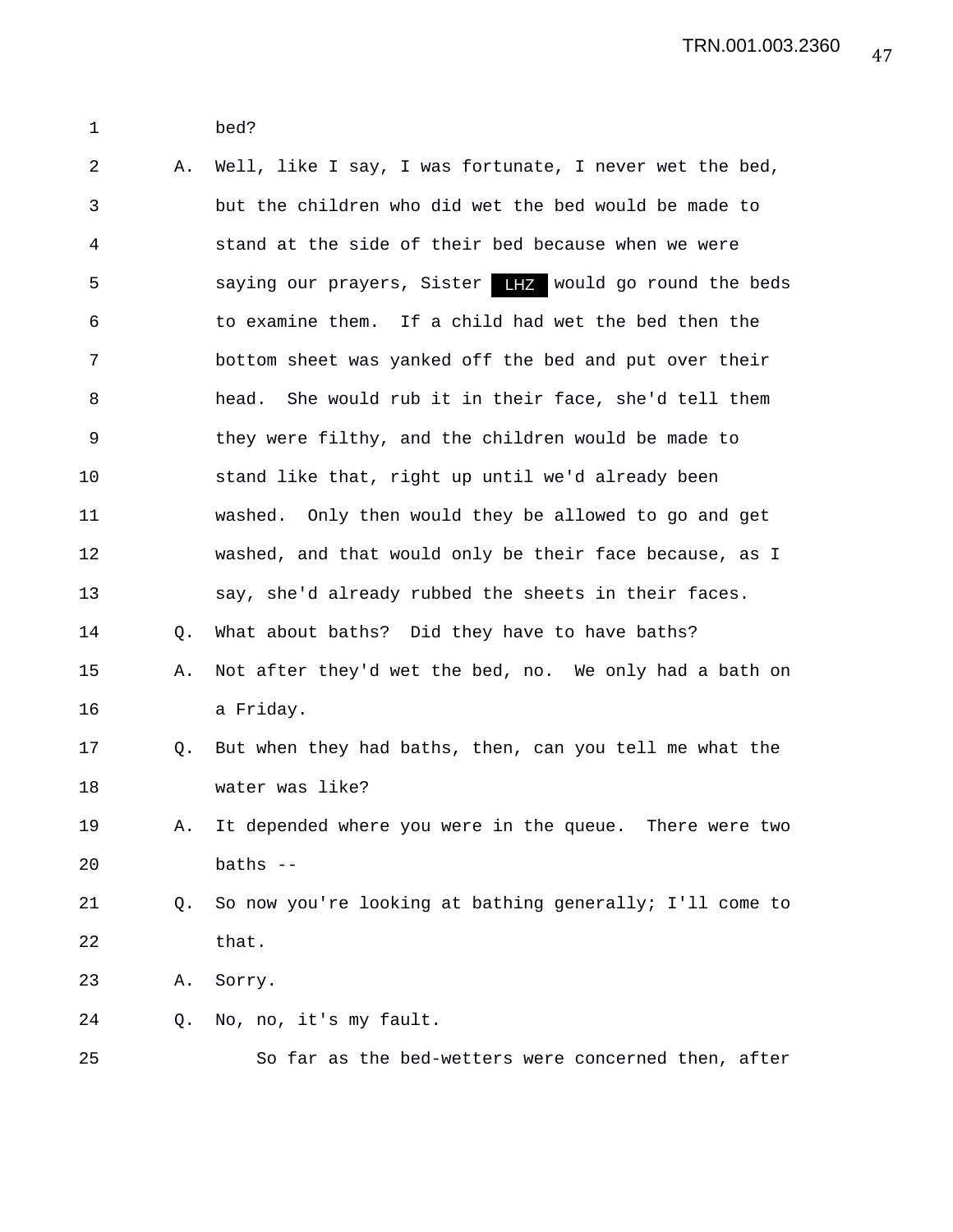| 1  |    | you'd gone and got washed, then it would be their turn   |
|----|----|----------------------------------------------------------|
| 2  |    | to do the same?                                          |
| 3  | Α. | Yes.                                                     |
| 4  | Q. |                                                          |
| 5  |    |                                                          |
| 6  | Α. | Yes, but it wouldn't be a bath, it would just be into    |
| 7  |    | the washroom                                             |
| 8  | O. | And what about the sheets? Do you know what happened     |
| 9  |    | with the sheets, the wet sheets?                         |
| 10 | Α. | I think they just went to the laundry. I don't really    |
| 11 |    | recall what happened to them.                            |
| 12 | Q. | Did you, when you got older, 9 or whatever, then have    |
| 13 |    | responsibility for dealing with a younger child as well, |
| 14 |    | as you've explained? So you had to wake up a younger     |
| 15 |    | child at $9.30/10$ o'clock?                              |
| 16 | Α. | Yes.                                                     |
| 17 | Q. | That was a job you had to do?                            |
| 18 | Α. | For bed-wetting duties, yes. We took it in turns.        |
| 19 | Q. | If a child had wet the bed before being moved, you tell  |
| 20 |    | us there'd be punishments for that?                      |
| 21 | Α. | Yes.                                                     |
| 22 | Q. | Would the child be punished?                             |
| 23 | Α. | Yes.                                                     |
| 24 | Q. | What would happen to the child?                          |
| 25 | Α. | They would be beaten with the switch.                    |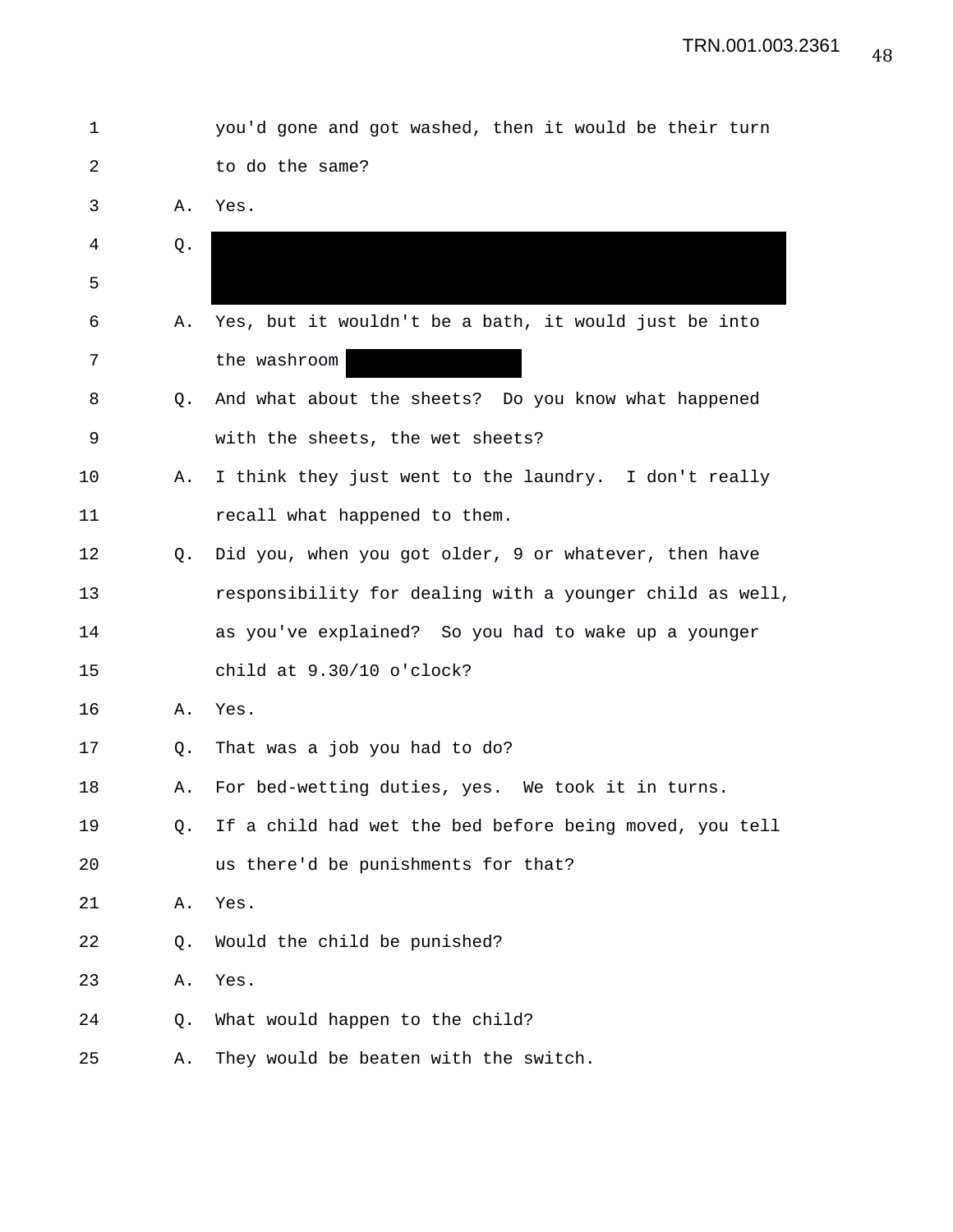1 Q. You mention the switch on quite a regular basis, but 2 apart from the switch, and you've told us how that was 3 operated, was there any other form of hitting that 4 Sister LHZ might use? 5 A. A fist. She would put her knuckle like this 6 (indicating), put out her middle finger so that it was 7 pointed and she would bring that down on top of your 8 head, which was really painful, because she'd do it 9 really, really quickly. It would get to the point where 10 you couldn't touch your head because it was so sore. 11 Q. Was there any rhyme or reason as to what particular form 12 of hitting Sister LHZ would adopt? 13 A. I can't work out why she did what she did. Um ...

14 I think the only way I can think of Sister LHZ is an 15 unhappy person who took it out on the children in any 16 way she possibly could. If that meant beating them up, 17 then she would beat them up. If it meant forcing them 18 to eat food they didn't want to eat until they were 19 sick, she would do that; if it meant kicking them, she 20 would do that. It would just escalate.

21 LADY SMITH: One of the impressions you give me, Helen, is 22 of a woman who was desperate to keep the children under 23 her control.

24 A. She ruled by fear.

25 LADY SMITH: Is that right?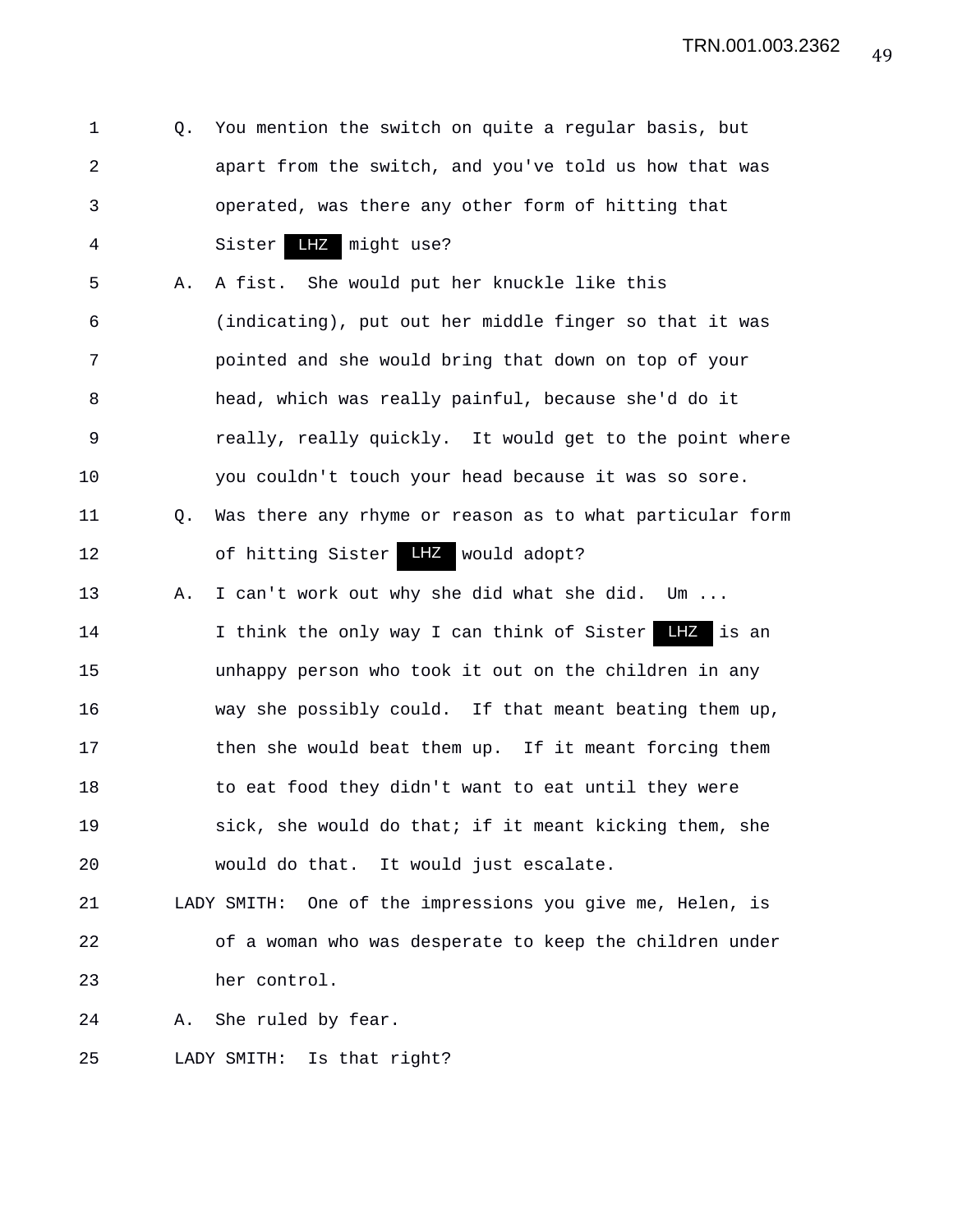1 A. Yes.

2 MR MacAULAY: You said a moment ago, in response to 3 her Ladyship, that, "She ruled by fear".

4 A. Yes, everybody was terrified by her. I'll give you an 5 example. If you were in the recreation room, sometimes 6 you'd let your guard down a little bit and the children 7 would maybe be talking a bit louder than they normally 8 would. If the door opened and Sister LHZ came in, 9 everything would fall silent.

10 Q. You were telling us about the bed-wetters. Were any 11 names used to criticise the bed-wetters?

12 A. "Pee-the-beds."

13 Q. You do tell us, I think, about one incident involving 14 (1)  $\mu$  , who had hidden her sheet or sheets; can you 15 tell me about that?

16 A. had wet the bed and she knew she was going to 17 get a thrashing for her, because, God love her, she got 18 it every morning because she wet the bed every single 19 night. One of the times, she didn't want to get beaten, 20 so she actually put the top sheet on the bottom and hid 21 the one that she'd wet. I don't know where she hid it, 22 I still don't know where she hid it to this day, but 23 Sister LHZ kept asking her where was the sheet. She 24 obviously knew she'd wet the bed. She kept asking her 25 where the sheet was and wouldn't tell her.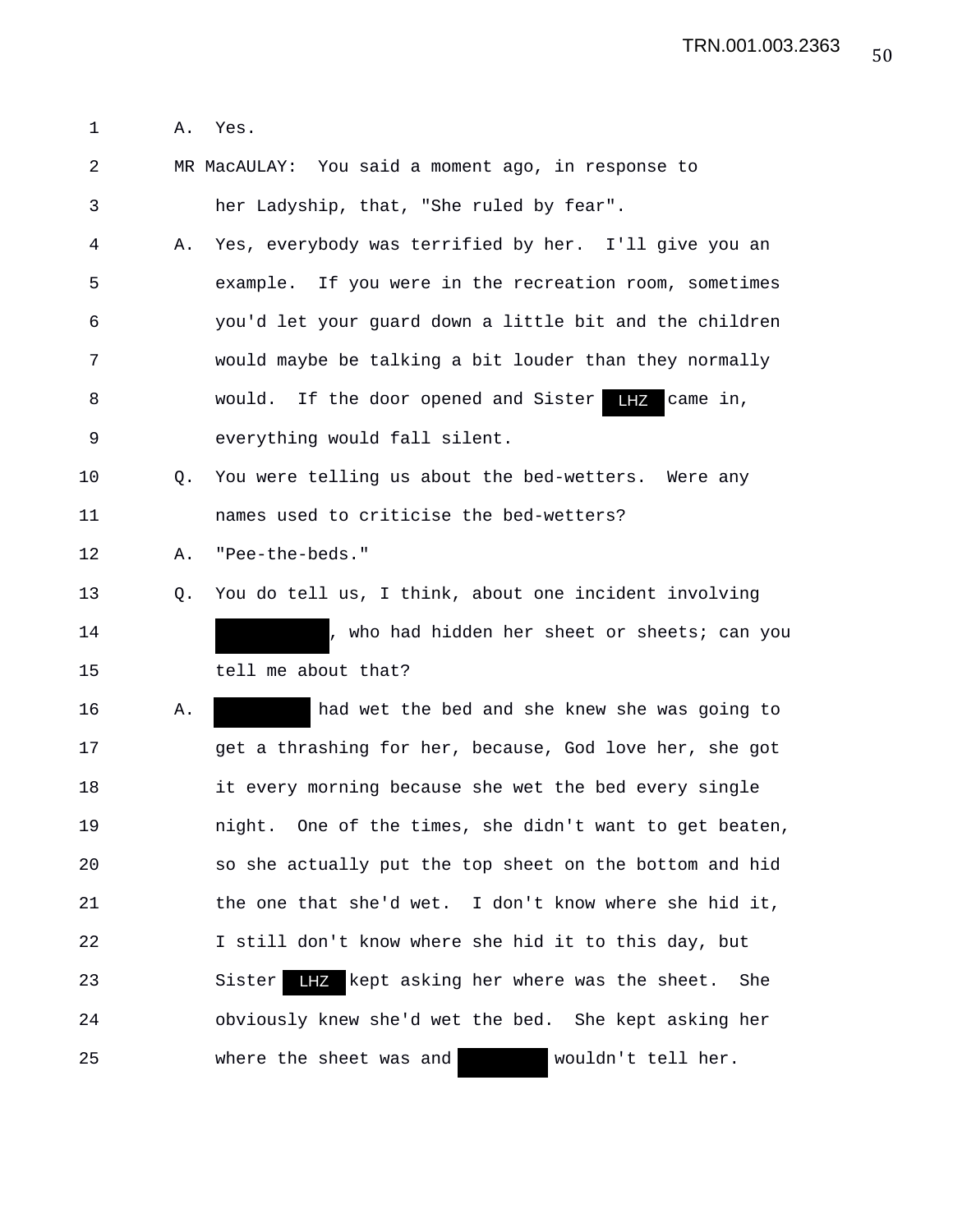1 Q. Were you there when this was going on?

2 A. Yes.

3 Q. What happened?

- 4 A. She thrashed her. She thrashed her with the switch, she 5 was punching her, kicking her, "You will tell me where 6 the sheet is", and just refused to tell her. 7 Q. Did that remain the position, she never told her?
- 8 A. She never, ever told her, she never told me. I don't 9 know what happened to that sheet.
- 10 Q. I know time is difficult, but can you say how long this 11 took?
- 12 A. How long the thrashing took?
- 13 Q. Yes.
- 14 A. Ten or 15 minutes.
- 15 Q. As long as that?

16 A. Yes. Constantly having her by the -- she had her by the 17 hair at this point, so she's punching her, she's beating 18 her, "You will tell me, you're a brazen hussy, you'll 19 tell me where the sheet is", and would just be 20 silent, because she was stubborn as a mule, and then she 21 would just beat her even more. And it was, "Where is 22 the sheet? Where is the sheet?" and she just refused to 23 speak. So because she was refusing to speak,

24 Sister LHZ was determined she was going to break her, 25 so she went from punching her to then getting the switch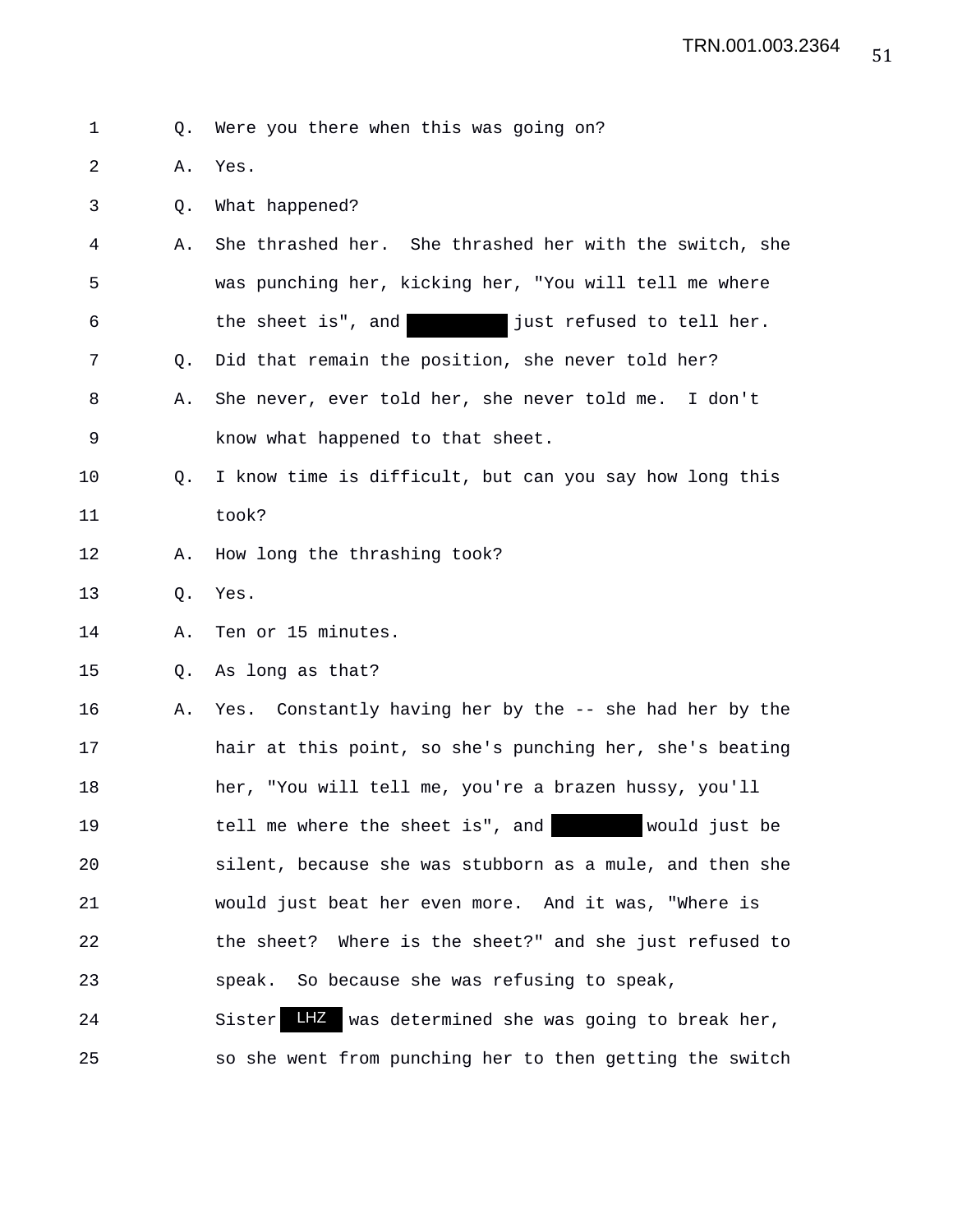| 1              |    | still refused to tell her where it was.<br>and           |
|----------------|----|----------------------------------------------------------|
| $\overline{a}$ | Q. | Can you tell me what age<br>was at that time?            |
| 3              | Α. | About 11 or 12.                                          |
| 4              | Q. | You had moved on to mention bathing and what the         |
| 5              |    | arrangements were for bathing. Can I just touch upon     |
| 6              |    | that? Was there a particular night that was bath night?  |
| 7              | Α. | Friday night.                                            |
| 8              | О. | Can you just explain to us what the procedure was then   |
| 9              |    | for bathing children?                                    |
| 10             | Α. | There were two baths for Sister LHZ 's group.<br>There   |
| 11             |    | was one to the right, one to the left.                   |
| 12             | Q. | Were they in the same area or in different rooms?        |
| 13             | Α. | In the same area, probably a room about the size of      |
| 14             |    | behind you, over to the door there (indicating). So      |
| 15             |    | there were two baths, one to the right, one to the left, |
| 16             |    | and there was a curtain pulled across the middle.<br>The |
| 17             |    | boys went in the bath to the right, the girls went       |
| 18             |    | in the bath to the left.                                 |
| 19             |    | But the horrible thing about the baths was you had       |
| 20             |    | these, like, pantaloon bloomer type things, but they     |
| 21             |    | were made out of shower curtain material. So if you      |
| 22             |    | were lucky and the first three or four in the row, they  |
| 23             |    | would be dry so they would be easy to slip on and off.   |
| 24             |    | If you were behind them, the person would come out the   |
| 25             |    | bath, they would put the towel round about them, slip    |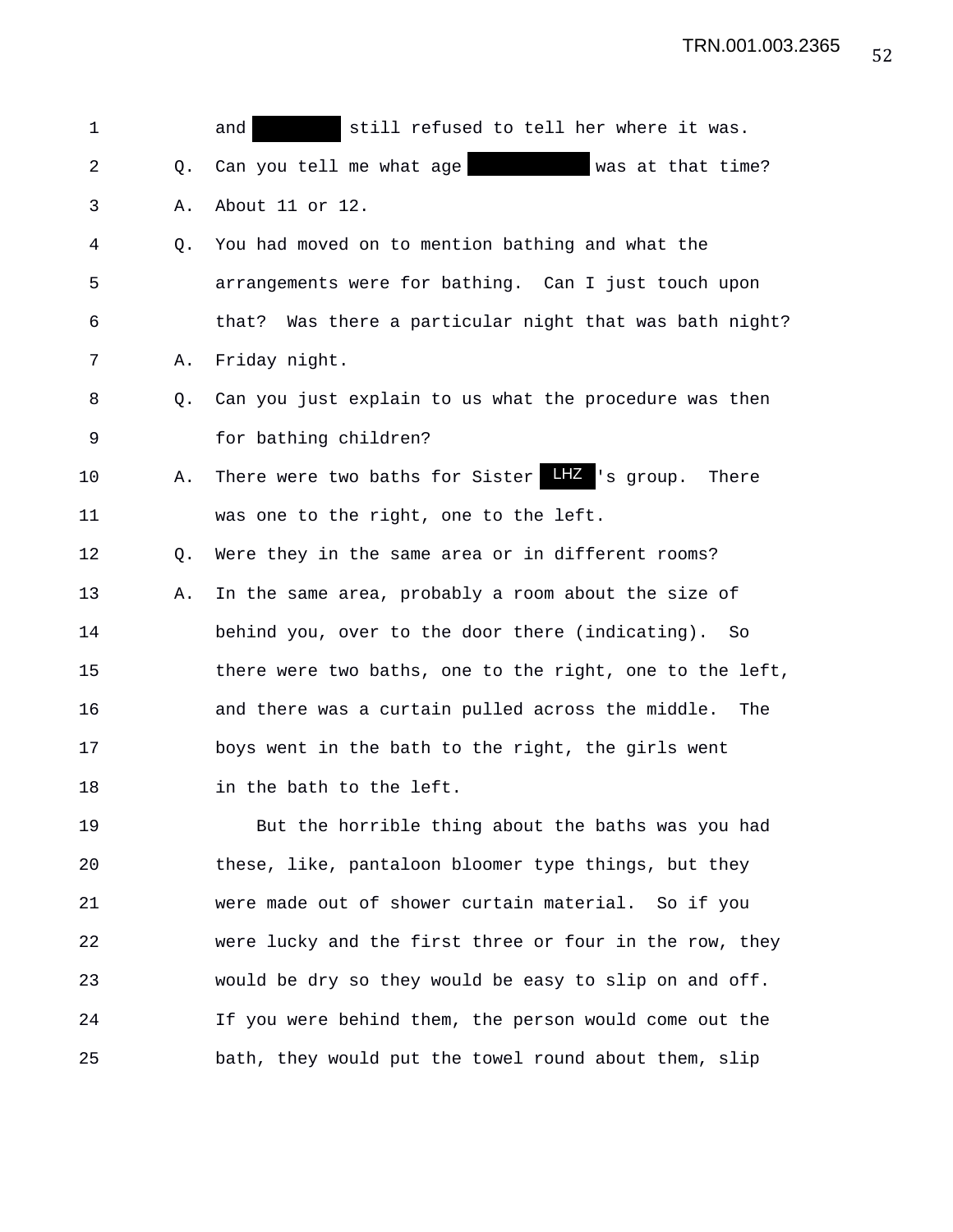| 1  |    | down these bloomer type things and then they would step    |
|----|----|------------------------------------------------------------|
| 2  |    | aside, so the next children would step forward, step       |
| 3  |    | into the bloomers, and pull them up, and they would        |
| 4  |    | stick to your skin because it was shower curtain           |
| 5  |    | material.                                                  |
| 6  | Q. | Did you keep the bloomers on when you were in the bath?    |
| 7  | Α. | Yes, you were never, ever naked.                           |
| 8  |    | LADY SMITH: Without going into too much detail, Helen, did |
| 9  |    | that mean that you couldn't wash your private parts        |
| 10 |    | properly?                                                  |
| 11 | Α. | Yes.                                                       |
| 12 |    | LADY SMITH: Mr MacAulay.                                   |
| 13 | Α. | It was an act of the devil to be naked.                    |
| 14 |    | LADY SMITH: Ah, right.                                     |
| 15 |    | MR MacAULAY: As far as the bathwater itself would be       |
| 16 |    | concerned, can tell me what the position was with that?    |
| 17 |    | If you're in first then the water, presumably, would be    |
| 18 |    | clean.                                                     |
| 19 | Α. | It would be lukewarm, but Jeyes fluid was put in the       |
| 20 |    | bath, so it would go in like black treacle and then it     |
| 21 |    | would turn the water grey. I don't mind the smell of       |
| 22 |    | Jeyes fluid, I quite like it, but a lot of people hate     |
| 23 |    | But that was fine if you were only bathing and<br>it now.  |
| 24 |    | you had no cuts or anything on you. But if you had         |
| 25 |    | a cut on your skin, it nipped like mad, but you couldn't   |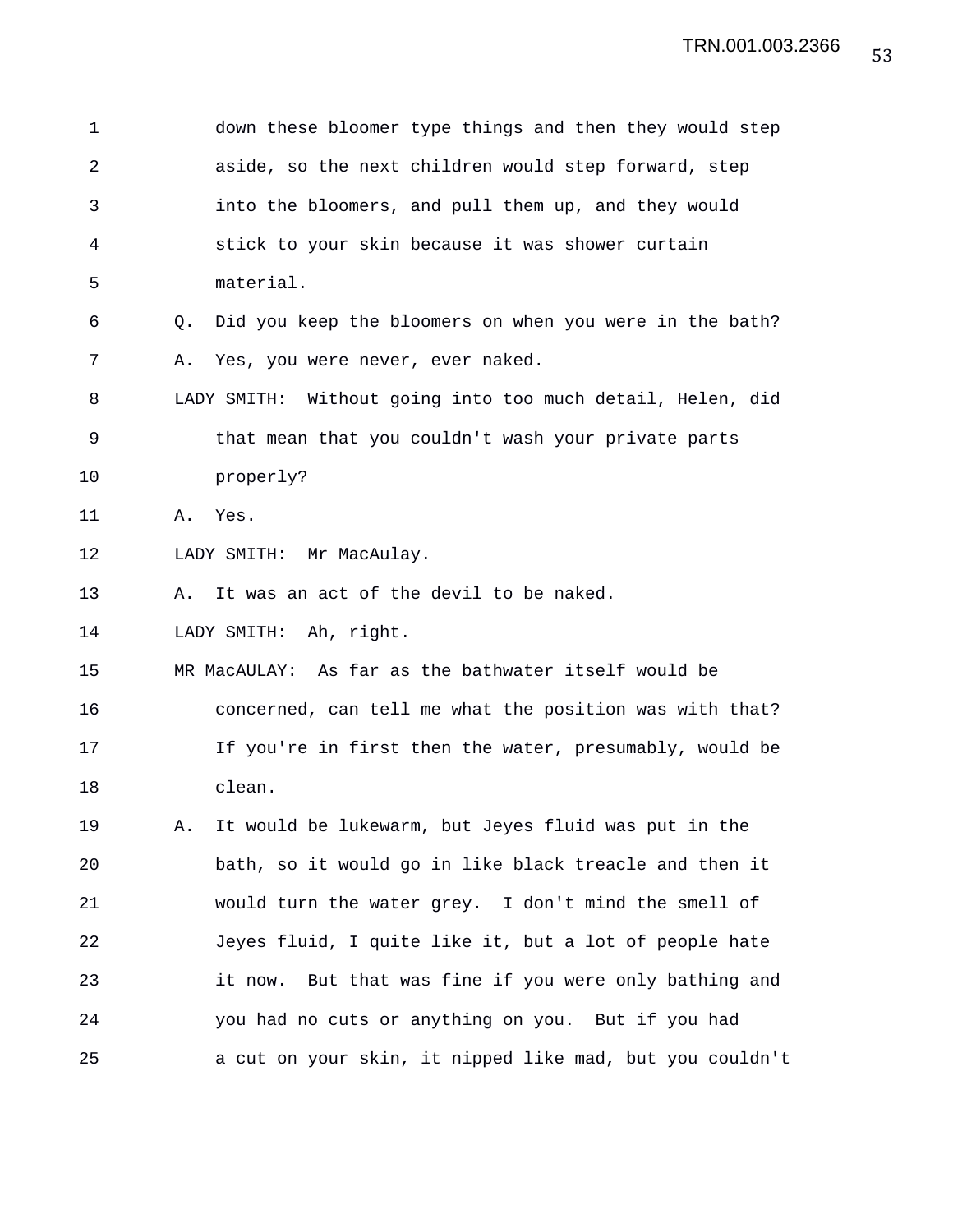| 1              |    | flinch because she'd be watching for that. You'd go         |
|----------------|----|-------------------------------------------------------------|
| $\overline{2}$ |    | in the bath, then, as I say, you would get out of the       |
| 3              |    | bath, take down the bloomers and the next person would      |
| 4              |    | move in. But it was the same bathwater for every child.     |
| 5              | Q. | If you are looking at the girls in a particular Friday      |
| 6              |    | night, how many girls would sometimes queue up for the      |
| 7              |    | Friday night bath?                                          |
| 8              | Α. | 25, 26.                                                     |
| 9              | Q. | So it would depend, at a given time, how many girls were    |
| 10             |    | in Sister LHZ 's group?                                     |
| 11             | Α. | Yes.                                                        |
| 12             | Q. | Was it one girl at a time or how was -- what were the       |
| 13             |    | arrangements?                                               |
| 14             | Α. | It was definitely one at a time. There was no way you       |
| 15             |    | would get away with two in there.                           |
| 16             | Q. | When you were queueing up waiting for the bath, was         |
| 17             |    | there anything else that was part of the process then so    |
| 18             |    | LHZ<br>was concerned? Did she do any other<br>far as Sister |
| 19             |    | form of inspection?                                         |
| 20             | Α. | Not in the bathroom area. In the bathroom area, as I        |
| 21             |    | say, it was a case of everybody had their towels round      |
| 22             |    | about them. You quickly learned how to put these things     |
| 23             |    | on and off without exposing your body in any way            |
| 24             |    | whatsoever. Once you were out of the bath and dried,        |
| 25             |    | you'd be straight in your pyjamas and into bed.             |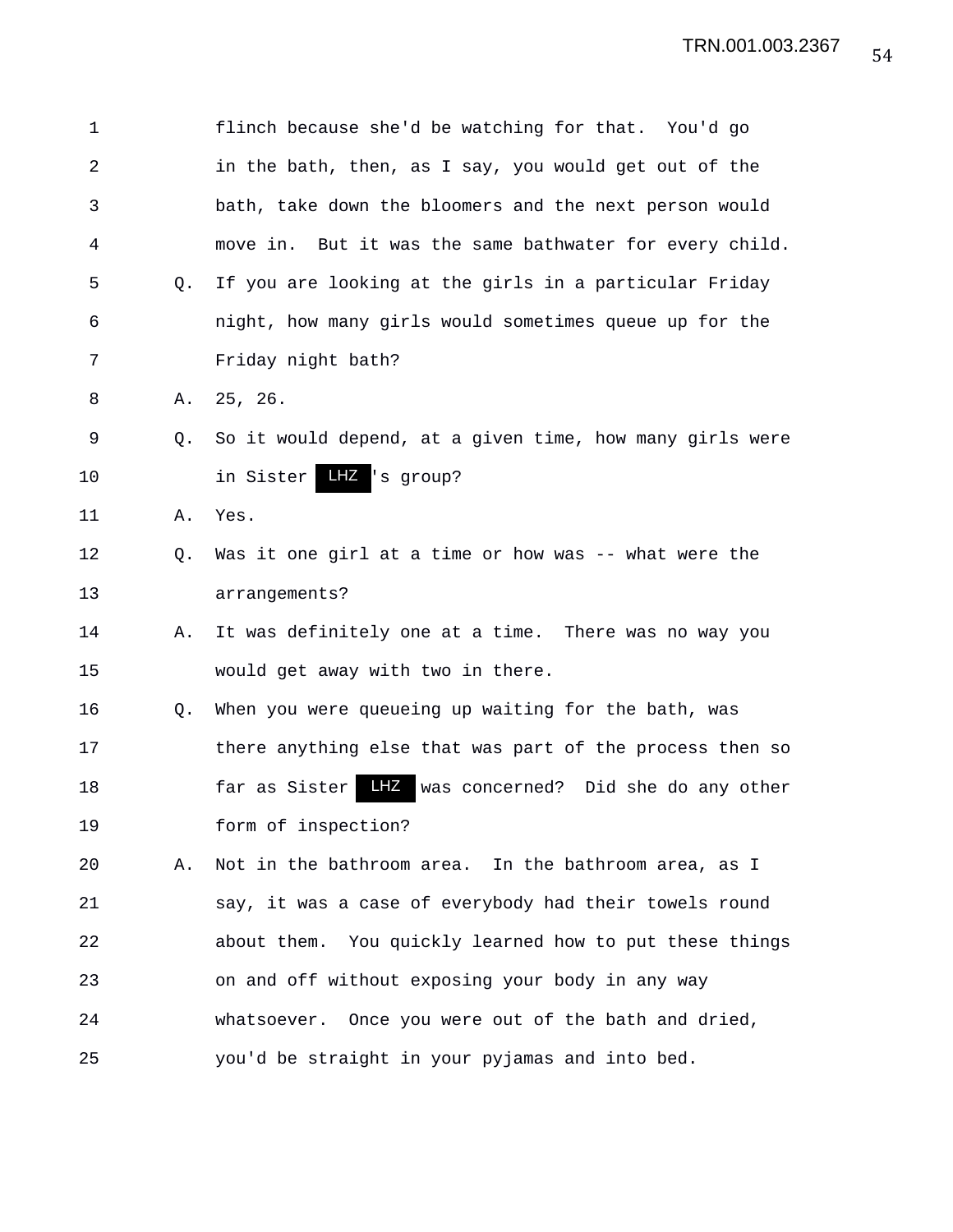1 Q. One thing you tell us in your statement is a procedure 2 that involved some degree of pants inspection. 3 A. That was downstairs. That was earlier on a Friday 4 night. 5 Q. Can you help me with that? What was the procedure 6 there? 7 A. Usually that was -- on a Friday night you'd come home 8 from school, so the shoes would all be put outside the 9 back door all lined up against the wall. You would go 10 in, you would have your supper as normal -- sometimes 11 there would be benediction, it just depended, but then 12 there would be -- in the downstairs changing room there 13 would be, like, what you would get in catering, the 14 great big silver boilers, so you'd line up and you would 15 hand over the dirty pants.

16 Now, you only changed your pants once a week, but 17 Sister LHZ would inspect them and if there were any 18 marks on them at all, sometimes they'd be rubbed in your 19 face, sometimes they'd be put over your head. She'd 20 tell everybody, "Look at this filth", and things like 21 that. You'd be given a pair of pants --

22 Q. A new pair?

23 A. Yes. They were navy blue. So you'd be given a pair of 24 pants. The ones you'd taken off were put into this 25 boiler and they had the big wooden tongs that pushed the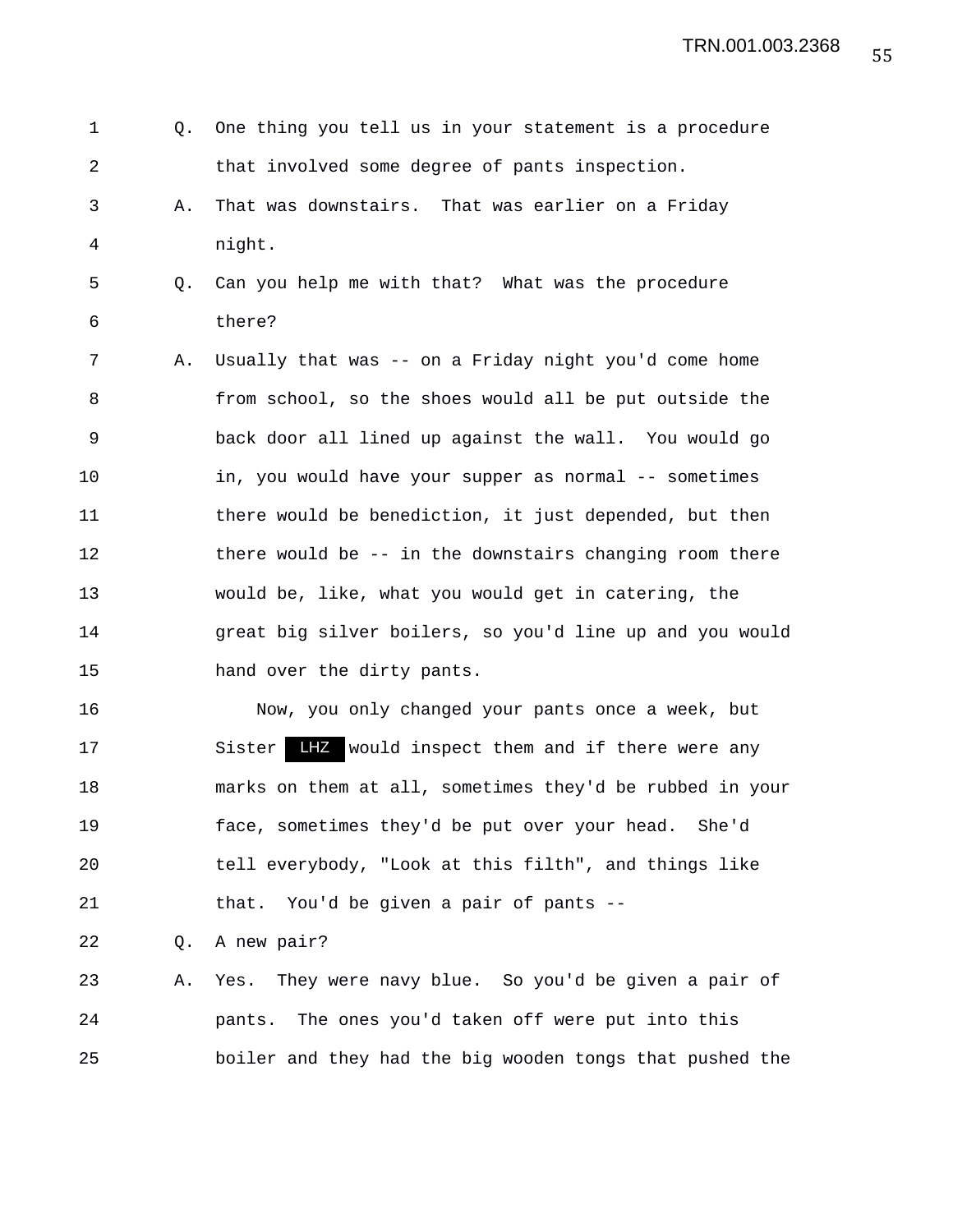| 1  |             | pants down into the washing water. That would happen to |
|----|-------------|---------------------------------------------------------|
| 2  |             | everybody. Then, after that, that's when the nit        |
| 3  |             | inspection would take place.                            |
| 4  | Q.          | I think you've touched on that already. Again, would    |
| 5  |             | that be in the same area then that the nit inspection   |
| 6  |             | would take place?                                       |
| 7  | Α.          | Yes.                                                    |
| 8  | O.          | Again, would that just be a question of queueing up for |
| 9  |             | LHZ to do that inspection?<br>Sister                    |
| 10 | Α.          | Yes.                                                    |
| 11 | $Q_{\star}$ | Was there any system whereby a older child might be     |
| 12 |             | given the responsibility of inspecting a younger child? |
| 13 | Α.          | Sometimes. Sometimes if things were going slower than   |
| 14 |             | normal, sometimes that would happen.                    |
| 15 | O.          | If an older child then had that responsibility and      |
| 16 |             | didn't find lice or missed them, would anything happen? |
| 17 | Α.          | To be honest with you, nine times out of ten you'd miss |
| 18 |             | them because we didn't know what they looked like, so   |
| 19 |             | you'd get a slap if you missed them.                    |
| 20 | O.          | Can I ask you about the schooling then, Helen. I think  |
| 21 |             | over your time there you'd have moved from the primary  |
| 22 |             | school to secondary school; is that correct?            |
| 23 | Α.          | Yes.                                                    |
| 24 | Q.          | These were local schools?                               |
| 25 | Α.          | Yes.                                                    |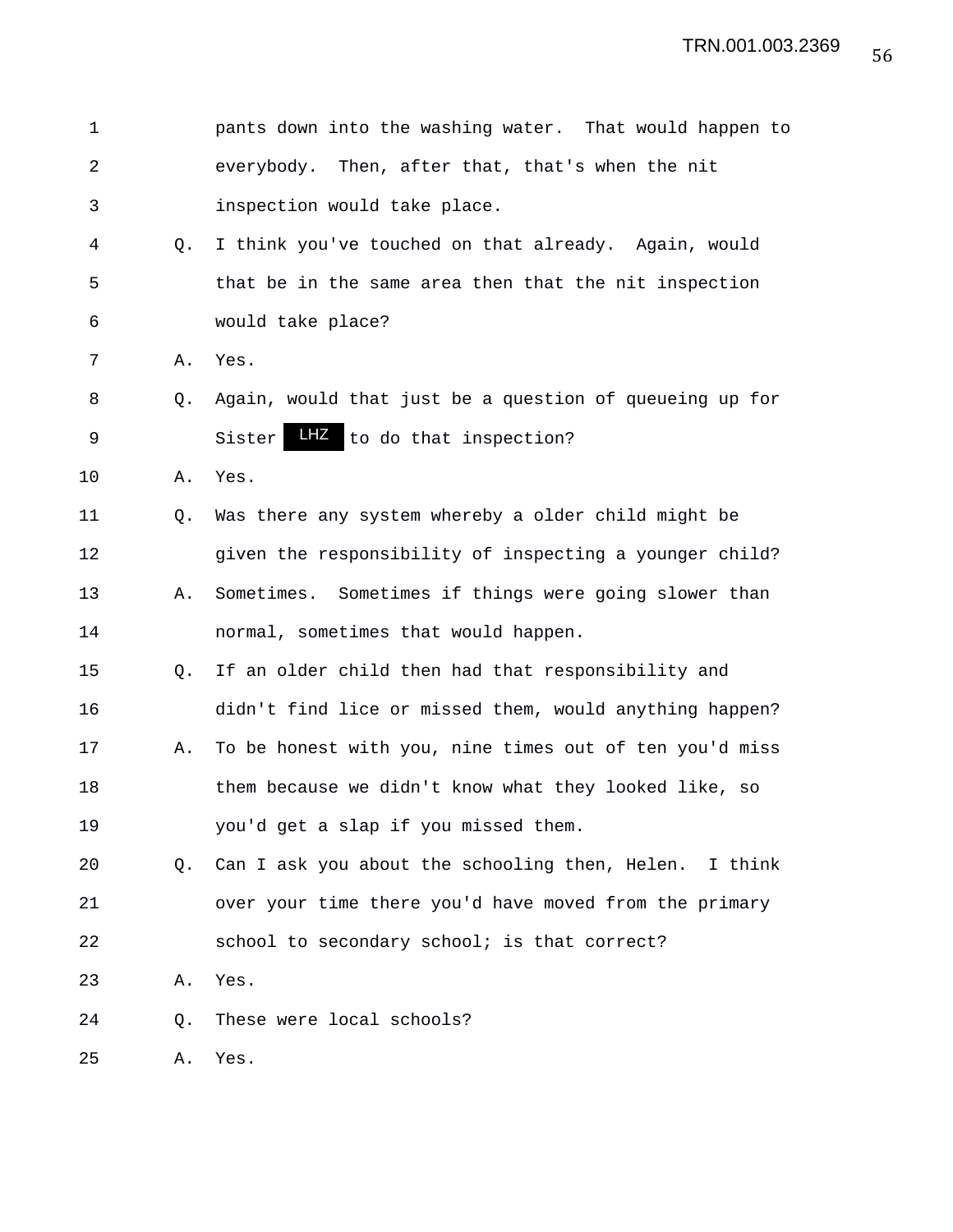| 1              | Q. | You've already mentioned, I think, one of the names that |
|----------------|----|----------------------------------------------------------|
| $\overline{a}$ |    | you were called: you were referred to as "the Nazzy      |
| 3              |    | children" at school?                                     |
| 4              | Α. | Yes.                                                     |
| 5              | Q. | Generally, how did you find school?                      |
| 6              | Α. | I loved school. I liked learning. I loved school.        |
| 7              |    | I liked being out of Nazareth House. In secondary        |
| 8              |    | school I was actually given additional                   |
| 9              |    | responsibilities -- sorry, in primary school, not        |
| 10             |    | secondary school, primary school.                        |
| 11             |    | I remember, just while I'm talking about this, when      |
| 12             |    | I was going into Primary Seven, and the teacher we had   |
| 13             |    | at the time was a Mr Adair, but he taught                |
| 14             |    |                                                          |
| 15             |    | , but he                                                 |
| 16             |    | actually quite liked me in the end. He used to stand me  |
| 17             |    | in it the middle of the floor and let me sing "Mother of |
| 18             |    | Mine" because he still lived with his mother and loved   |
| 19             |    | his mother, so every Friday I'd have to sing "Mother of  |
| 20             |    | Mine" at school.                                         |
| 21             |    | But it kind of gave him a connection to me so he         |
| 22             |    | treated me better after that. But he was the only        |
| 23             |    | teacher I ever had a problem with, and as I say, it      |
| 24             |    | didn't last too long.                                    |
| 25             | Q. | But you were also, I think you tell us, when you were in |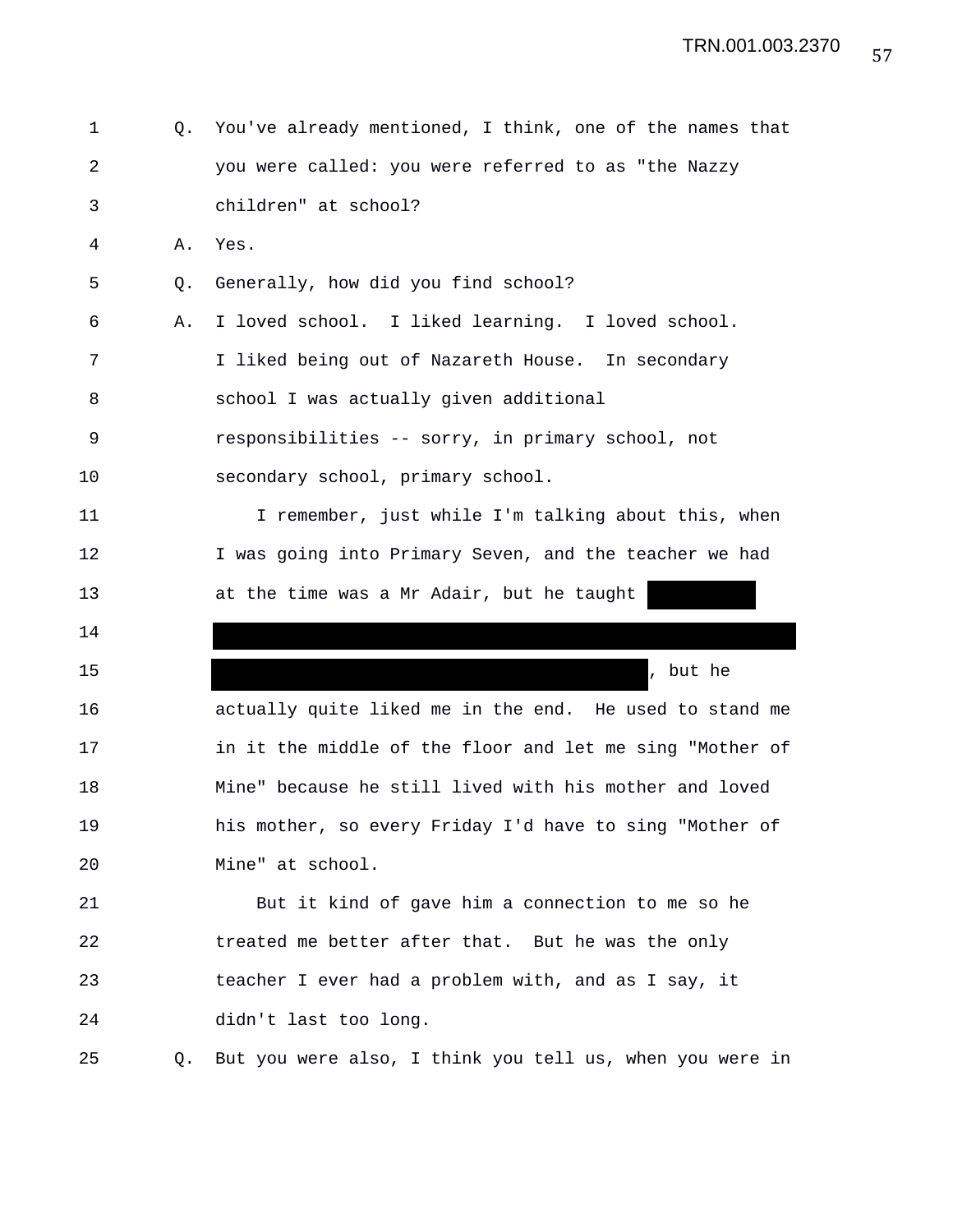| primary school, voted school vice captain. |  |
|--------------------------------------------|--|
|--------------------------------------------|--|

- 2 A. Yes.
- 3 Q. So you were doing well at school?

| 4  | Α. | School was my escape. It was my escape to take my<br>Yes.    |
|----|----|--------------------------------------------------------------|
| 5  |    | head elsewhere, so I actually found school easy.             |
| 6  | Q. | You give us an example of when you were doing the            |
| 7  |    | eleven-plus and you got the wrong date of birth.             |
| 8  |    | Can you help me with that? How did that happen?              |
| 9  | Α. | Well, we were all in the school dining room to take the      |
| 10 |    | eleven-plus exam and Mr McCreadie was the headmaster         |
| 11 |    | at the time. He was supervising, so he would come round      |
| 12 |    | and he was standing behind me and he pointed down to the     |
| 13 |    | date of birth and he said to me, "That's not your date       |
| 14 |    | of birth", because I had put because I was told              |
| 15 |    | that's when my birthday was. I'd forgotten my birthday       |
| 16 |    | because they didn't celebrate birthdays anyway. But he       |
| 17 |    | said to, me "No, that's not your date of birth", and I       |
| 18 |    | said, "Well, it is", and he said, "No, it is not, your       |
| 19 |    | birth date is 58, you need change that<br>$^{\mathrm{II}}$ . |
| 20 | O. | Am I to understand then, until that point in time,           |
| 21 |    | really, you didn't really know your correct date of          |
| 22 |    | birth?                                                       |
| 23 | Α. | No, I'd forgotten it.                                        |
| 24 | Q. | You'd have known it at some point, presumably?               |

25 A. Before I went into Nazareth House, yeah, because my gran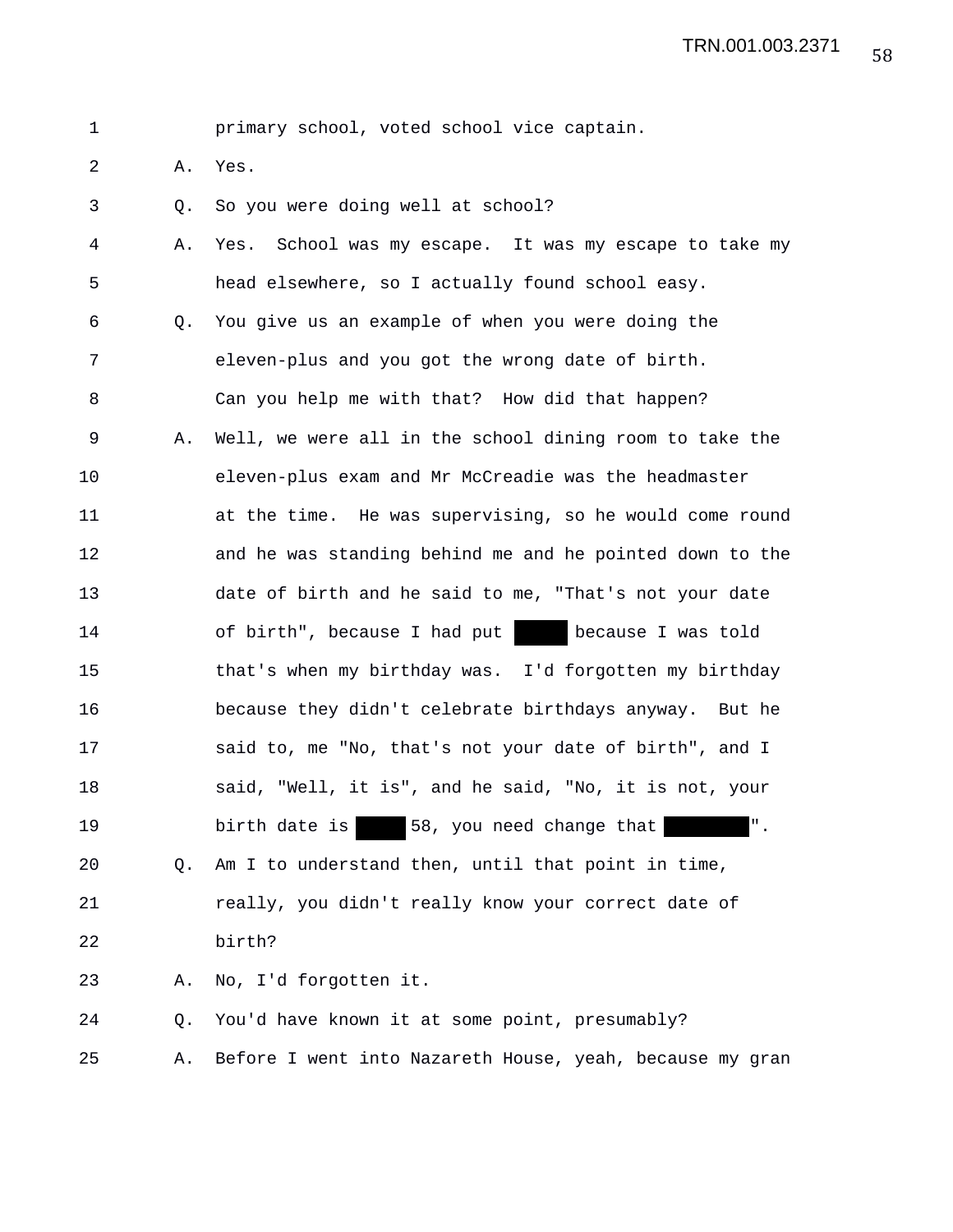| 1          |           | would do something at home for us. If it was our         |
|------------|-----------|----------------------------------------------------------|
| $\sqrt{2}$ |           | birthday we'd get a wee tea or a wee party type thing.   |
| 3          | Q.        | I was going to ask you about the celebration of          |
| 4          |           | birthdays, so I'll pick that up now. Do I take it from   |
| 5          |           | what you said that birthdays were just not celebrated at |
| 6          |           | Nazareth House?                                          |
| 7          | Α.        | No.                                                      |
| 8          | $\circ$ . | Did that change at all during your time there?           |
| 9          | Α.        | I don't ever recall a birthday being celebrated.<br>No.  |
| 10         |           | I do recall being made to write letters to the           |
| 11         |           | social work thanking them for the presents.              |
| 12         | O.        | I will come on to that in a moment. Do you recall if     |
| 13         |           | you actually got a present?                              |
| 14         | Α.        | Not for birthdays, no.                                   |
| 15         | Q.        | You also tell us in your statement, at paragraph 53,     |
| 16         |           | I think, that you came second in your class at school -- |
| 17         | Α.        | Yes.                                                     |
| 18         | Q.        | -- and you were quite pleased with that.                 |
| 19         | Α.        | Well, it was actually the first year at secondary school |
| 20         |           | that I came second in the class. Things had been really  |
| 21         |           | bad before then, so I kind of thought that Sister<br>LHZ |
| 22         |           | would be really pleased because it was a child from      |
| 23         |           | Nazareth House.                                          |
| 24         |           | The way secondary school worked from an academic         |
| 25         |           | point of view, it spelt out the word "Joseph", so it was |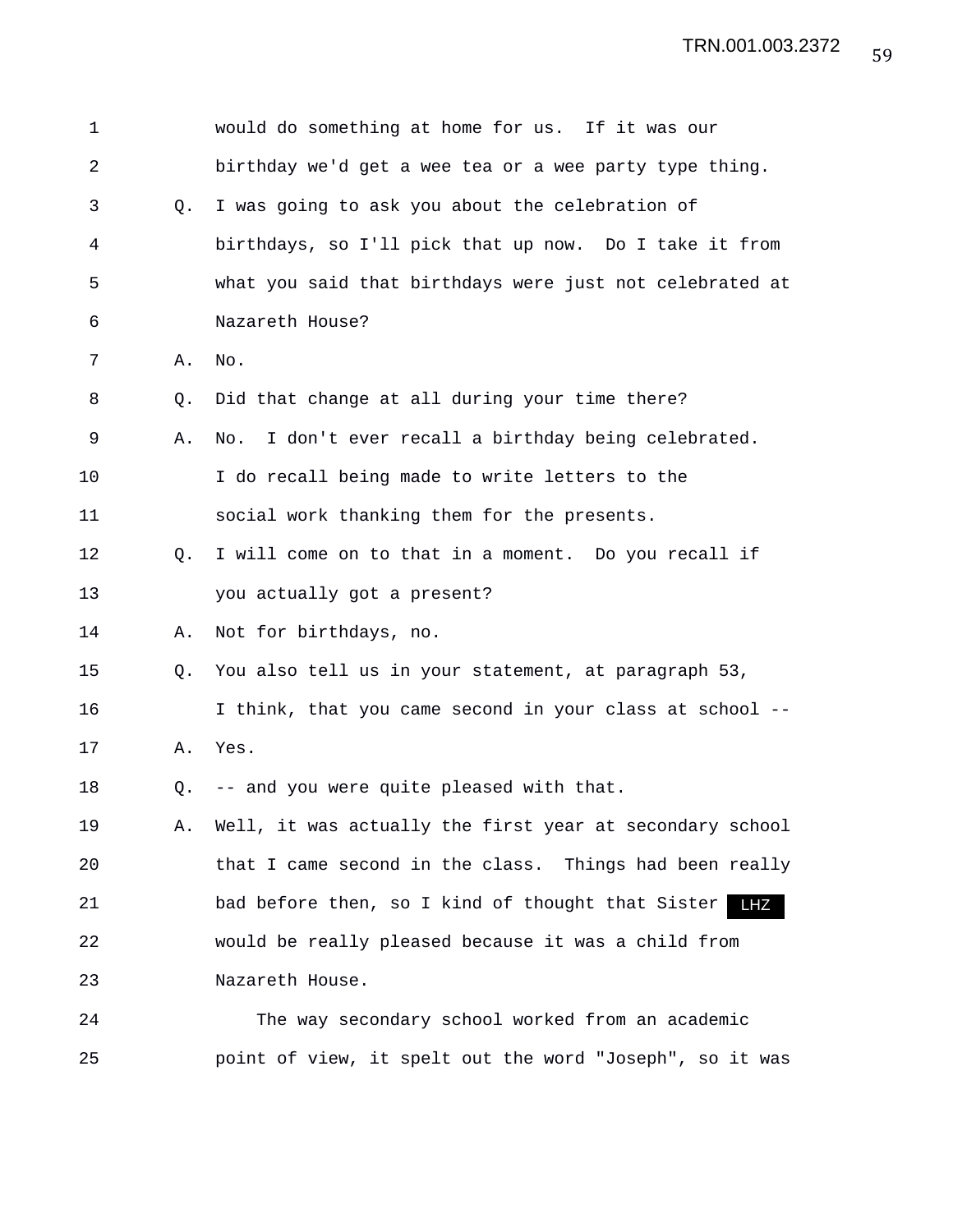1 1J, 1O, 1S, 1E, 1P, 1H, and then there were three extra 2 classes, so it was 1A, 1B, 1C. When the registers were 3 being called in response to the eleven-plus I was in 1O, 4 and the other kids were calling me names, but it didn't 5 really bother me. 6 That year, that's when I came second in the class, 7 and when we got the report cards, I thought Sister LHZ 8 would be really, really pleased. When I took the report 9 card back and gave her the report card and said that I'd 10 come second in the class, then I got slapped about and 11 she told me pride was a sin. 12 Q. What effect did that have on you? 13 A. I thought, what's the point, it didn't matter what you 14 do. I just thought, what's the point? 15 Q. You do tell us about one incident when you took your 16 French teacher back home with you. 17 A. Yes. 18 Q. Because I think you'd felt ill at school. 19 A. Yes, we had the TB injections and I'd taken a bad 20 reaction to it, so I'd been quite sick, and I was put in 21 the sickbay at school and the French teacher, Ms Neil, 22 her name was -- I don't know if it was the housemistress 23 or somebody, but somebody had asked Miss Neil to take me 24 back, so she drove me back in the car. But I don't know 25 whether it was because I wasn't feeling well or what,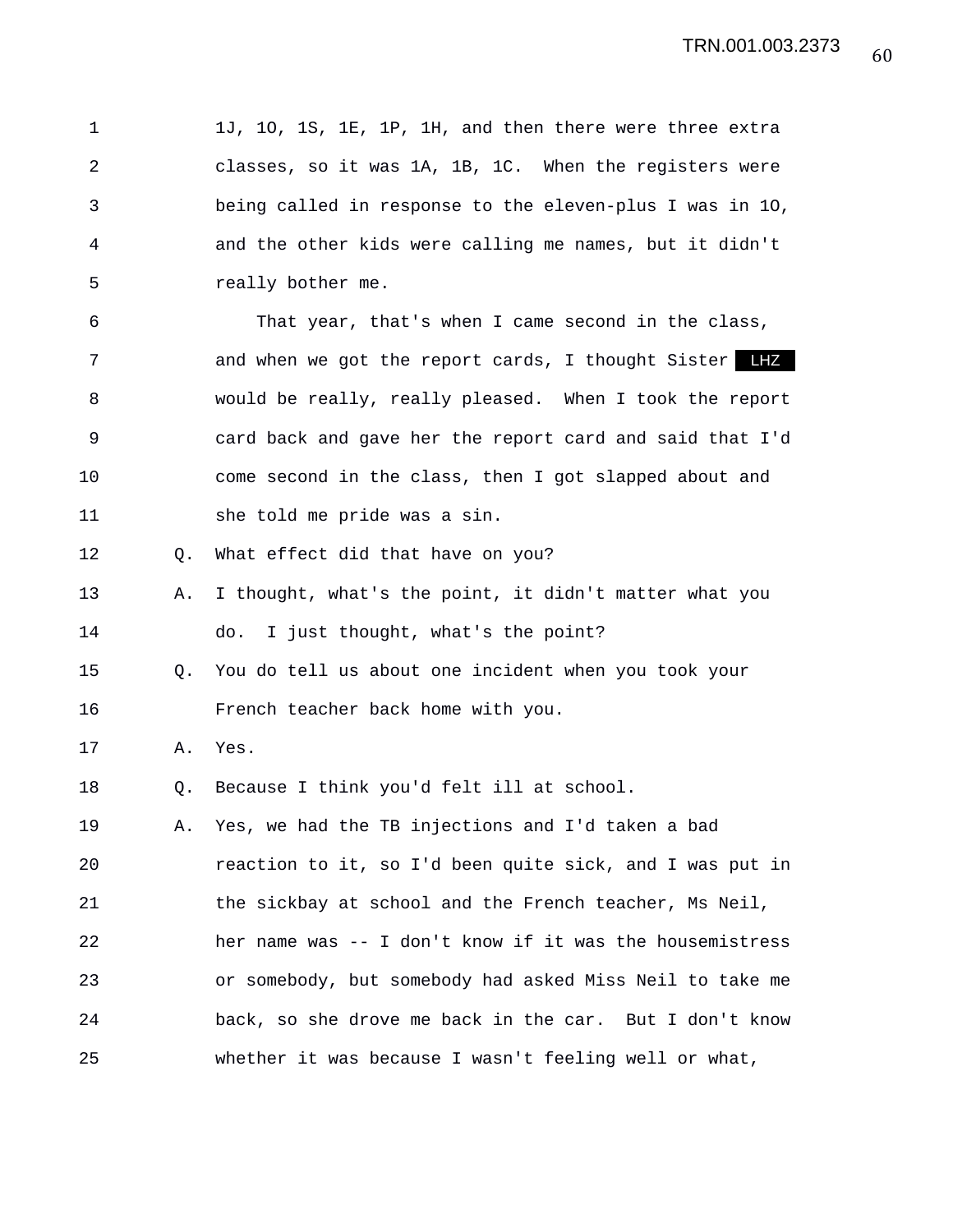## 1 but I didn't take her in the front door, I took her 2 in the side door.

3 Q. Why would that matter if it was the front door or the 4 side door?

5 A. Nobody was allowed to go in the side doors. All 6 visitors had to go in the front door but I made the 7 mistake of going through the side door because you could 8 you go through the side door and then in through the 9 kitchen, our children's home kitchen, and it took you do 10 into the dining room area and that would have led me out 11 **into the recreation area.** 

12 But when I went through the door into the kitchen 13 area, Sister heard the door open and was just LHZ14 about to shout at me when she saw the teacher coming in 15 behind me and her attitude totally changed. One moment 16 her face was like thunder and the next minute it was, 17 "Oh, what's happened here?" and Miss Neil said, "I've 18 been asked to bring Helen back because she's not been 19 very well".

20 Q. What happened after that?

21 A. I got slapped: she told me I was attention seeking.

22 Q. Was that after Miss Neil had left?

23 A. Yes.

24 Q. There was also, I think, children at Nazareth House who 25 went to a special school; is that correct?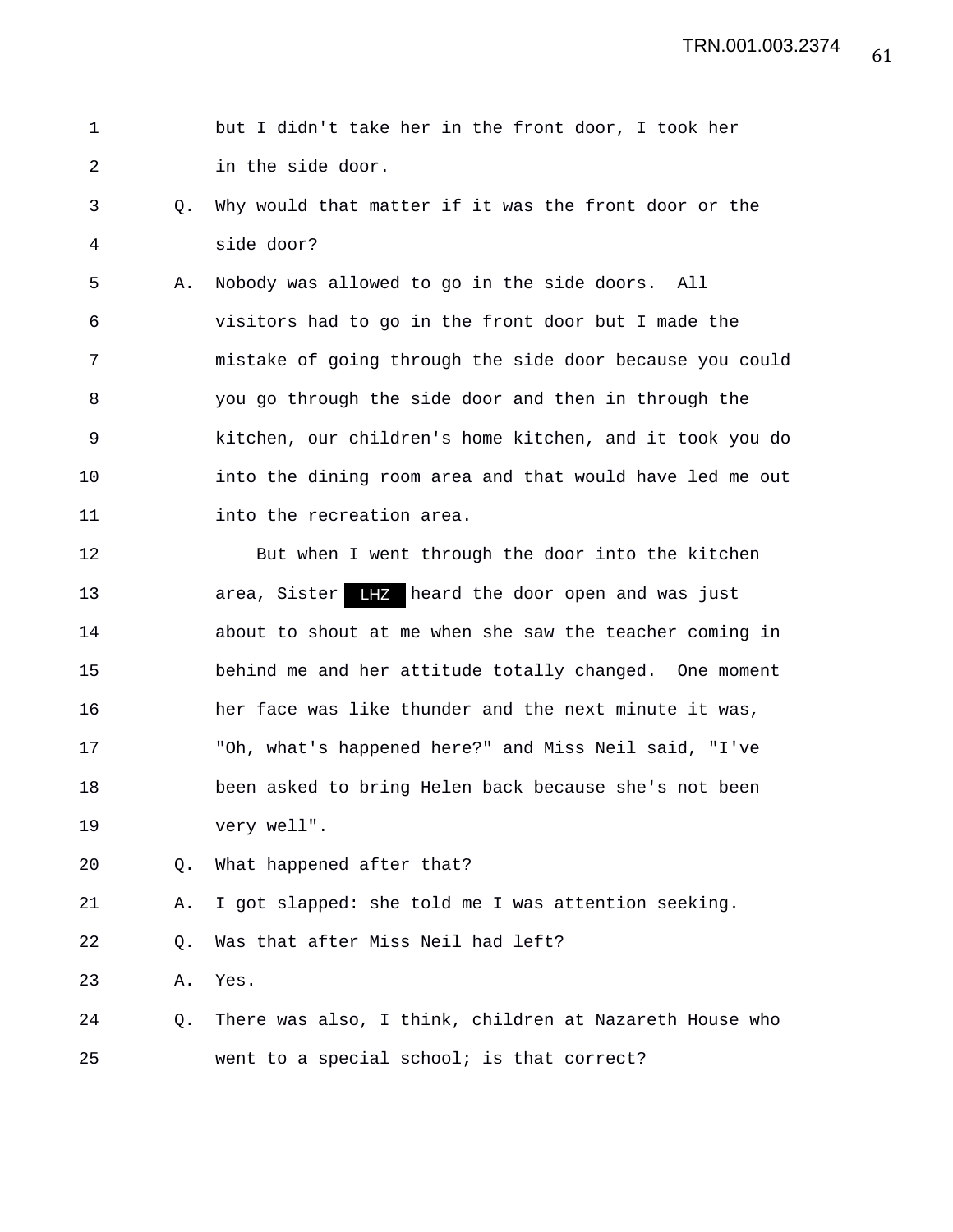- 1 A. Yes. Park School, it was called.
- 2 Q. Were these children perhaps who had some learning 3 disabilities?
- 4 A. Yes.
- 5 Q. How did Sister LHZ treat them?
- 6 A. Oh, she'd make a fool of them. It was a shame. She'd 7 call them dunces, dunderheads, fools, idiots; all the 8 names under the sun.
- 9 Q. How did these children react to that?
- 10 A. It was horrible. Nine times out of ten they just stood 11 with their head down, didn't know what to say. They 12 were just ashamed. The children were ashamed all the 13 time. There was no reason. There was nothing about 14 encouragement, there was nothing about nurturing, there 15 was nothing about telling a child that they'd done 16 a good deed or anything like that. I never, ever heard 17 that the whole time I was there.
- 18 Q. Was Sister **LHZ** ever nice to you in your whole time at 19 Nazareth House?
- 20 A. No, she hated my guts. That's what I was led to 21 believe. That's what I've always believed all my life. 22 She hated me from day one. Hell was in my name, the 23 devil was inside me, and that's how she treated me. 24 Q. Did you ever see her being nice to other children? 25 A. I don't ever remember Sister LHZ smiling, and to be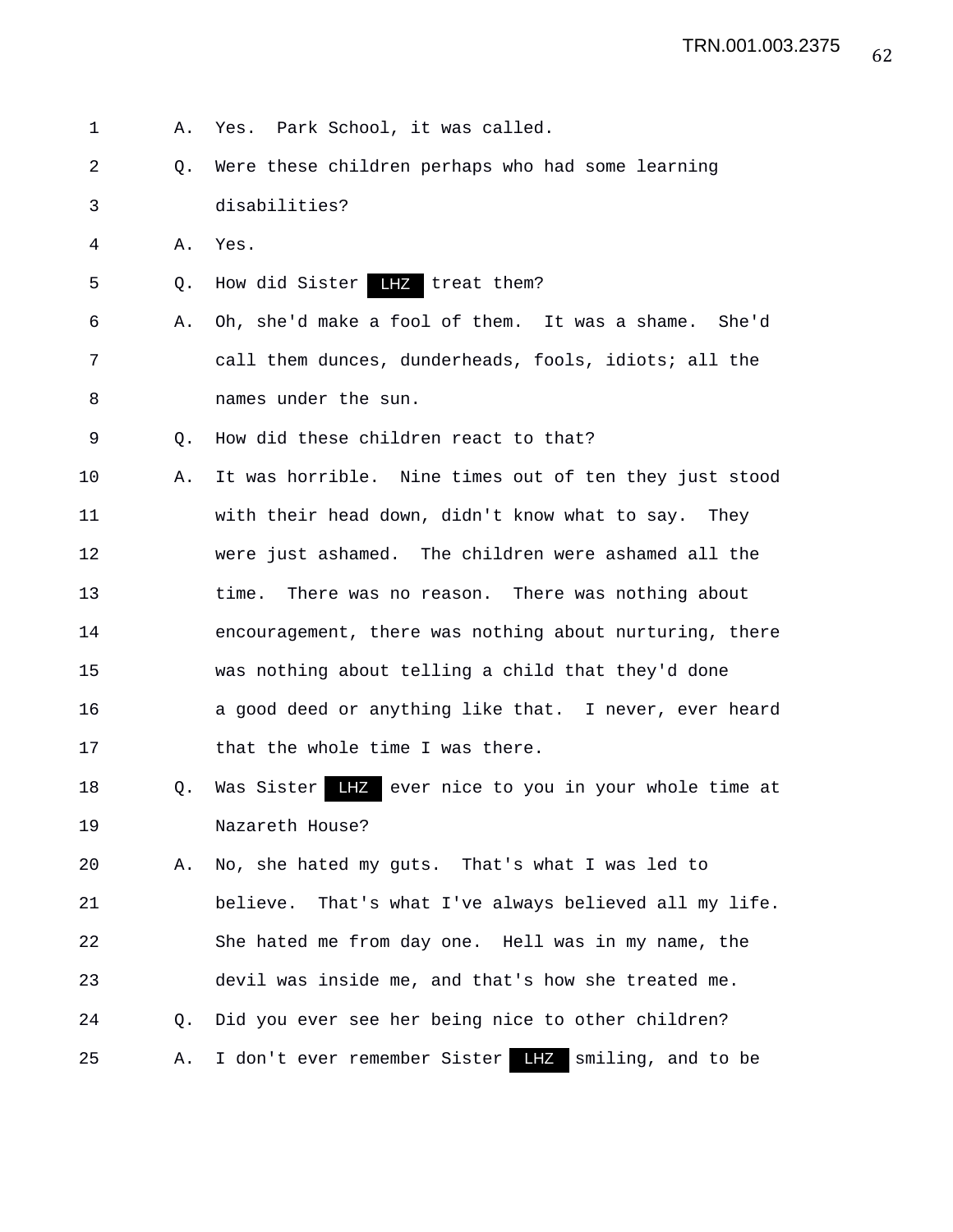| 1  |    | honest with you -- I'm not trying to be horrible here,   |
|----|----|----------------------------------------------------------|
| 2  |    | I'm trying to be as honest as I possibly can be --       |
| 3  |    | I don't ever remember Sister LIZ smiling the whole       |
| 4  |    | time I was there to any child. Even if a child was ill,  |
| 5  |    | it would be a slap on the back of the head, "Get into    |
| 6  |    | bed".                                                    |
| 7  | Q. | Did you form any view as to what nationality             |
| 8  |    | LHZ was, was she Scottish, Irish?<br>Sister              |
| 9  | Α. | Irish.                                                   |
| 10 | Q. | Did she speak with an Irish accent?                      |
| 11 | Α. | She spoke with an Irish lilt, yes.                       |
| 12 | Q. | A point you make at paragraph 56 of your statement,      |
| 13 |    | I just want to explore that with you, because I think    |
| 14 |    | you're sort of being critical of the schools as well.    |
| 15 |    | Is that a fair inference from what you're saying in that |
| 16 |    | paragraph?                                               |
| 17 | Α. | It wasn't the schools that made us feel that way; it was |
| 18 |    | the other children in school. So, like, there was no     |
| 19 |    | point in being friends with the children from            |
| 20 |    | Nazareth House because we couldn't go to any             |
| 21 |    | after-school activities. We couldn't go to any parties   |
| 22 |    | that children had. If they had a birthday party and      |
| 23 |    | they were inviting the rest of the class, there was no   |
| 24 |    | point inviting the children from Nazareth House because  |
| 25 |    | we didn't get to go. So nine times out of ten at         |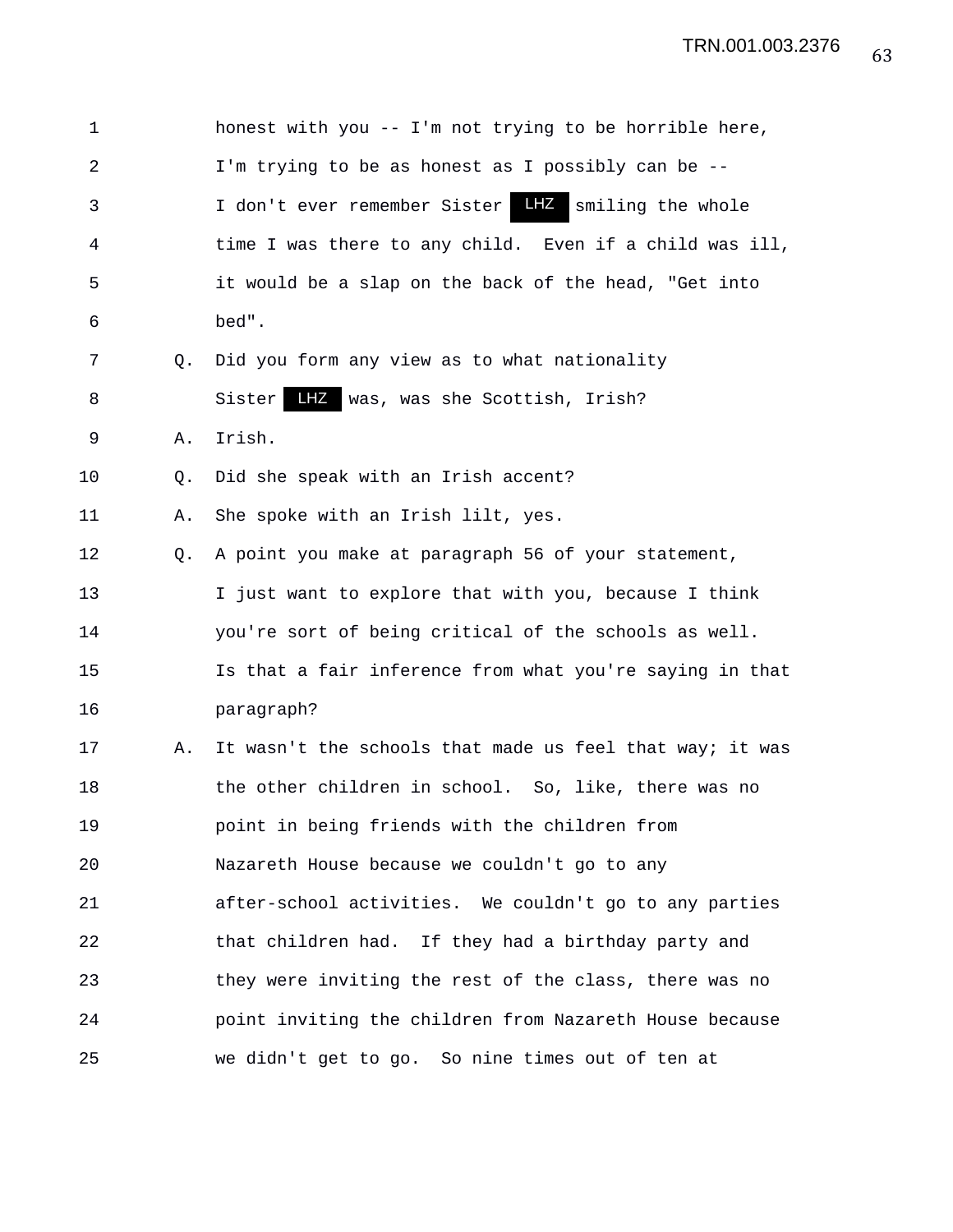| 1  |    | school, the Nazareth House children would just be      |
|----|----|--------------------------------------------------------|
| 2  |    | standing round on their own. I never really made       |
| 3  |    | friends with children at school.                       |
| 4  | Q. | You describe yourselves, that's the Nazareth House     |
| 5  |    | children, as "the offcasts of society".                |
| 6  | Α. | That's what we were told.                              |
| 7  | Q. | Who told you that?                                     |
| 8  | Α. | LHZ.<br>Sister                                         |
| 9  | Q. | That language, though, was that her language?          |
| 10 | Α. | Yes.                                                   |
| 11 | Q. | Is that your interpretation of it?                     |
| 12 | Α. | No, no, that was her language. We were the outcasts of |
| 13 |    | society, nobody wanted us, that's the reason we were   |
| 14 |    | there: don't bother complaining, nobody's going to     |
| 15 |    | listen to you, this is what you deserve, the devil's   |
| 16 |    | inside you, you're here to learn, and we were here to  |
| 17 |    | learn the devil was inside of us.                      |
| 18 | Q. | You've certainly told us that this was a comment that  |
| 19 |    | she would make towards you, "The devil's inside you".  |
| 20 |    | Did you hear her use that description with other       |
| 21 |    | children?                                              |
| 22 | Α. | Yes.                                                   |
| 23 | Q. | So it wasn't just restricted to yourself?              |
| 24 | Α. | No.                                                    |
| 25 | Q. | As a young child, no doubt your level of understanding |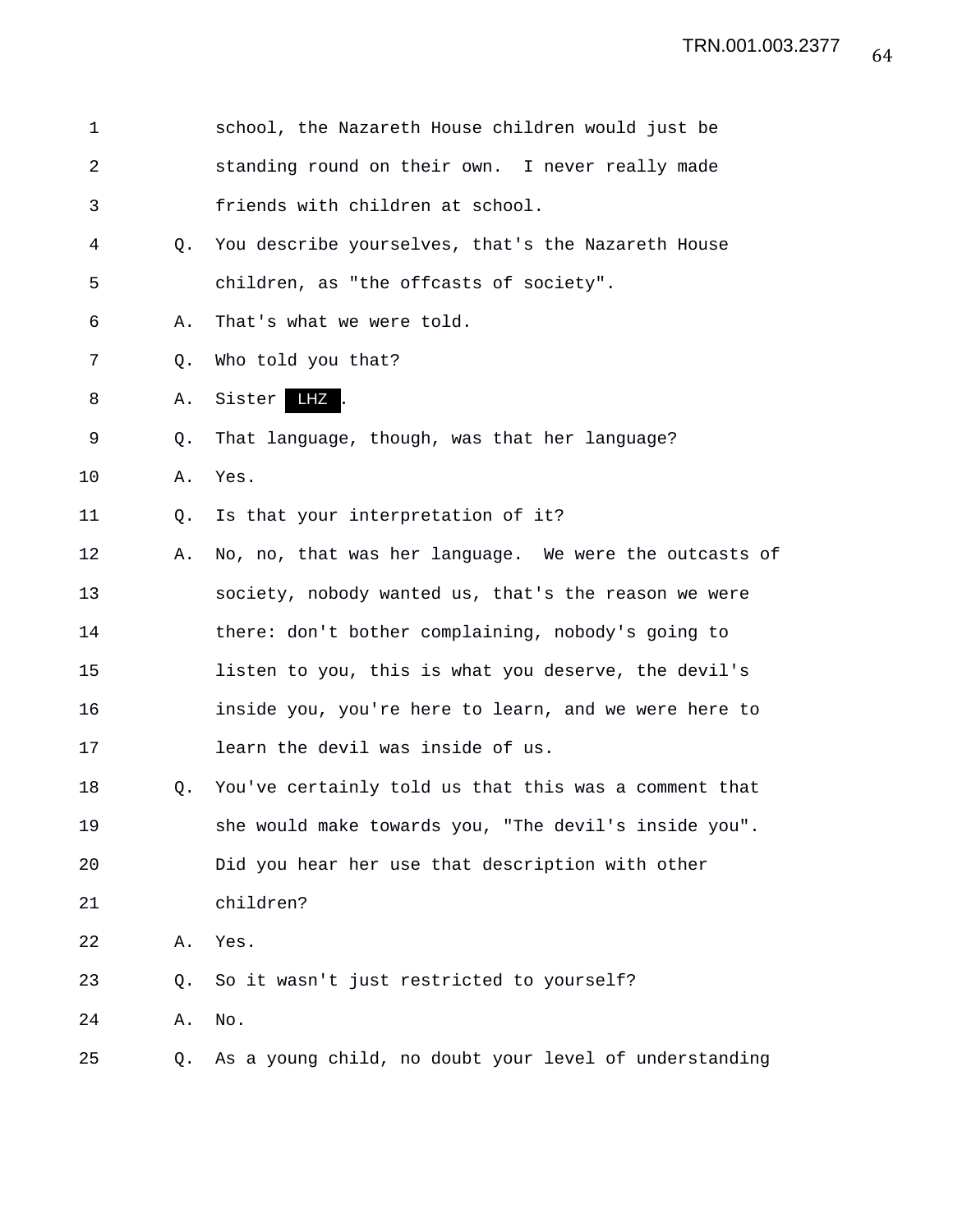1 would have changed from the age of, let's say, 5 or 6 to 2 13, 14, 15, but as a younger child what was your 3 understanding of that?

4 A. Fear. I would try and turn it round about because 5 I would remember what my gran told me. So if 6 Sister LHZ said to me, "You're here because nobody 7 loves you", then I would remember the catechism my gran 8 had taught me: Who loves me? God loves me. I would 9 remember the stories that I'd shared with my gran and 10 I would keep telling myself that over and over again. 11 Maybe no human being loves me, but God loves me and at 12 least that's something.

13 Every time Sister LHZ told me the devil was inside 14 me, then I would repeat: where is God? God is 15 everywhere, therefore God must be inside me as well, and 16 I would always try and counteract the negative with a 17 positive, but for me the positive was God.

18 That's the strange thing about it. For her, the 19 positive should have been God. She was the one serving 20 him, but I was the one as a child who was using God in 21 order to exist in that place.

22 Q. Talking about God, religion was important within 23 Nazareth House, the practice of religion.

24 A. Yes.

25 Q. Can you explain that to me? You've already mentioned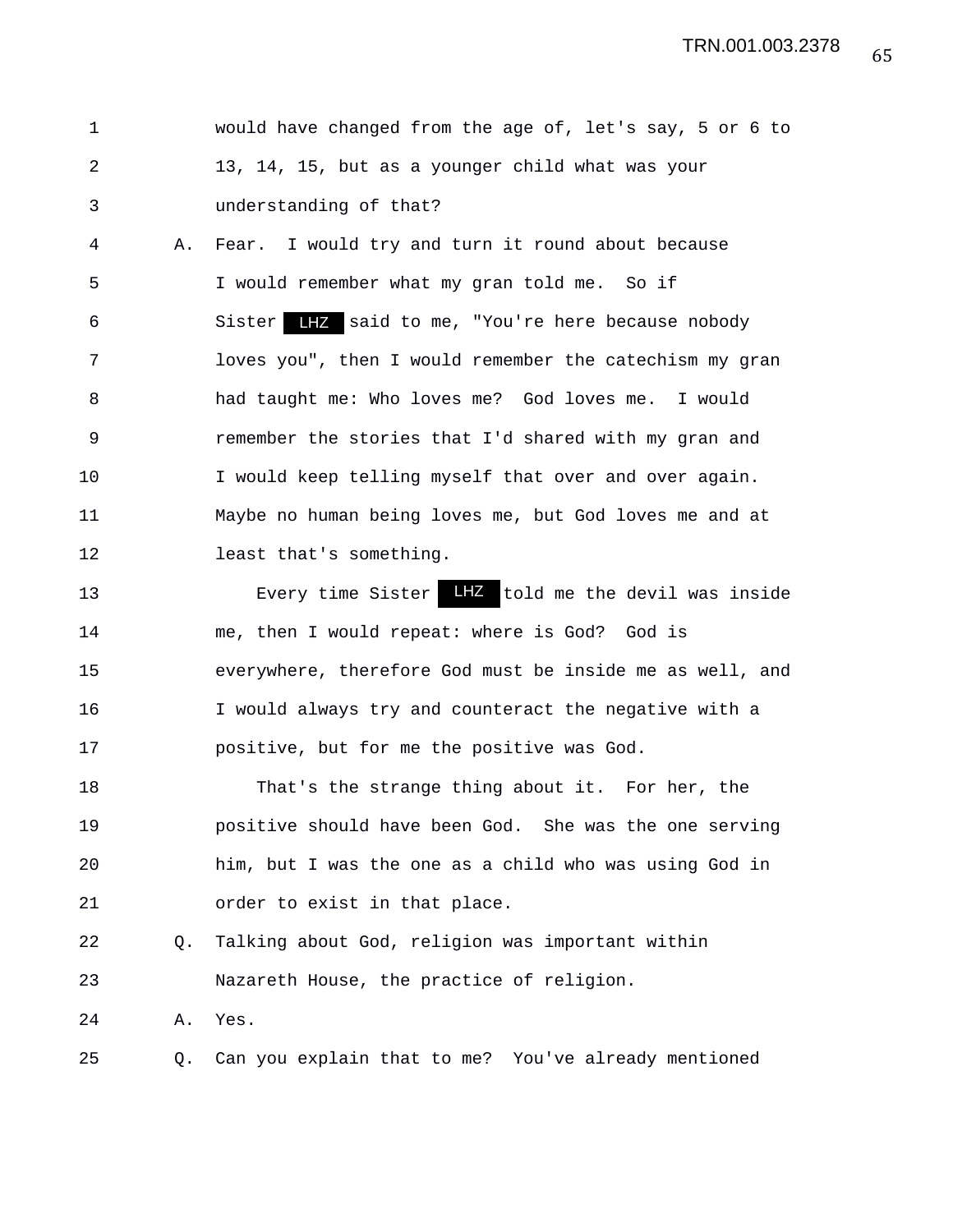1 I think you went to Mass on a regular basis; is that 2 correct?

3 A. Yes.

- 4 Q. Who would come to say Mass?
- 5 A. The priests from outside.
- 6 Q. Was that from the local parish?
- 7 A. I think primarily it was from St Joseph's in Kilmarnock 8 because St Joseph's Church was only about 500 or 9 600 yards down the road. There was Nazareth House, then 10 next to Nazareth House was the vet's, and then next to 11 the vet's was St Joseph's Church, and then next to 12 St Joseph's Church was Kilmarnock Infirmary. 13 Q. So perhaps help me with this: was St Joseph's parish 14 **a** large parish that would require more than one priest? 15 A. It was the largest one in Kilmarnock, yes. 16 Q. How many priests would be connected to St Joseph's?
- 17 A. Quite a few, but I don't know exactly how many at one 18 given time.

## 19 Q. Do I take it that different priests would come in at 20 different times --

21 A. Yes.

22 Q. -- to deal with religion within the --

23 A. Yes. You could have one priest in the morning, for 24 talking's sake, saying Mass and then, for talking's 25 sake, you might have another priest coming in on a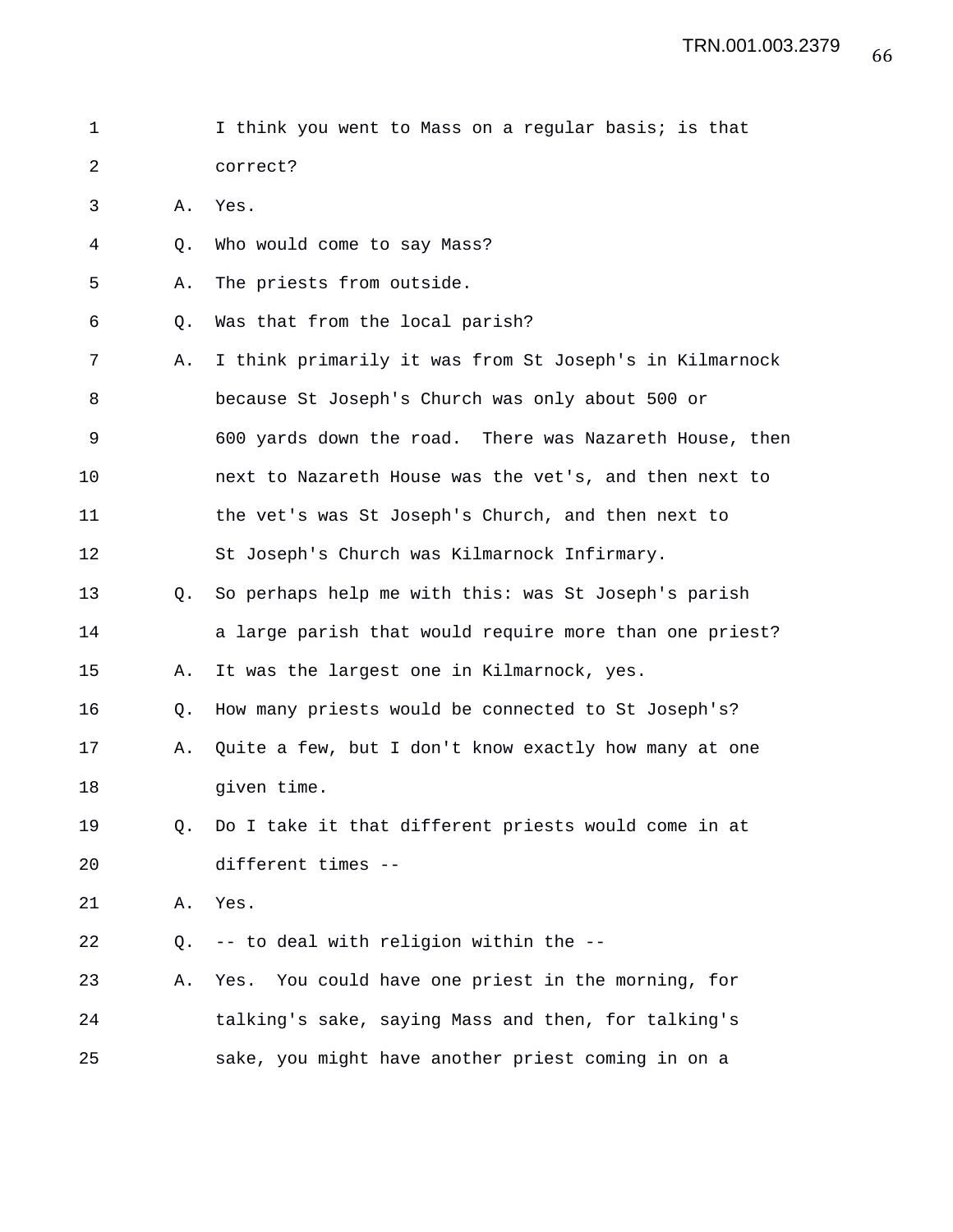## 1 Sunday in the afternoon to take benediction. 2 Q. From the same parish? 3 A. I'm not sure. Possibly or possibly another parish. 4 Q. You do tell us that if on a Sunday you had a Mass where 5 incense was being burned -- I think that's probably the 6 right description -- then that would cause you some 7 difficulty? 8 A. Yes. It was mainly benediction the incense was used. 9 It used to make me faint because if it was really 10 strong, because you were sort of kneeling and then 11 standing and kneeling and standing, and I always felt 12 faint with the incense, I don't know why, I just did, 13 because it was quite a low ceiling in the chapel as 14 well, so you could actually see the smoke coming all the 15 way down the chapel. By the time it got to me, I was 16 usually down to be honest with you and then it would be 17 a case of being dragged out of the church and being told 18 I'd only fainted because I wanted attention. 19 Q. Who would beat you? 20 A. Sister LHZ. 21 Q. What would these beatings consist of?

22 A. At that time, outside the chapel, it would be mainly 23 being kicked or being slapped and being made to stand up 24 against the wall and then being taken back into the 25 chapel again.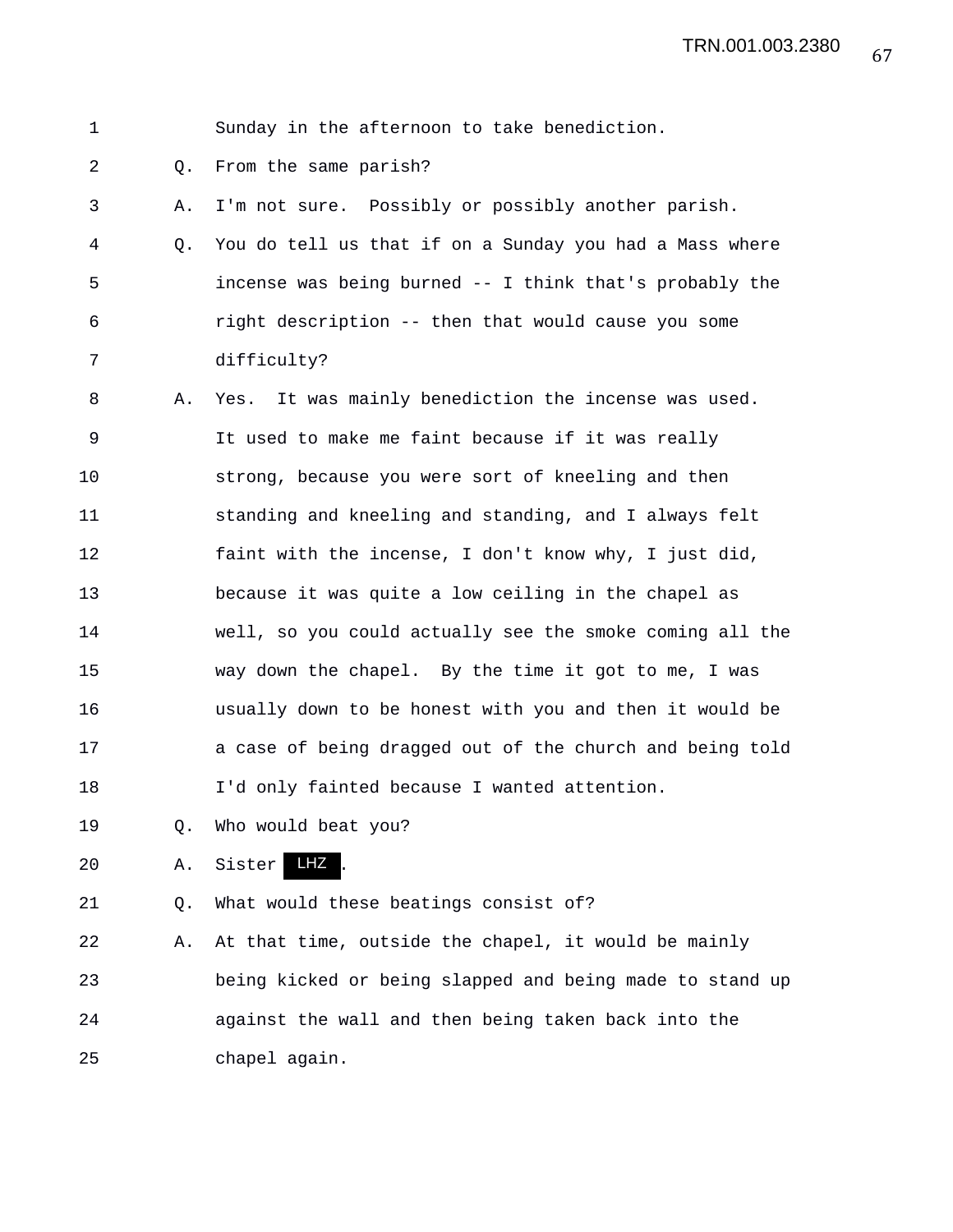- 1 Q. So you'd only be going out for a period of time and then 2 back in?
- 3 A. Yes.
- 4 Q. And then what would happen?
- 5 A. The other children would work their way so that they 6 were uptight against you. Even if you felt faint, the 7 other children would hold you up because they'd lean 8 really, really close to you.
- 9 Q. Was this something they did off their own bat or was 10 this something they were told to do?
- 11 A. No, they did if off their own back. I think the 12 children tried to protect each other as best they could.
- 13 Q. You mentioned again, I think -- and this is the not the 14 first time you've mentioned this -- that Sister LHZ 15 was describing you as someone that was seeking attention 16 or an attention seeker. Is that correct? Is that what
- 17 she would say?
- 18 A. Any child who was ill, if she didn't believe you were 19 ill, you were seeking attention. used 20 to faint quite a lot as well and she would be told the
- 21 same thing: you were just seeking attention.
- 22 Q. Would she be fainting in church or was it in some other 23 context?
- 24 A. Sometimes in church, sometimes in the dining room, 25 sometimes in the recreation room.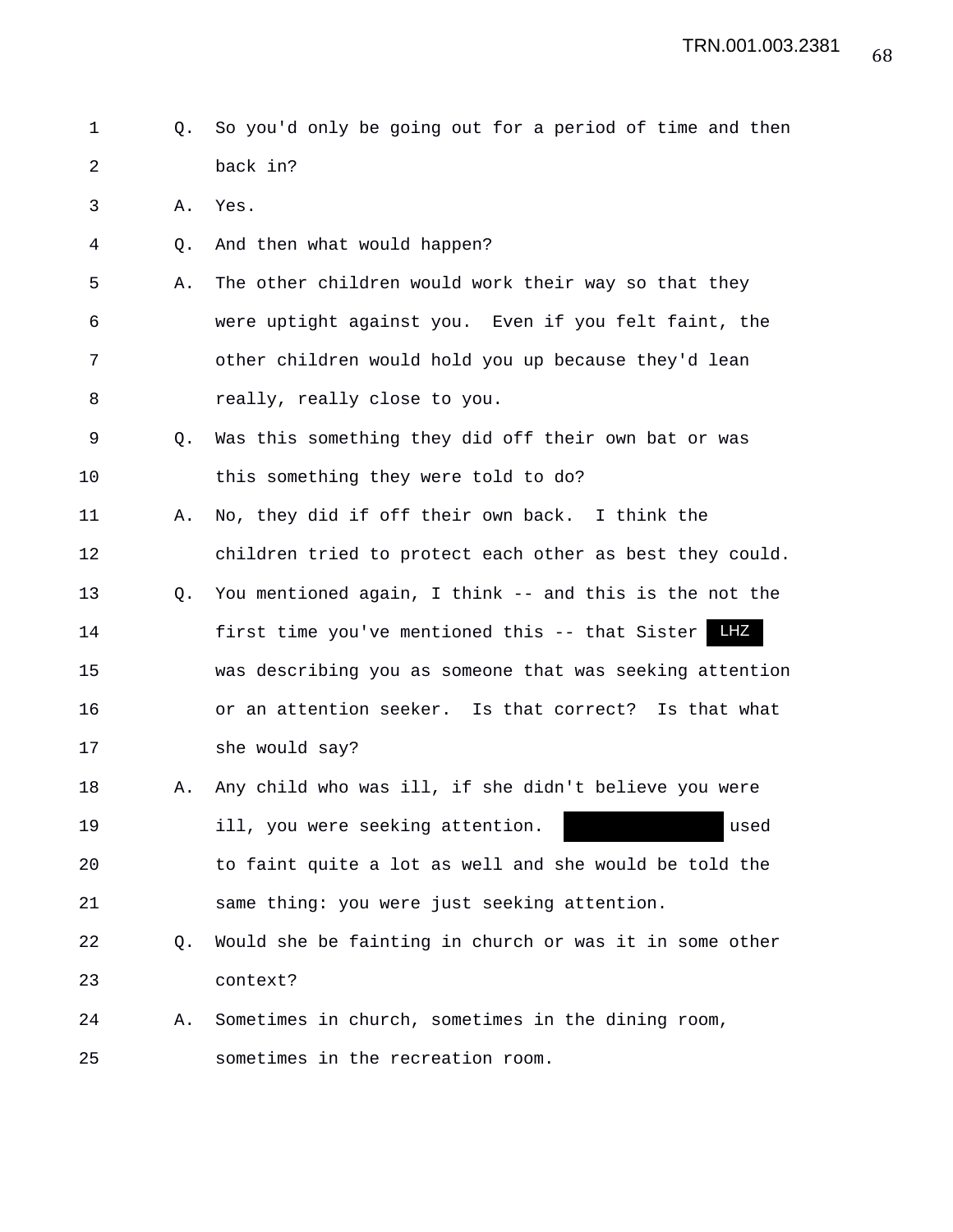```
1 Q. What treatment did she receive that you could see?
2 A. The same.
```
3 Q. Can I ask you about leisure or recreation? You have 4 already mentioned there were areas within the house 5 where your group would have an area for recreation and 6 6 also Sister LGO 's group would have another area or 7 you could expand the areas.

- 8 A. Yes.
- 9 Q. But generally, within your own group, what forms of 10 recreation did you have?

11 A. You'd be allowed to talk in the recreation room. Within 12 the recreation room on one wall, the wall underneath 13 where the windows were at the front, there would be like 14 two rows of cupboards, just like square box cupboards, 15 and the children -- you'd go in and you'd open the doors 16 to see if there was anything in them that you could play 17 with. Sometimes you'd find a book that maybe had some 18 pages ripped out of it or a jigsaw that maybe all the 19 pieces weren't there. Things like that. Nine times out 20 of ten the cupboards were empty.

- 21 Q. What about when you were younger, toys, were there toys 22 available to play with?
- 23 A. Not really. We just kind of entertained ourselves 24 in the recreation room. I remember one time there was 25 one of those toys that was like -- the one that popped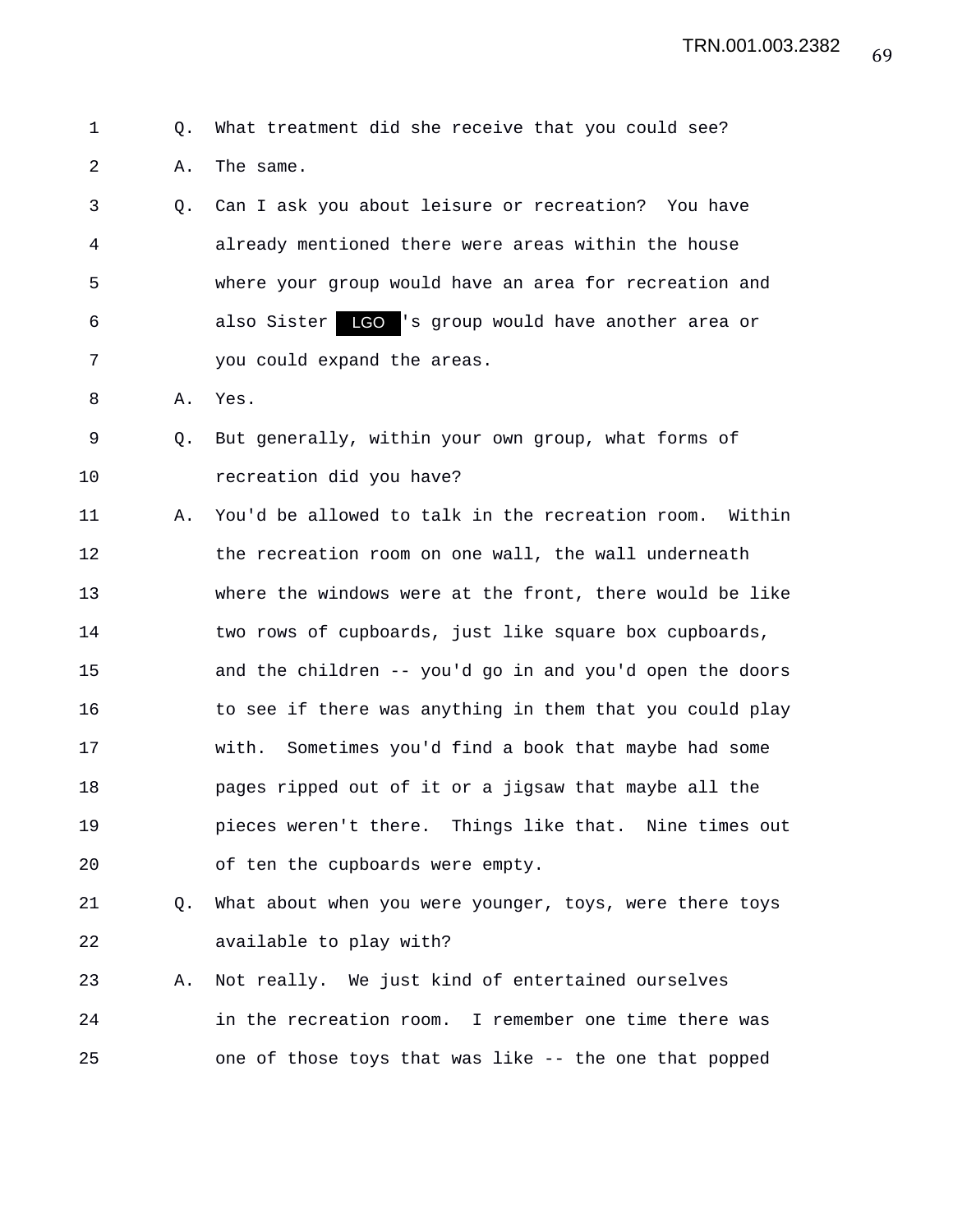| 1              |    | in the middle and you moved the things round about.     |
|----------------|----|---------------------------------------------------------|
| $\overline{a}$ |    | I can't remember the name of it. It wasn't ludo.<br>It  |
| 3              |    | was like ludo, it was different colours, and four       |
| 4              |    | squares and there was a popper in the middle.           |
| 5              | Q. | Tiddlywinks?                                            |
| 6              | Α. | It might have been. I can't remember the name of it.    |
| 7              |    | It was something like that but the pieces were missing  |
| 8              |    | and we just ended up playing with the popper.           |
| 9              | Q. | I see. You do tell us that you could play outside.      |
| 10             | Α. | Only when we were allowed to, yes.                      |
| 11             | Q. | And could you mix with the other group?                 |
| 12             | Α. | LGO 's group was outside,<br>If Sister<br>No.           |
| 13             |    | LHZ 's group was inside and vice versa.<br>Sister       |
| 14             | O. | Do you know why that was?                               |
| 15             | Α. | I don't know. I don't know whether it was just to be    |
| 16             |    | able to keep an eye on us or what.                      |
| 17             | Q. | Did you make any friends during your time at            |
| 18             |    | Nazareth House?                                         |
| 19             | Α. | You know, the ironic thing is I can only remember the   |
| 20             |    | names of a couple of families at Nazareth House.        |
| 21             |    | I can't remember the names of a lot of children in      |
| 22             |    | Nazareth House at all, despite the fact that there must |
| 23             |    | have been quite a few came through the doors over the   |
| 24             |    | years. No, because if you made a friend with somebody,  |
| 25             |    | you'd very quickly be moved on and separated from them. |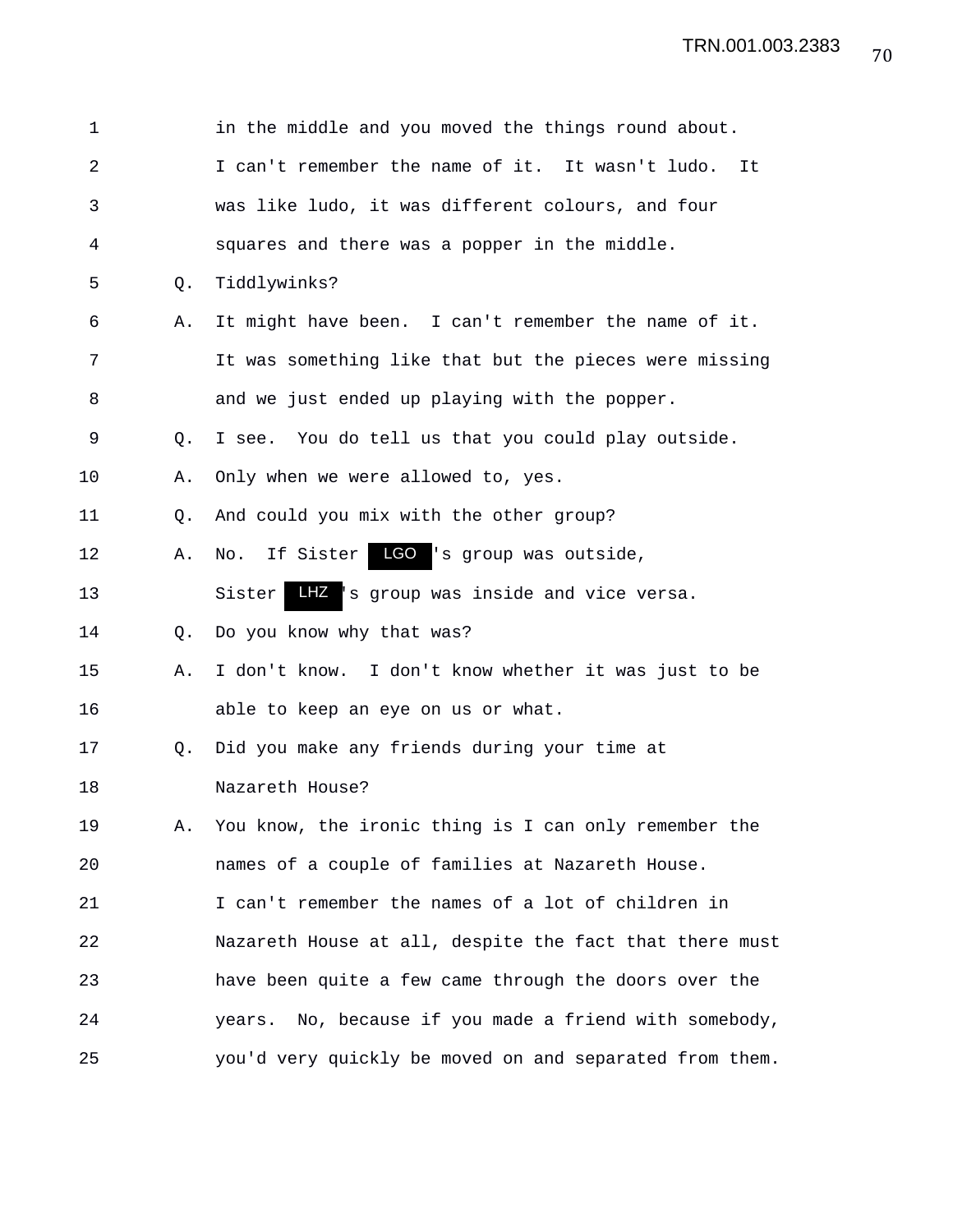| 1  | Did that happen to you?<br>Q.                                  |
|----|----------------------------------------------------------------|
| 2  | Once I made a friend with one of the girls, her name was<br>Α. |
| 3  | , but<br>went to Park School as well, so                       |
| 4  | I kind of felt a little bit sorry for her. So I would          |
| 5  | in the recreation room and things<br>kind of sit with          |
| 6  | like that but Sister LIZ banged our heads together and         |
| 7  | told us we were getting too friendly and she would soon        |
| 8  | put a stop to that.                                            |
| 9  | LADY SMITH: Park School was the school for children with       |
| 10 | special needs of education?                                    |
| 11 | Yes.<br>Α.                                                     |
| 12 | LADY SMITH: Mr MacAulay, I think we'll have another break      |
| 13 | of about 10 minutes or so, Helen, if that's all right          |
| 14 | with you.                                                      |
| 15 | Α.<br>Yes.                                                     |
| 16 | (11.53 am)                                                     |
| 17 | (A short break)                                                |
| 18 | $(12.10 \text{ pm})$                                           |
| 19 | LADY SMITH: Mr MacAulay.                                       |
| 20 | MR MacAULAY: Before the break, Helen, I had been asking you    |
| 21 | about recreation and leisure time. I think one of the          |
| 22 | things you do say in your statement -- it's at                 |
| 23 | paragraph 69 -- is that sometimes people from the              |
| 24 | Royal Variety Club would come in and do a concert.             |
| 25 | Yes.<br>Α.                                                     |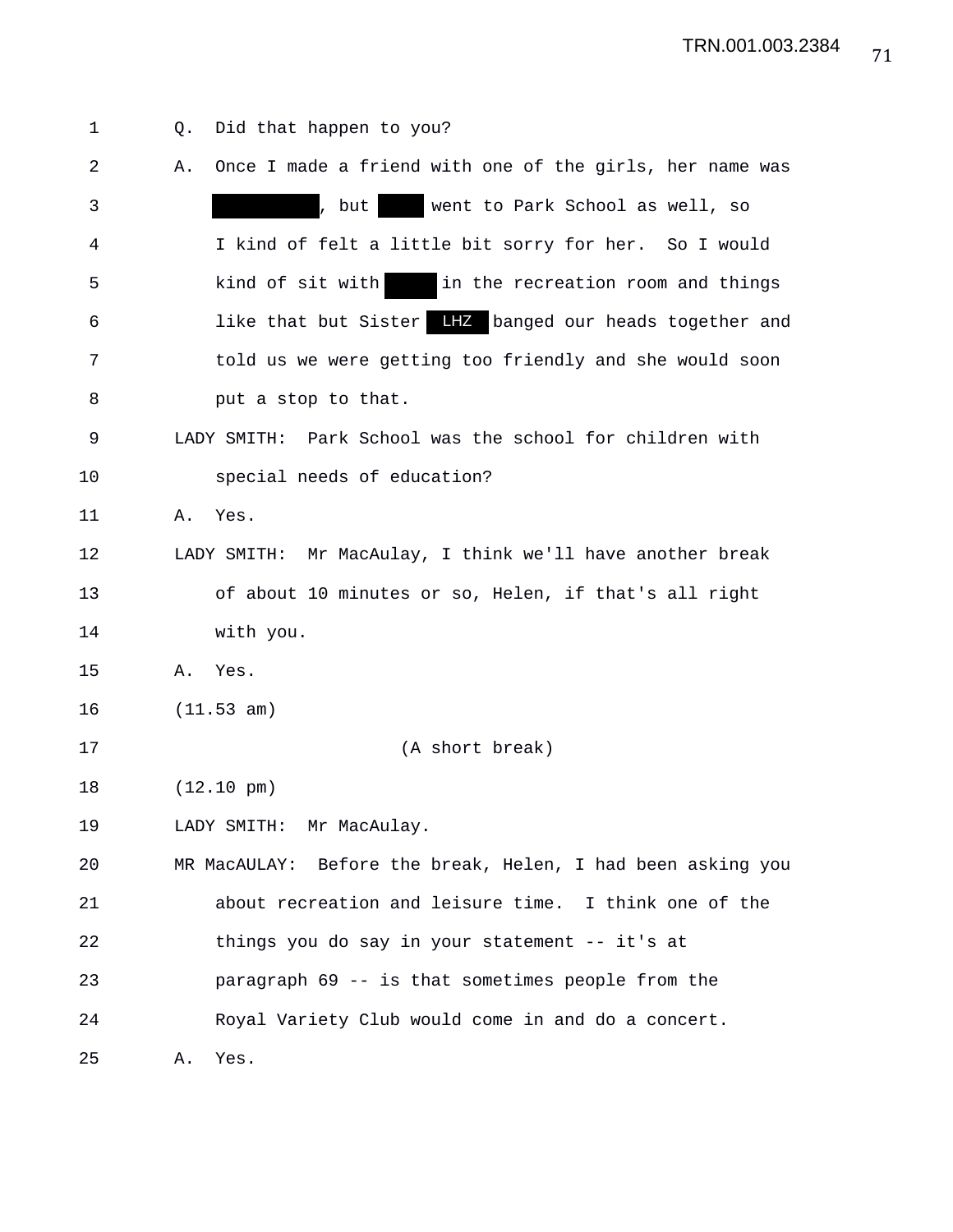| $\mathbf 1$ | Q.          | Can you tell me -- and I think you also said that there  |
|-------------|-------------|----------------------------------------------------------|
| 2           |             | would be film shows --                                   |
| 3           | Α.          | Yes.                                                     |
| 4           | O.          | -- within Nazareth House itself.                         |
| 5           | Α.          | Yes.                                                     |
| 6           | O.          | Would that be an event or would these be events that all |
| 7           |             | the children would go to rather than just --             |
| 8           | Α.          | Only the ones that were good in Sister HIZ 's eyes.      |
| 9           | $Q_{\star}$ | The good children from her group and other children      |
| 10          |             | would get together for these events?                     |
| 11          | Α.          | Yes, the two groups would come together for those        |
| 12          |             | events, yes.                                             |
| 13          | O.          | Are you able to tell me how often these film shows and   |
| 14          |             | concerts took place?                                     |
| 15          | Α.          | I think the concerts were maybe like twice a year or     |
| 16          |             | three times a year. The film shows, maybe the same.      |
| 17          | Q.          | Did you yourself manage to get to some of these events?  |
| 18          | Α.          | Some of them, yes.                                       |
| 19          | О.          | Were there some you didn't get to because you were not   |
| 20          |             | allowed to go?                                           |
| 21          | Α.          | Yes.                                                     |
| 22          | Q.          | Who prevented you from going?                            |
| 23          | Α.          | Sister<br>LHZ                                            |
| 24          | Q.          | Would there be a reason for that?                        |
| 25          | Α.          | I was bold or I was being kept back for a reason or      |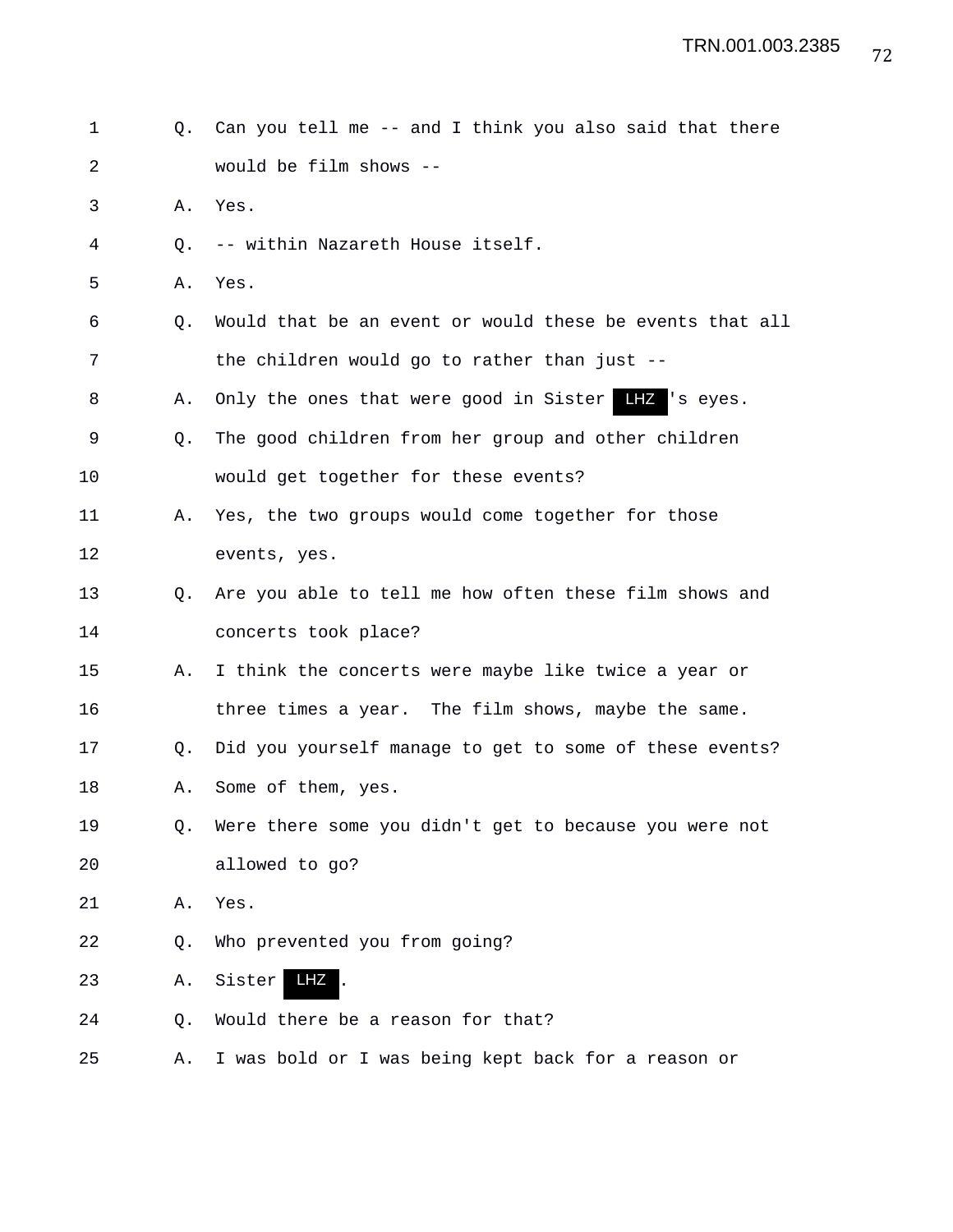| 1              |    | whatever. Once a year, the children would go to          |
|----------------|----|----------------------------------------------------------|
| $\overline{2}$ |    | Butlin's as well.                                        |
| 3              | O. | Did you go on these trips?                               |
| 4              | Α. | Most of the time, not all of the time.                   |
| 5              | Q. | Again, would there be a reason why you didn't go all the |
| 6              |    | time on these trips?                                     |
| 7              | Α. | Yes.                                                     |
| 8              | Q. | What was the reason?                                     |
| 9              | Α. | LHZ would have something else in mind.<br>Sister         |
| 10             | O. | For the events like the Variety Club concerts or the     |
| 11             |    | film shows, and if you didn't get to these events        |
| 12             |    | because you weren't allowed to go, what would you do?    |
| 13             | Α. | Be sent to bed.                                          |
| 14             | Q. | You're talking about your own position. Were there       |
| 15             |    | other children also in that position who weren't allowed |
| 16             |    | to go and sent to bed?                                   |
| 17             | Α. | Sometimes, yes.                                          |
| 18             | Q. | The other thing you talk about is the procedure whereby  |
| 19             |    | you'd be given your pocket money. Can I just explore     |
| 20             |    | that with you, Helen? There was a process whereby        |
| 21             |    | children did get given pocket money; is that correct?    |
| 22             | Α. | Yes.                                                     |
| 23             | Q. | On occasion, did you get pocket money?                   |
| 24             | Α. | I think I got it twice.                                  |
| 25             | Q. | Is that in your whole time there?                        |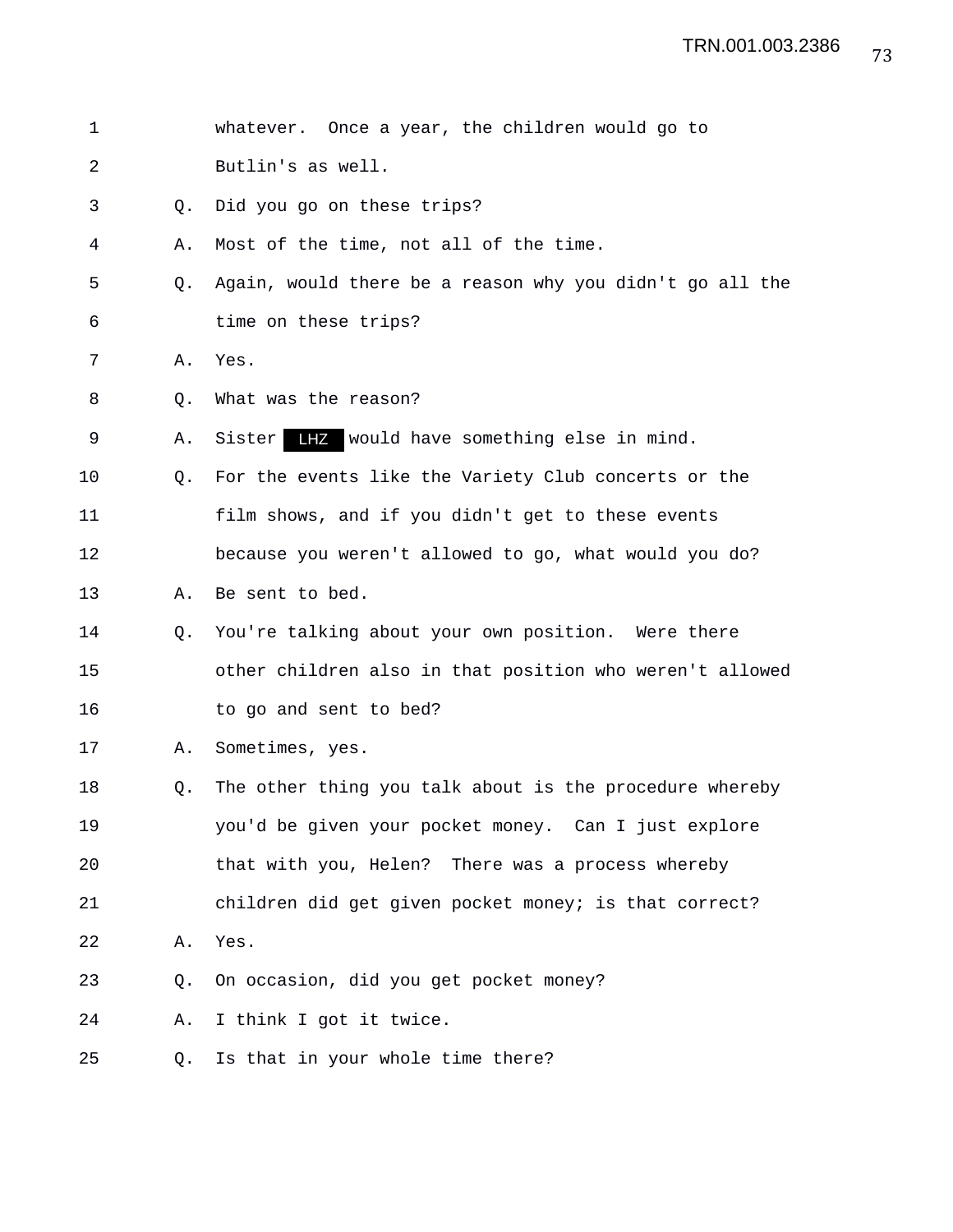- 1 A. Yes.
- 2 Q. Why didn't you get it more than twice?
- 3 A. Because in Sister LHZ 's eyes, I'd been bold or I'd 4 misbehaved.
- 5 Q. Was the pocket money arrangement a weekly thing?
- 6 A. I think it was a Saturday, if I remember right.
- 7 Q. Every Saturday that would be a pocket money day; is that 8 the way it was?
- 9 A. It might have been meant to have been a pocket money 10 day, but it might not have been weekly, it might have 11 been fortnightly.
- 12 Q. Can you remember on the occasions that you received some 13 pocket money how much you got?
- 14 A. Sixpence.
- 15 Q. What was the expectation as to how you'd spend it? What 16 would you do with it?
- 17 A. Well, I bought a bag of chips.
- 18 Q. And you'd be able to leave the premises and go into the 19 town and do that?
- 20 A. Yes, supervised, but to be honest with you, the majority 21 of the children -- there was -- under the viaduct,
- 22 at the railway line, there was a chip shop so most of 23 the children went there with their pocket money and 24 bought a bag of chips.
- 25 Q. I want you to look at a document for me. Again, Helen,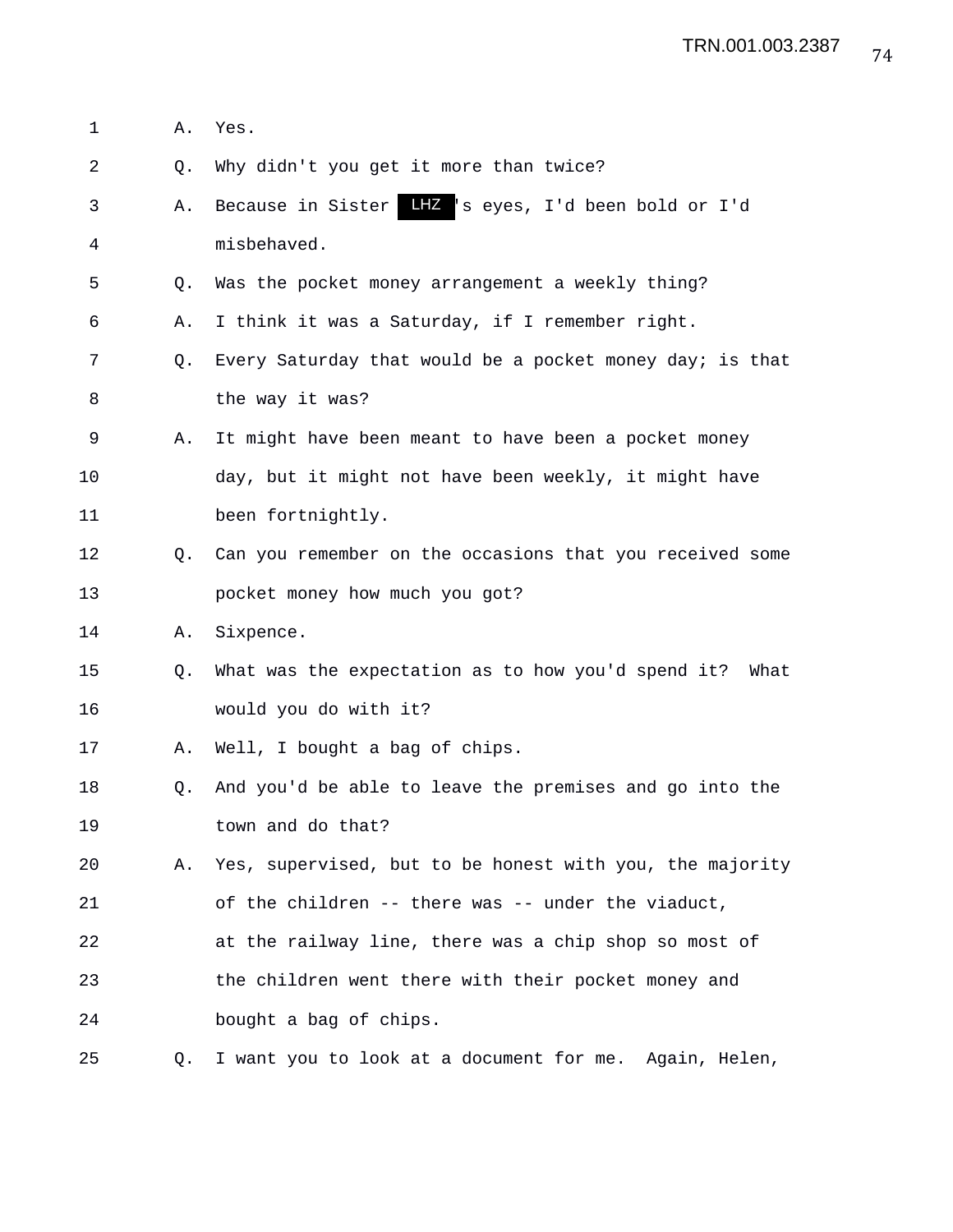| 1  | I'll put it on the screen, just looking at this issue of      |
|----|---------------------------------------------------------------|
| 2  | pocket money. The first page of the document is at            |
| 3  | NAZ.001.001.1973.                                             |
| 4  | (Pause)                                                       |
| 5  | LADY SMITH: Sorry, Helen, I think we may have a problem       |
| 6  | with the number.                                              |
| 7  | (Pause)                                                       |
| 8  | MR MacAULAY: It's NAZ.001.001.1973.                           |
| 9  | So we are looking at a document that's described as:          |
| 10 | "Nazareth House Kilmarnock Punishment Book (1966 to           |
| 11 | $1980)$ ."                                                    |
| 12 | Do you see that?                                              |
| 13 | Yes.<br>Α.                                                    |
| 14 | I think in your statement, in fact, you queried whether<br>О. |
| 15 | or not there was a punishment book for Kilmarnock.<br>But     |
| 16 | this is certainly a document that's been made available       |
| 17 | to us by the Sisters of Nazareth. You'll see that it          |
| 18 | covers the period 1966 to 1980; do you see that?              |
| 19 | Yes.<br>Α.                                                    |
| 20 | If I take you to page 1996, just by way of an example,<br>O.  |
| 21 | if we move down, can you see at the top, first of all,        |
| 22 | this is May 1970?                                             |
| 23 | Yes.<br>Α.                                                    |
| 24 | We can see there's various dates. For example, the week<br>Q. |
| 25 | ending 9 May, if you see that.                                |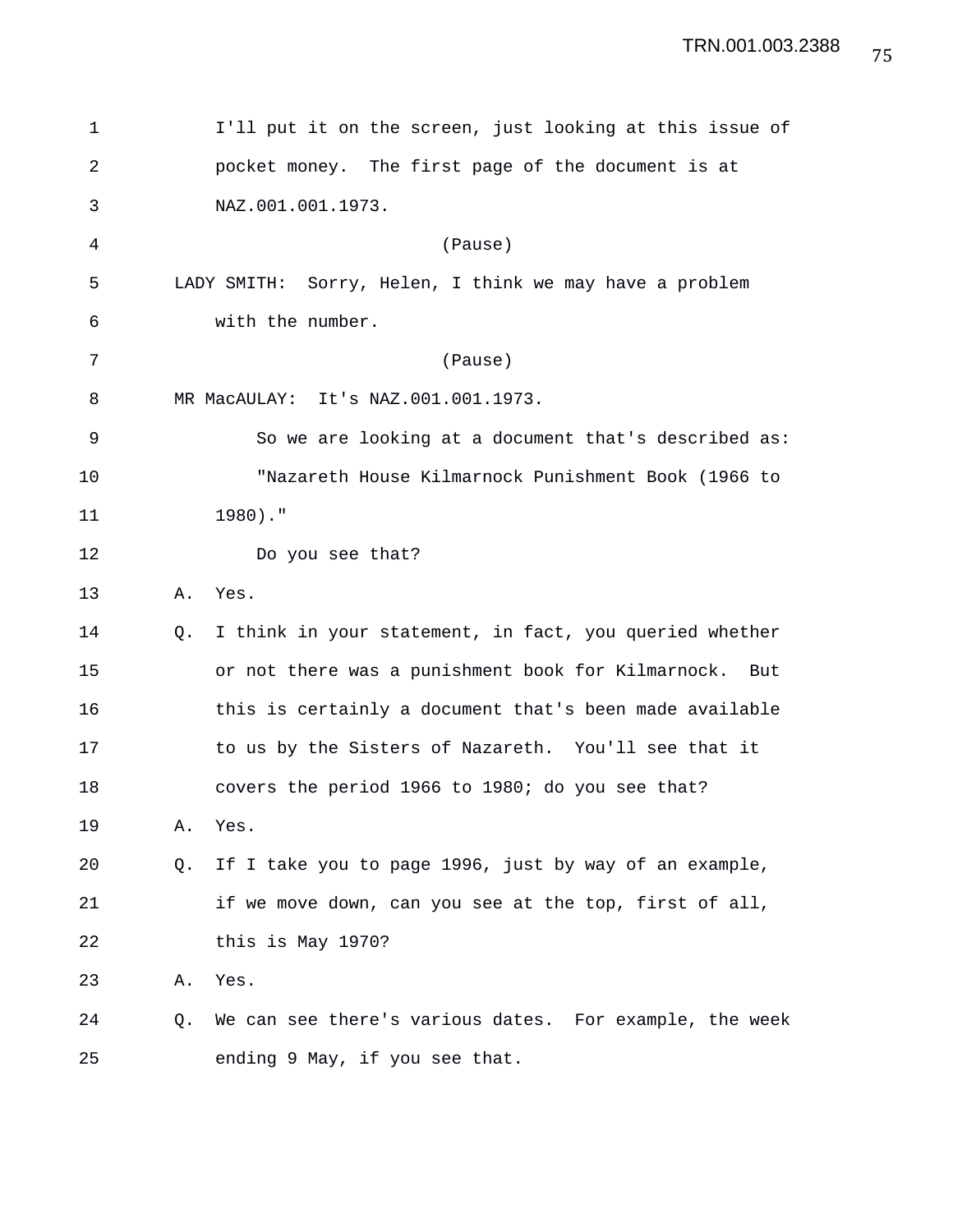| 1  | Α. | Yes.                                                     |
|----|----|----------------------------------------------------------|
| 2  | Q. | There are no punishments in that week according to what  |
| 3  |    | has been recorded; do you see that?                      |
| 4  | Α. | Yes.                                                     |
| 5  | Q. | Then for the week ending the 16th, the name's been       |
| 6  |    | redacted, but we can see that the only punishment        |
| 7  |    | recorded for that week is:                               |
| 8  |    | "Deprived of pocket money for being cheeky to young      |
| 9  |    | staff."                                                  |
| 10 |    | Do you see that?                                         |
| 11 | Α. | Yes. Is that one person?                                 |
| 12 | Q. | It's one person, but it's not your name.                 |
| 13 | Α. | No, no, I'm just surprised that that's the recording of  |
| 14 |    | punishments.                                             |
| 15 | Q. | That's the only record for that week. Again, if you      |
| 16 |    | look at the following week, the week ending the 23rd,    |
| 17 |    | the group is:                                            |
| 18 |    | " deprived of sweets for having window broken and        |
| 19 |    | not owning up."                                          |
| 20 |    | Do you see that?                                         |
| 21 | Α. | Yes.                                                     |
| 22 | Q. | So there does appear to be some record kept of some of   |
| 23 |    | the punishments. But looking to what you've been         |
| 24 |    | telling us, if there was to be a religious recording of  |
| 25 |    | the treatment you received, then would you have expected |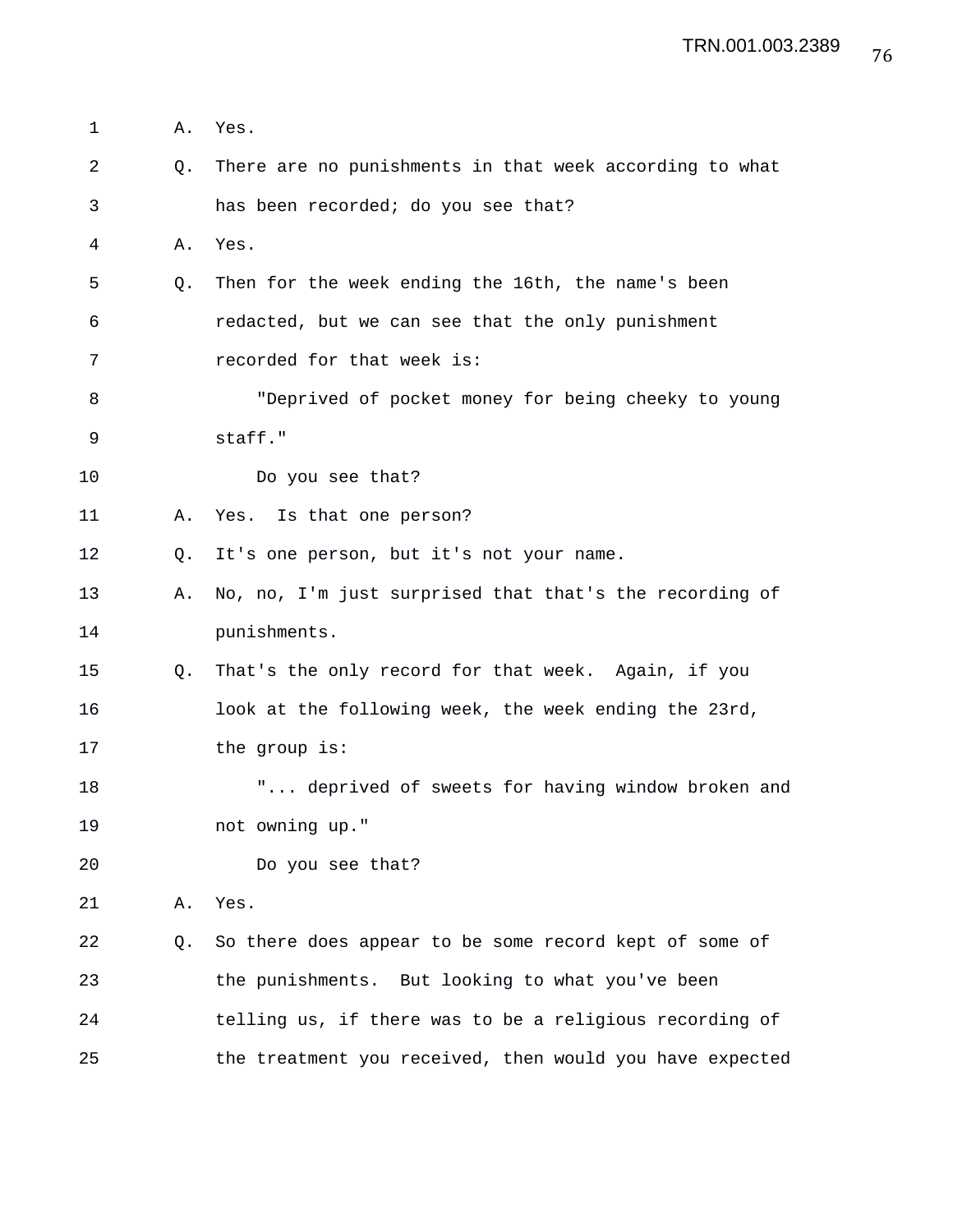| 1  |    | that to have been noted in the punishment book?           |
|----|----|-----------------------------------------------------------|
| 2  |    | LADY SMITH: Do you mean a faithful, accurate recording of |
| 3  |    | every punishment, Mr MacAulay?                            |
| 4  |    | MR MacAULAY: Yes.                                         |
| 5  | Α. | Not in the way Sister LHZ behaved. No, I wouldn't         |
| 6  |    | expect that at all.                                       |
| 7  | O. | If she was faithfully recording everything she did to     |
| 8  |    | you?                                                      |
| 9  | Α. | Oh yes, if she was being 100 per cent honest, I would     |
| 10 |    | have expected those pages to be books long.               |
| 11 | O. | For example, if I take you to page 2002, we're looking    |
| 12 |    | at the month of November 1970. Then if we look at the     |
| 13 |    | next page, 2003, we're looking at the month of            |
| 14 |    | December 1970.                                            |
| 15 |    | Can you see that no punishments have been recorded        |
| 16 |    | for these two months? Do you see that?                    |
| 17 | Α. | Yes.                                                      |
| 18 | Q. | But I think what you're telling us is that the reality    |
| 19 |    | of life in Nazareth House, even during this time in the   |
| 20 |    | 1970s, was that children were being treated in the way    |
| 21 |    | you've described?                                         |
| 22 | Α. | Every single day. I know what those documents are.        |
| 23 |    | Sometimes at night, if you were in the dormitory --       |
| 24 |    | well, I'm assuming that's what they are, sorry,           |
| 25 |    | I shouldn't say I know.                                   |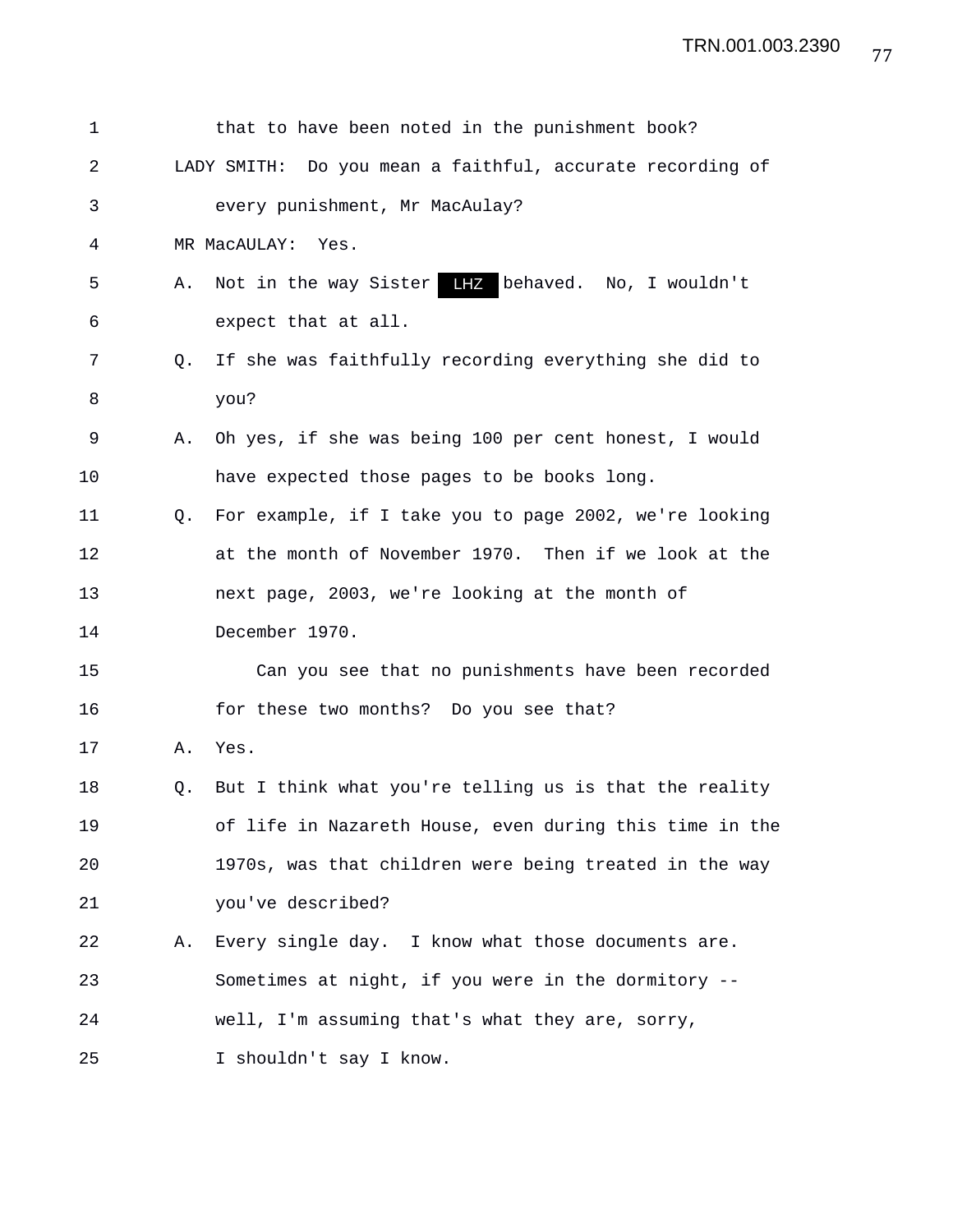1 Sometimes if you were in the dormitory and you were 2 being punished for talking in the dormitory, you'd be 3 made to kneel out on the corridor in front of the 4 statue, and she'd tell you if you moved, the statue's 5 eyes would follow you. As children, you believed that. 6 So sometimes, Sister LHZ would be sitting at a little 7 desk writing things, maybe that's when she wrote that 8 rubbish. I don't know. 9 Q. We don't really know if that's her handwriting or not, 10 of course. 11 A. Yes. 12 LADY SMITH: Mr MacAulay, am I right in thinking that, 13 insofar as any of us are able to make accurate 14 assessments of handwriting, the same handwriting seems 15 to appear in this book more or less throughout? 16 MR MacAULAY: It does more or less throughout. Certainly on 17 the pages we've looked at. 18 LADY SMITH: We're not getting obviously different 19 handwriting on one page -- 20 MR MacAULAY: It doesn't appear that way. 21 LADY SMITH: -- as you might expect if different people were 22 making entries regularly? 23 MR MacAULAY: And indeed there are no entries on the pages 24 we've looked at. 25 A. She must have been tired in November and December.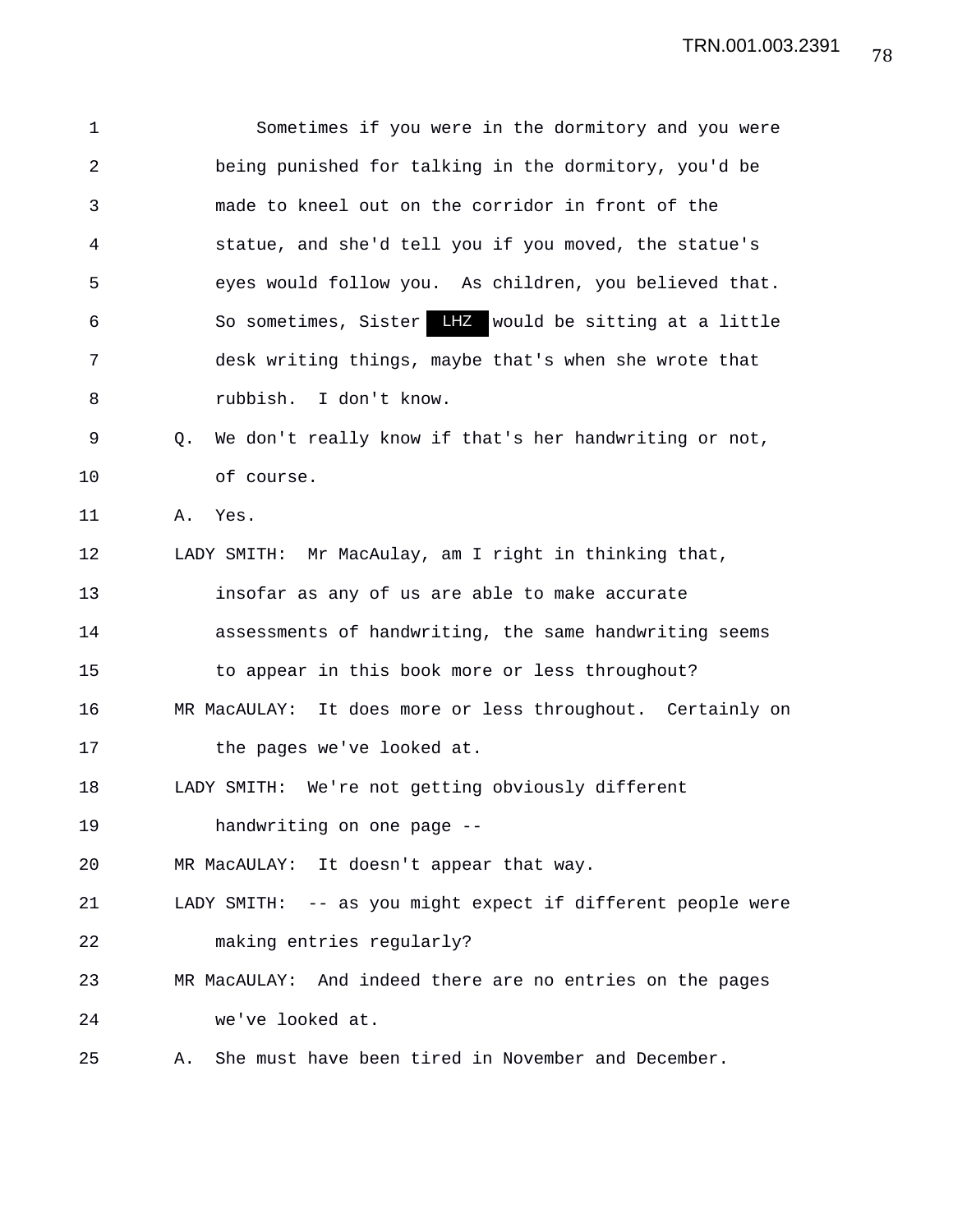| $\mathbf 1$    |    | MR MacAULAY: You've touched upon there, Helen, a particular |
|----------------|----|-------------------------------------------------------------|
| $\overline{2}$ |    | practice I was going to ask you about, having to kneel      |
| 3              |    | in the corridor. How often did that happen to you?<br>If    |
| 4              |    | we can just focus on your own position.                     |
| 5              | Α. | Quite a lot.                                                |
| 6              | Q. | For what things would that be what you'd have to do?        |
| 7              |    | Why would that be the case?                                 |
| 8              | Α. | It was punishment. It could be whispering "goodnight"       |
| 9              |    | to somebody across the room, it could be anything at        |
| 10             |    | all, it could be sniggering under the covers. Little        |
| 11             |    | misdemeanours, but you'd be called out, dragged out of      |
| 12             |    | the bed and told to kneel in front of the statue, and       |
| 13             |    | you'd have to kneel straight up, you couldn't lean back     |
| 14             |    | on your hunkers -- if you leaned back on your hunkers,      |
| 15             |    | she'd hit the bottom of your feet with the switch, so       |
| 16             |    | you'd have to kneel straight up for hours on end.           |
| 17             |    | Sometimes she would go off and say her prayers and still    |
| 18             |    | leave you kneeling there. One night she went to bed and     |
| 19             |    | left me there the whole night. I kept shouting,             |
| 20             |    | "Sister, can I go to bed?" and she wouldn't answer me.      |
| 21             | Q. | When she did wake up, what was the position, were you       |
| 22             |    | still in that position?                                     |
| 23             | Α. | I'd fell asleep on the floor and I ended up catching        |
| 24             |    | a bad cold that time.                                       |
| 25             | Q. | You're telling us about your own experience; what about     |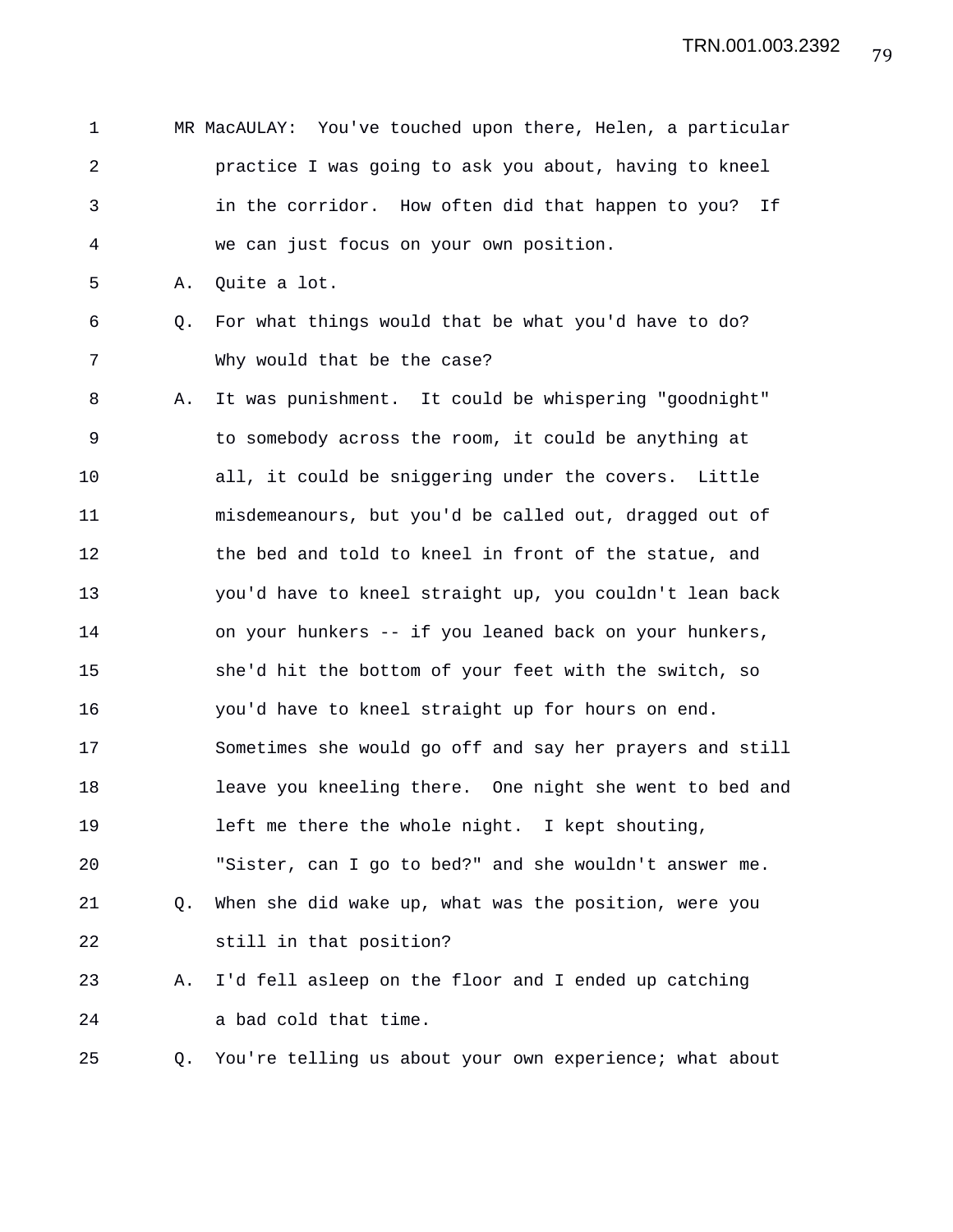## 1 other children?

2 A. Yes, if another child had been caught talking in the 3 dormitory, then the same thing could happen to them. 4 There was always -- it wasn't just a case of a simple, 5 straightforward punishment. Now, I know I shouldn't say 6 this to describe anybody, I'm sorry, but I have to say 7 it to describe her because in my eyes that's what she 8 was: she was absolutely sadistic in the way she dealt 9 with the children. She took pleasure out of inflicting 10 pain, no matter what. So it didn't matter how old that 11 child was, that child would be made to sit or kneel that 12 way for hours on end. It didn't matter. It could be 13 a 5-year-old, it could be a 12-year-old, it could be 14 a 15-year-old, it would make no difference. 15 Q. This business of the statue looking at you -- 16 A. That was the fear element. It wasn't just punishment. 17 There always had to be something else on top of it to 18 increase the fear. 19 You would be told: if you got back on your hunkers, 20 then you're going to be seen, you'll be seen all the

21 time. I remember one night deciding to go to the right 22 side a little bit, just to move my knees, move over, but 23 obviously I was staring at the statue but didn't 24 register in my head it was my eyes that were moving, not 25 the statue's eyes that were moving, so I told all the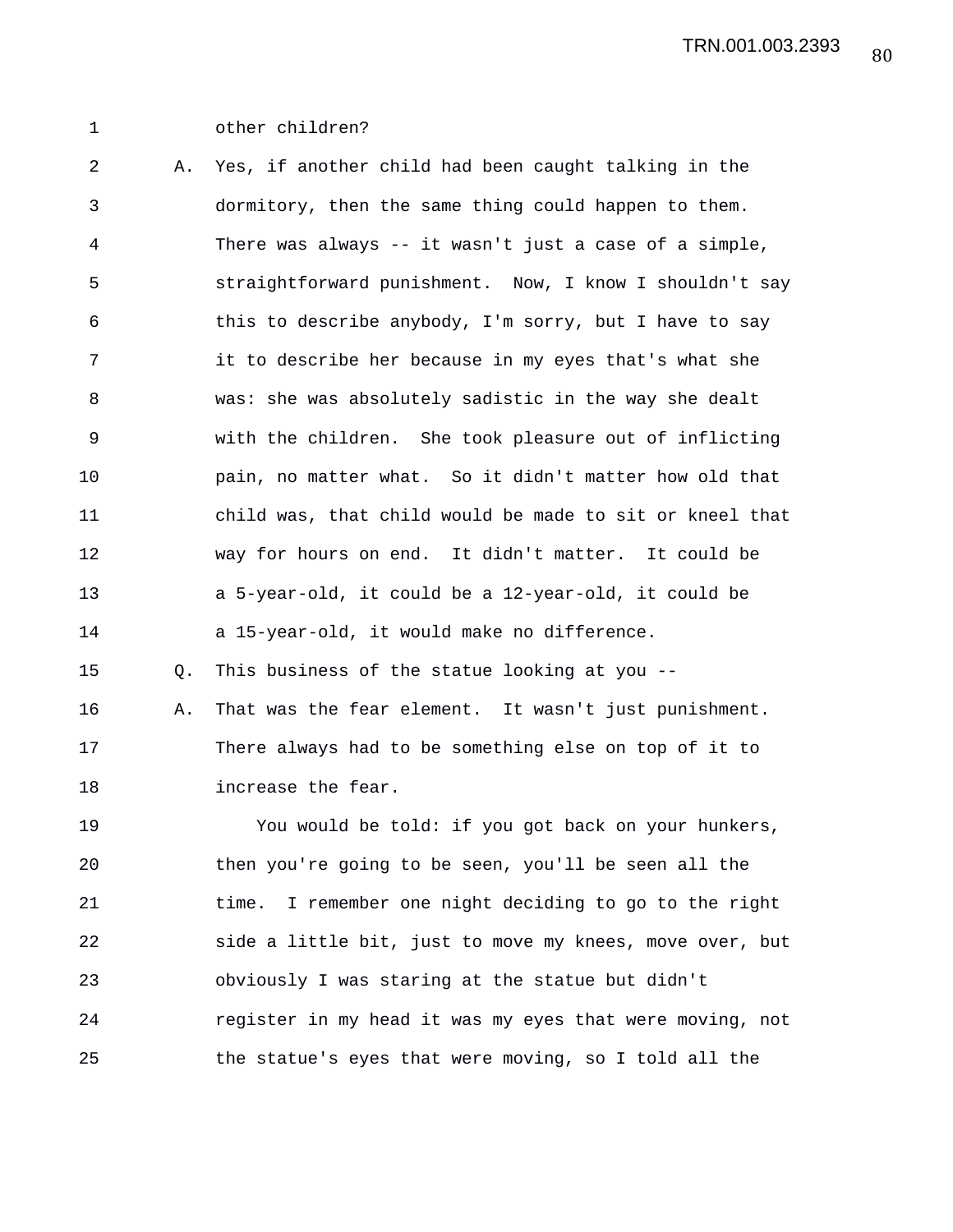| 1  |           | other children the eyes did move. We frightened each     |
|----|-----------|----------------------------------------------------------|
| 2  |           | other sometimes.                                         |
| 3  | О.        | You also tell us that you yourself ran away on one       |
| 4  |           | occasion.                                                |
| 5  | Α.        | Yes.                                                     |
| 6  | Q.        | Was that just on the one occasion you ran away?          |
| 7  | Α.        | No.                                                      |
| 8  | Q.        | Did you run away on more than one occasion?              |
| 9  | Α.        | Yes.                                                     |
| 10 | $\circ$ . | Can I just understand and let's take the first time you  |
| 11 |           | ran away. What age were you at that time?                |
| 12 | Α.        | I think I was still in primary school -- I take it       |
| 13 |           | you're referring to the time when<br>came                |
| 14 |           | S.<br>to see me                                          |
| 15 | Q.        | I think she came to see you and you went away with her?  |
| 16 | Α.        | Yes, she came to see us but she was told she wasn't      |
| 17 |           | allowed to see us because I'd been bold. I'd already     |
| 18 |           | seen her because she came through the back entrance of   |
| 19 |           | Nazareth House, the one you're not supposed to come in.  |
| 20 |           | It was a nice day so we were outside.                    |
| 21 |           | she was obviously coming                                 |
| 22 |           | in to ask if she could take us out and she was told, no, |
| 23 |           | that I wasn't to go out because I was bold. She said to  |
| 24 |           | me, you're not to go out because you were bold. I said,  |
| 25 |           | well, I'm coming, I want to come with you.<br>She said,  |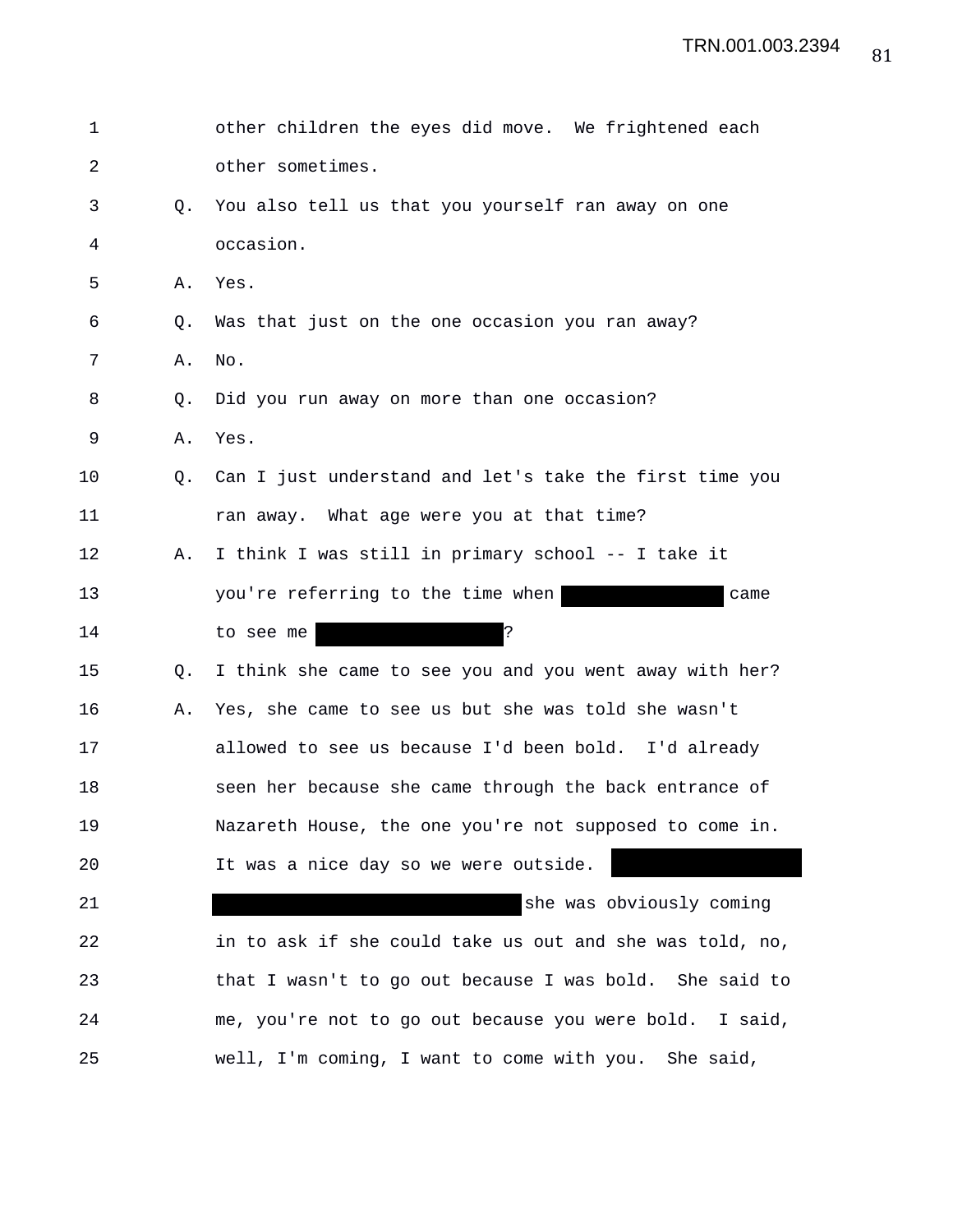TRN.001.003.2395

1 vou can't, Sister LHZ says you can't come because 2 you've been bold. So I jumped over the wall -- I scaled 3 the wall, anyway, at the side of the building and went 4 down the town 5 But when we were in Woolworth's, some of the other 6 children who were out on their normal Saturday came into 7 Woolworth's and they said to me, you've had it when you 8 get back, she's absolutely livid. So I said 9 , I may as well stay out longer, if I'm going to 10 get battered anyway, I may as well get battered for 11 something. I stayed as long as I could  $12$ 13 O. And what happened after that? 14 A. I got the beating of my life. 15 Q. Are you able to help us in describing what happened? 16 A. She punched me -- at the same time she was dragging me 17 up the stairs, but I don't know what happened, between 18 the bottom downstairs changing room and the first floor 19 changing room, which was Sister LCO 's one, she must 20 have lost her grip because I fell down the stairs and 21 actually cut my eye. 22 She would -- again, the statues, there were statues 23 on every landing of the stairs going up. So again, 24 every time we would get to a statue, it'd be a case of, 25 "The devil's inside you, you're evil, you're bold", LGO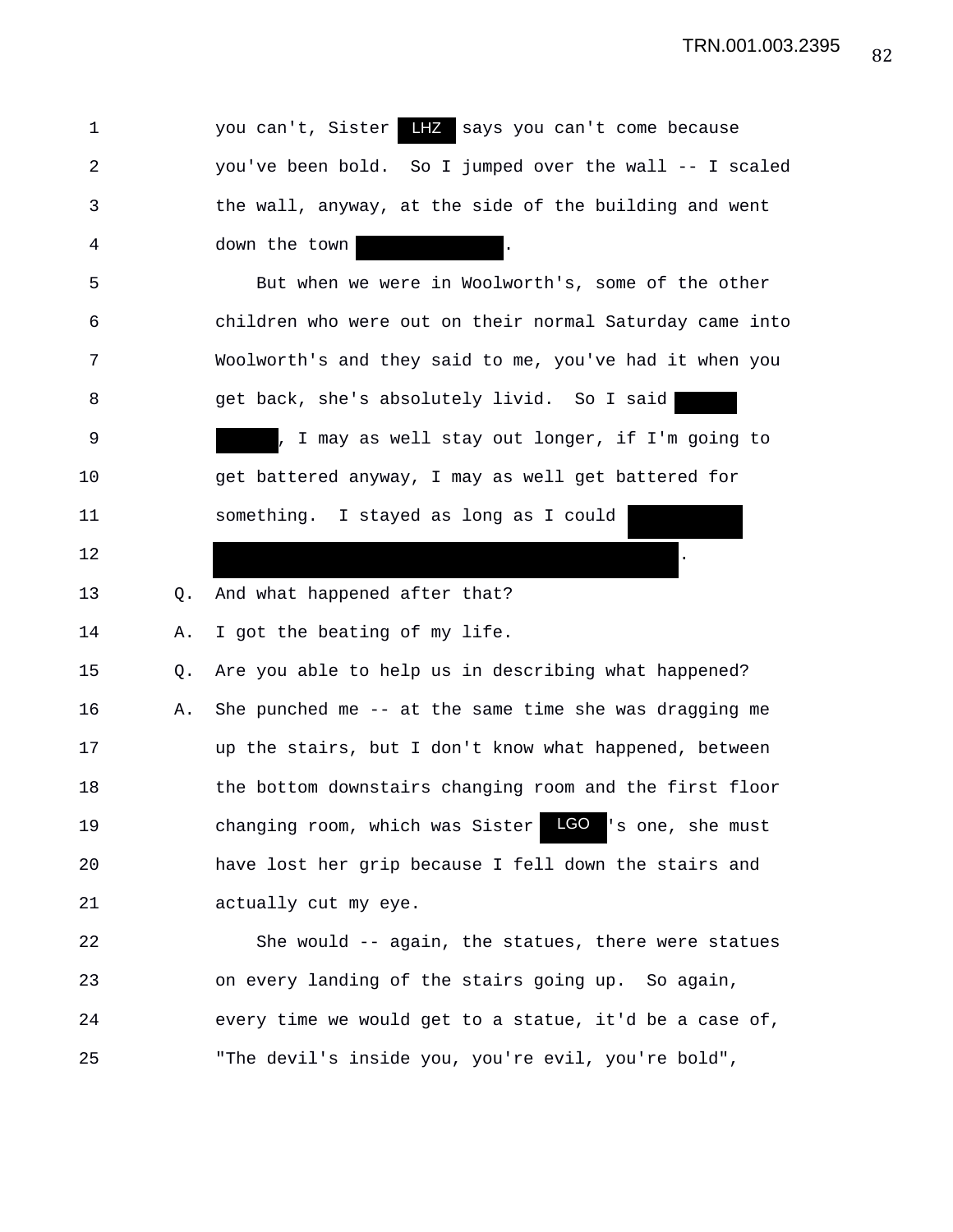1 you'd either get put in isolation -- that particularly 2 time was a case of being battered and she made me kneel 3 and she battered my feet with a bamboo cane. 4 Q. When you say "your feet", is that the soles of your 5 feet? 6 A. Yes, my bare feet. She told me, "You are unaware this 7 is what will happen to you", so she battered the soles 8 of my feet with this bamboo cane. They were all -- 9 there was like splinters off the bamboo cane in my feet, 10 there were welts on my feet. At one point I ended up in 11 a bath, I can't remember exactly how, but I ended up in 12 a bath and my feet were burning like mad because of the 13 Jeyes fluid -- 14 Q. Is that the Jeyes fluid making contact with the injuries 15 you had on your feet? 16 A. Yes. So that was stinging like anything and it was 17 a case of trying not to show, trying not to flinch or 18 anything, because I knew either she'd make me stay in 19 longer or I'd get another beating when I came back out, 20 but she was really, really angry. 21 Q. That is one incident you have been telling us about. 22 Did you suggest earlier that there was another instance 23 when you ran away? 24 A. Yes. 25 Q. What happened on that occasion?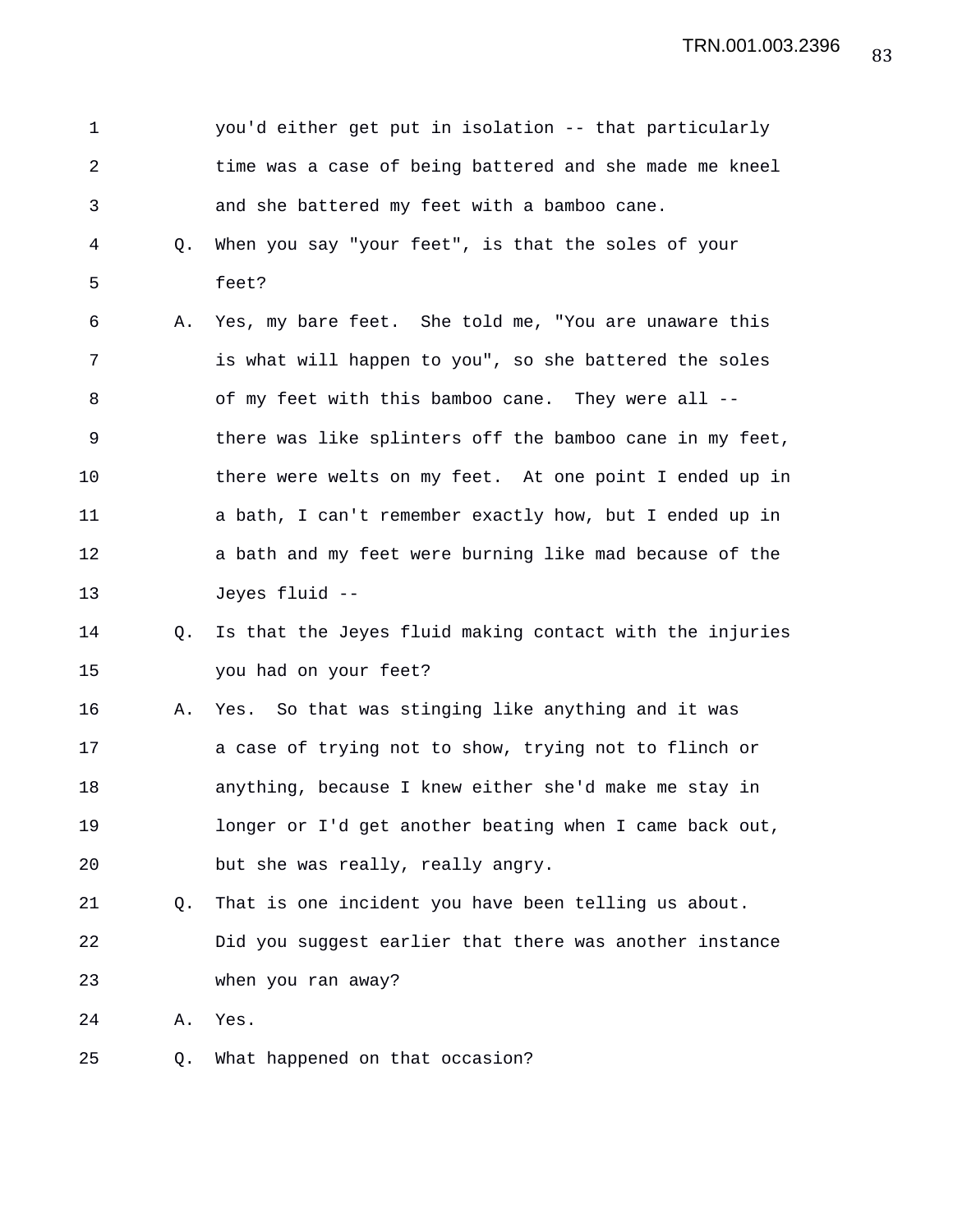TRN.001.003.2397

1 A. Something had happened when I was younger, and I decided 2 to run away to go to the social work office because 3 I didn't know who to tell and I thought, if I can get to 4 the social work office, because they were involved by 5 that time --

6 I thought, if I can get to the social work office 7 and tell them what's happening then they might be able 8 to do something, I might get back home.

9 So again, I went over the wall, and I was really, 10 really upset, but I met a lady at the bottom of the 11 path, and I asked her if she knew where the social work 12 office was in Kilmarnock and she said, yes, I'm going 13 that way, if you want you can walk with me, but she kept 14 looking at me, she obviously was wondering what was 15 wrong, but she actually walked me through the tunnel 16 at the railway station and outwith the tunnel at the 17 opposite end was John Finnie Street in Kilmarnock. So I 18 went down John Finnie Street and then the lady turned to 19 the left and she said, "That's the social work office 20 there", and I went up and asked to speak to the 21 social worker.

22 Q. What happened after that?

23 A. He took me back. He told Sister LHZ what I'd said and 24 she told him I was lying, I'd been fighting with another 25 child.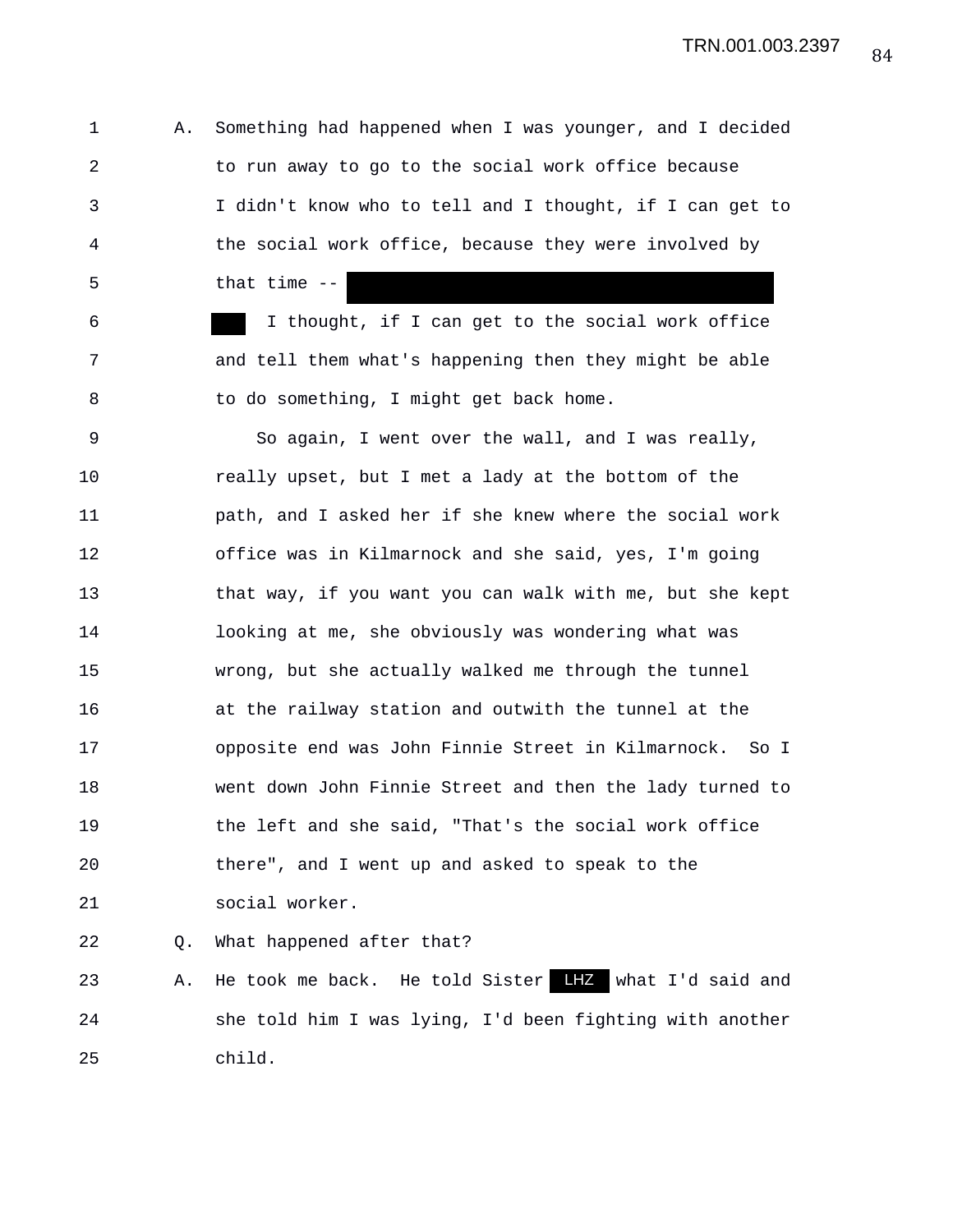- 1 Q. Was this something that related to other abuse that had 2 happened to you?
- 3 A. Yes.
- 4 Q. I'll come on to that later, if I may.

5 Can I just go back a little bit and go back to look 6 at aspects of the routine at Nazareth House and chores, 7 jobs. Did you have chores to do?

- 8 A. Yes.
- 9 Q. Can you give us an understanding of what the children 10 had to do?

11 A. Like I said, on a Friday night all the shoes would be 12 lined up outside the door. So two children would polish 13 all the shoes and they had to be absolutely spick and 14 span with no marks on them. They would be inspected. 15 The big long corridor that stretched the whole length of 16 the building from the arch door all the way up to where 17 that extension was, it was like a parquet wood floor and 18 at the side there were two metal grilles either side 19 where the pipes were underneath it for the heating, 20 I think it was, so you'd have to polish that floor. So 21 there was a big square tin of beeswax so you'd be on 22 your hands and knees with the beeswax putting that on 23 with an old jumper or something, an old rag, so you'd 24 spread that on, all the way down the corridor, then when 25 you got to the bottom by the time you'd got to the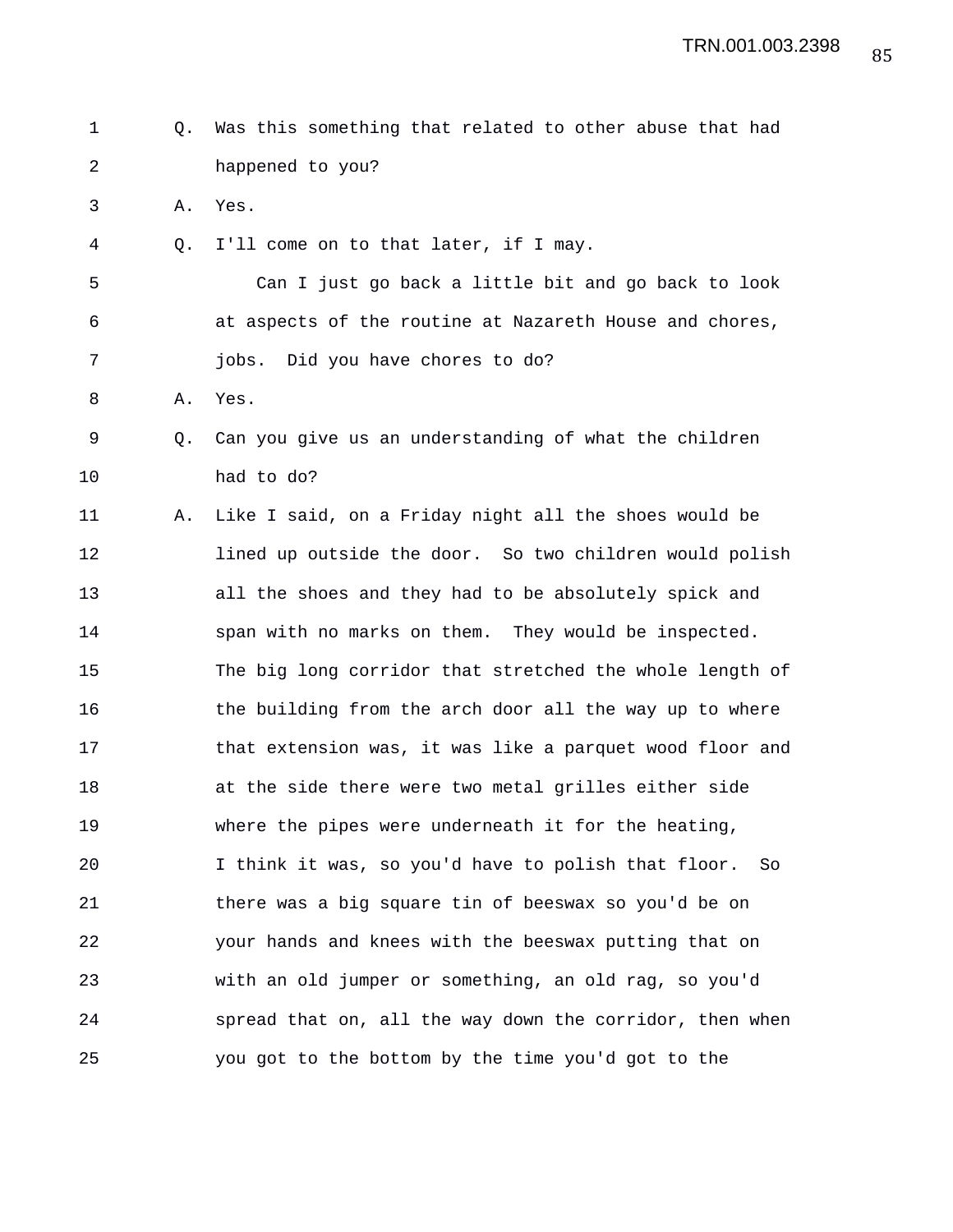1 bottom the top part was dry so you'd go back up the top 2 again back on your hands and knees, start to polish that 3 to take the dry beeswax off all the way down, and then 4 you'd go back up the top and you'd have rags on your 5 feet, so you'd walk up and down and up and down, and 6 it would be quite laborious for a while, but then 7 it would start to get slippy. That was great fun then 8 because we could run halfway down and then slide the 9 rest of the way.

10 Q. How long would this operation take?

11 A. Three hours easily.

12 Q. What about lay staff? You have mentioned there were 13 some laypeople there. Did they have work to do? 14 A. To be honest with you, I'm not too sure what they did. 15 They would walk us to school. They would be at the 16 end -- we would walk to school in twos. We were always 17 made to form a line of twos. The layperson would be at 18 the end of the group. So they'd walk us to school and 19 then go back to Nazareth House.

20 I'm not sure if they were involved with the laundry 21 during the day when we were at school. I don't really 22 know what they did. They'd serve the food in the dining 23 room.

24 Q. Did children do laundry?

25 A. Yes.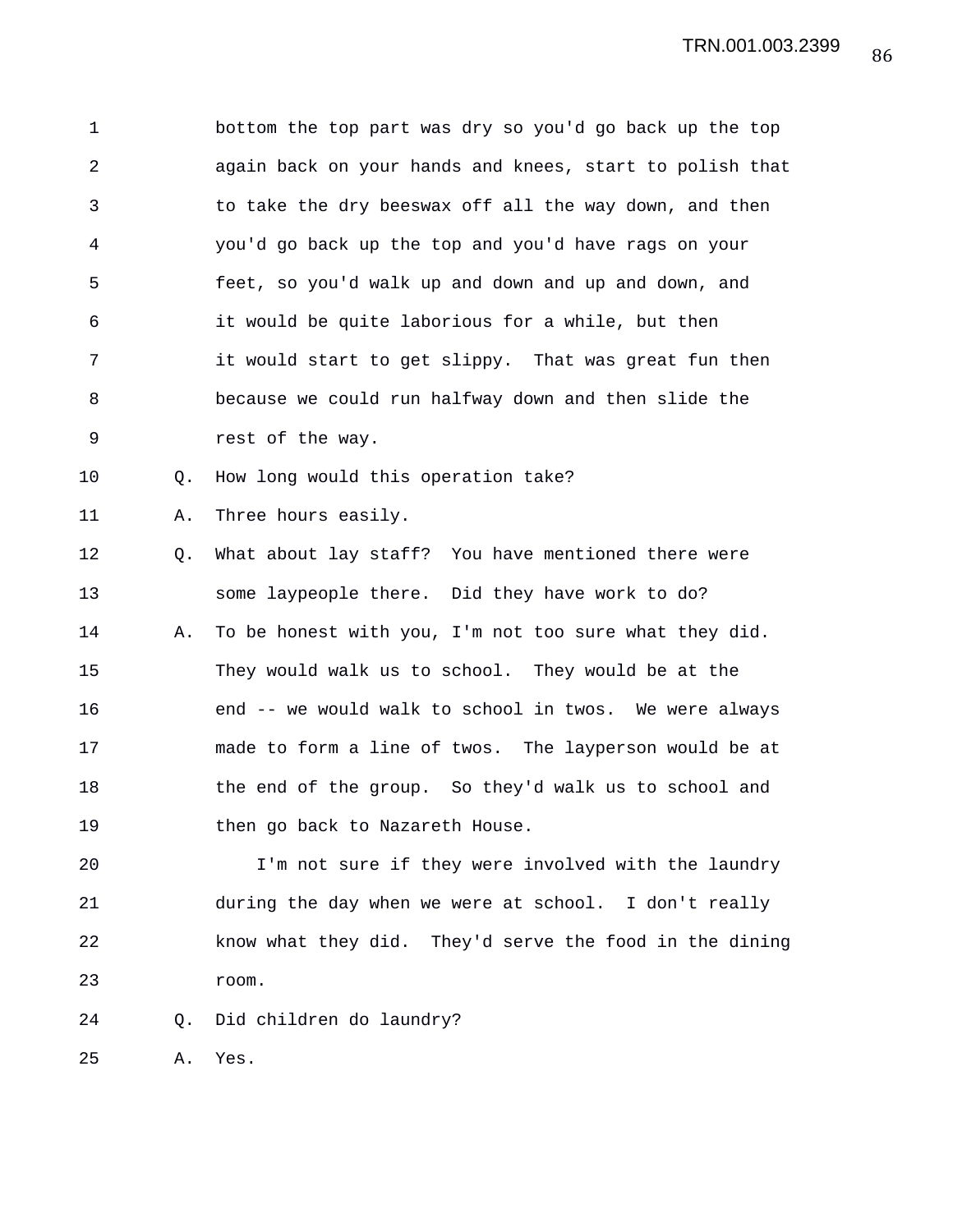## 1 Q. Can you help me with that? What sort of laundry did the 2 children do?

3 A. There were big troughs that ran the whole length of the 4 yard. So the soapy water would be in there and you'd 5 walk up and down with your feet with these sheets. And 6 then they would come out from there and they'd go into 7 a sort of barrel type thing and they'd go to the 8 spinners, the -- I can't remember the name of them, the 9 old ones where you had the handle, so the sheets would 10 be put --

```
11 LADY SMITH: With a mangle?
```
12 A. That's it. The sheets would be put through there or 13 sometimes, if the other children were trying to help 14 out, you would both take an end of the sheet, one would 15 turn it one way and the other one would turn it the 16 opposite way, and you'd try and wring out as much as you 17 possibly could. Then the sheets would go into the 18 tumble dryers.

19 MR MacAULAY: That was something again the children had to 20 participate in?

21 A. In the beginning, yes. Later on, no. I don't know -- 22 I think it went to a laundry, I'm not sure.

23 Q. Was that supervised by anybody?

24 A. Sister LHZ or the laypeople would be in the yard as 25 well, because sometimes the sheets, when they were wet,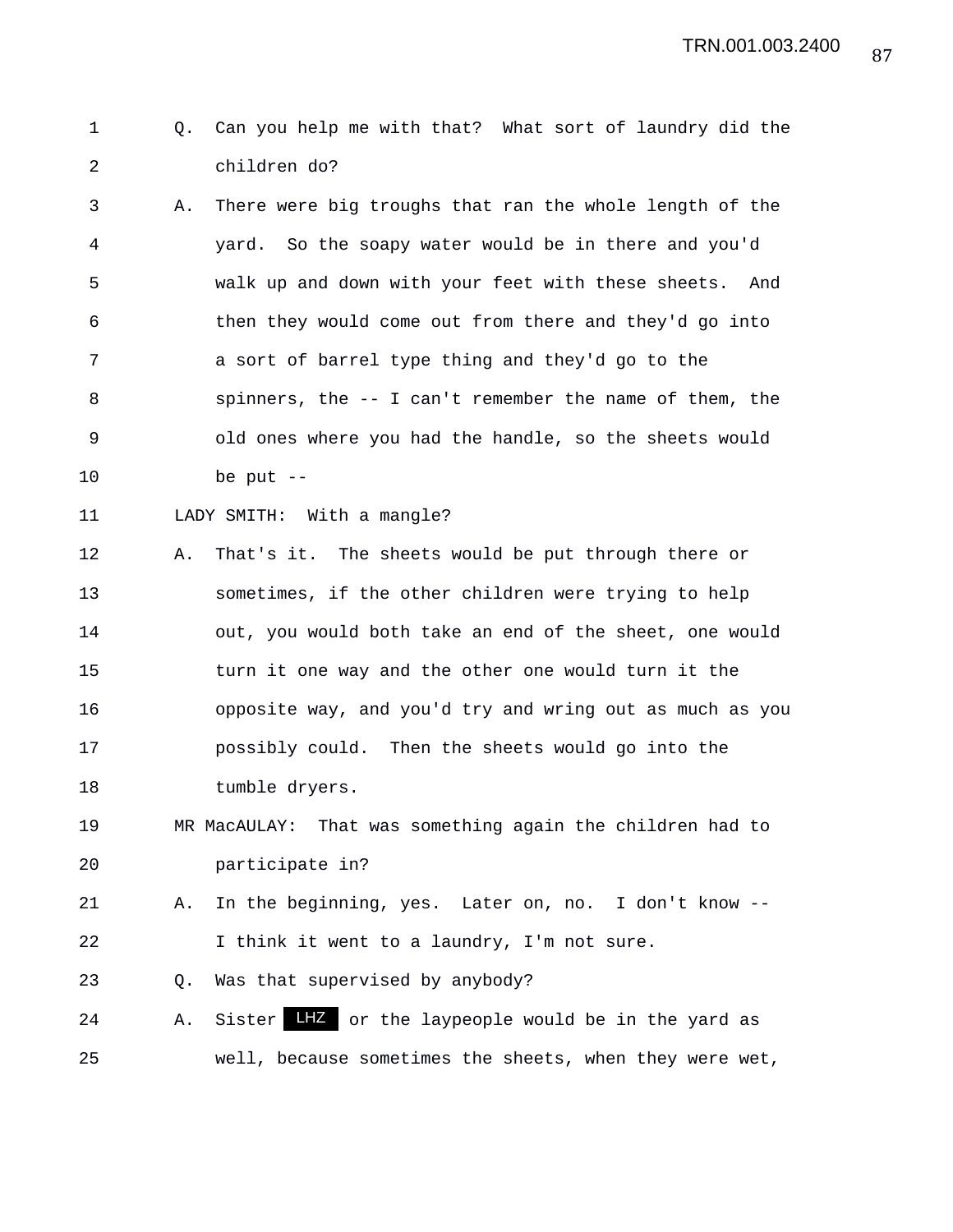1 they would be too heavy. 2 Q. In relation to trips and holidays, one thing you do tell 3 us is that you were taken to St Mary's School in 4 Saltcoats in the summertime. 5 A. Yes. 6 Q. How did you find that? 7 A. Boring, to be honest with you. As much as I loved 8 school, a school gym wasn't exactly my idea of 9 a holiday. Anyway, it would be rows and rows of, like, 10 sort of army-type camp beds with a sleeping bag on top 11 of it. Don't get me wrong, I mean, it was nice to get 12 away from Nazareth House, but we'd be taken every single 13 day to the beach and just sit on the beach. 14 Sister LHZ would sit in a chair. To be honest with 15 you, looking back at it now, it was a case of the public 16 would come up, maybe with, let's say if we're talking 17 about a box and it would have bags of chips in it or 18 something, and they would hand it to sister and say, 19 "That's for the children", or they would hand her money, 20 or somebody else might come and buy some ice creams for 21 the children, but I kind of felt that we were there -- 22 and it didn't matter if it was raining, we were still 23 sitting on the beach. It was almost like we were there 24 so Joe Public would take pity on us.

25 Q. Did you go as one group or did both groups go at the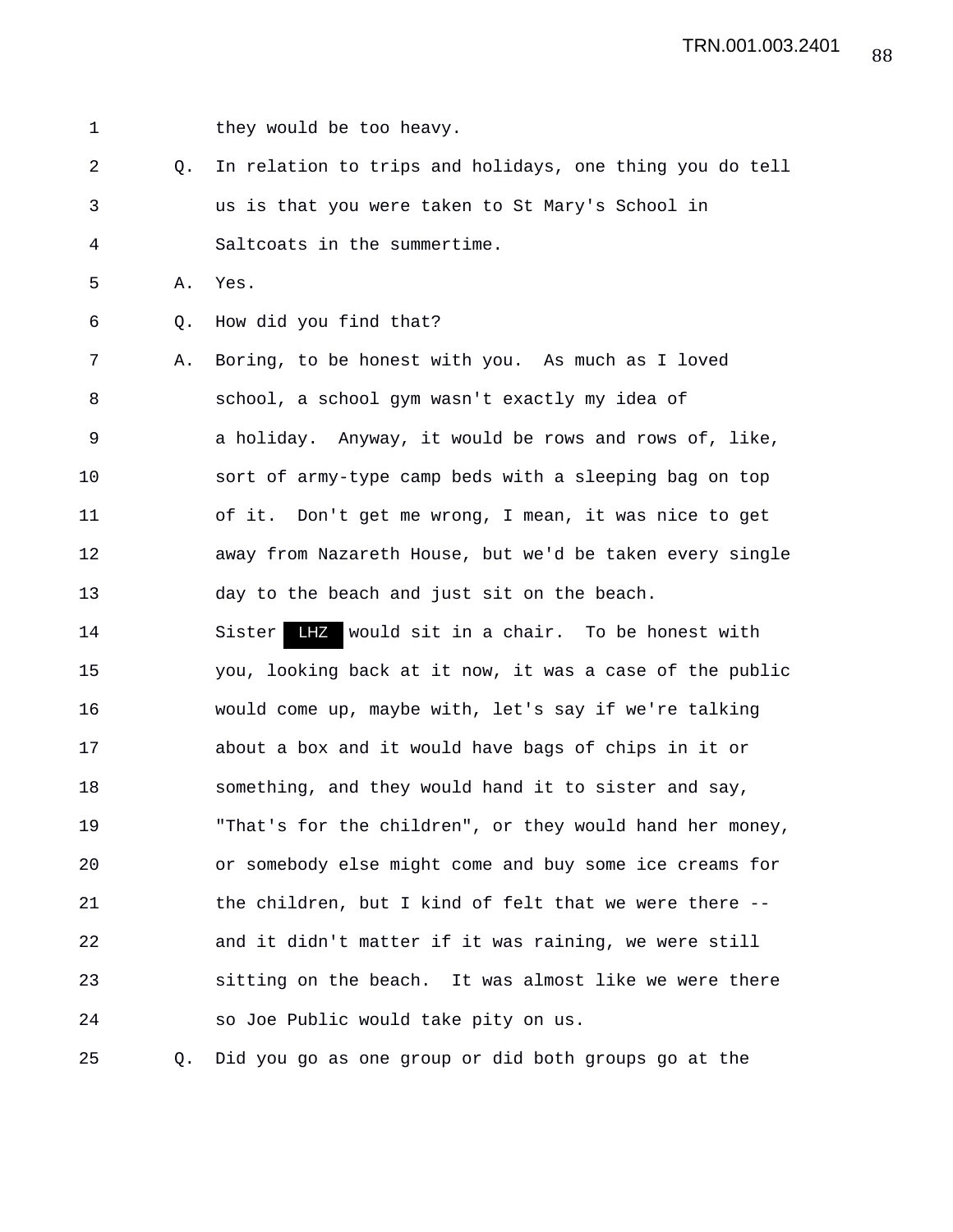1 same time?

| 2  | Α. | I can't remember if Sister LGO 's came at the same       |
|----|----|----------------------------------------------------------|
| 3  |    | time or not, to be honest with you.                      |
| 4  | Q. | You make mention of a social fund that was designed to   |
| 5  |    | pay for a Christmas party. I think you tell us that      |
| 6  |    | your father made contributions to that fund.             |
| 7  | Α. | That was at my dad's work. That wasn't anything to do    |
| 8  |    | with Nazareth House.                                     |
| 9  | Q. | So where was the Christmas party supposed to take place, |
| 10 |    | at Nazareth House or somewhere else?                     |
| 11 | Α. | No, it was like -- my dad was a draftsman, so my dad     |
| 12 |    | paid money into the social fund at his work. That would  |
| 13 |    | be so that at Christmastime all the workers' children    |
| 14 |    | would get a party or a pantomime or presents, that type  |
| 15 |    | of thing. So my dad was paying into that, but I only     |
| 16 |    | remember being taken once out of Nazareth House to       |
| 17 |    | the party and it was actually in Kelvin Hall -- I think  |
| 18 |    | it was a circus actually. The bus picked up at the       |
| 19 |    | gates of Nazareth House, the other children were already |
| 20 |    | on the bus.                                              |
| 21 |    | , and on the way back that's when I was given            |
| 22 |    | a Christmas present, which was a wee basket that was     |
| 23 |    | a sewing set. That was because my dad was paying into    |
| 24 |    | that fund; it was nothing to do with Nazareth House.     |
| 25 | Q. | You were given this Christmas present on this occasion   |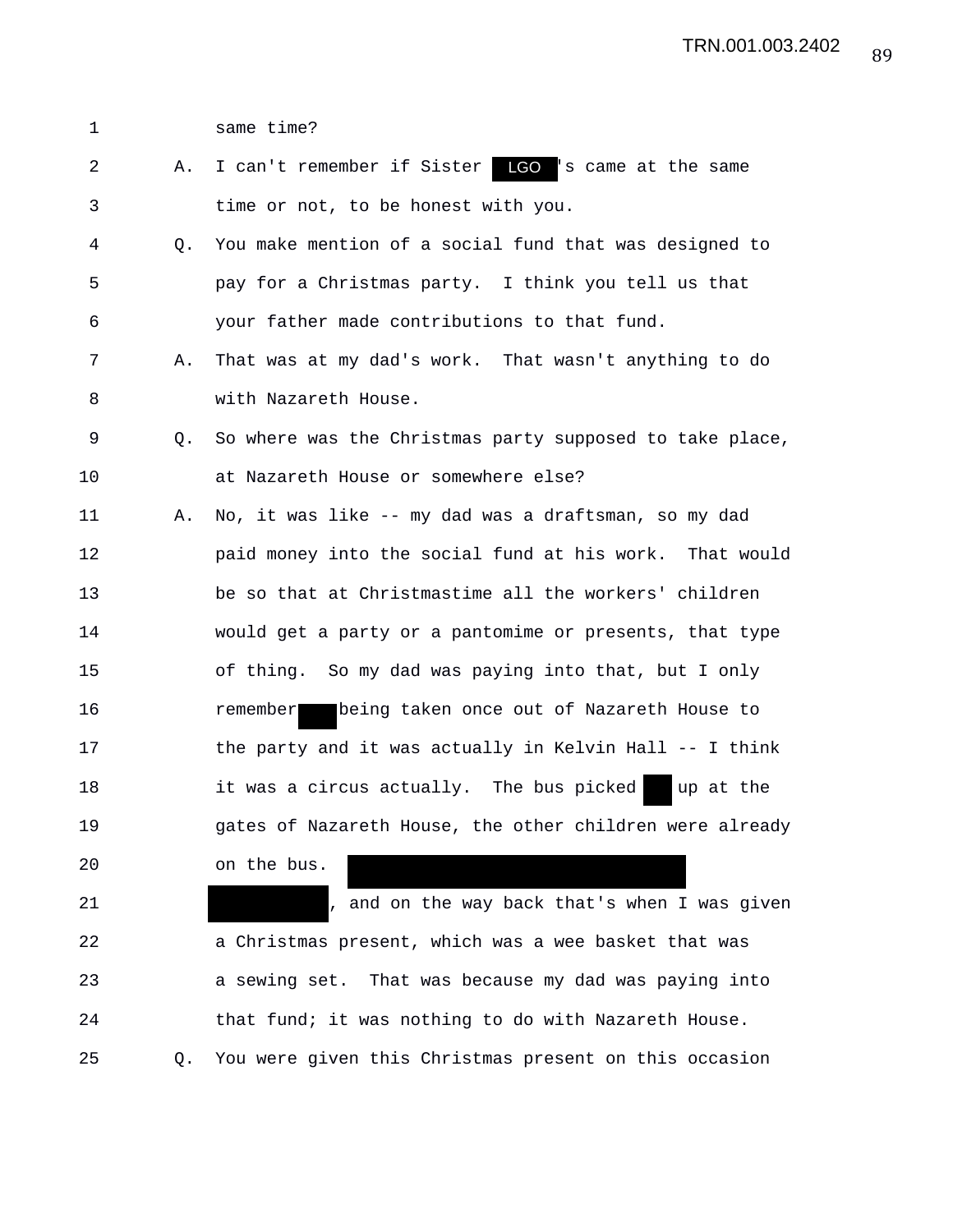| 1  |                | you went to the party?                                 |
|----|----------------|--------------------------------------------------------|
| 2  | Α.             | Yes.                                                   |
| 3  | Q.             | Did you take that Christmas present back with you to   |
| 4  |                | Nazareth House?                                        |
| 5  | Α.             | Yes.                                                   |
| 6  | Q.             | And what happened to it?                               |
| 7  | Α.             | It disappeared.                                        |
| 8  | Q.             | $Did --$                                               |
| 9  | Α.             | Sister <b>HZ</b> took it off me.                       |
| 10 | $\circ$ .      | Did she say why she was taking it?                     |
| 11 | Α.             | No, she just said, "I'll have that".                   |
| 12 | Q <sub>z</sub> | Did you see it again?                                  |
| 13 | Α.             | No. It wasn't even -- I never even touched it.         |
| 14 |                | I opened it up. I was really, really -- I loved it     |
| 15 |                | because it was all different colours, there were       |
| 16 |                | different colours of threads, there was needles, there |
| 17 |                | was thimbles and all sorts of things in it. It was     |
| 18 |                | really pretty and I hadn't been used to having pretty  |
| 19 |                | things so that's why it stood out. I really liked it,  |
| 20 |                | but it disappeared.                                    |
| 21 | Q.             | You've already touched on birthdays and you say your   |
| 22 |                | birthday was not celebrated during your time at        |
| 23 |                | Nazareth House; is that correct?                       |
| 24 | Α.             | Yes.                                                   |
| 25 | Q.             | What about other children? Did you see if other        |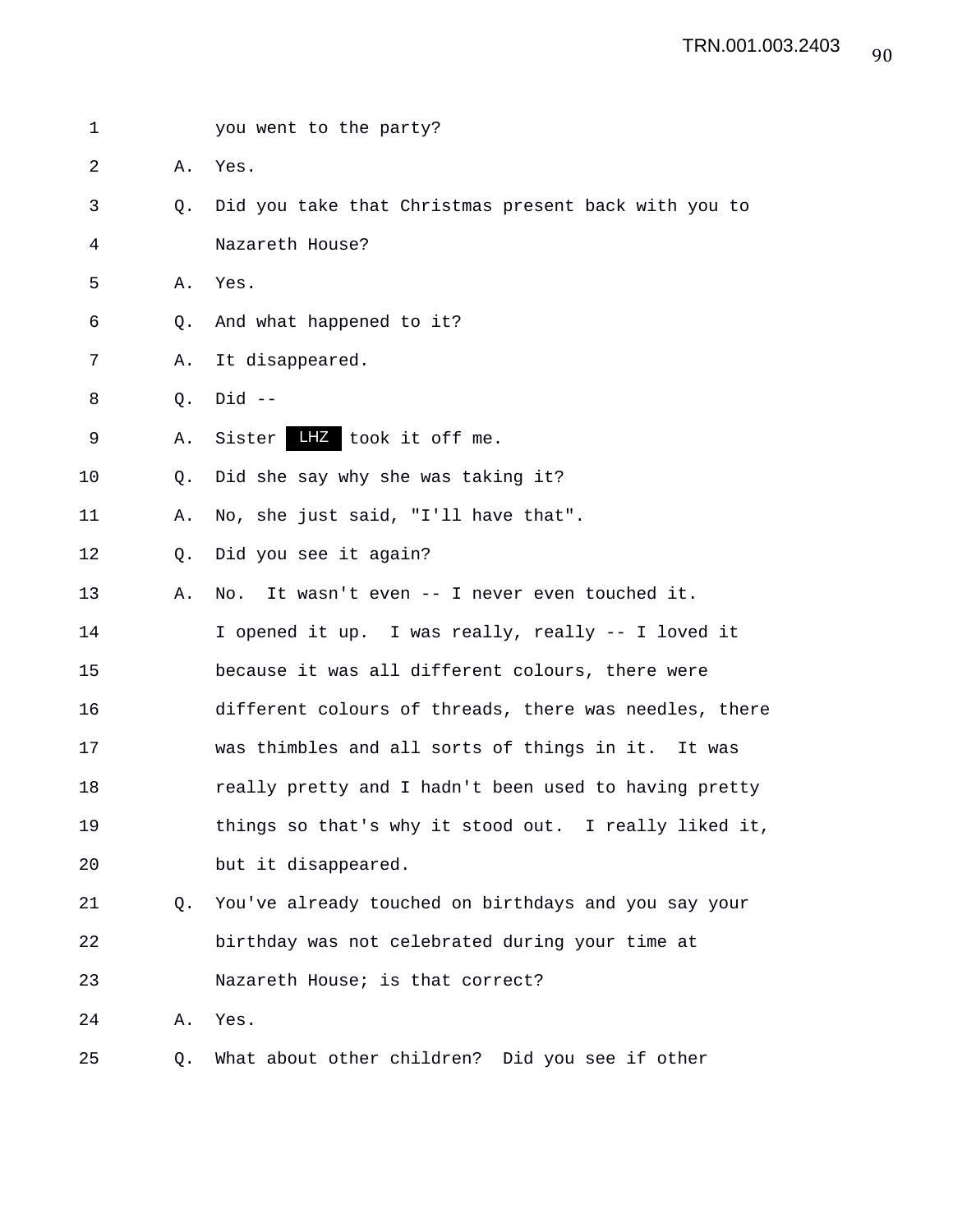| 1  |                | children's birthdays were celebrated?                      |
|----|----------------|------------------------------------------------------------|
| 2  | Α.             | I don't remember any children's birthdays being            |
| 3  |                | celebrated.                                                |
| 4  | Q.             | What you did say earlier, and I now want to pick this up   |
| 5  |                | with you, is you do remember writing a letter or letters   |
| 6  |                | in connection with your birthday.                          |
| 7  | Α.             | Yes.                                                       |
| 8  | Q <sub>z</sub> | Can you just help me with that, what happened?             |
| 9  | Α.             | LHZ would call me and she'd say, "Sit down<br>Sister       |
| 10 |                | there", so we'd sit at the table and she'd say, "I want    |
| 11 |                | you to write a letter to the social work saying            |
| 12 |                | thank you for your birthday present".                      |
| 13 | Q.             | Did you ever see the birthday present or --                |
| 14 | Α.             | No.                                                        |
| 15 | Q <sub>z</sub> | -- what was sent?                                          |
| 16 | Α.             | LHZ would dictate the letter, I would<br>Sister<br>No.     |
| 17 |                | write the letter, and it would be to Mr Gallacher or       |
| 18 |                | Mr Murphy who were the social workers at the time.         |
| 19 |                | Q. Can I ask you to look at a document for me, Helen? It's |
| 20 |                | at EAC.001.001.0990. Again, it'll come on the screen.      |
| 21 |                | You'll see this is a letter with the date stamp on the     |
| 22 |                | top left of<br>1969; do you see that?                      |
| 23 | Α.             | Yes.                                                       |
| 24 | Q.             | Do you recognise the handwriting?                          |
|    |                |                                                            |

25 A. Yes.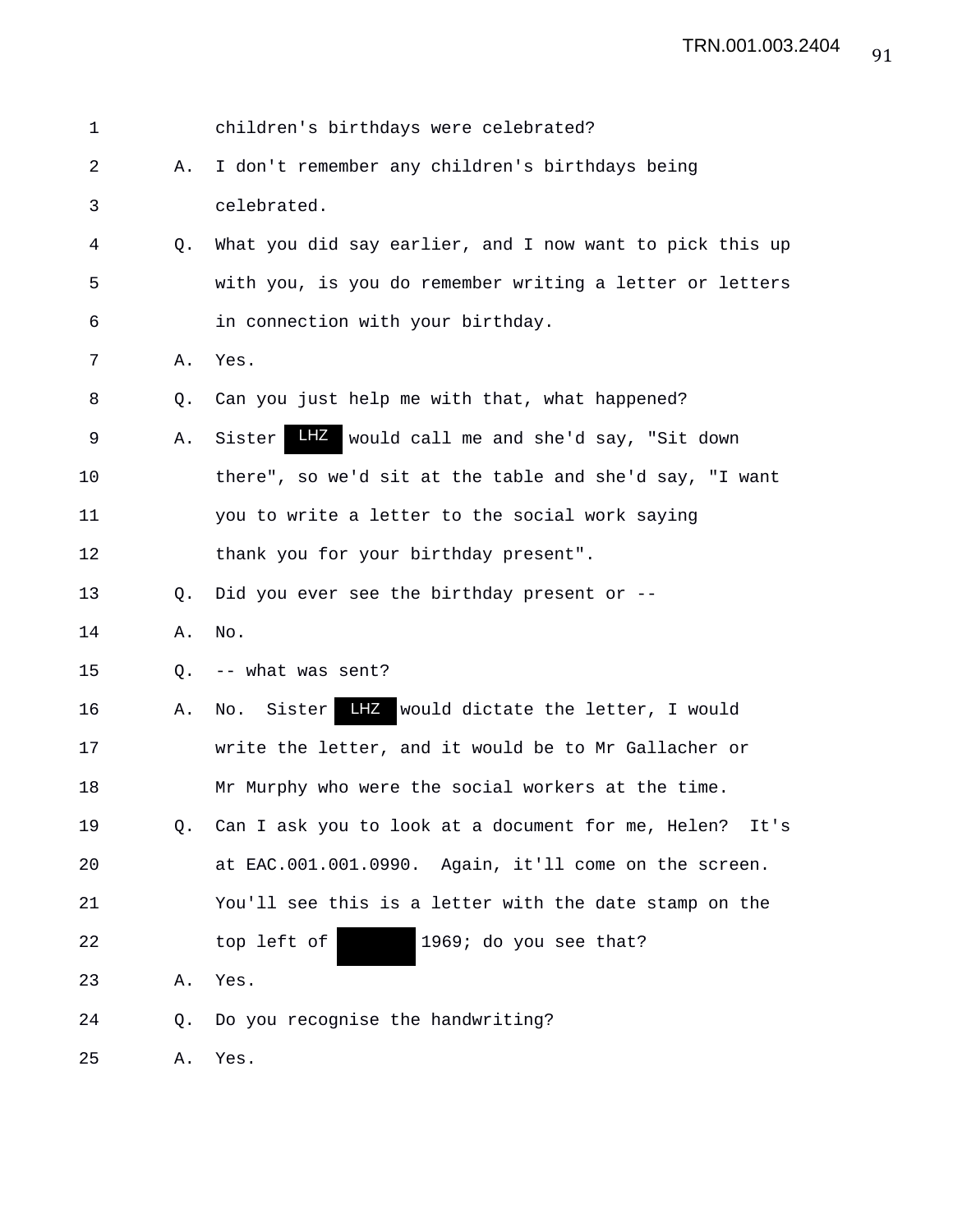| 1  | 0. | Whose handwriting is that?                                  |
|----|----|-------------------------------------------------------------|
| 2  | Α. | It's my handwriting.                                        |
| 3  | О. | Can you see that the letter itself is dated                 |
| 4  |    | 1969, which I think you told us earlier is your             |
| 5  |    | date of birth?                                              |
| 6  | Α. | Yes.                                                        |
| 7  | 0. | Does it begin by saying:                                    |
| 8  |    | "Dear Mr Gallacher. I wish to thank you and the             |
| 9  |    | staff for the lovely present that I received today on my    |
| 10 |    | birthday"?                                                  |
| 11 | Α. | Yes.                                                        |
| 12 |    | Q. "I appreciate your kindness to me and I am very grateful |
| 13 |    | to you. I am going out tomorrow to get something nice       |
| 14 |    | for going away with daddy, hoping we will have nice         |
| 15 |    | weather."                                                   |
| 16 |    | It ends:                                                    |
| 17 |    | "May God bless you always. I stay yours ever,               |
| 18 |    | $\mathbf H$<br>Helen                                        |
| 19 | Α. | Yes.                                                        |
| 20 | Q. | So you wrote that?                                          |
| 21 | Α. | Yes. But I never called my dad "daddy" in my life.          |
| 22 |    | LHZ<br>dictated that and I wrote it.<br>Sister              |
| 23 | O. | The suggestion there is that it may have been a money       |
| 24 |    | gift that you were going to spend. Did you ever get         |
| 25 |    | money to spend on a present that was sent to you by your    |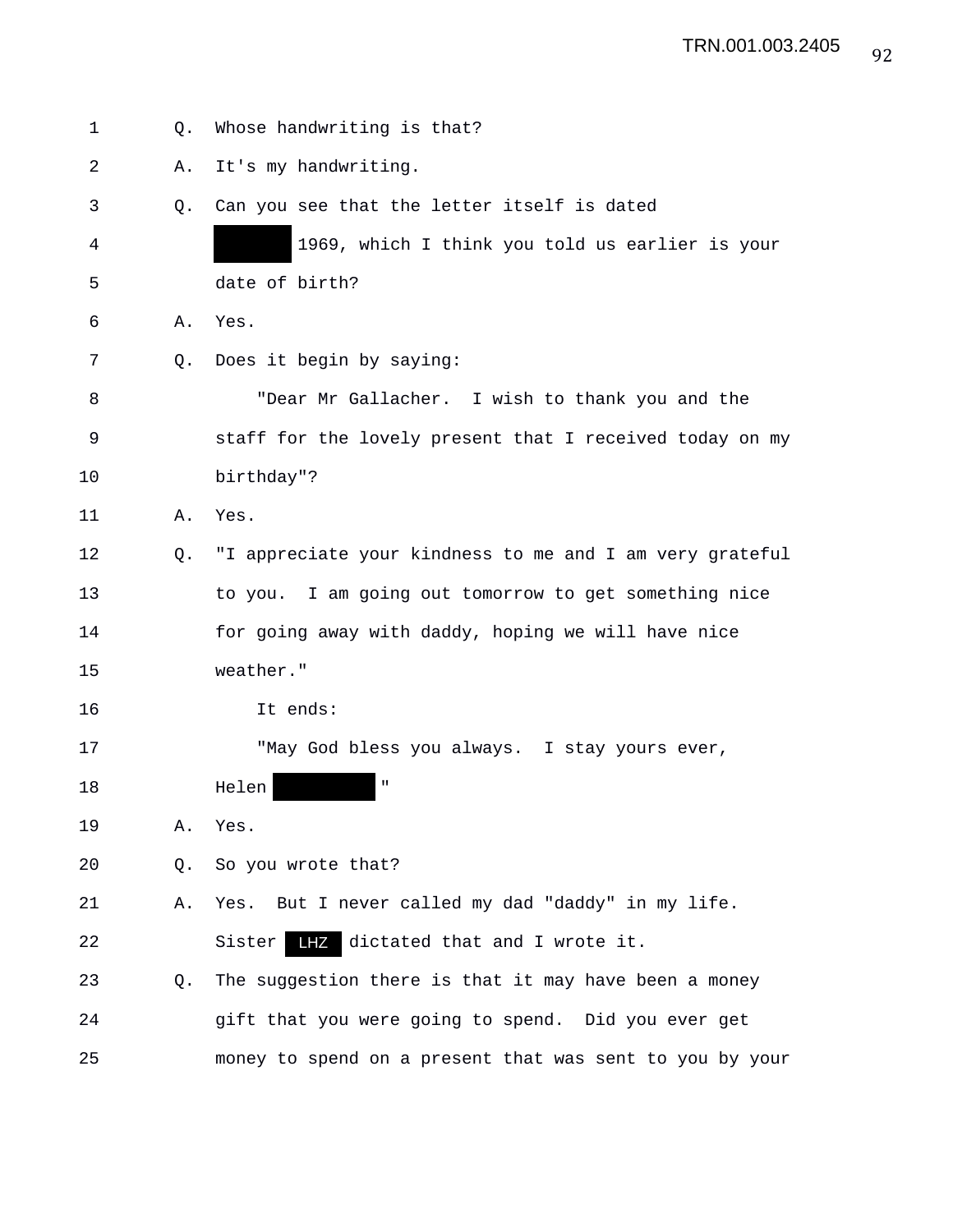| $\mathbf 1$ |           | social worker?                                           |
|-------------|-----------|----------------------------------------------------------|
| 2           | Α.        | No. No, and to be honest with you, even as an adult,     |
| 3           |           | I would never sign something "I stay yours forever".     |
| 4           |           | I don't even know what that means.                       |
| 5           | $\circ$ . | I take it from what you've said you were told to write   |
| 6           |           | that.                                                    |
| 7           | Α.        | Yes. I wrote more than one. Yeah, that would happen,     |
| 8           |           | LHZ would call you out and say, "You need to<br>Sister   |
| 9           |           | write a letter to the social work saying thank you for   |
| 10          |           | your birthday", but you never really knew what it was -- |
| 11          |           | what your birthday was supposed to be or what you were   |
| 12          |           | supposed to have received.                               |
| 13          | Q.        | If I could look at another letter then, we're going back |
| 14          |           | now to an earlier period of time. This is at             |
| 15          |           | EAC.001.001.0988. The date stamp, it's quite faint, but  |
| 16          |           | 10 January 1966. The letter itself is dated              |
| 17          |           | 6 January 1966. So this would be shortly after           |
| 18          |           | Christmas. Is this your handwriting or not?              |
| 19          | Α.        | Yes.                                                     |
| 20          | Q.        | This one begins:                                         |
| 21          |           | "Dear sir. I am sorry I haven't wrote sooner and         |
| 22          |           | thank you for the 15 shillings that you sent             |
| 23          |           | I wish you a happy New Year and thank you for the lovely |
| 24          |           | like it here at<br>presents you sent                     |
| 25          |           | Nazareth House and the sisters are very nice.            |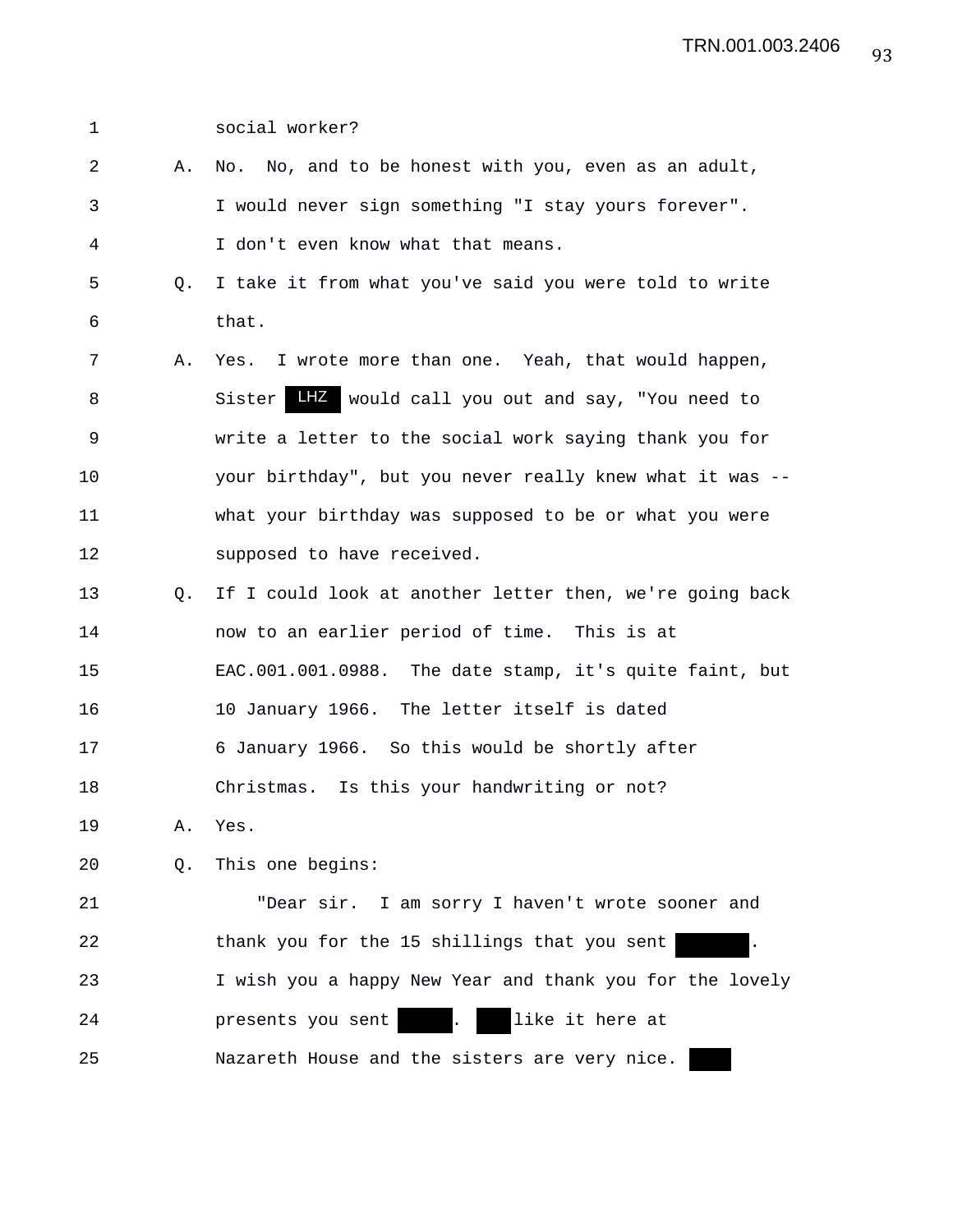| 1  |    | enjoyed the Christmas parties. Sorry I couldn't write   |
|----|----|---------------------------------------------------------|
| 2  |    | any more."                                              |
| 3  |    |                                                         |
| 4  | Α. |                                                         |
| 5  | Q. | So that was your letter, was it?                        |
| 6  | Α. | LHZ<br>Sister<br>made me write that                     |
| 7  |    |                                                         |
| 8  | Q. | The 15 shillings, what happened to the 15 shillings; do |
| 9  |    | you know?                                               |
| 10 | Α. | I have no idea.                                         |
| 11 | Q. | If we look at EAC.001.001.0987, we have another letter. |
| 12 |    | 1967.<br>This is the following year, dated<br>So        |
| 13 |    | that's shortly after your birthday; is that right?      |
| 14 | Α. | I don't know who Mr Coburn is. I've never heard<br>Yes. |
| 15 |    | of him in my life.                                      |
| 16 | Q. | Is it your handwriting?                                 |
| 17 | Α. | Yes.                                                    |
| 18 | Q. | "I am writing to thank you for the lovely present you   |
| 19 |    | sent Helen and also the lovely card you sent her."      |
| 20 | Α. |                                                         |
| 21 | Q. | Do you remember receiving a card?                       |
| 22 | Α. | No.                                                     |
| 23 | Q. | Did you receive a card?                                 |
| 24 | Α. | No.                                                     |
| 25 | Q. | There's some discussion about going on holidays and so  |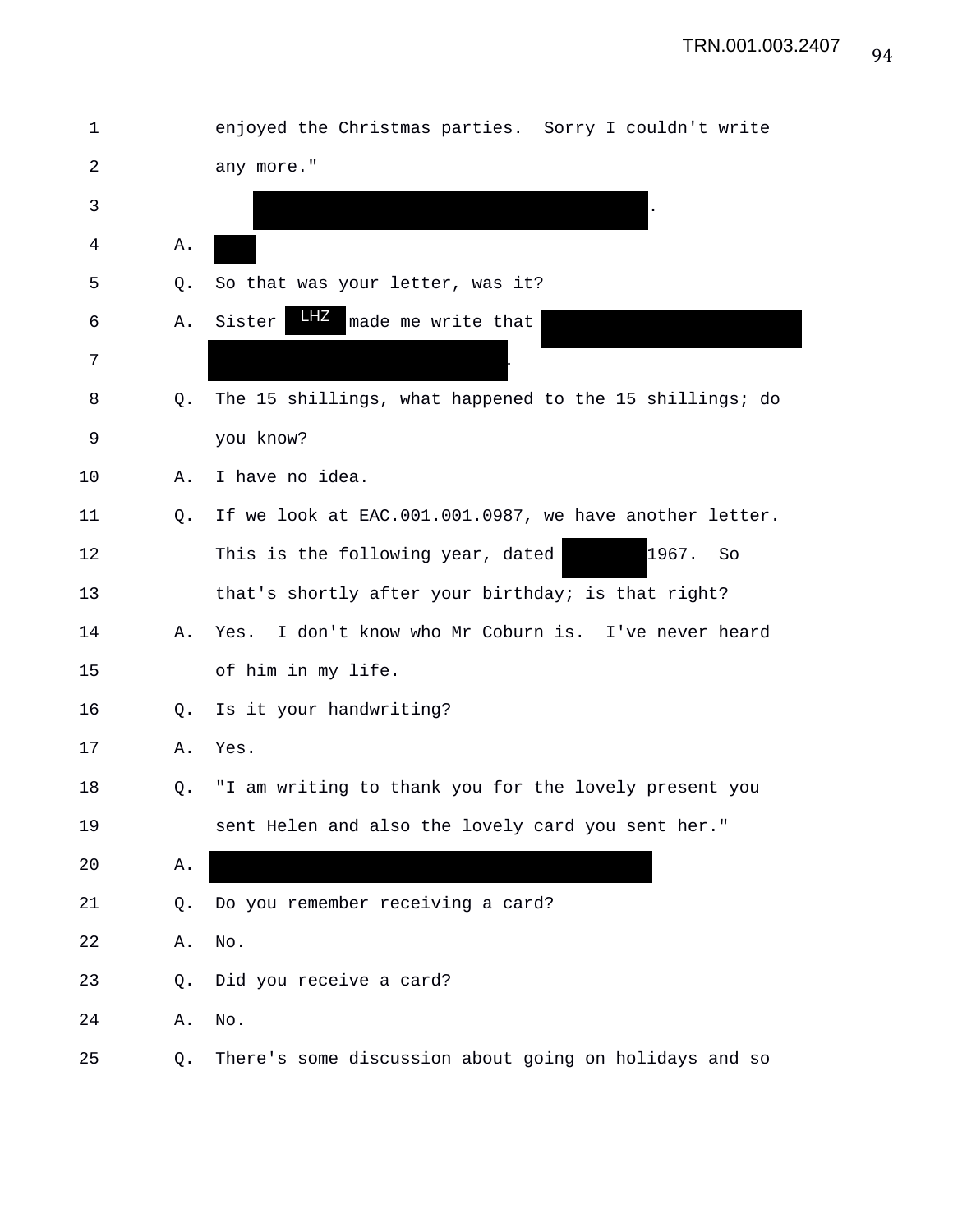| 1  |    | It ends by saying:<br>on.                                    |
|----|----|--------------------------------------------------------------|
| 2  |    | dad comes up every Sunday<br>Well,                           |
| 3  |    | that is all for now. I stay your sincere friend,             |
| 4  |    | $\mathbf{H}$<br>Helen                                        |
| 5  |    | Did you write that?                                          |
| 6  | Α. | Yes.                                                         |
| 7  | Q. | Were you told to write that?                                 |
| 8  | Α. | Yes. I still don't know who Mr Coburn is.                    |
| 9  | Q. | In any event, it's your handwriting?                         |
| 10 | Α. | It is my handwriting, yes.                                   |
| 11 | Q. | I just want to understand the picture then. It appears       |
| 12 |    | to be the case that, whether by way of money or some         |
| 13 |    | other way, presents were being sent to you, and possibly     |
| 14 |    | even a card, you were writing letters to thank the           |
| 15 |    | sender of those gifts, but you never saw the gifts or        |
| 16 |    | the card?                                                    |
| 17 | Α. | Never.                                                       |
| 18 |    | I used to wonder -- I actually thought it was quite          |
| 19 |    | cruel making write those letters, to be honest with          |
| 20 |    | I used to wonder what it was that had come in and<br>you.    |
| 21 |    | all it did was make me think even more of my family.<br>– On |
| 22 |    | the one hand she's telling but nobody loves and nobody       |
| 23 |    | cares and that's why be there and then on the next           |
| 24 |    | hand<br>being asked to write letters to thank people         |
| 25 |    | for presents                                                 |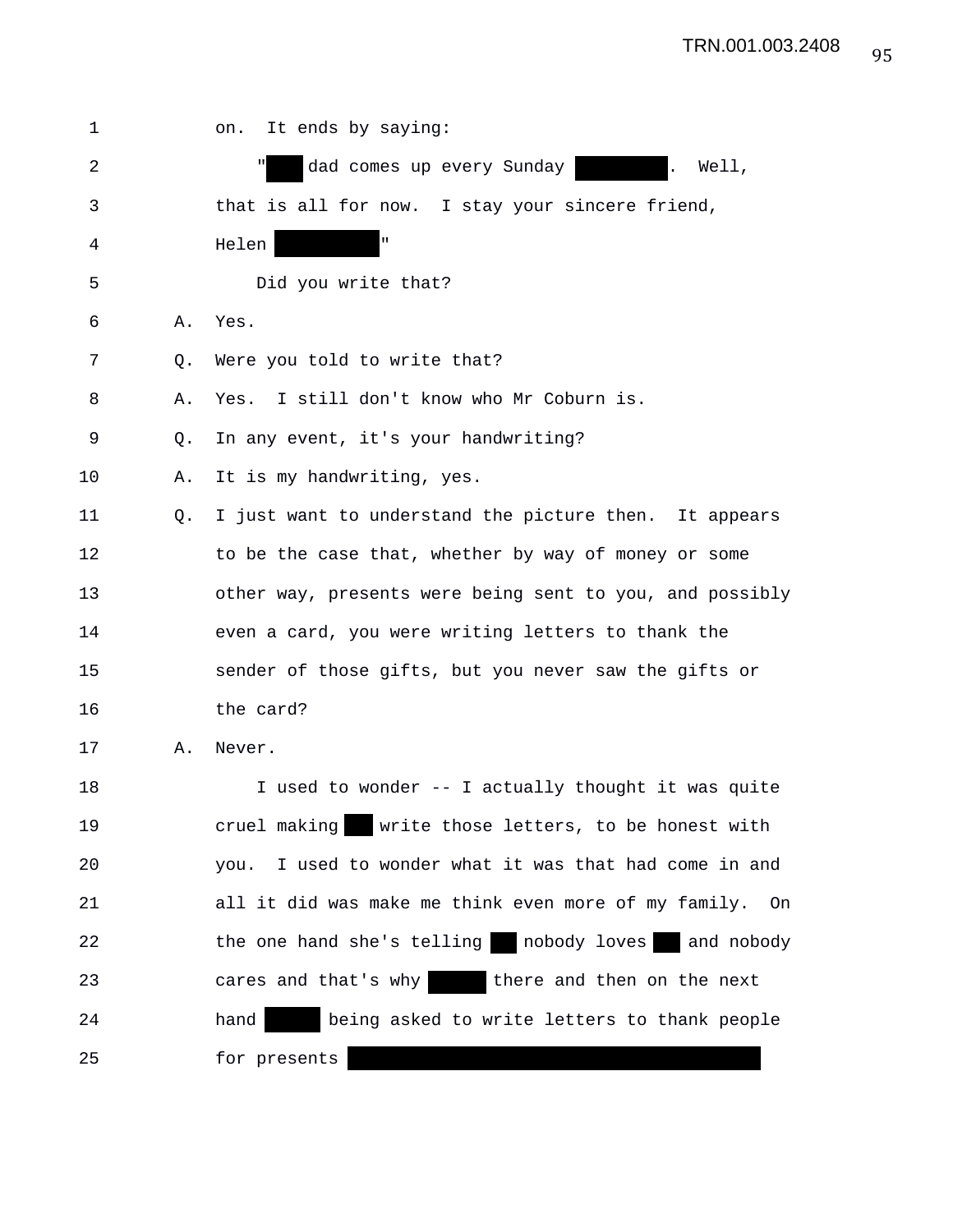| 1  |    | My dad never came every Sunday, that's a load of          |
|----|----|-----------------------------------------------------------|
| 2  |    | nonsense. All it did was make you feel even worse         |
| 3  |    | because you'd then go to bed at night thinking, does my   |
| 4  |    | dad care, has my dad come up and she's not let him see    |
| 5  |    | me, have I been classed as being bold or insolent or      |
| 6  |    | whatever.                                                 |
| 7  | Q. | Do you know if other children were asked to do the same   |
| 8  |    | thing?                                                    |
| 9  | Α. | I can't say for sure, but possibly.                       |
| 10 | Q. | But you don't know as a fact?                             |
| 11 | Α. | Because when I was writing those letters I'd be in<br>No. |
| 12 |    | the recreation room with Sister LHZ on my own.            |
| 13 | Q. | One thing you do tell us in paragraph 93 in connection    |
| 14 |    | with Christmas is that at Christmas you were given        |
| 15 |    | a nice dinner.                                            |
| 16 | Α. | Yes -- well, a better dinner than normal.                 |
| 17 | Q. | Would you describe it as a traditional Christmas dinner?  |
| 18 | Α. | Yes. It would be turkey, it would be turkey with gravy    |
| 19 |    | and potatoes and veg. The only thing was some the         |
| 20 |    | children didn't like Brussels sprouts, so sometimes what  |
| 21 |    | should be a nice event would turn into a not so nice      |
| 22 |    | event.                                                    |
| 23 | Q. | Why would that be?                                        |
| 24 | Α. | If the children were sick with the Brussels sprouts they  |
| 25 |    | would be forced to eat it and you were trying to eat a    |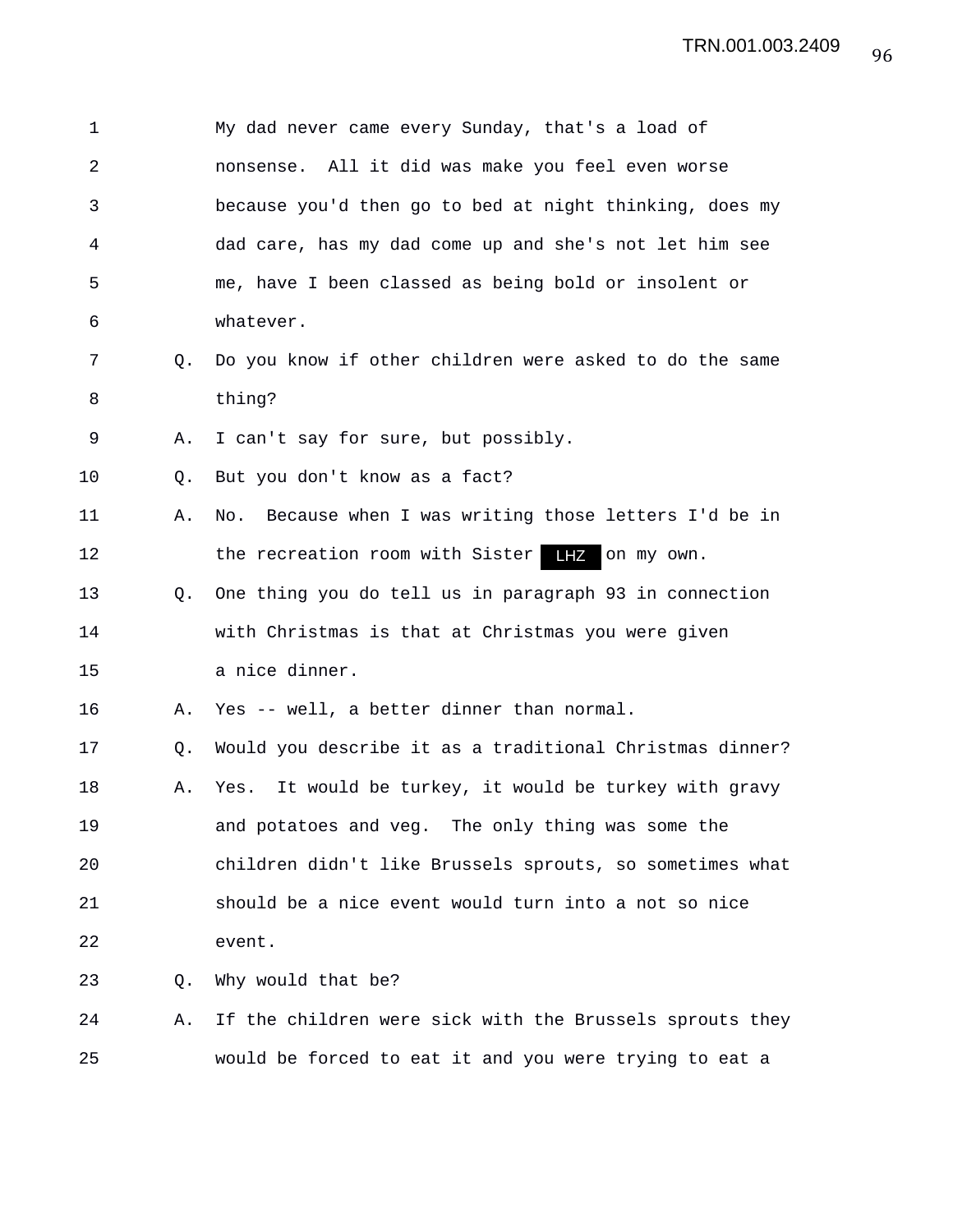| 1  |    | meal that you were enjoying and you suddenly couldn't.     |
|----|----|------------------------------------------------------------|
| 2  | Q. | So the force-feeding didn't ease off then at               |
| 3  |    | Christmastime?                                             |
| 4  | Α. | No.                                                        |
| 5  | O. | You do tell us about a particular Christmas present that   |
| 6  |    | you got and I don't think you were happy with it;          |
| 7  |    | is that fair comment?                                      |
| 8  | Α. | That's a very fair comment. You might be being kind        |
| 9  |    | there.                                                     |
| 10 | Q. | What happened?                                             |
| 11 | Α. | I hated it.                                                |
| 12 | Q. | What was it?                                               |
| 13 | Α. | It was a broken doll. It had ink all over its face and     |
| 14 |    | only had one arm, so I battered on the floor because       |
| 15 |    | I was so angry.                                            |
| 16 | Q. | Who had given it to you?                                   |
| 17 | Α. | LHZ.<br>It was wrapped up but she gave it to me,<br>Sister |
| 18 |    | but she was laughing. She thought that was hilarious.      |
| 19 |    | I didn't think it was funny at all. It got the better      |
| 20 |    | of me, so I battered the doll off the floor, and the       |
| 21 |    | head came off it, I ended up getting a really, really      |
| 22 |    | bad pasting that day and ended up in isolation for two     |
| 23 |    | or three weeks.                                            |
| 24 | Q. | Can you describe to us what happened to you on that day?   |
| 25 | Α. | She beat me with a stick, she pulled me across the         |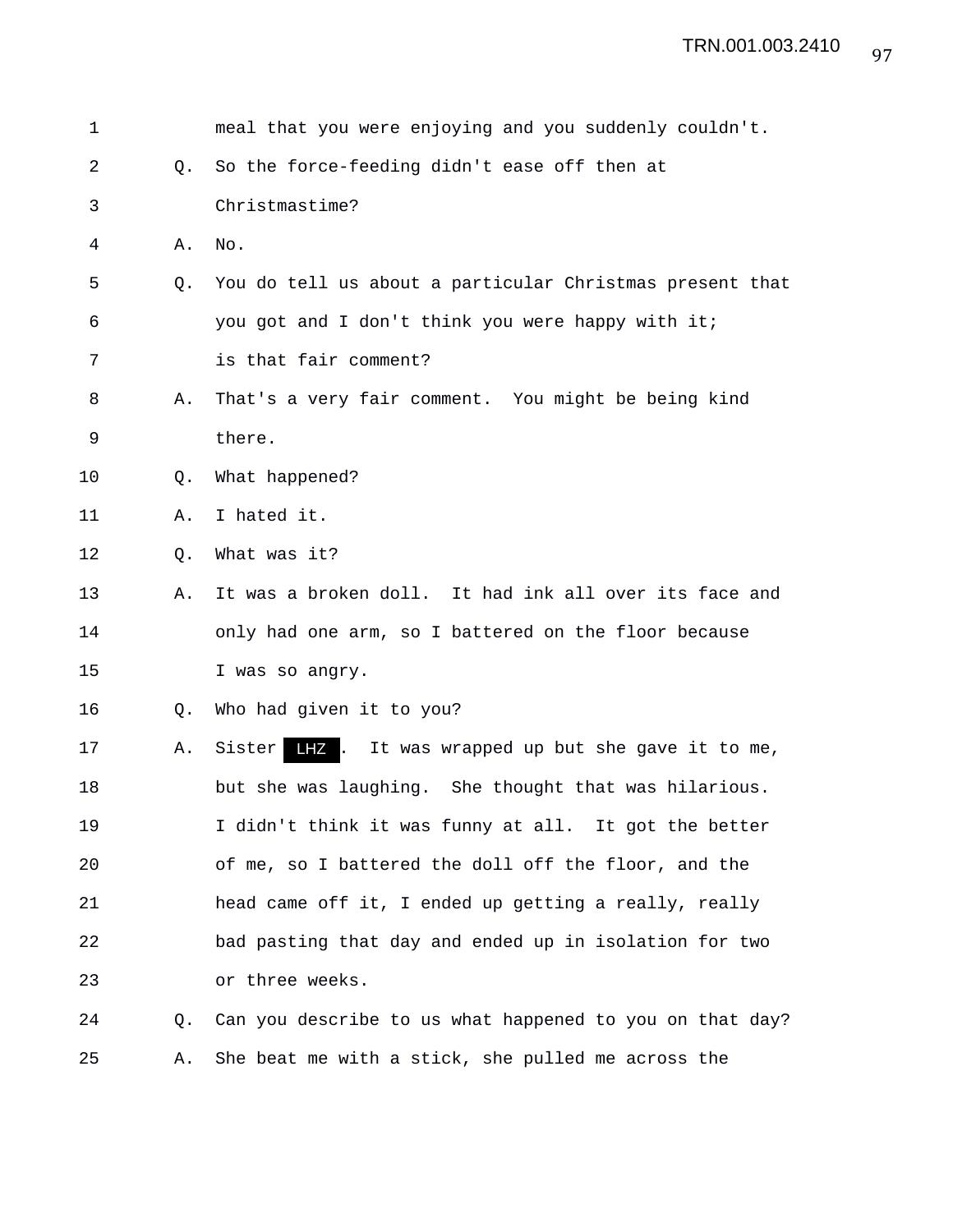| $\mathbf 1$ |    | floor, she told me I was an ungrateful little hussy,        |
|-------------|----|-------------------------------------------------------------|
| 2           |    | there were other children who would be happy with that.     |
| 3           |    | She punched me, she kicked me, and then I was flung in      |
| 4           |    | isolation, told the devil was inside there with me.<br>- It |
| 5           |    | was a really, really dark room. You couldn't even see       |
| 6           |    | your hand in front of your face like that. Her parting      |
| 7           |    | gesture was, "Just remember the devil's inside there        |
| 8           |    | with you, girl", and shut the door.                         |
| 9           | Q. | Was the isolation room then a room where the children       |
| 10          |    | who might be ill would go?                                  |
| 11          | Α. | No, it was like a cupboard. There were no windows in it     |
| 12          |    | or anything like that. It was a punishment room.            |
| 13          | Q. | Was there a bed in it?                                      |
| 14          | Α. | No.                                                         |
| 15          | Q. | So how long were you in that room for?                      |
| 16          | Α. | Well, on that occasion, for about two or three weeks.       |
| 17          | Q. | Would you be allowed out to go to the toilet?               |
| 18          | Α. | No, she gave me a bucket.                                   |
| 19          | Q. | And what about food?                                        |
| 20          | Α. | The other children would bring up a tray, and they'd be     |
| 21          |    | told -- they would hand it in and -- Sister<br>LHZ<br>would |
| 22          |    | be with them, but the children were not allowed to talk     |
| 23          |    | They would just hand it in and leave.<br>to me.             |
| 24          | Q. | Why were you put in the isolation room?                     |
| 25          | Α. | Because I'd battered the doll, I was ungrateful.            |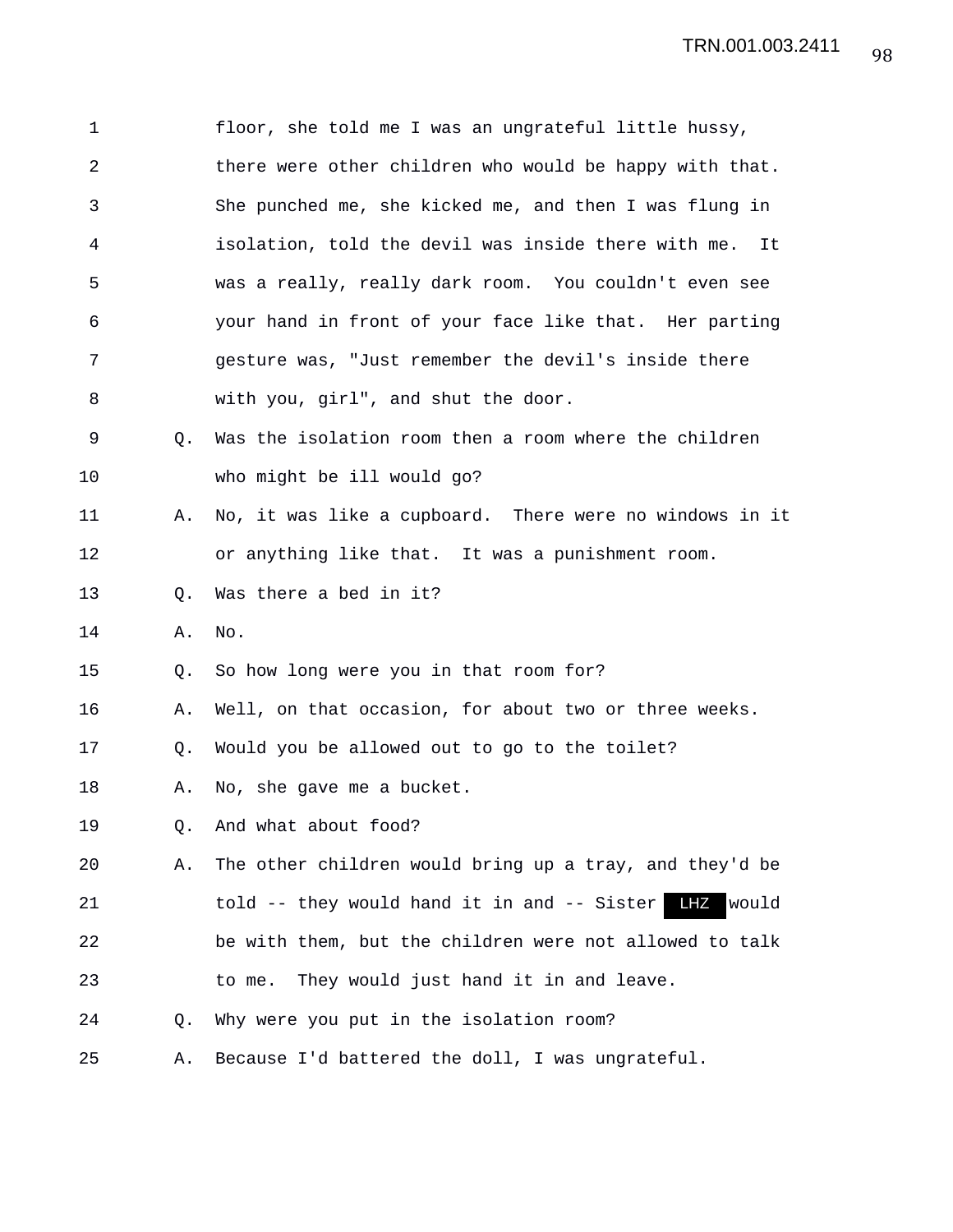| $\mathbf 1$ | 0. | Did you have injuries?                                   |
|-------------|----|----------------------------------------------------------|
| 2           | Α. | Yes.                                                     |
| 3           | Q. | Would that allow the injuries time to heal if you were   |
| 4           |    | in there?                                                |
| 5           | Α. | Yes.                                                     |
| 6           | Q. | But just focusing on the isolation room itself, you're   |
| 7           |    | telling us about this episode with the doll, had you     |
| 8           |    | been in the isolation room before that or indeed after   |
| 9           |    | that?                                                    |
| 10          | Α. | Oh, many times.                                          |
| 11          | Q. | And how long -- this time you're talking about two or    |
| 12          |    | three weeks, but on other occasions how long would you   |
| 13          |    | be in there for?                                         |
| 14          | Α. | Anything from a few hours to a couple of days.           |
| 15          | О. | For what forms of misbehaviour or whatever would that be |
| 16          |    | for?                                                     |
| 17          | Α. | Answering back, being bold, being a brazen hussy,        |
| 18          |    | speaking out of turn, not doing your chores correctly.   |
| 19          |    | Anything she wanted.                                     |
| 20          | Q. | Did this happen to other children?                       |
| 21          | Α. | Yes.                                                     |
| 22          | Q. | Can I ask you then, next, about visits: did your family  |
| 23          |    | Ċ.<br>visit you                                          |
| 24          | Α. | I remember my dad visiting a couple of times.<br>One of  |
| 25          |    | the times he came, he had a lady with him called Babs;   |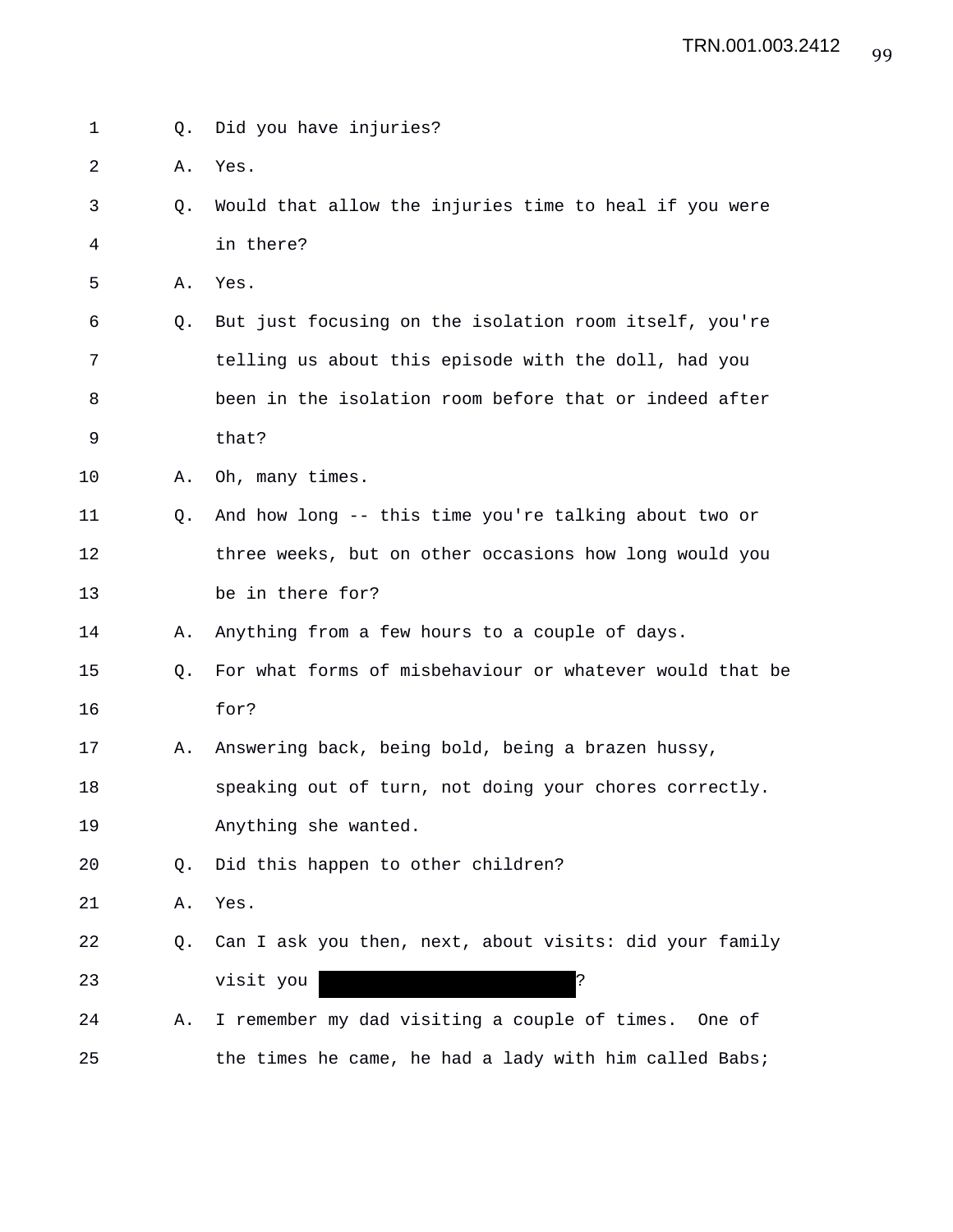| $\mathbf 1$ |    | he'd obviously got involved with somebody. But                   |
|-------------|----|------------------------------------------------------------------|
| 2           |    | Sister LHZ was really angry with him. She told him               |
| 3           |    | he had no right to bring her up and she asked him to             |
| 4           |    | I never saw Babs again after that. I quite<br>leave.             |
| 5           |    | liked her actually, but I never saw her again after              |
| 6           |    | that.                                                            |
| 7           |    | The second time I saw my dad was when he came up to              |
| 8           |    | going on that party for his work because<br>see about            |
| 9           |    | he had to have Sister <b>IFZ</b> 's permission and she           |
| 10          |    | obviously gave him permission that time, but I don't             |
| 11          |    | remember seeing my dad a lot at Nazareth House. It was           |
| 12          |    | that came up to visit,                                           |
| 13          | 0. | So what was in the letter you wrote was not correct?             |
| 14          | Α. | No. No, my dad became a stranger to me. I didn't know            |
| 15          |    | my dad.                                                          |
| 16          | Q. | What about the social work people? Did you have visits           |
| 17          |    | from them?                                                       |
| 18          | Α. | Once a year.                                                     |
| 19          | Q. | You have mentioned, I think, a Mr Murphy and                     |
| 20          |    | Mr Gallacher.                                                    |
| 21          | Α. | Yes.                                                             |
| 22          | Q. | One or other of them would come to see you?                      |
| 23          | Α. | Sometimes both of them.                                          |
| 24          | Q. | ready?<br>How would you get                                      |
| 25          | Α. | would tell<br>Sister<br>to go and put on<br>Sunday<br><b>LHZ</b> |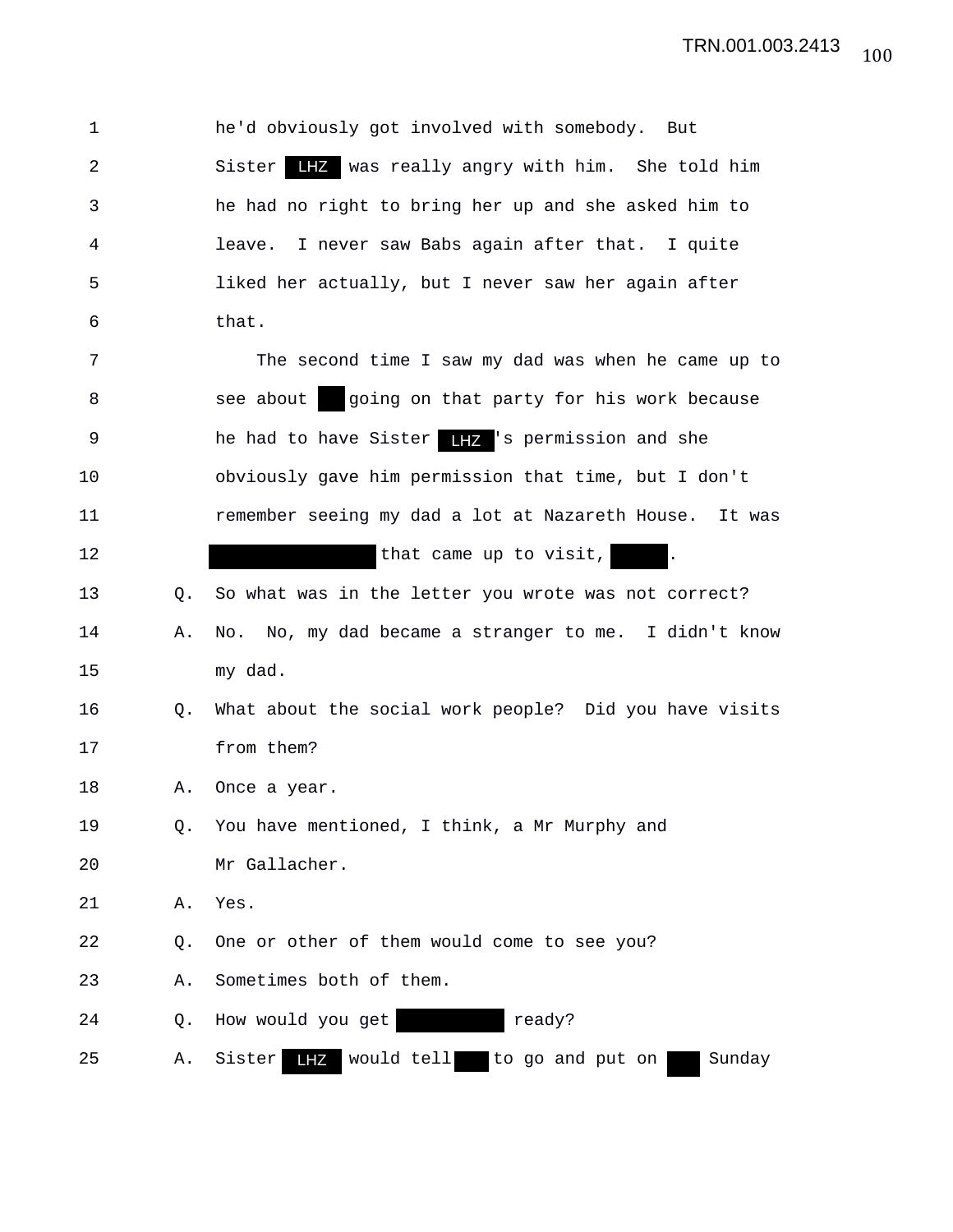| 1  |    | clothes and wait at the end of the corridor.<br>There         |
|----|----|---------------------------------------------------------------|
| 2  |    | chairs at the end of the corridor.<br>would be<br>She'd       |
| 3  |    | to sit there and wait because the social worker<br>tell       |
| 4  |    | was coming.                                                   |
| 5  | Q. | When the social worker or social workers came, what           |
| 6  |    | would happen?                                                 |
| 7  | Α. | be taken into the front parlour.                              |
| 8  | Q. | That's one of the parlours you have mentioned before, is      |
| 9  |    | it?                                                           |
| 10 | Α. | Yes.                                                          |
| 11 | Q. | Would you be able to speak with the social worker?            |
| 12 | Α. | The door would be open, there would be a chair outside        |
| 13 |    | the parlour, and Sister $\frac{1}{2}$ would be sitting there, |
| 14 |    | before<br>allowed<br>but she'd tell<br>went in,               |
| 15 |    | to take a biscuit: even if you're offered one, don't          |
| 16 |    | take it.                                                      |
| 17 | Q. | Would there be some biscuits there for the visitors?          |
| 18 | Α. | The social workers would get a tray brought in with tea       |
| 19 |    | and biscuits.                                                 |
| 20 | Q. | Do you know, as a matter of fact, whether your care or        |
| 21 |    | your time at Nazareth House was at any time being             |
| 22 |    | reviewed, either by the Social Work Department and/or         |
| 23 |    | with the sister?                                              |
| 24 | Α. | We wouldn't have been a party to that, so I wouldn't          |
| 25 |    | have known.                                                   |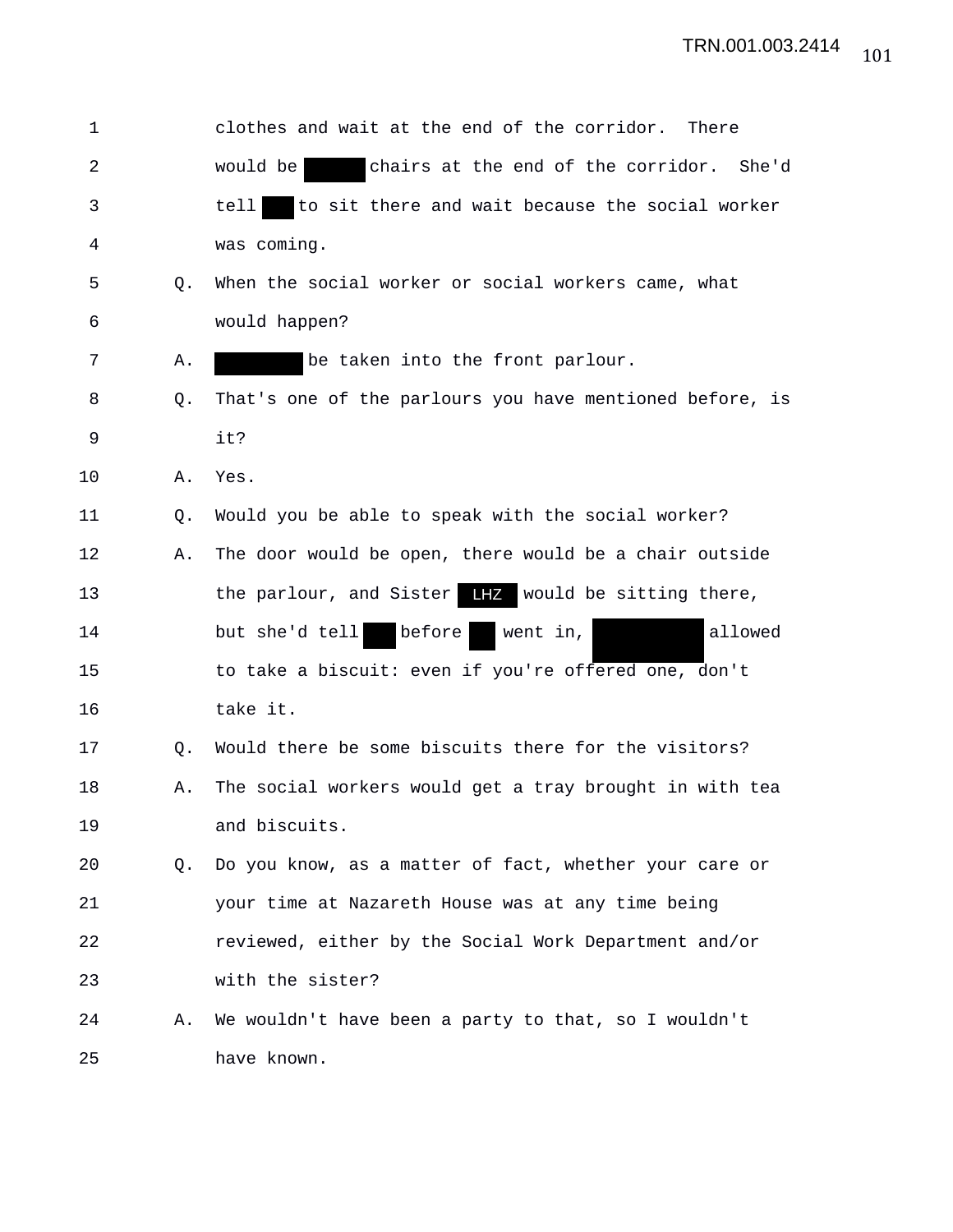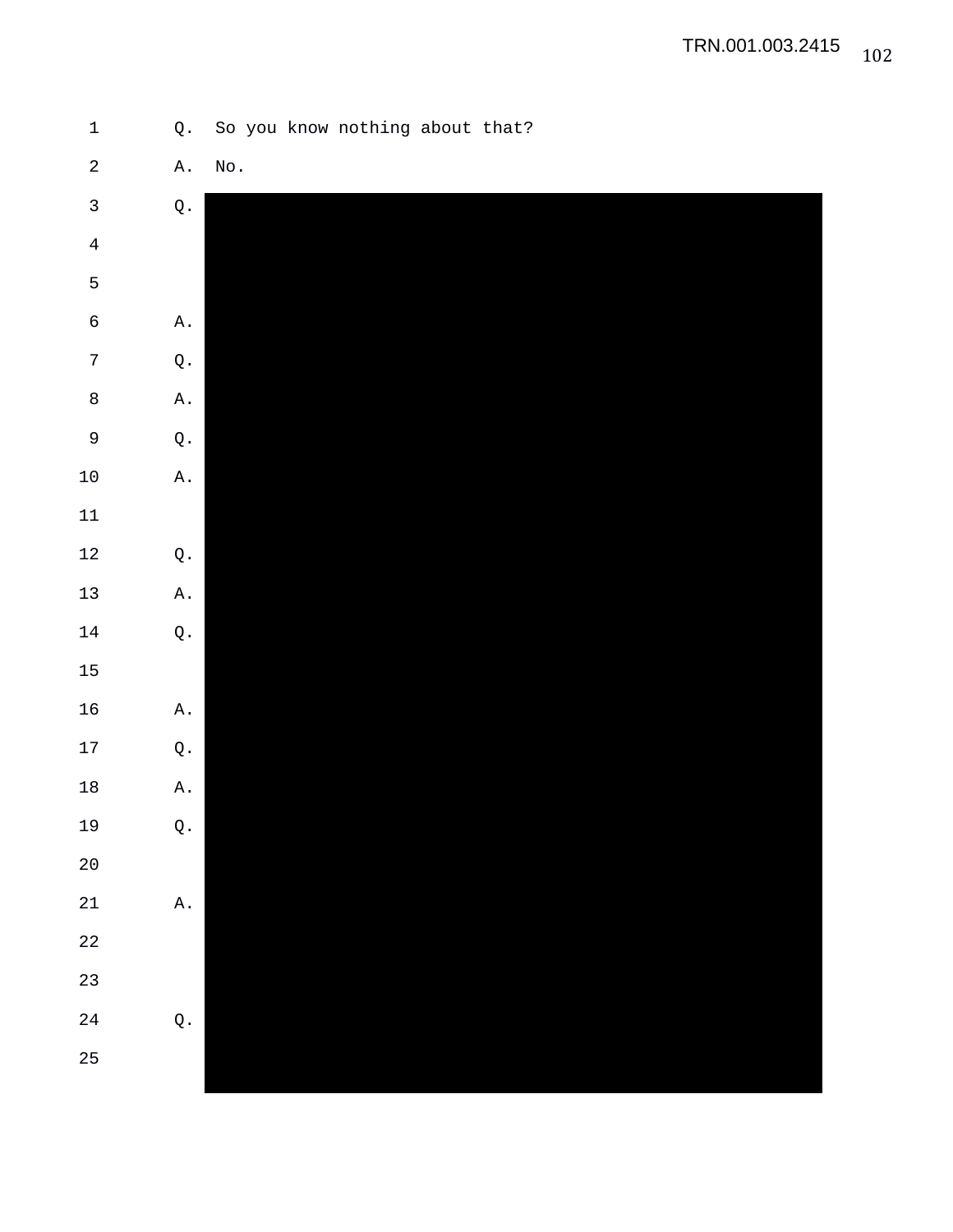| $\ensuremath{\mathbbm{1}}$ |                |
|----------------------------|----------------|
| $\overline{a}$             | Α.             |
| $\mathbf{3}$               | $\mathsf Q$ .  |
| $\overline{4}$             |                |
| 5                          | Α.             |
| $\epsilon$                 | $\mathsf Q$ .  |
| $\sqrt{ }$                 | $\mathtt{A}$ . |
| $\,8\,$                    |                |
| $\overline{9}$             | $\mathbb Q$ .  |
| $10\,$                     | Α.             |
| $11\,$                     |                |
| $12\,$                     |                |
| $13$                       | $\mathsf Q$ .  |
| $14\,$                     | $\mathtt{A}$ . |
| 15                         | $\mathsf Q$ .  |
| $16$                       |                |
| $17\,$                     | $\mathtt{A}$ . |
| $18\,$                     | $\mathbb Q$ .  |
| 19                         |                |
| $2\,0$                     | $\mathtt{A}$ . |
| $21\,$                     | $\mathsf Q$ .  |
| $2\sqrt{2}$                | $\mathtt{A}$ . |
| 23                         | $\mathsf Q$ .  |
| $2\sqrt{4}$                |                |
| 25                         | $\mathtt{A}$ . |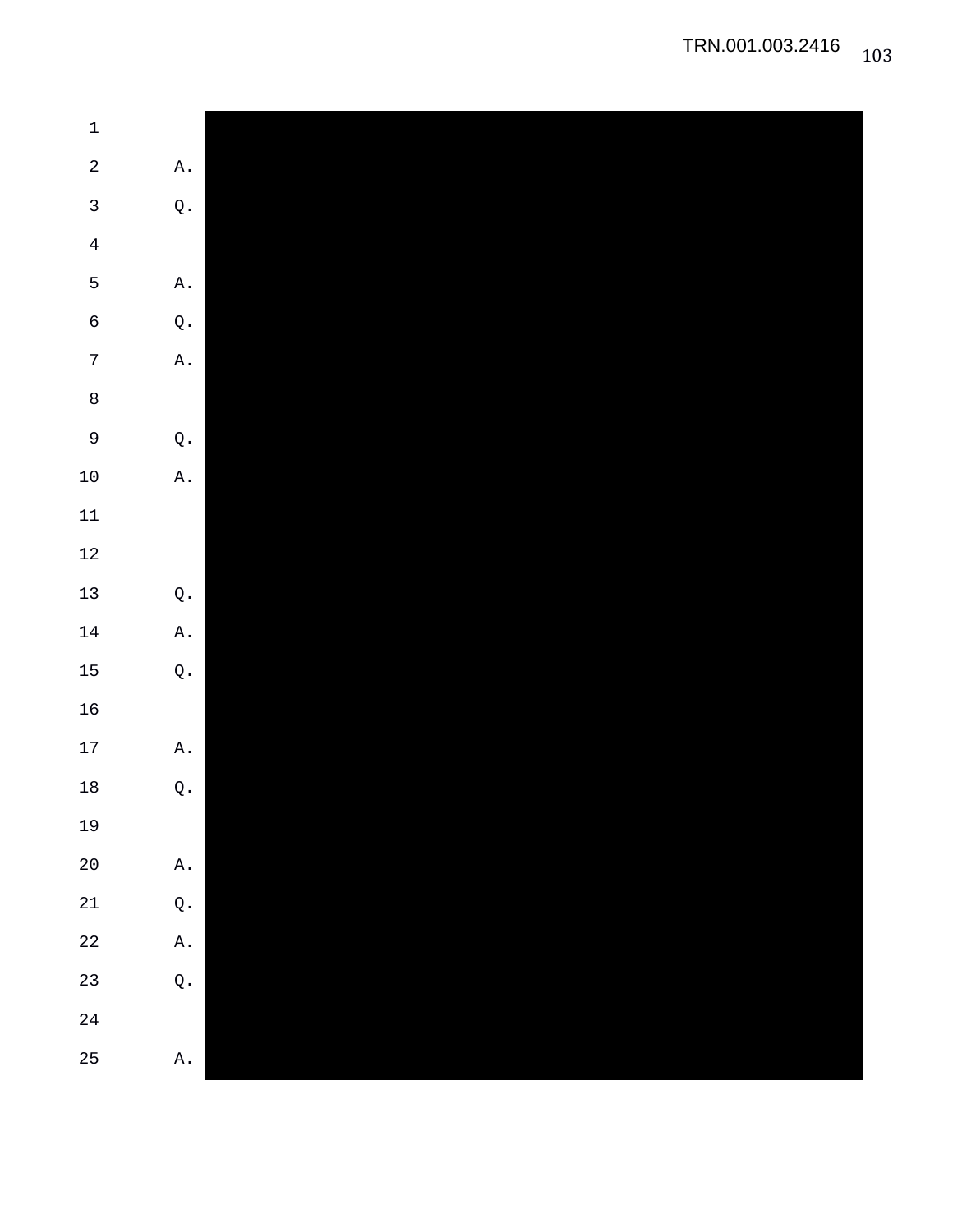| $\,1\,$        |  |  |  |
|----------------|--|--|--|
| $\sqrt{2}$     |  |  |  |
| $\mathbf{3}$   |  |  |  |
| $\overline{4}$ |  |  |  |
| $\mathsf S$    |  |  |  |
| $\epsilon$     |  |  |  |
| $\sqrt{ }$     |  |  |  |
| $\,8\,$        |  |  |  |
| $\overline{9}$ |  |  |  |
| $10\,$         |  |  |  |
| $11\,$         |  |  |  |
| $12\,$         |  |  |  |
| $13$           |  |  |  |
| $14\,$         |  |  |  |
| 15             |  |  |  |
| $16\,$         |  |  |  |
| $17\,$         |  |  |  |
| $18\,$         |  |  |  |
| 19             |  |  |  |
| $20\,$         |  |  |  |
| 21             |  |  |  |
| $22$           |  |  |  |
| 23             |  |  |  |
| 24             |  |  |  |
| 25             |  |  |  |
|                |  |  |  |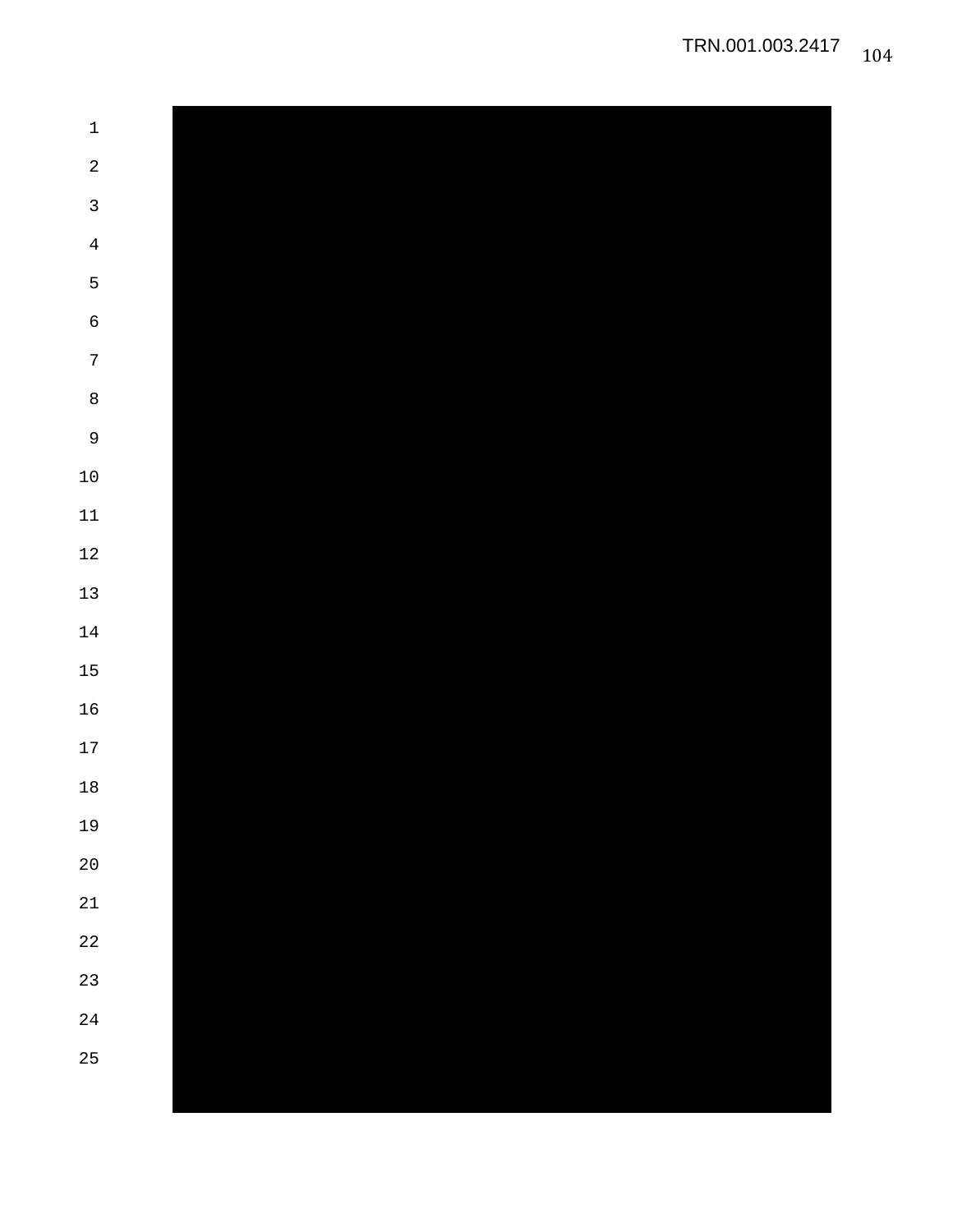| $\mathbf 1$ | Α.                                                       |
|-------------|----------------------------------------------------------|
| 2           | MR MacAULAY: My Lady, that's 12.55. That might be a good |
| 3           | point.                                                   |
| 4           | LADY SMITH: Yes. We can stop now for the lunch break.    |
| 5           | Maybe if we start again at 1.50?                         |
| 6           | MR MacAULAY:<br>Yes.                                     |
| 7           | $(12.55 \text{ pm})$                                     |
| $\,8\,$     | (The lunch adjournment)                                  |
| 9           | $(1.50 \text{ pm})$                                      |
| 10          | LADY SMITH: Good afternoon.                              |
| 11          | Mr MacAulay, when you're ready and Helen's ready.        |
| 12          | Good afternoon, Helen.<br>MR MacAULAY:                   |
| 13          |                                                          |
| 14          |                                                          |
| 15          |                                                          |
| 16          |                                                          |
| 17          |                                                          |
| 18          | Α.                                                       |
| 19          | $\mathsf Q$ .                                            |
| 20          | Α.                                                       |
| 21          |                                                          |
| 22          |                                                          |
| 23          |                                                          |
| 24          |                                                          |
| 25          |                                                          |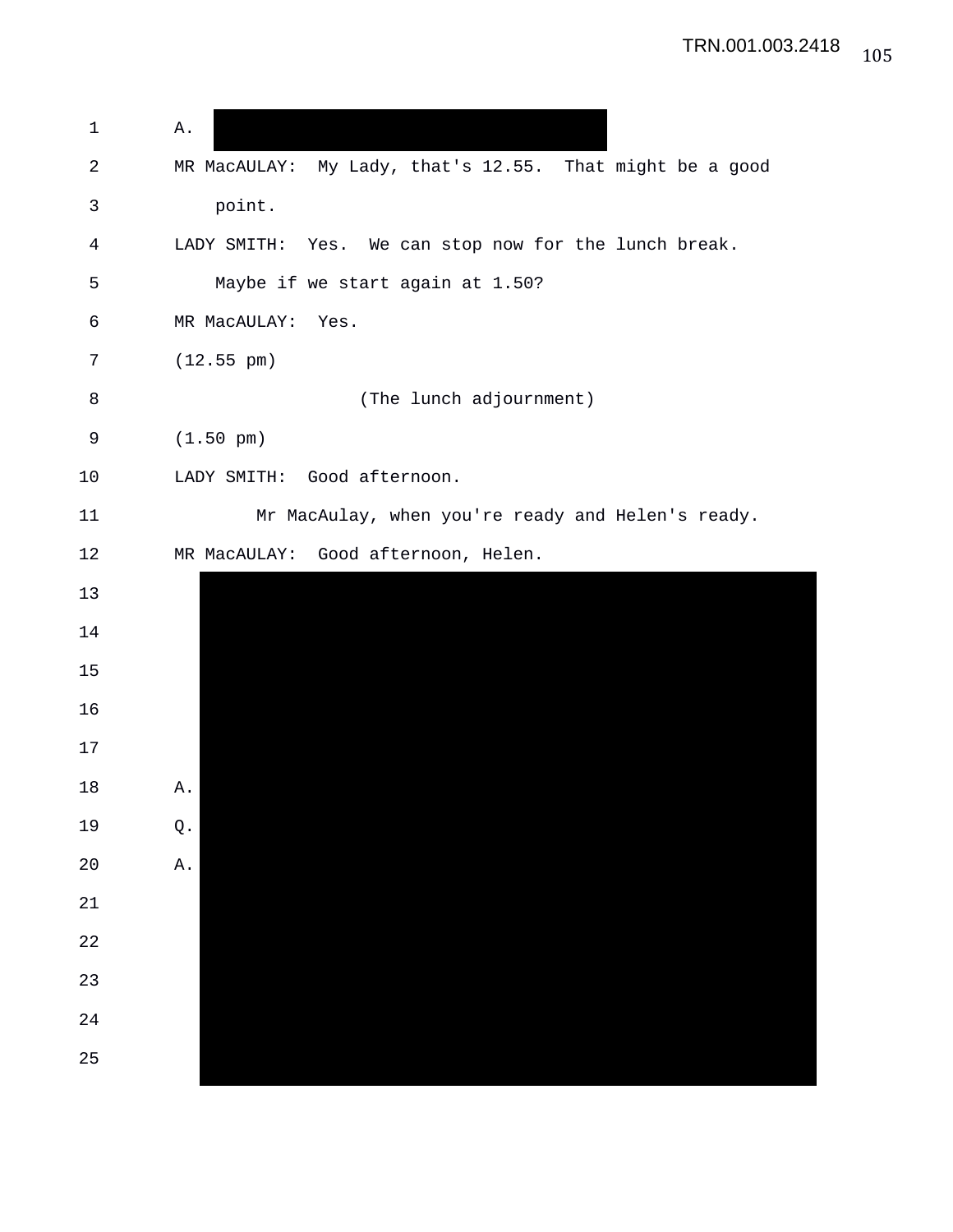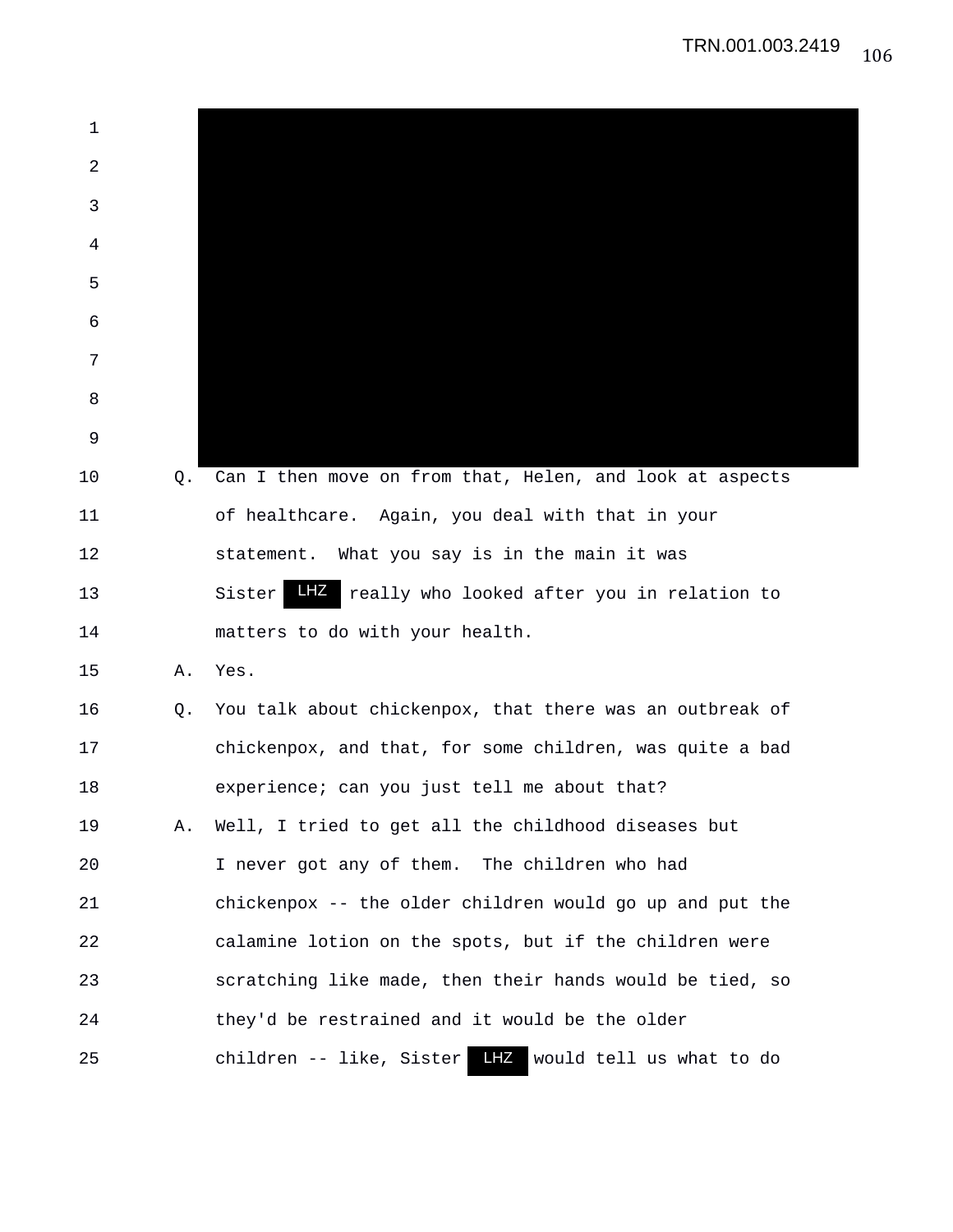| $\mathbf 1$ |    | and we'd go up and look after the little ones.           |
|-------------|----|----------------------------------------------------------|
| 2           | Q. | Who would tie the children's hands?                      |
| 3           | Α. | LHZ<br>would.<br>Sister                                  |
| 4           | 0. | Can I just understand the mechanics of that? What did    |
| 5           |    | she actually do?                                         |
| 6           | Α. | It would be like a bandage. So the children's hands      |
| 7           |    | would be tied to the side of the bed, the metal base of  |
| 8           |    | the bed.                                                 |
| 9           | Q. | That was to prevent them from scratching themselves?     |
| 10          | Α. | Yes.                                                     |
| 11          | Q. | What about toothache, dental treatment? How was that     |
| 12          |    | approached?                                              |
| 13          | Α. | LHZ<br>I don't remember ever going to a dentist. Sister  |
| 14          |    | used to tie a piece of -- it would be like thick         |
| 15          |    | embroidery thread round the tooth and kick the door so   |
| 16          |    | your tooth would come out.                               |
| 17          | Q. | Is that something she did to you?                        |
| 18          | Α. | Yes, I did it to myself sometimes, to be honest with     |
| 19          |    | you, because I'm terrified of the dentist.               |
| 20          | Q. | Did you see that approach being taken with anybody else? |
| 21          | Α. | Yes.                                                     |
| 22          | Q. | You also talk about people that needed glasses.<br>And   |
| 23          |    | I think<br>was somebody who needed                       |
| 24          |    | glasses --                                               |
| 25          | Α. | Yes.                                                     |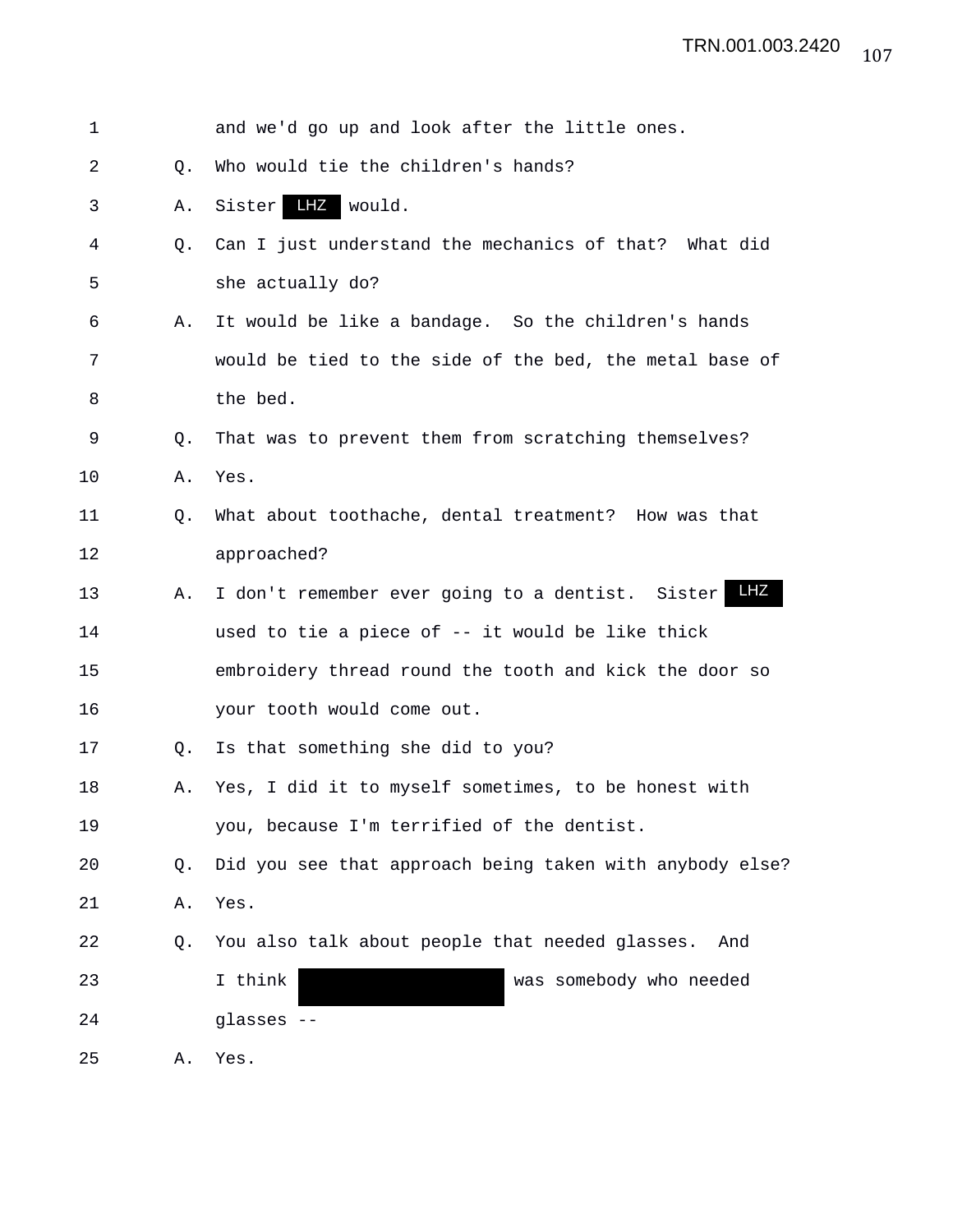1 Q. -- and he wasn't very happy with what he had.

2 A. No.

3 Q. Why not?

4 A. Well, for a start he was a boy and he was given pink 5 glasses. He would have been about 10 at the time, 6 I think, so you can imagine the ridicule he got at 7 school. He also had a squint in his eye, so there was 8 like an Elastoplast put over one of the lenses of one of 9 the glasses, so because he wouldn't wear them, he would 10 just take them off and put them in his pocket because 11 the other children at school made a fool of him. 12 Q. The purpose of the Elastoplast was to try and rectify 13 the squint, was it? 14 A. Yes. 15 Q. Coming to yourself, Helen, you tell us about one day 16 when you woke up and there was blood on your sheets. 17 A. Yes. 18 Q. Can you tell me what happened after that? 19 A. I was scared because I thought that was going to be 20 worse than wetting the bed. I didn't realise what it 21 was. So I went and tried to wash the sheets myself. 22 I washed the sheets and I tried to put them in the

23 airing cupboard -- because there was an airing cupboard 24 outside the bathroom area that had, like, wooden slats 25 at the top and wooden slats at the bottom. But when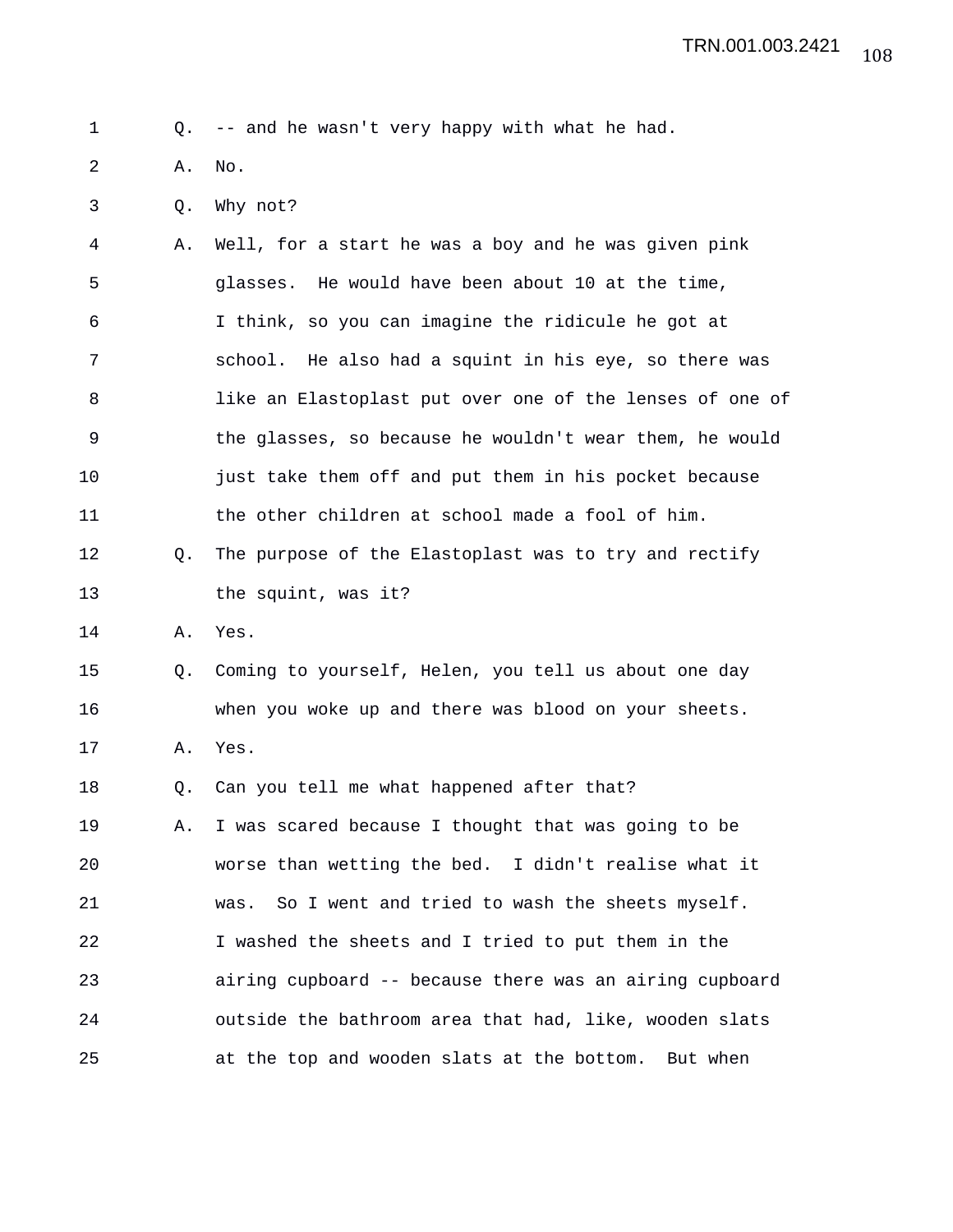1 1 I told Sister LHZ, she beat me black and blue, she 2 told me that I wasn't allowed to speak to any boys, 3 I wasn't to go near any boys, I had my apron on at the 4 time because I'd got up and got ready, and in the wash 5 hand area, the crisscross bit at the back of the apron 6 had caught on one of the hooks for the flannels, so it 7 actually ripped, and because I couldn't understand 8 what was going on, or why she was doing what she was 9 doing, I actually said to her, "Now look what you've 10 done", because she had ripped the apron. So I didn't 11 exactly make life easy for myself. She was really, 12 really angry because I'd answered her back. 13 Q. Clearly, this was you developing your menstrual periods. 14 A. Yes. 15 Q. But were you given advice at school as to what this 16 meant? 17 A. Sister LHZ threw me into the toilet and she threw 18 in -- obviously it was a sanitary pad and a belt in 19 those days, but I thought it was something you got 20 at the dentist because I would see people at school who 21 had maybe been to the dentist and they would have this 22 kind of thing over their mouth, and that's what it 23 looked like, so I didn't know what to do with it and she 24 didn't explain to me what to do with it. I said to her, 25 "Why are you giving me this, there's nothing wrong with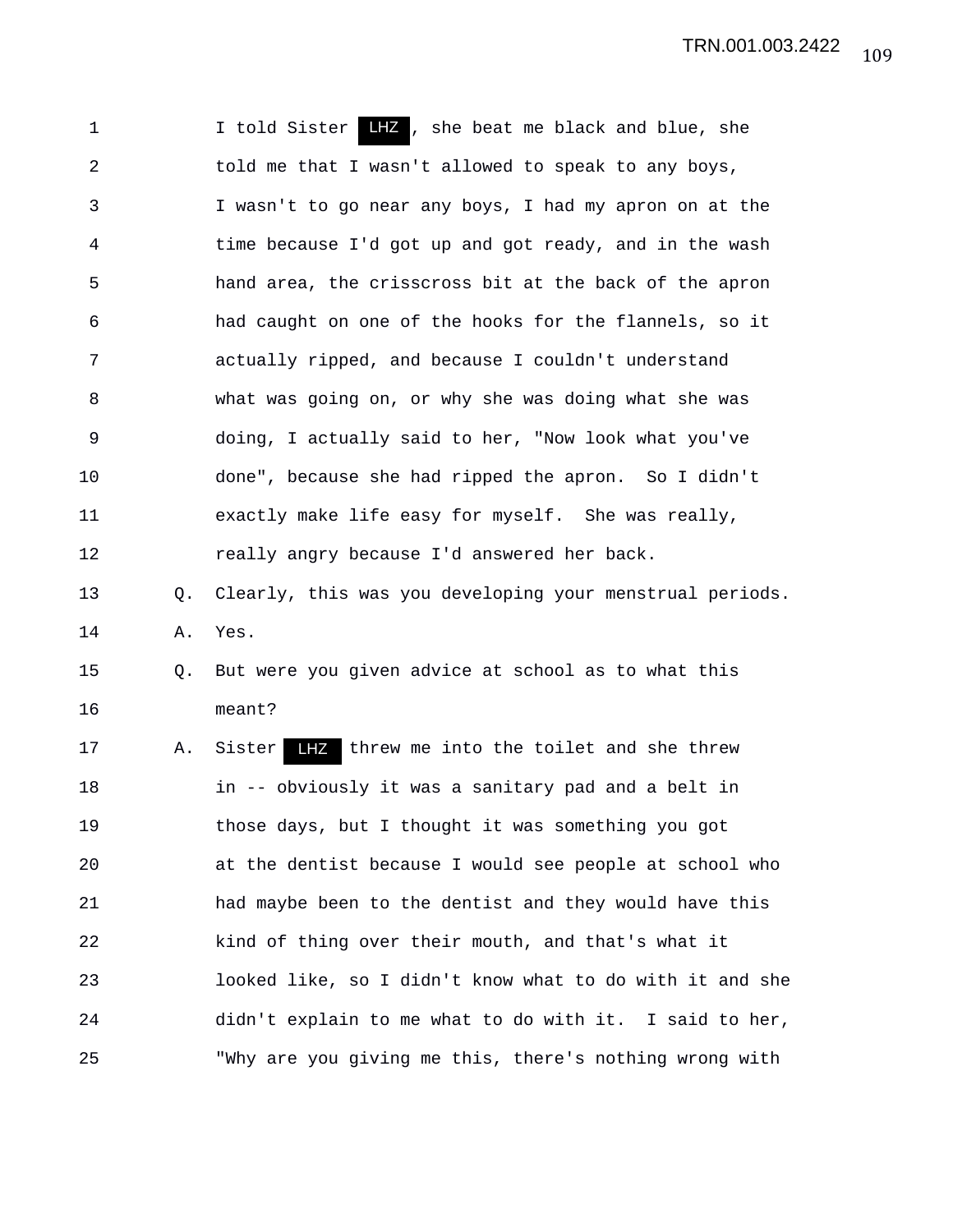|               | my mouth?" but she saw that as me being bold and        |
|---------------|---------------------------------------------------------|
| 2             | answering her back, so then she beat me for saying that |
| $\mathcal{R}$ | to her.                                                 |

4 Eventually, I never even used the belt. I didn't 5 know what to do with the belt, to be honest with you, so 6 I just put the towel on and went to school. But that 7 day at school, we had gym and I didn't want to do gym, 8 so I went to the toilet and I was crying in the toilet. 9 It was actually one of the other children that told the 10 teacher at school that I was in the toilet crying. So 11 the teacher had actually come to see me, and it was them 12 that explained to me what it was. I thought I was 13 dying.

14 Q. What age are you at that time, can you remember?

15 A. About 11.

16 Q. You also tell us in your statement about an incident 17 that involved an industrial tumble dryer. Was this 18 industrial tumble dryer something that was used on the 19 premises?

20 A. Yes.

21 Q. Can you tell me what happened?

22 A. I can't remember what I'd done wrong. I'd obviously 23 done something to annoy Sister LHZ when the children 24 were outside. I was only little at the time, I would 25 only have been about maybe 8 or something, but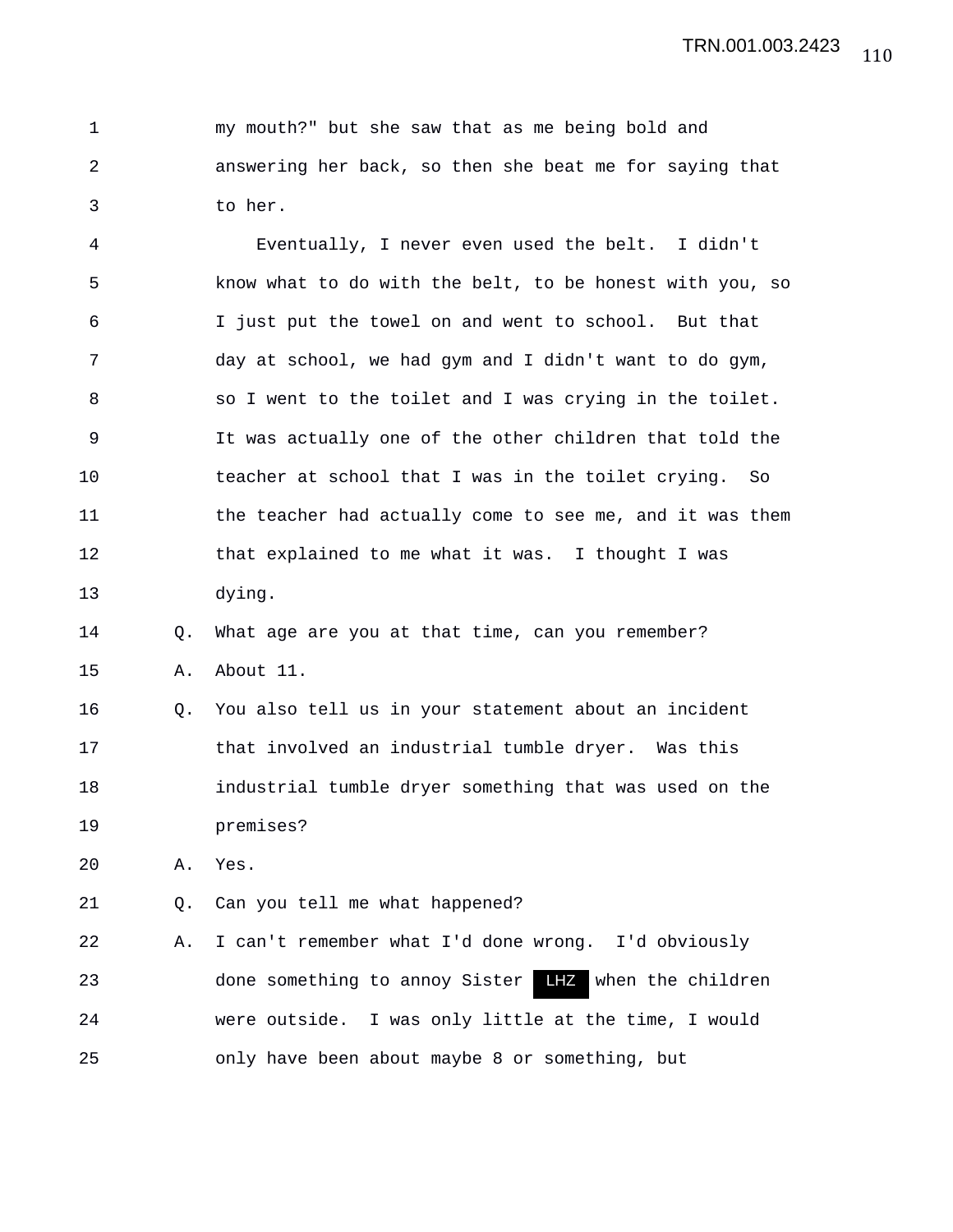1 Sister LHZ got hold of me and because I was screaming, 2 because she was hitting me, she threw me in the tumble 3 dryer.

4 Q. Where was the tumble dryer?

15

16

17

18

5 A. In the outhouse. But the other children were there as 6 well, so she made the other children come into the 7 outhouse, put me in the tumble dryer, and she switched 8 the tumble dryer on. To be honest with you, at the 9 beginning I thought it would be like a roller coaster, 10 so I wasn't really too bothered about it, but 11 was one of the ones that was outside looking in, and the 12 other children were laughing and I'll be honest with 13 you, 14

19 Q. For you within the tumble dryer, what was the experience 20 like?

21 A. Awful. It was smelly. It was hot. I was sweating like 22 anything. I couldn't hold on to anything. I couldn't 23 get my bearings eventually; all I could see was the 24 faces outside the tumble dryer laughing.

25 Q. How easy was it to breathe within the tumble dryer?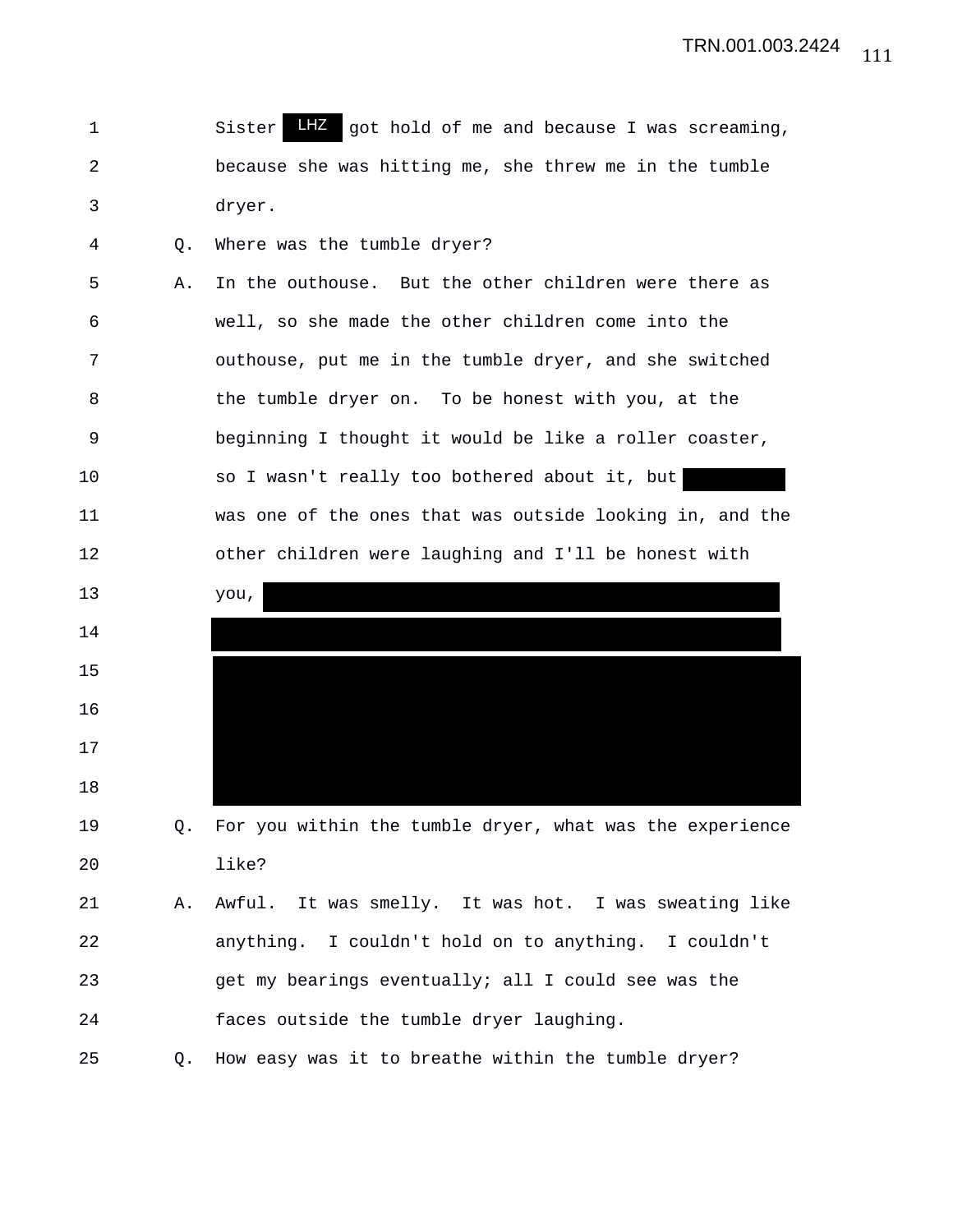1 A. Not very easy. 2 Q. How long do you think you were in there for? 3 A. Ten minutes. It was really hot by the time I got out: 4 I couldn't even touch the metal bits. 5 Q. You've already told us about how you would describe 6 Sister LHZ as being a sadistic person and that she 7 ruled the place, really, through fear. Is that -- 8 A. Yes. 9 Q. -- your position? Did that remain the position 10 throughout your time when she was there? 11 A. Yes. 12 Q. Do you have any sense at all as to what the position was 13 with the other group? 14 A. Well, I'm not really sure, but I used to go to bed at 15 night praying that I would get put into the other group. 16 I don't think Sister LGO was as bad. I know that 17 sometimes she would hit the children as well because 18 sometimes we would witness it, if the concertina doors 19 were pulled back, if a child had done something really 20 bad like run away and the police were involved or 21 something like that, those concertina doors would be 22 opened up and we'd all be made to form a circle and we'd 23 have to witness the children being beaten. 24 Q. Coming back to Sister LHZ you've told us about the 25 switch: were there any other instruments that she used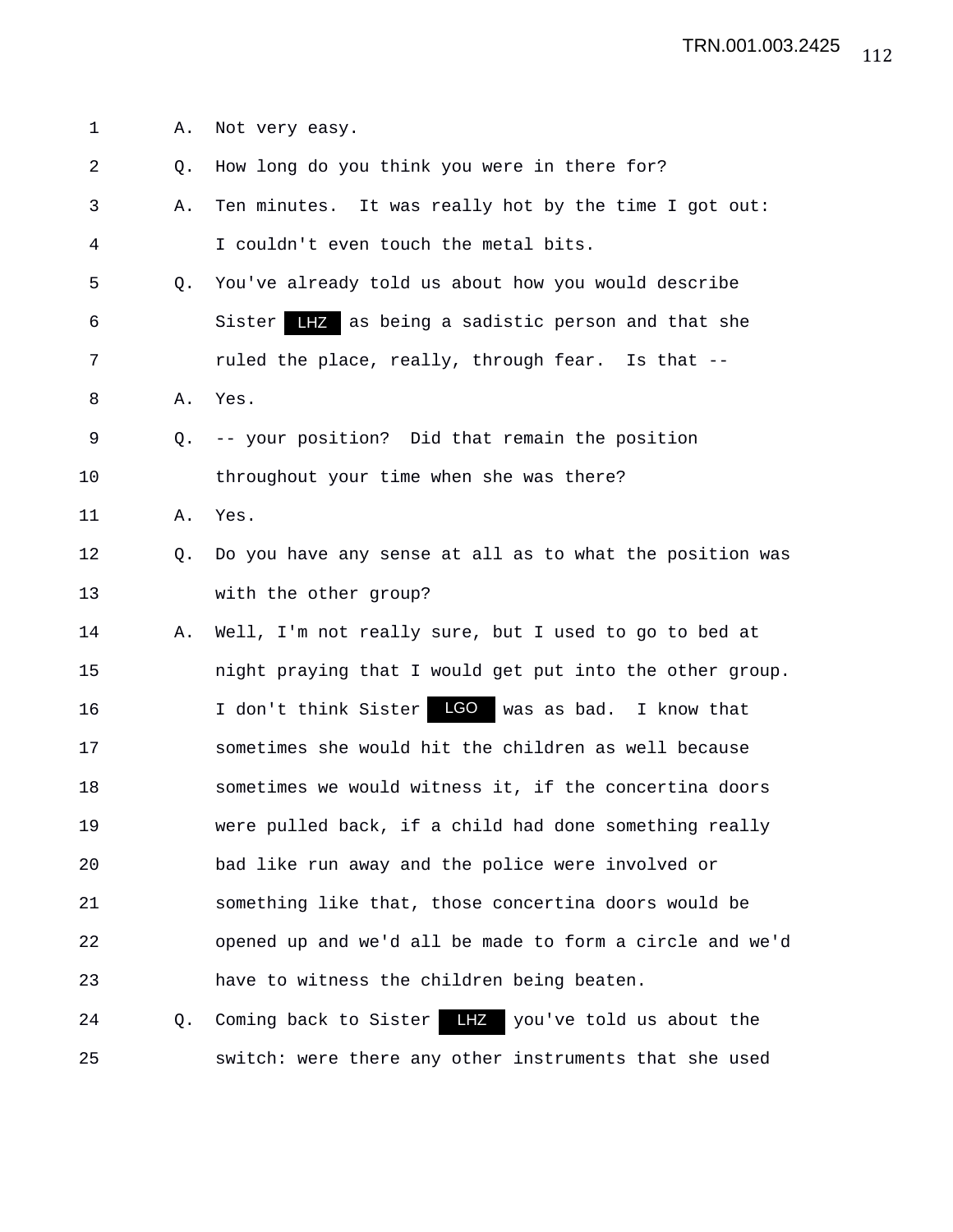| I |  |
|---|--|
|   |  |

## when she was hitting you?

2 A. A bat. It looked like a tennis bat, a child's tennis 3 bat, just all plastic, no wood on it, just a rigid 4 plastic bat. Sometimes a hairbrush, sometimes the 5 stainless steel comb if she was back combing your hair 6 for nits. Her fist, her feet, whatever. 7 Q. You've already told us about being put in the isolation 8 room as a form of punishment. Is that something 9 different to the cupboard? Because you talk about 10 a cupboard at paragraph 126 in your statement. Are we 11 talking about the same thing? 12 A. No, that's a different cupboard. The cupboard I was 13 talking about there was in relation to the heating 14 cupboard. 15 Q. What was the position with that? 16 A. Well, I hadn't got the children up in time to go to the 17 toilet that night. There was quite a few of them had 18 wet the bed. So she was really, really angry with me 19 about it and put me in the airing cupboard and shut the 20 door. I held on to the two top rungs to start with 21 because they were wooden and put my feet on the two 22 bottom rungs. But I wasn't standing straight up and 23 down, so it was quite difficult and obviously it was 24 getting hot from underneath.

25 Q. Was that just on one occasion you were put into that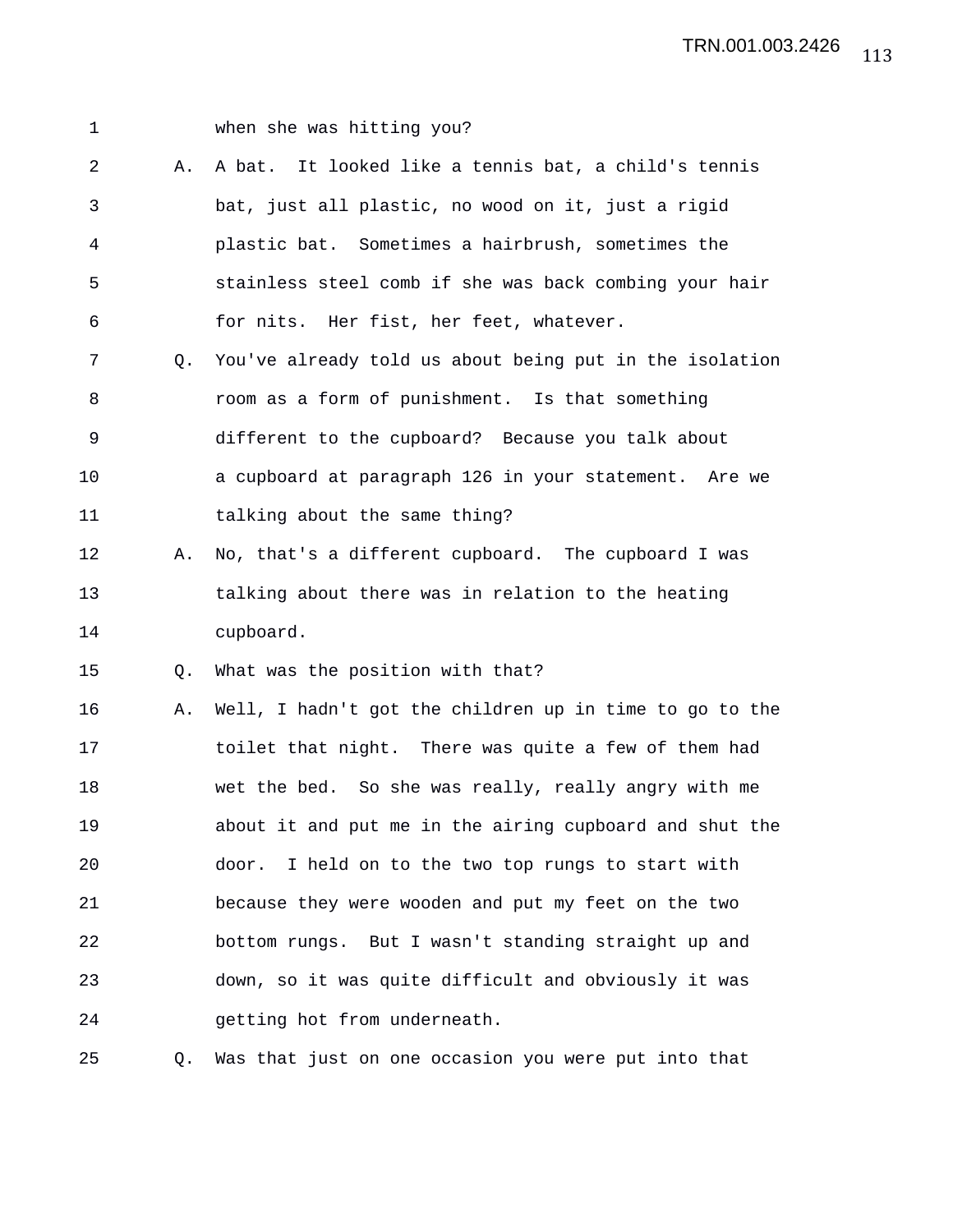## 1 cupboard?

2 A. Yes.

- 3 Q. You've already hinted at this, I think, Helen, about 4 what your survival mechanisms were in those occasions 5 when you were being told, for example, that the devil 6 was with you and so on. These related back to your 7 grandmother's teaching; is that right?
- 8 A. Yes. Everything related back to my gran. My gran would 9 tell me positive stories about Christ. She would talk 10 to me about Jesus the storyteller. So the vision I had 11 in my head was Jesus under a big oak tree with the 12 children on his knee, telling them stories. That's how 13 my grandmother brought the Bible to life for me, that's 14 the way I was brought up before I went into 15 Nazareth House. It wasn't about repetitive prayer and 16 things like that. For me it was about knowing God in 17 your heart, not in your head. That's kind of the way 18 that I believed; it's still the way I believe.
- 19 Q. If another child was being punished in your group, would 20 you watch the punishment?
- 21 A. Yes.
- 22 Q. Why would you watch it?
- 23 A. Because you had no choice: if you turned away, then 24 you'd be punished as well.
- 25 Q. I think you tell us about an occasion when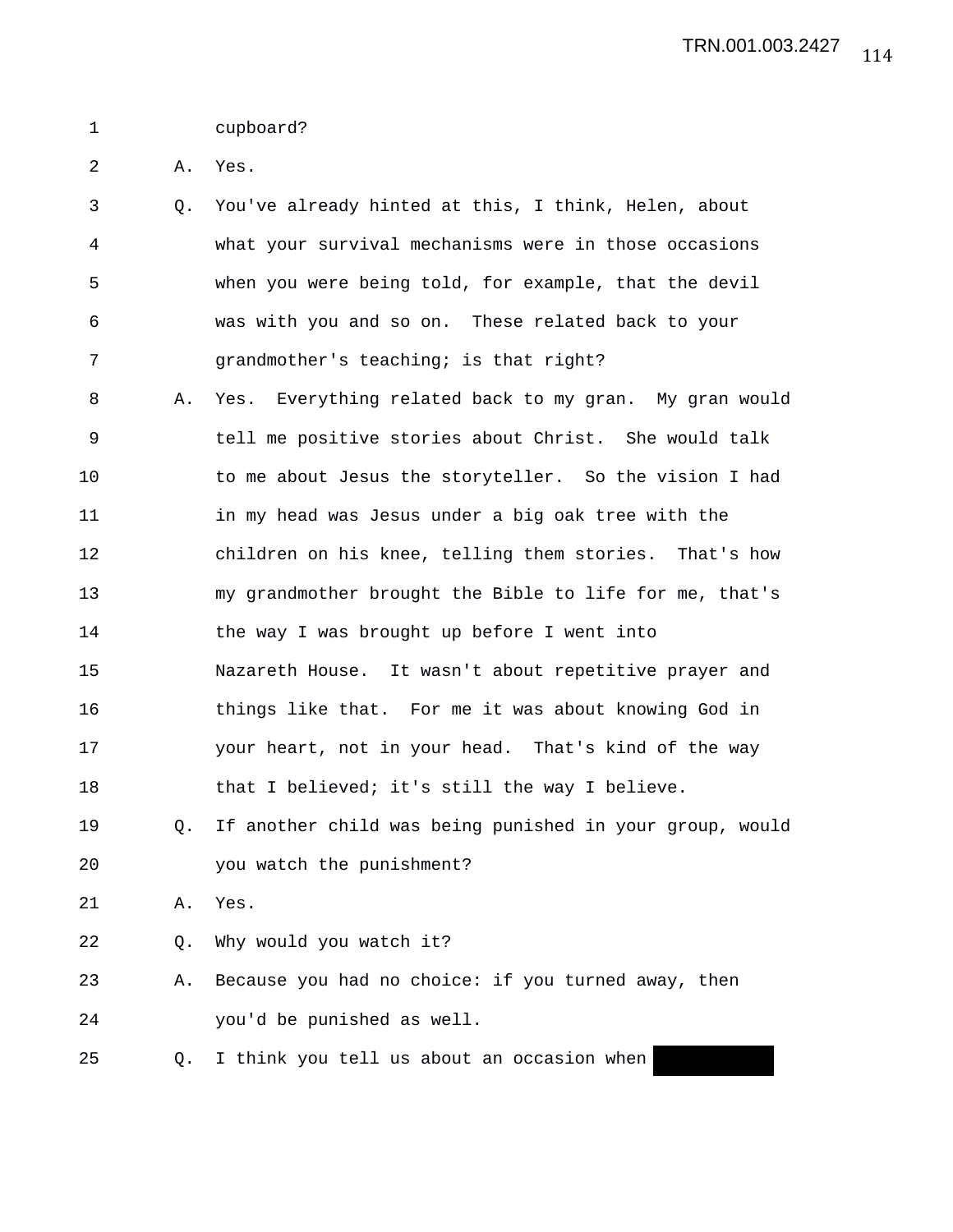| 1  |    | and another girl ran away.                                            |
|----|----|-----------------------------------------------------------------------|
| 2  | Α. | Yes.                                                                  |
| 3  | Q. | Was the other girl from the other group?                              |
| 4  | Α. | No, I think she was from Sister LHZ 's group as well.                 |
| 5  |    | There was an occasion when somebody from Sister LGO<br>$\mathsf{L}$ s |
| 6  |    | as well. They'd been<br>group was involved with                       |
| 7  |    | out and crossed a bridge of some kind -- I don't even                 |
| 8  |    | remember where -- I don't know where the bridge was, but              |
| 9  |    | had lost her shoe. So I don't know whether                            |
| 10 |    | there was an accident or what happened, but they ended                |
| 11 |    | up being brought back by the police and the concertina                |
| 12 |    | doors were opened up and the two of them were put in the              |
| 13 |    | middle of the circle -- oh, they were beaten for                      |
| 14 |    | bringing the police back.                                             |
| 15 | Q. | Beaten by whom?                                                       |
| 16 | Α. | By Sister LHZ and Sister LGO on that occasion.                        |
| 17 | Q. | And you say beaten, can you describe what happened?                   |
| 18 | Α. | With the switch.                                                      |
| 19 | Q. | Was that a different occasion to when, I think you tell               |
| 20 |    | us in paragraph 128, when<br>and another girl                         |
| 21 |    | ran away and the police brought them back?                            |
| 22 | Α. | That was a different occasion. That was an incident                   |
| 23 |    | in the graveyard.                                                     |
| 24 | Q. | Can you tell us about that?                                           |
| 25 | Α. | had run away with another girl and they'd gone                        |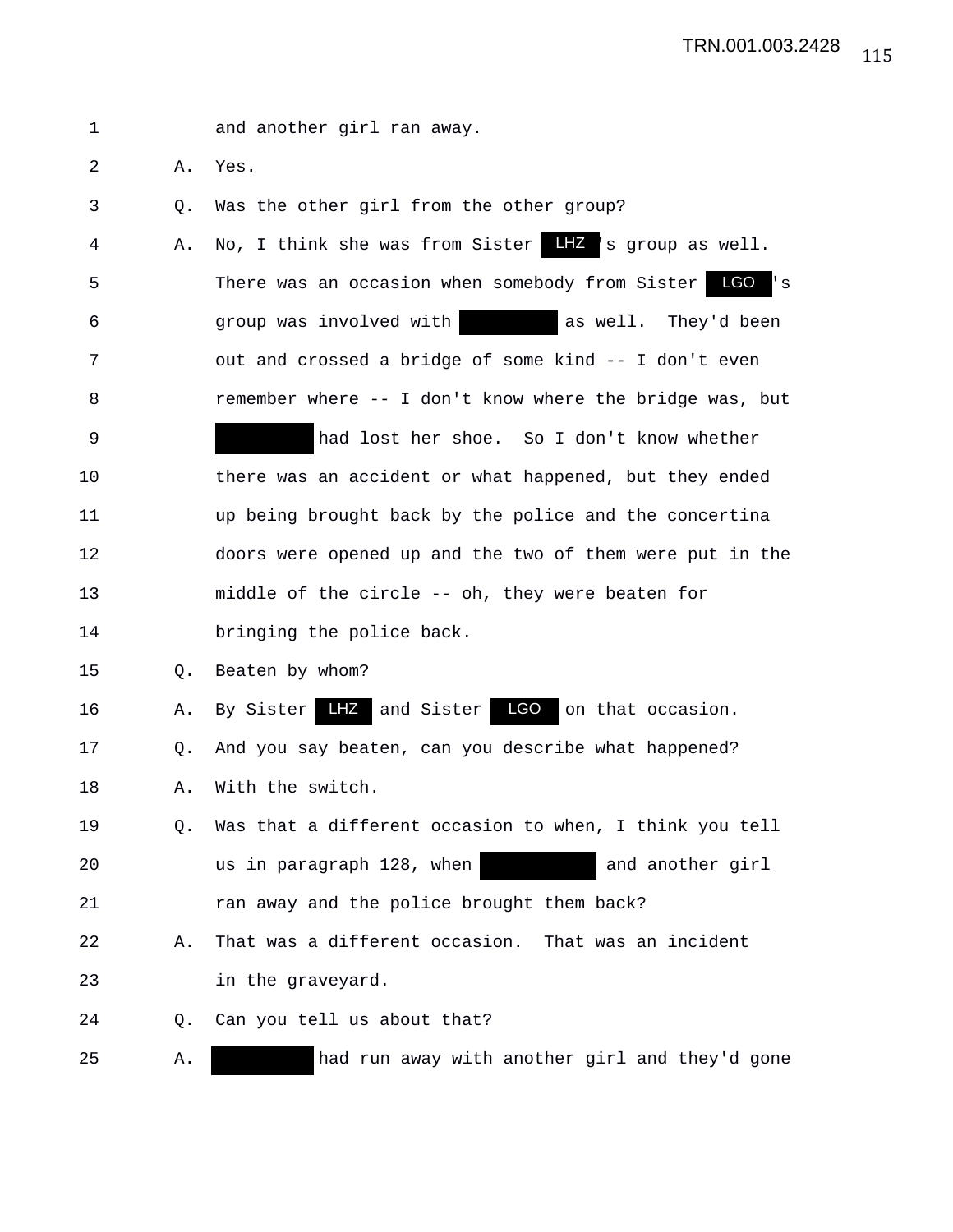| $\mathbf 1$    |                | to the graveyard in Grassyards Road in Kilmarnock and        |
|----------------|----------------|--------------------------------------------------------------|
| $\overline{a}$ |                | something had happened in the graveyard with a man,          |
| 3              |                | I think it was. And again, the police were involved and      |
| 4              |                | the police brought them back. So again, because the          |
| 5              |                | police had brought them back, then they were beaten in       |
| 6              |                | front of all the other children.                             |
| 7              | Q.             | Were you all made to watch these beatings?                   |
| 8              | Α.             | Yes.                                                         |
| 9              | Q.             | Were both nuns involved in the beatings?                     |
| 10             | Α.             | The message for the other children was that if you<br>Yes.   |
| 11             |                | bring the police to the door then this is what will          |
| 12             |                | happen. That's what I took from it.                          |
| 13             | Q <sub>z</sub> | Just again, if you can describe the beatings for us.         |
| 14             | Α.             | Well, you would have the two children kneeling down          |
| 15             |                | in the middle, all the children formed a circle, we were     |
| 16             |                | made to form a circle. Sister <b>LHZ</b> would start beating |
| 17             |                | and then if one of the children -- Sister LGO<br>would       |
| 18             |                | be walking round the outside just saying to everybody,       |
| 19             |                | "You watch this, this is what happens when you bring the     |
| 20             |                | police to the door". She would be walking round the          |
| 21             |                | outside. Then if it involved a child from                    |
| 22             |                | LGO 's group, Sister LHZ finished beating and<br>Sister      |
| 23             |                | LGO<br>would go in and use the switch as well.<br>Sister     |
| 24             | Q.             | On what parts of the bodies?                                 |
| 25             | Α.             | On their feet because they'd run away, but the switch        |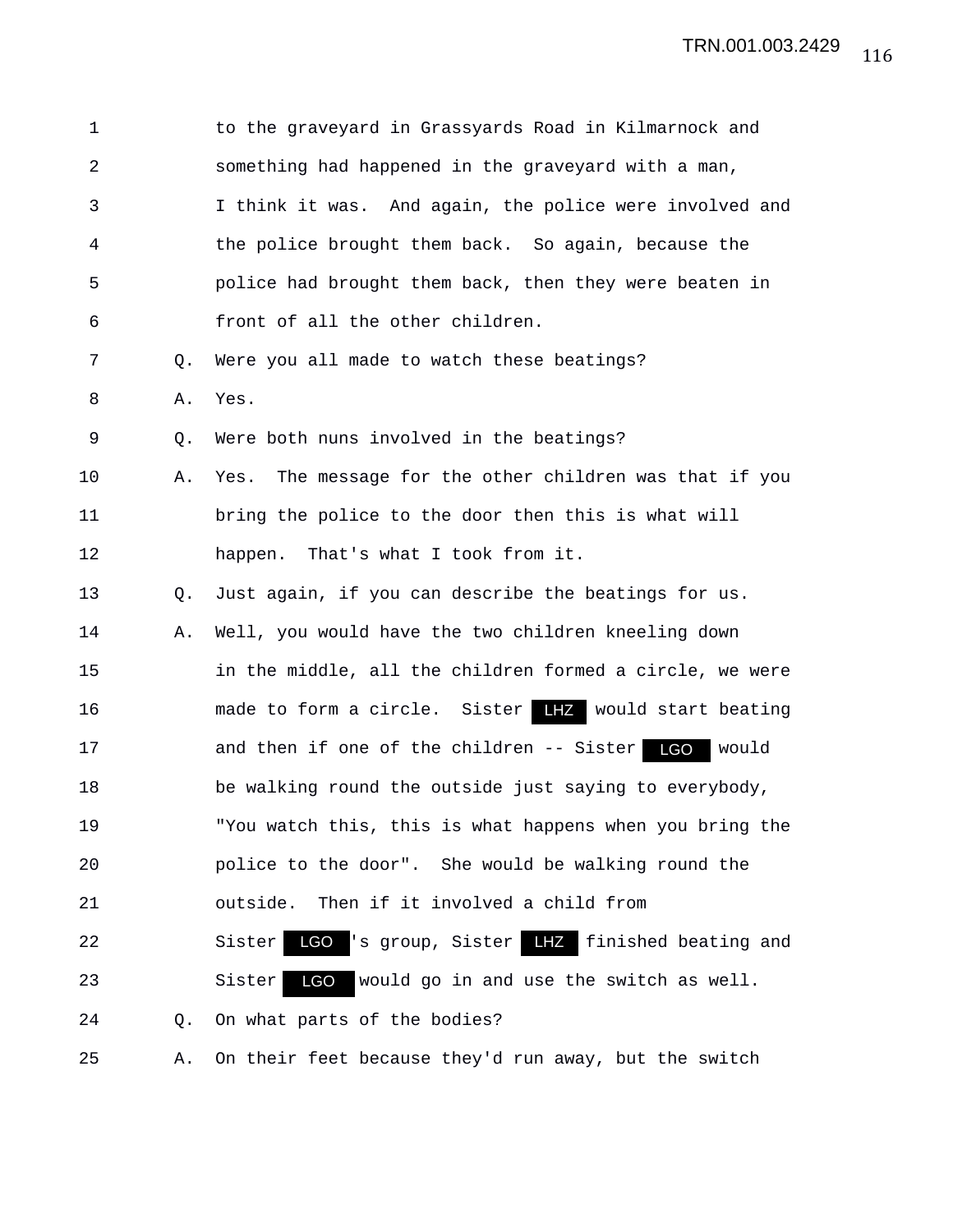| 1  |    | could hit any part of the body.                          |
|----|----|----------------------------------------------------------|
| 2  | О. | If you ran away, it was the soles of the feet that were  |
| 3  |    | being targeted?                                          |
| 4  | Α. | Yes.                                                     |
| 5  | Q. | Did these beatings cause injury as far as you could see? |
| 6  | Α. | They would cause the feet to welt up with the welts,     |
| 7  |    | yes.                                                     |
| 8  | Q. | You also tell us that because of something that happened |
| 9  |    | to you, you have been left with a scar.                  |
| 10 | Α. | Yes.                                                     |
| 11 | Q. | Can you tell me about that?                              |
| 12 | Α. | LHZ<br>Sister<br>I don't even know how to describe her.  |
| 13 |    | She enjoyed making you scared. You weren't allowed to    |
| 14 |    | switch the lights on in the main staircase that went     |
| 15 |    | from the downstairs changing room all the way up to the  |
| 16 |    | third floor. One night I'd finished polishing the        |
| 17 |    | floors, I was going up to bed and Sister<br>$L$ $Z$ was  |
| 18 |    | at the top landing beside a life-size statue, and I'd    |
| 19 |    | almost got to the top and she stepped out and I got      |
| 20 |    | a fright. Because I screamed, she started hitting me     |
| 21 |    | and I fell down the stairs and split my head open above  |
| 22 |    | my eye --                                                |
| 23 | Q. | Where is the scar then?                                  |
| 24 | Α. | Above my eyebrow (indicating).                           |
| 25 | Q. | And you're pointing to just above your left eyebrow?     |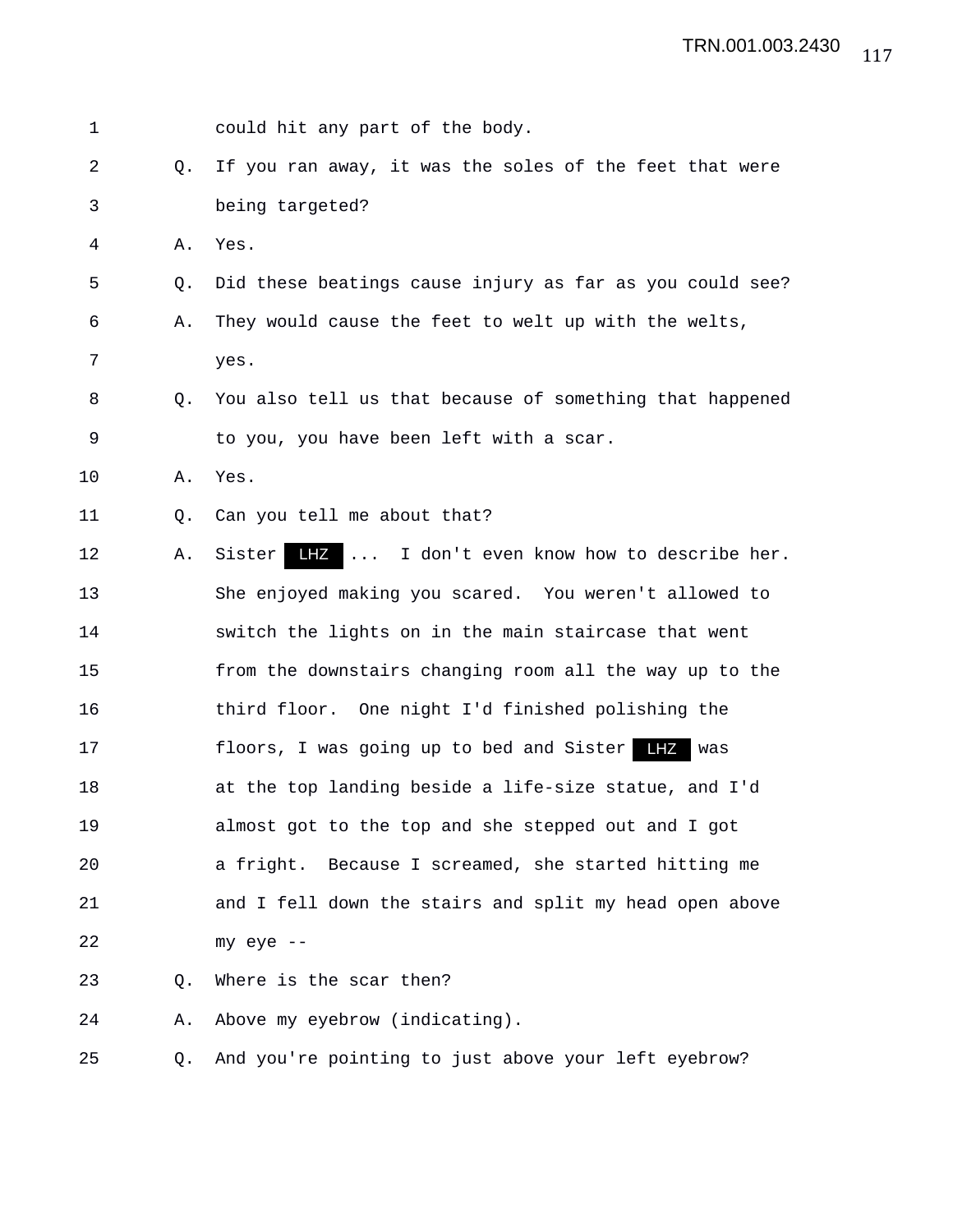1 A. Yes. 2 Q. If you were hit with a switch and it left marks, would 3 there be occasions when you would not go to school? 4 A. Sometimes. 5 Q. Why would that be? 6 A. Because they wouldn't want anybody to see the marks. 7 Q. Was there anybody to speak to about what was happening 8 to you in Nazareth House? 9 A. Not really. Like I say, you didn't really -- you didn't 10 really have any access to the other sisters. We only 11 saw them in chapel. 12 Q. Can I ask you this, because you talk about this in your 13 statement, was there an incident involving a child who 14 jumped from a fire exit? 15 A. Yes. 16 Q. Can you help me with that? What happened there? 17 A. We were all upstairs in the dormitory. I can't remember 18 if it was a Friday night or what it was but we were 19 heading towards the bathroom area and this little girl 20 ran from the corridor where the statue was all the way 21 down the sort of extended bit where the beds were for 22 the overflow and straight over the fire exit. The fire 23 exit door was open at the time -- it was in the 24 summer -- and she just went straight over the fire exit. 25 Q. When you say she ran, was she being chased by anybody?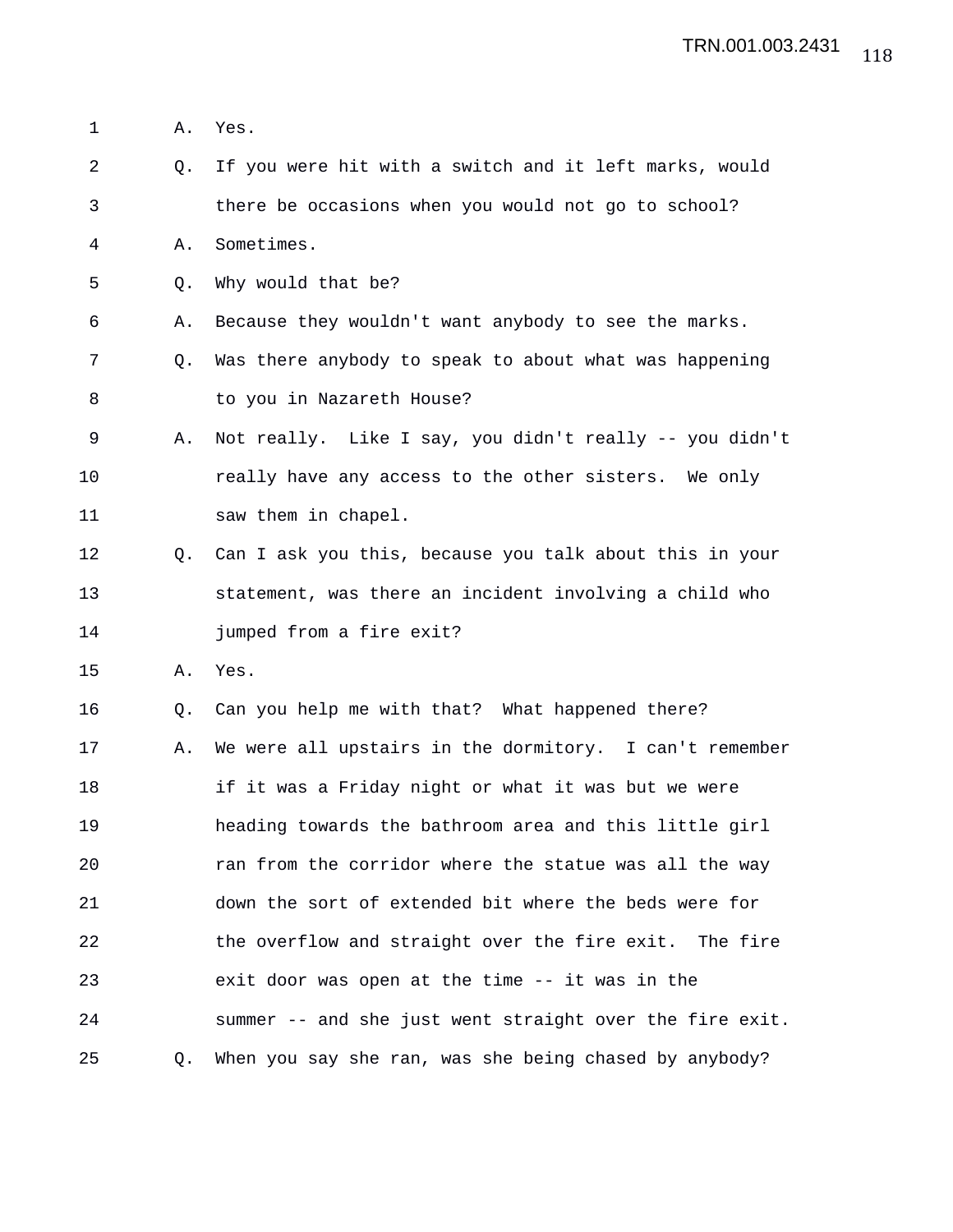- 1 A. No, no. She just jumped. 2 Q. What sort of age do you think she was? 3 A. About 11, 12, maybe. 4 Q. Was she in your group? 5 A. Yes. 6 Q. You can't remember her name? 7 A. No. We were just all put into the dormitories and the 8 curtains were drawn and we were told we were just to 9 kneel down and pray. 10 Q. Do you know what happened to the little girl? 11 A. No. 12 Q. I think you do say in your statement that when 13 Sister LHZ left and Sister LKE came in, 14 that was really a complete change in approach? 15 A. Yes. 16 Q. And what was she like? 17 A. A breath of fresh air. She was young, she laughed. 18 When we were outside one day, she was in the tennis 19 area playing with one of the other nuns, and she had 20 hooked up her habit and was running for the ball and 21 they were laughing and giggling. It sounded totally 22 alien to us, to be honest with you, but it was really, 23 really nice. 24 Q. I think you describe her somewhere in your statement as
- 25 being a lovely person.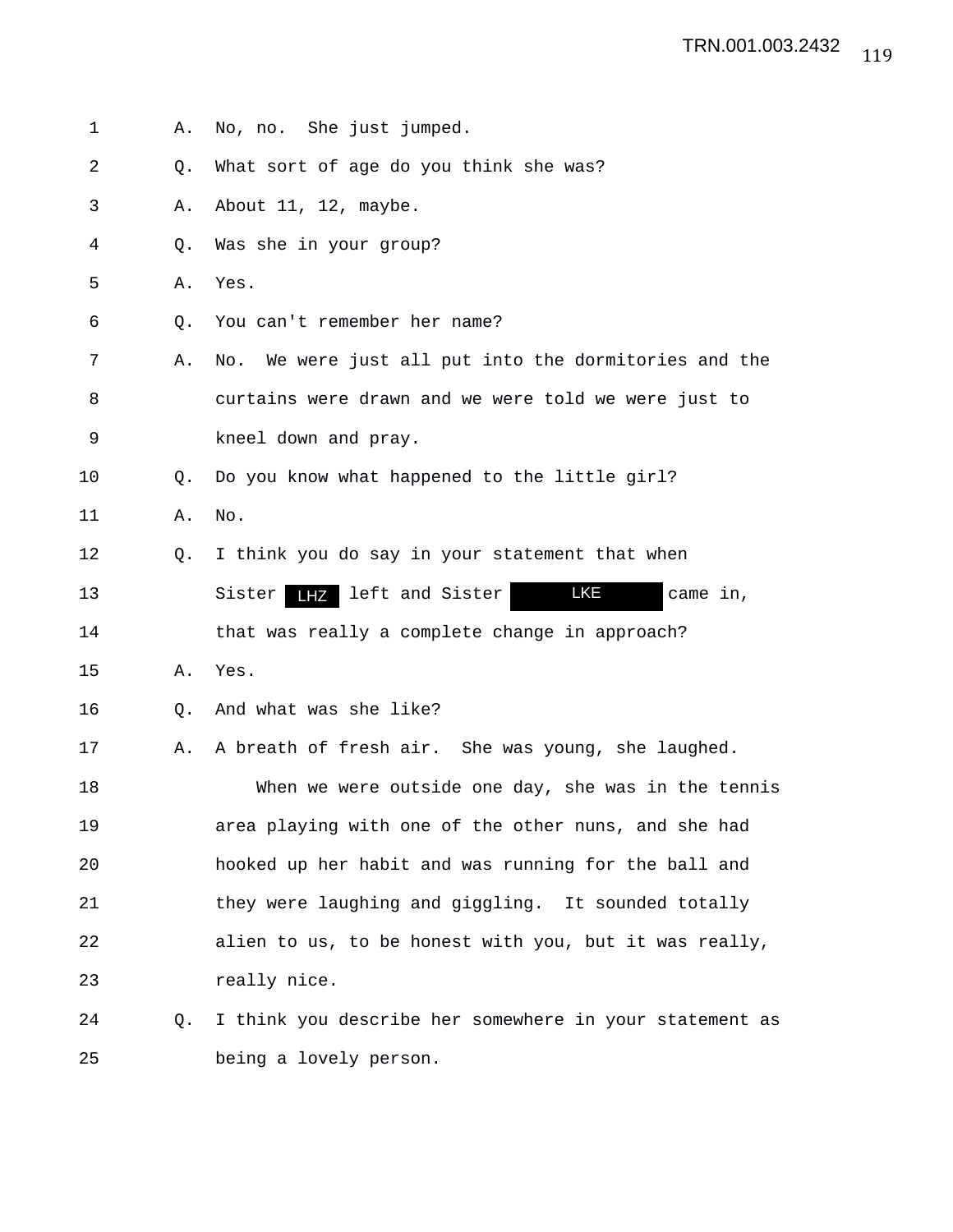1 A. She was, yes. 2 Q. Is that the way you found her? 3 A. Yes. 4 Q. How did that come across to you? 5 A. She came across as more caring and I'll give you an 6 example. By the time Sister 7 getting ridiculed at school because Sister didn't LHZ 8 buy the children bras, no matter what stage of 9 development they were at. So I was already being 10 ridiculed at school by the other children and when 11 Sister **KE** came it was one of the first things she 12 did, she brought the children that needed them bras. 13 I remember she was trying to work out sizes and 14 things, so she'd asked if she could measure and 15 I panicked a bit and stepped back from her. But she 16 didn't chastise me or anything like that, she was okay, 17 she was kind about it and she just went off and 18 I suppose guessed the size. 19 Q. One thing you say, and it's actually on the screen on 20 that paragraph, is that you didn't really see yourself 21 as being in care in the true sense of the word; is that 22 what you are meaning there? 23 A. Absolutely. How can you call that caring for children? 24 I never saw -- I was cared for by my gran, I was cared 25 for by my dad, I was cared for by my papa **LKE** came, I was already LKE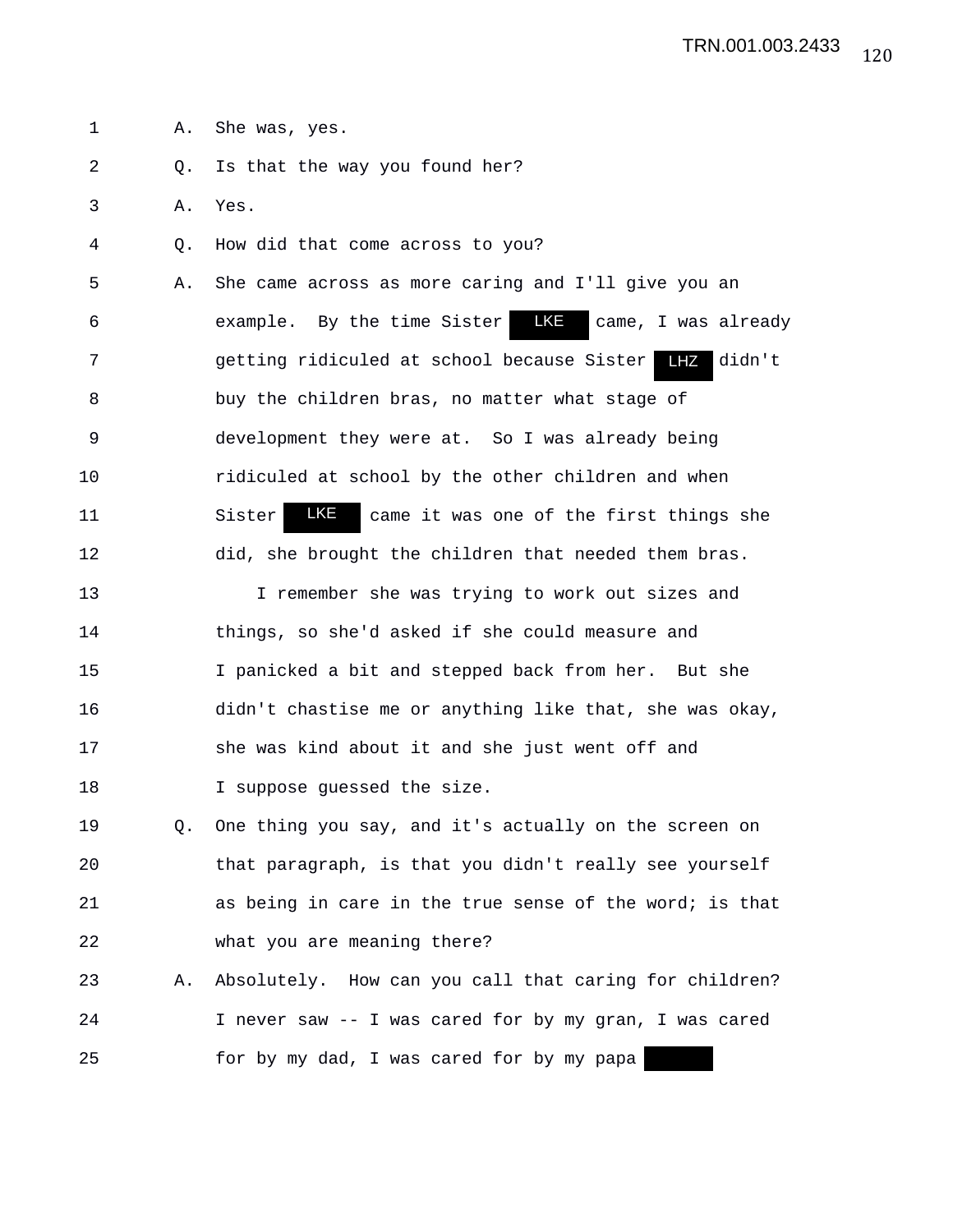| 1  |                | I never felt cared for by                                    |
|----|----------------|--------------------------------------------------------------|
| 2  |                | LHZ -- or anyone else in that convent because<br>Sister      |
| 3  |                | they must have known what she was like.                      |
| 4  | Q.             | That was one of the points I was going to ask you.           |
| 5  |                | You have presented this picture of two discrete groups       |
| 6  |                | with two nuns in charge of the groups. To what extent        |
| 7  |                | do you think other people, whether they be laypeople or      |
| 8  |                | LHZ<br>nuns, within the convent would know how Sister<br>was |
| 9  |                | behaving?                                                    |
| 10 | Α.             | I think they must have known.                                |
| 11 | Q.             | If a child was -- if you were beaten the way you             |
| 12 |                | described, would children be upset, would they will be       |
| 13 |                | screaming?                                                   |
| 14 | Α.             | Absolutely. People from Sister LGO<br>'s group were          |
| 15 |                | LHZ 's group. That said<br>happy they weren't in Sister      |
| 16 |                | it all. If children can recognise the fact that              |
| 17 |                | children in another group are treated badly, then surely     |
| 18 |                | to goodness the adults should.                               |
| 19 | Q.             | Did you have any dealings at all with the                    |
| 20 |                | Mother Superior?                                             |
| 21 | Α.             | Not that I remember.                                         |
| 22 | Q.             | Did you see her around the home?                             |
| 23 | Α.             | Only in the chapel.                                          |
| 24 | Q <sub>z</sub> | Helen, I want to now look at a section of your statement     |
| 25 |                | where you talk about abuse. There are really four            |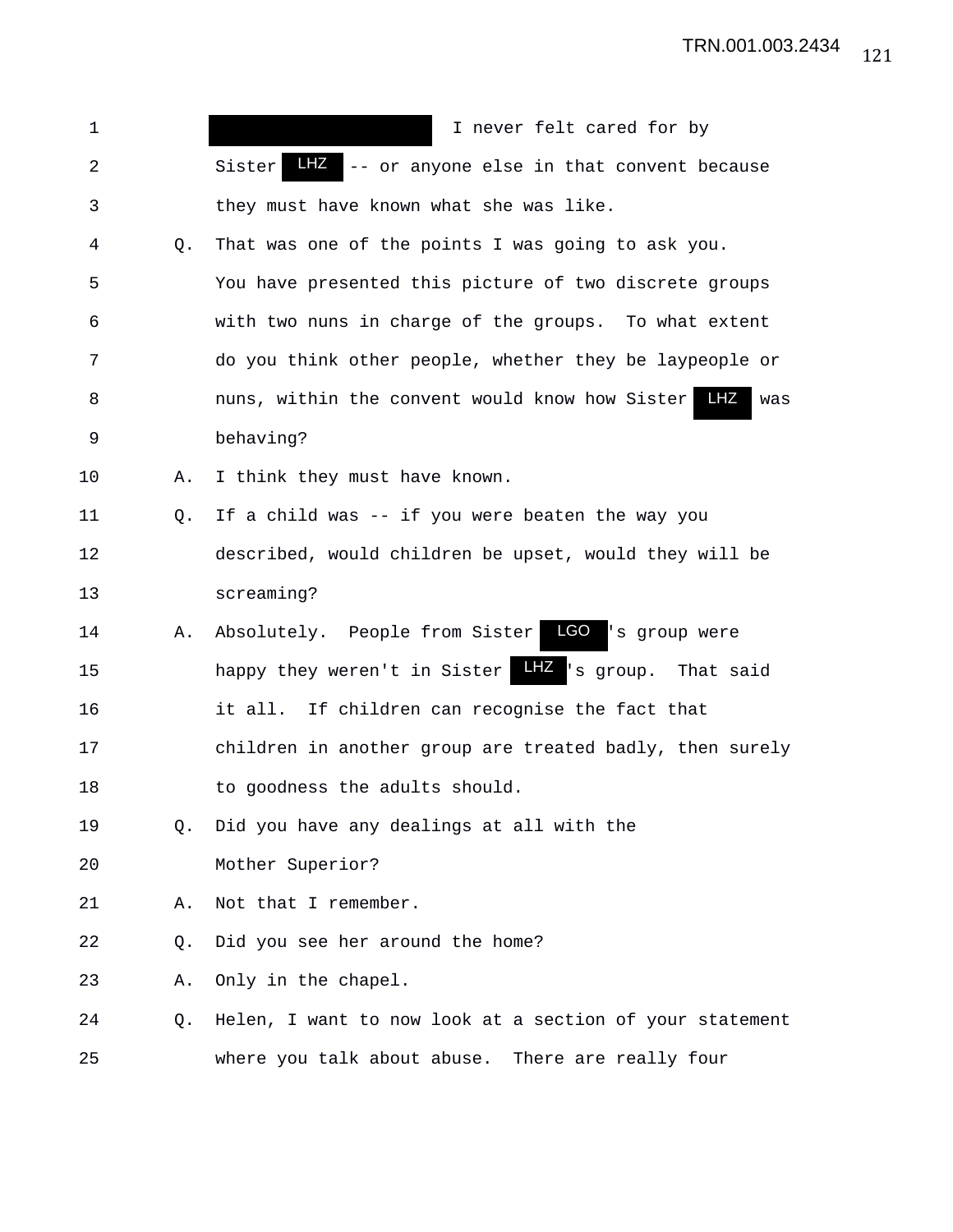1 separate chapters, I think, I want to raise with you: 2 that is physical abuse, and we've talked quite a bit 3 about that; there's also emotional abuse, and again 4 you've mentioned that; and indeed spiritual abuse, which 5 I think you've mentioned; the final kind of abuse I want 6 to look at is sexual abuse. Do you understand all of 7 that? It's entirely up to you, Helen, as to how much 8 detail you want to provide to us in your oral evidence. 9 Let's just look at physical abuse. I think we've 10 covered much of this in taking your evidence, and in 11 particular the manner in which you would be hit by 12 Sister Liz by the use of the switch or her knuckles, 13 or indeed some other implements you have mentioned. 14 Is that correct? 15 A. Yes. 16 Q. Throughout your time in the home when she was there, was 17 this a regular occurrence? 18 A. Yes. 19 Q. From your own perspective, did you feel that the type of 20 punishment, if we want to give it that label, was at all 21 justified? 22 A. I'd never -- 23 If misbehaved at home, my 24 dad only needed to raise his voice and say, "Enough", 25 and behaved. He never hit he never lifted a hand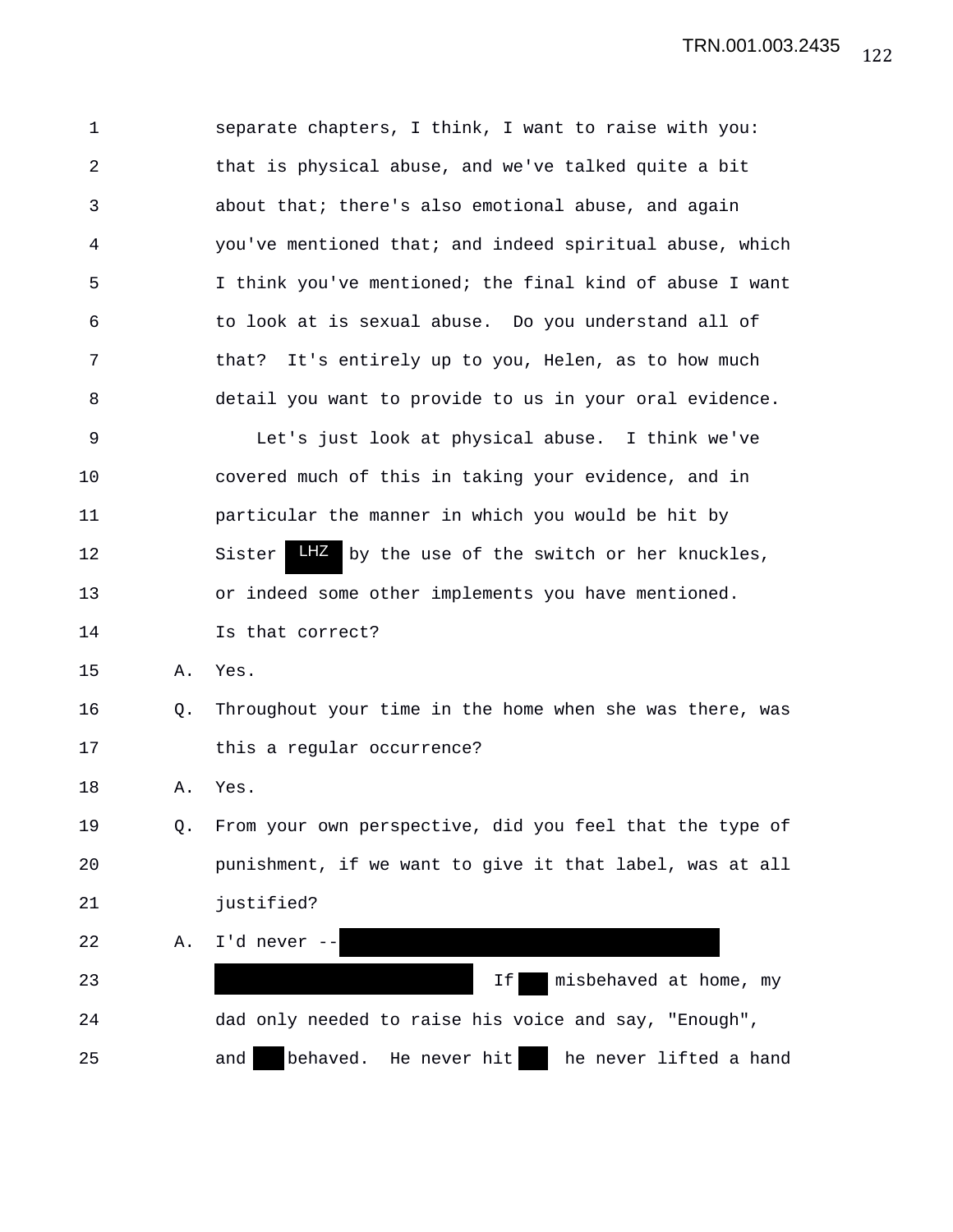1 to me. My father never slapped me once in my life. 2 I know there was more children to look after, but I've 3 got two dogs -- I mean, if I give them love, then all 4 they want to do is please me. If you can treat animals 5 like that, then why can't you treat human beings the 6 same way? 7 Q. Emotional abuse, if we look at that side of the coin. 8 Again, you've told us things that were being said to 9 you, like, "The devil's inside you", and that sort of 10 comment. Can you give us some understanding of what you 11 see the emotional abuse to have been? 12 A. You believe it because you would back it up. It wasn't 13 just a case of an isolated comment, "The devil's inside 14 you"; the devil was inside you because of something 15 you'd done in her eyes. Whether you understood it or 16 not made no difference. 17 Q. Were there other expressions she used? 18 A. The devil's inside you, you were the spawn of the devil, 19 hell was in your name, the devil was inside of you and 20 she'd knock it out of you. I heard more about the devil 21 than I did about God from Sister LHZ in all the time 22 I was there. 23 Q. That brings me on in fact to spiritual abuse, if I can 24 use that description. How would you describe that

25 aspect of what you saw to be abuse?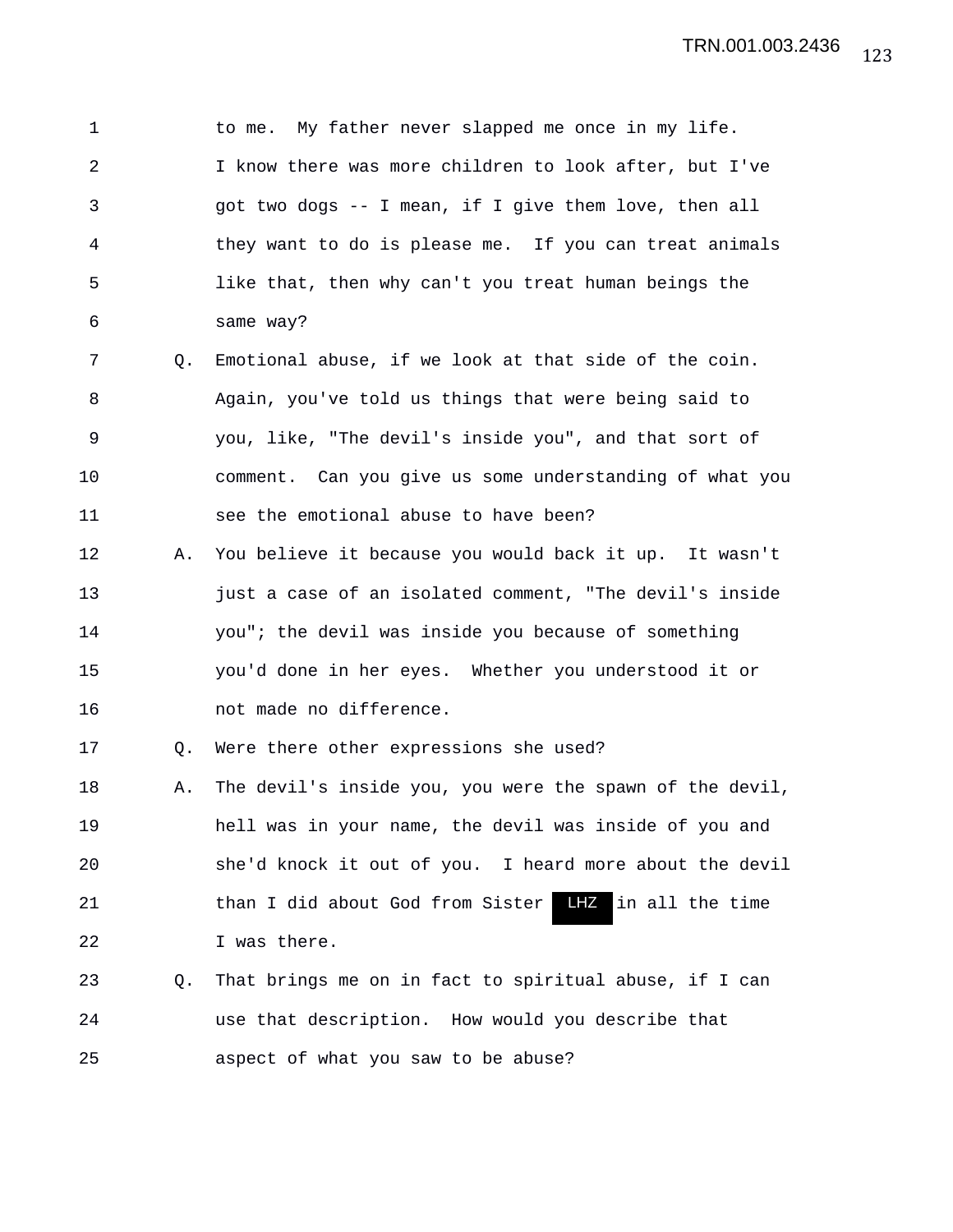1 A. I knew God in my heart. I don't believe Sister 2 ever did. I don't believe that she was called by God 3 for a vocation. I believe there are plenty of sisters 4 that are, but I can't believe for one second that she 5 was one of them. She may have known God in her head, 6 but she certainly didn't know him in her heart or, if 7 she did, it's a totally different God to the one I know. 8 Q. Can I then look at the fourth chapter I mentioned, if 9 I may, and that's sexual abuse. This will be difficult 10 for you and it's entirely up to you, Helen, how much you 11 want to tell us about that. If it's possible to work 12 with a sequence of events, then feel happy to do that. 13 But if I can just put the question to you: were you 14 sexually abused when you were in Nazareth House? 15 A. Yes. 16 Q. Are you able to go on and describe how that happened? 17 A. Yes. 18 Q. Can you tell us in your own words what you'd like to 19 tell us. 20 A. The first time I was 8 years old. I was in the 21 recreation room, there was a little girl that was 22 crying, and I sat her on my knee because she was crying. 23 1 knew you weren't supposed to do that, but Sister 24 wasn't in the room at the time and I didn't see her 25 coming in, I didn't hear her coming in. LHZ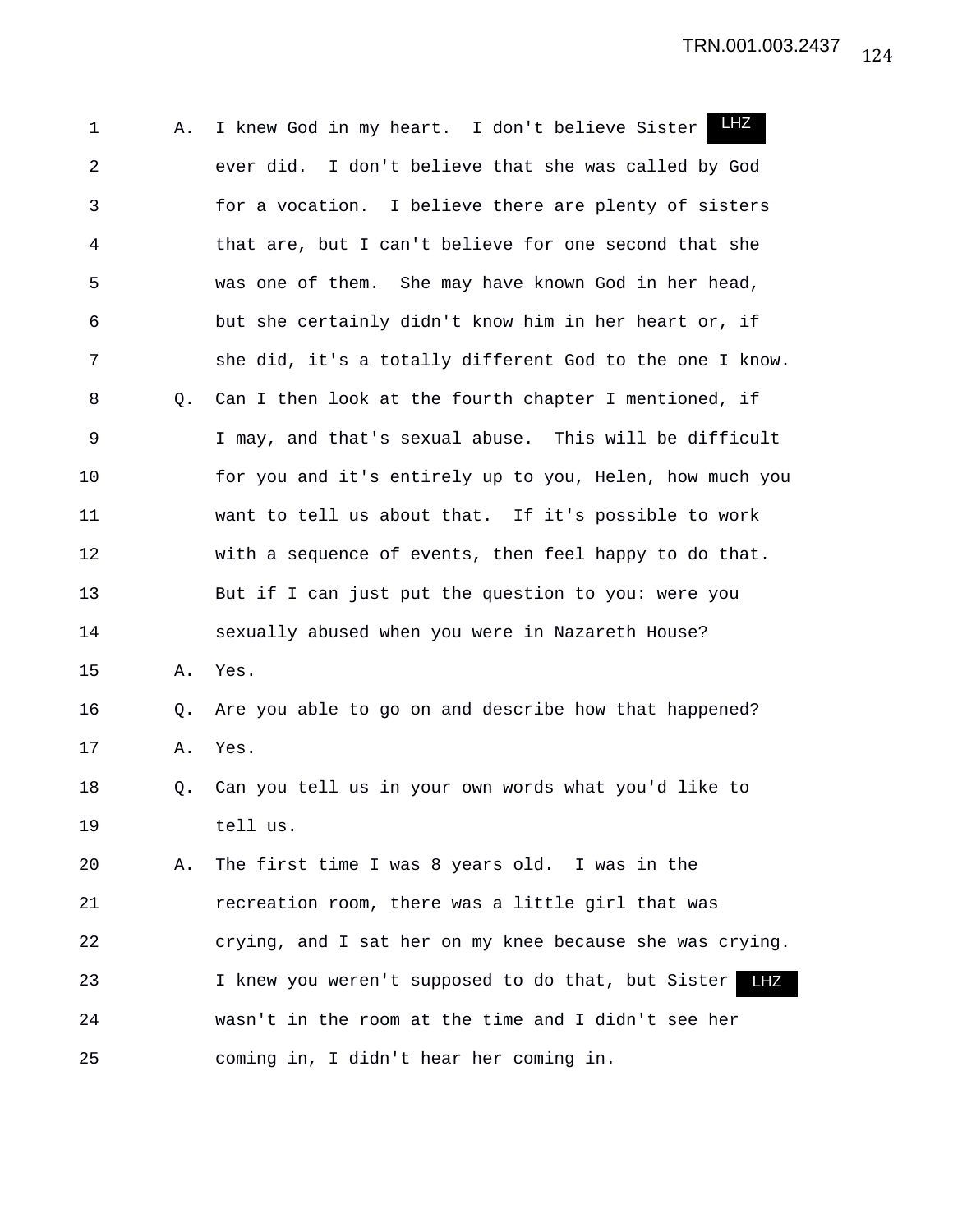```
1 Q. Why did you know that you weren't supposed to comfort
2 a crying child?
3 A. Because you weren't allowed to. You weren't allowed to
4 touch other children.
5 Q. Okay.
 6 A. The sins of the flesh, according to Sister LHZ.
7 Q. So this applied, you'd say, also to an 8-year-old who
8 was trying to comfort a younger child?
9 A. Yes.
10 Q. Tell me what happened then.
11 A. I didn't hear her come in the room and next thing
12 I knew, she reached over, she grabbed me by the hair,
13 she yanked the little girl off my knee and threw her
14 across the room. At the same time as she's lifting me
15 up off the couch, she was taking me out of the room and
16 still slapping me, still telling me what was I doing
17 with that child, telling me the devil was inside of me,
18 she was going to make sure I knew what it was like to
19 have the devil inside of me.
20 I knew something was wrong, I knew something
```
21 different was going to happen because she took me up the 22 lift and I'd never been up the lift before. The whole 23 time in the lift she's still talking to me about the 24 fact that I was a brazen hussy and the devil was inside 25 of me, what was I doing to that child. I was trying to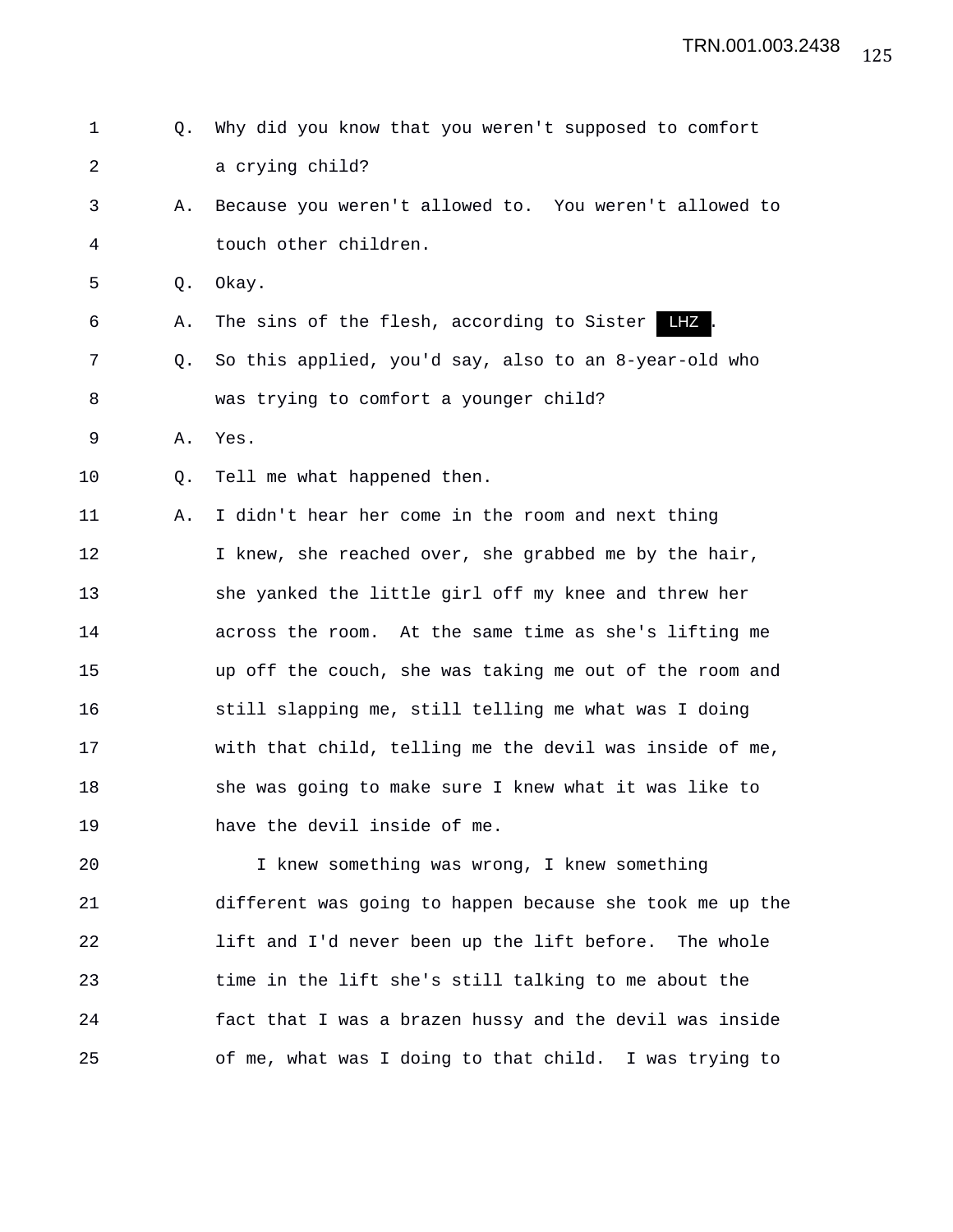TRN.001.003.2439

| tell her that I was trying to comfort the child because<br>1<br>2<br>she was crying, I was only trying to give her a cuddle.<br>She took me into her cell --<br>3<br>4<br>Was the cell in one of the dormitories?<br>Q.<br>It was off one of the small dormitories. I'd<br>5<br>Α.<br>Yes.<br>6<br>never been in her cell before either. I knew that's<br>7<br>where she slept, but I didn't know what was inside of<br>8<br>it.<br>She took me inside her cell and told me to take my<br>9<br>clothes off. She was nipping me and nipping my breast,<br>10<br>in between her knuckles, turning the knuckles, telling<br>11<br>me the devil was inside of me, and then it progressed<br>12<br>13<br>in the cell. She took the hand broom, she put the hand<br>14<br>brush, the handle part of it, inside of me and asked me<br>if I could feel the devil.<br>15<br>16<br>Even though I knew that I saw her taking the brush<br>17<br>and putting the brush inside of me, because she was<br>18<br>telling me the devil was in there, that's what<br>19<br>I believed. That was the start.<br>20<br>LADY SMITH: Helen, you spoke to us earlier about your<br>21<br>grandmother taking you on her knee.<br>22<br>Yes.<br>Α.<br>LADY SMITH: Would she cuddle you then?<br>23<br>24<br>Yes.<br>Α.<br>LADY SMITH: So do I get the picture that you were trying to<br>25 |  |                                                          |
|--------------------------------------------------------------------------------------------------------------------------------------------------------------------------------------------------------------------------------------------------------------------------------------------------------------------------------------------------------------------------------------------------------------------------------------------------------------------------------------------------------------------------------------------------------------------------------------------------------------------------------------------------------------------------------------------------------------------------------------------------------------------------------------------------------------------------------------------------------------------------------------------------------------------------------------------------------------------------------------------------------------------------------------------------------------------------------------------------------------------------------------------------------------------------------------------------------------------------------------------------------------------------------------------------------------------------------------------------------------------|--|----------------------------------------------------------|
|                                                                                                                                                                                                                                                                                                                                                                                                                                                                                                                                                                                                                                                                                                                                                                                                                                                                                                                                                                                                                                                                                                                                                                                                                                                                                                                                                                    |  |                                                          |
|                                                                                                                                                                                                                                                                                                                                                                                                                                                                                                                                                                                                                                                                                                                                                                                                                                                                                                                                                                                                                                                                                                                                                                                                                                                                                                                                                                    |  |                                                          |
|                                                                                                                                                                                                                                                                                                                                                                                                                                                                                                                                                                                                                                                                                                                                                                                                                                                                                                                                                                                                                                                                                                                                                                                                                                                                                                                                                                    |  |                                                          |
|                                                                                                                                                                                                                                                                                                                                                                                                                                                                                                                                                                                                                                                                                                                                                                                                                                                                                                                                                                                                                                                                                                                                                                                                                                                                                                                                                                    |  |                                                          |
|                                                                                                                                                                                                                                                                                                                                                                                                                                                                                                                                                                                                                                                                                                                                                                                                                                                                                                                                                                                                                                                                                                                                                                                                                                                                                                                                                                    |  |                                                          |
|                                                                                                                                                                                                                                                                                                                                                                                                                                                                                                                                                                                                                                                                                                                                                                                                                                                                                                                                                                                                                                                                                                                                                                                                                                                                                                                                                                    |  |                                                          |
|                                                                                                                                                                                                                                                                                                                                                                                                                                                                                                                                                                                                                                                                                                                                                                                                                                                                                                                                                                                                                                                                                                                                                                                                                                                                                                                                                                    |  |                                                          |
|                                                                                                                                                                                                                                                                                                                                                                                                                                                                                                                                                                                                                                                                                                                                                                                                                                                                                                                                                                                                                                                                                                                                                                                                                                                                                                                                                                    |  |                                                          |
|                                                                                                                                                                                                                                                                                                                                                                                                                                                                                                                                                                                                                                                                                                                                                                                                                                                                                                                                                                                                                                                                                                                                                                                                                                                                                                                                                                    |  |                                                          |
|                                                                                                                                                                                                                                                                                                                                                                                                                                                                                                                                                                                                                                                                                                                                                                                                                                                                                                                                                                                                                                                                                                                                                                                                                                                                                                                                                                    |  |                                                          |
|                                                                                                                                                                                                                                                                                                                                                                                                                                                                                                                                                                                                                                                                                                                                                                                                                                                                                                                                                                                                                                                                                                                                                                                                                                                                                                                                                                    |  |                                                          |
|                                                                                                                                                                                                                                                                                                                                                                                                                                                                                                                                                                                                                                                                                                                                                                                                                                                                                                                                                                                                                                                                                                                                                                                                                                                                                                                                                                    |  | from that to -- there was a small dustpan and hand broom |
|                                                                                                                                                                                                                                                                                                                                                                                                                                                                                                                                                                                                                                                                                                                                                                                                                                                                                                                                                                                                                                                                                                                                                                                                                                                                                                                                                                    |  |                                                          |
|                                                                                                                                                                                                                                                                                                                                                                                                                                                                                                                                                                                                                                                                                                                                                                                                                                                                                                                                                                                                                                                                                                                                                                                                                                                                                                                                                                    |  |                                                          |
|                                                                                                                                                                                                                                                                                                                                                                                                                                                                                                                                                                                                                                                                                                                                                                                                                                                                                                                                                                                                                                                                                                                                                                                                                                                                                                                                                                    |  |                                                          |
|                                                                                                                                                                                                                                                                                                                                                                                                                                                                                                                                                                                                                                                                                                                                                                                                                                                                                                                                                                                                                                                                                                                                                                                                                                                                                                                                                                    |  |                                                          |
|                                                                                                                                                                                                                                                                                                                                                                                                                                                                                                                                                                                                                                                                                                                                                                                                                                                                                                                                                                                                                                                                                                                                                                                                                                                                                                                                                                    |  |                                                          |
|                                                                                                                                                                                                                                                                                                                                                                                                                                                                                                                                                                                                                                                                                                                                                                                                                                                                                                                                                                                                                                                                                                                                                                                                                                                                                                                                                                    |  |                                                          |
|                                                                                                                                                                                                                                                                                                                                                                                                                                                                                                                                                                                                                                                                                                                                                                                                                                                                                                                                                                                                                                                                                                                                                                                                                                                                                                                                                                    |  |                                                          |
|                                                                                                                                                                                                                                                                                                                                                                                                                                                                                                                                                                                                                                                                                                                                                                                                                                                                                                                                                                                                                                                                                                                                                                                                                                                                                                                                                                    |  |                                                          |
|                                                                                                                                                                                                                                                                                                                                                                                                                                                                                                                                                                                                                                                                                                                                                                                                                                                                                                                                                                                                                                                                                                                                                                                                                                                                                                                                                                    |  |                                                          |
|                                                                                                                                                                                                                                                                                                                                                                                                                                                                                                                                                                                                                                                                                                                                                                                                                                                                                                                                                                                                                                                                                                                                                                                                                                                                                                                                                                    |  |                                                          |
|                                                                                                                                                                                                                                                                                                                                                                                                                                                                                                                                                                                                                                                                                                                                                                                                                                                                                                                                                                                                                                                                                                                                                                                                                                                                                                                                                                    |  |                                                          |
|                                                                                                                                                                                                                                                                                                                                                                                                                                                                                                                                                                                                                                                                                                                                                                                                                                                                                                                                                                                                                                                                                                                                                                                                                                                                                                                                                                    |  |                                                          |
|                                                                                                                                                                                                                                                                                                                                                                                                                                                                                                                                                                                                                                                                                                                                                                                                                                                                                                                                                                                                                                                                                                                                                                                                                                                                                                                                                                    |  |                                                          |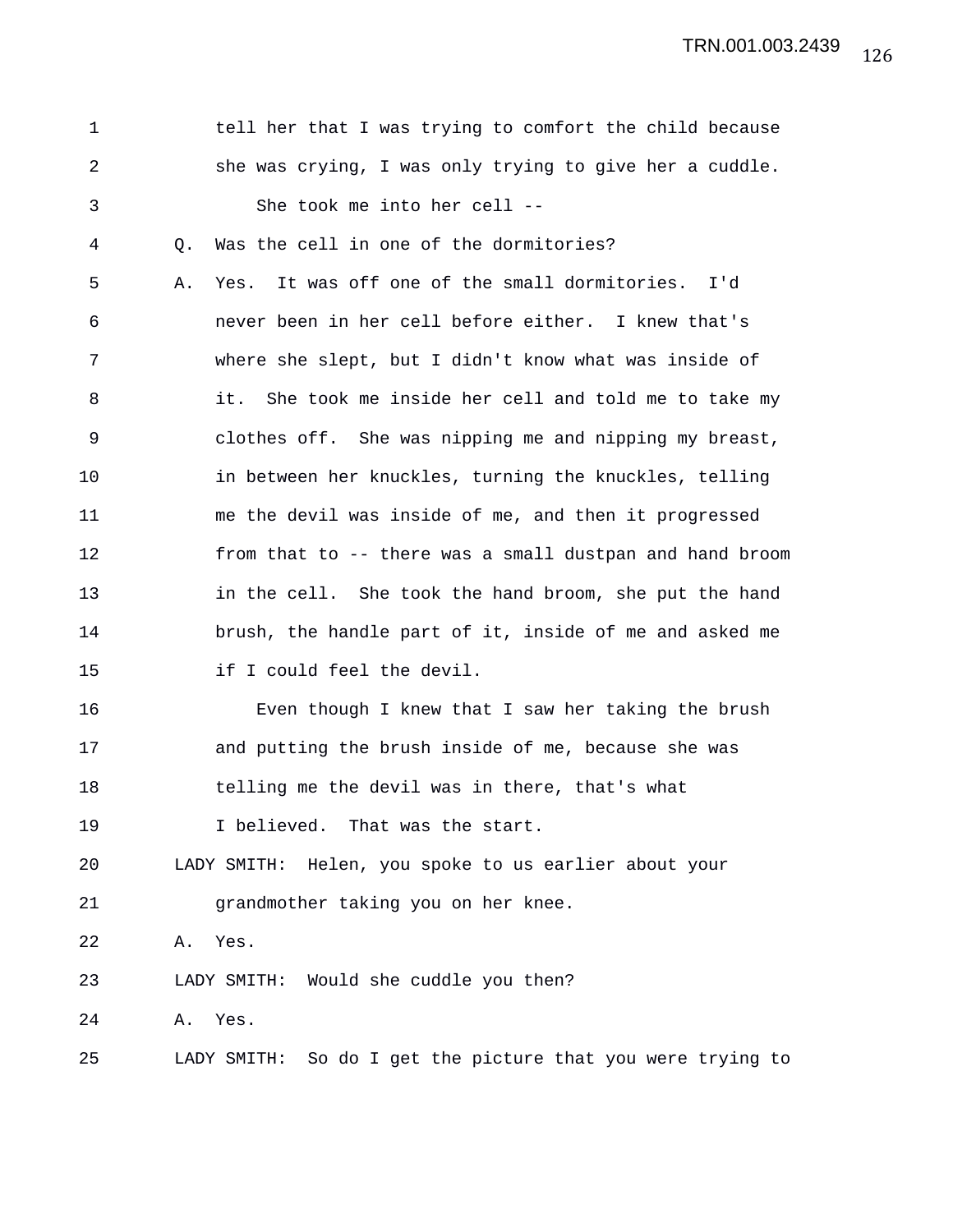| 1  |             | help this little girl in the way you'd experienced       |
|----|-------------|----------------------------------------------------------|
| 2  |             | comfort from your grandmother?                           |
| 3  | Α.          | Yes.                                                     |
| 4  |             | Thank you.<br>LADY SMITH:                                |
| 5  |             | MR MacAULAY: After this had happened to you, were you    |
| 6  |             | injured?                                                 |
| 7  | Α.          | Yes, I was bleeding.                                     |
| 8  | Q.          | Do I take it that you were bleeding from your vaginal    |
| 9  |             | area?                                                    |
| 10 | Α.          | Yes.                                                     |
| 11 | $Q_{\star}$ | What happened after that?                                |
| 12 | Α.          | She told me that that was the devil and then she threw   |
| 13 |             | me into the bath.                                        |
| 14 | O.          | Did she take you from her cell to the bath?              |
| 15 | Α.          | She threw me into the bath with Jeyes fluid, but it was  |
| 16 |             | stinging like anything. I couldn't hold back -- I did    |
| 17 |             | let out a yell when she put me in the bath because it    |
| 18 |             | was stinging.                                            |
| 19 | $Q_{\star}$ | Because you say the Jeyes fluid was put in the bath?     |
| 20 | Α.          | Yes.                                                     |
| 21 | Q.          | Did you understand, Helen, what had happened to you at   |
| 22 |             | that time, at the age of 8?                              |
| 23 | Α.          | No, I just thought it was another form of punishment.    |
| 24 | Q.          | But when she was saying to you that "The devil was       |
| 25 |             | inside you and this is the devil", did you believe that? |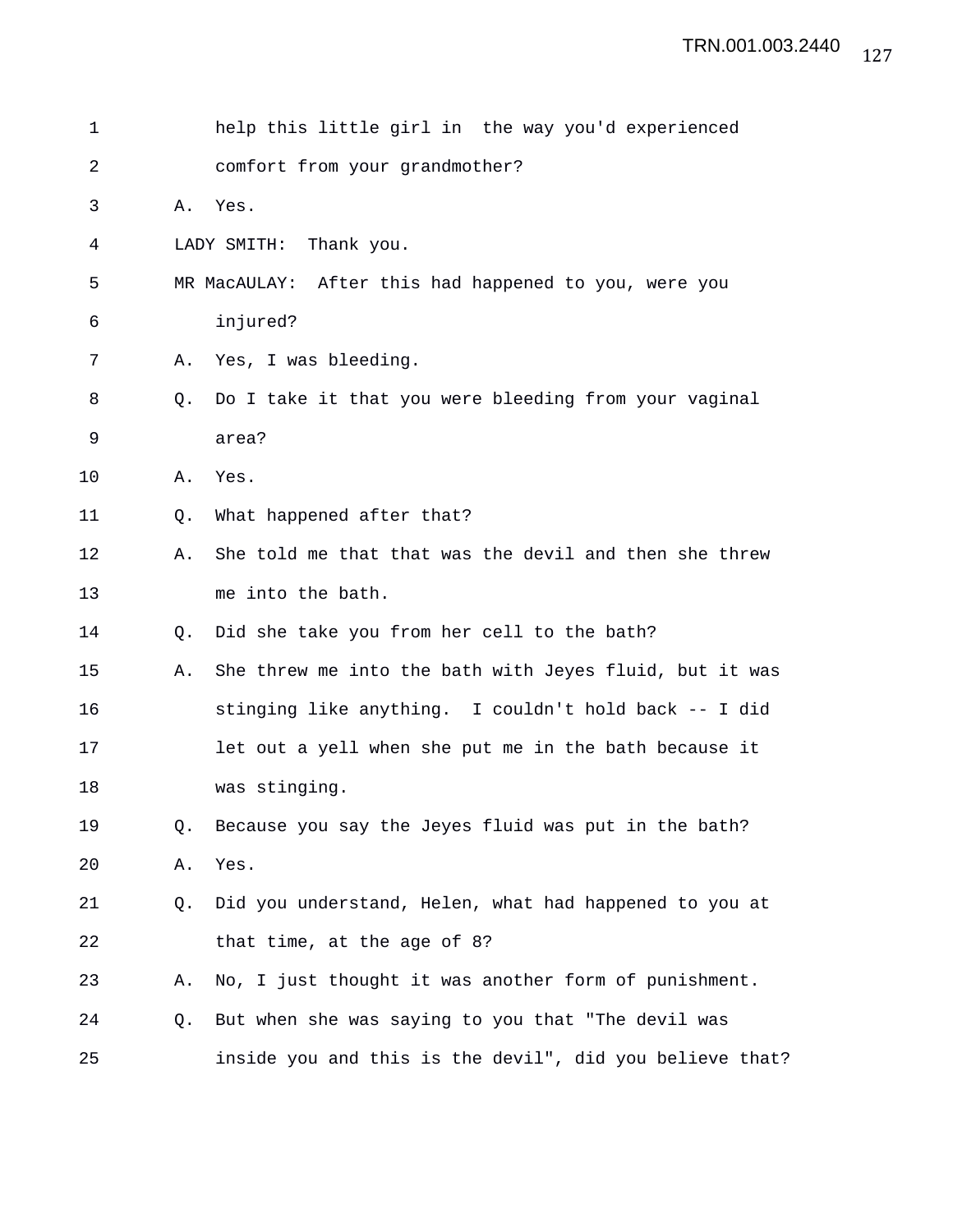1 A. Yes.

| 2  | 0.             | I think you said this was the start of it; we'll come   |
|----|----------------|---------------------------------------------------------|
| 3  |                | back to that again. But was this at a time when you     |
| 4  |                | were due to go to your first communion?                 |
| 5  | Α.             | Yes.                                                    |
| 6  | Q.             | I think the practice was that if you were to go to your |
| 7  |                | first communion, you'd have to do your first confession |
| 8  |                | first; is that right?                                   |
| 9  | Α.             | Yes.                                                    |
| 10 | Q.             | So you would have to go to confession, as it were, to   |
| 11 |                | confess your sins before you went to communion?         |
| 12 | Α.             | Yes.                                                    |
| 13 | Q.             | That was the thinking at the time?                      |
| 14 | Α.             | Yes, to cleanse yourself to receive God.                |
| 15 | Q <sub>z</sub> | Then did there come a point in time shortly after that  |
| 16 |                | when you went to confession?                            |
| 17 | Α.             | Yes.                                                    |
| 18 | Q.             | Was that within Nazareth House itself or was it in      |
| 19 |                | church                                                  |
| 20 | Α.             |                                                         |
| 21 | Q.             |                                                         |
| 22 |                |                                                         |
| 23 | Α.             |                                                         |
| 24 | Q.             | Did you know the priest to whom you were going to go to |
| 25 |                | confession?                                             |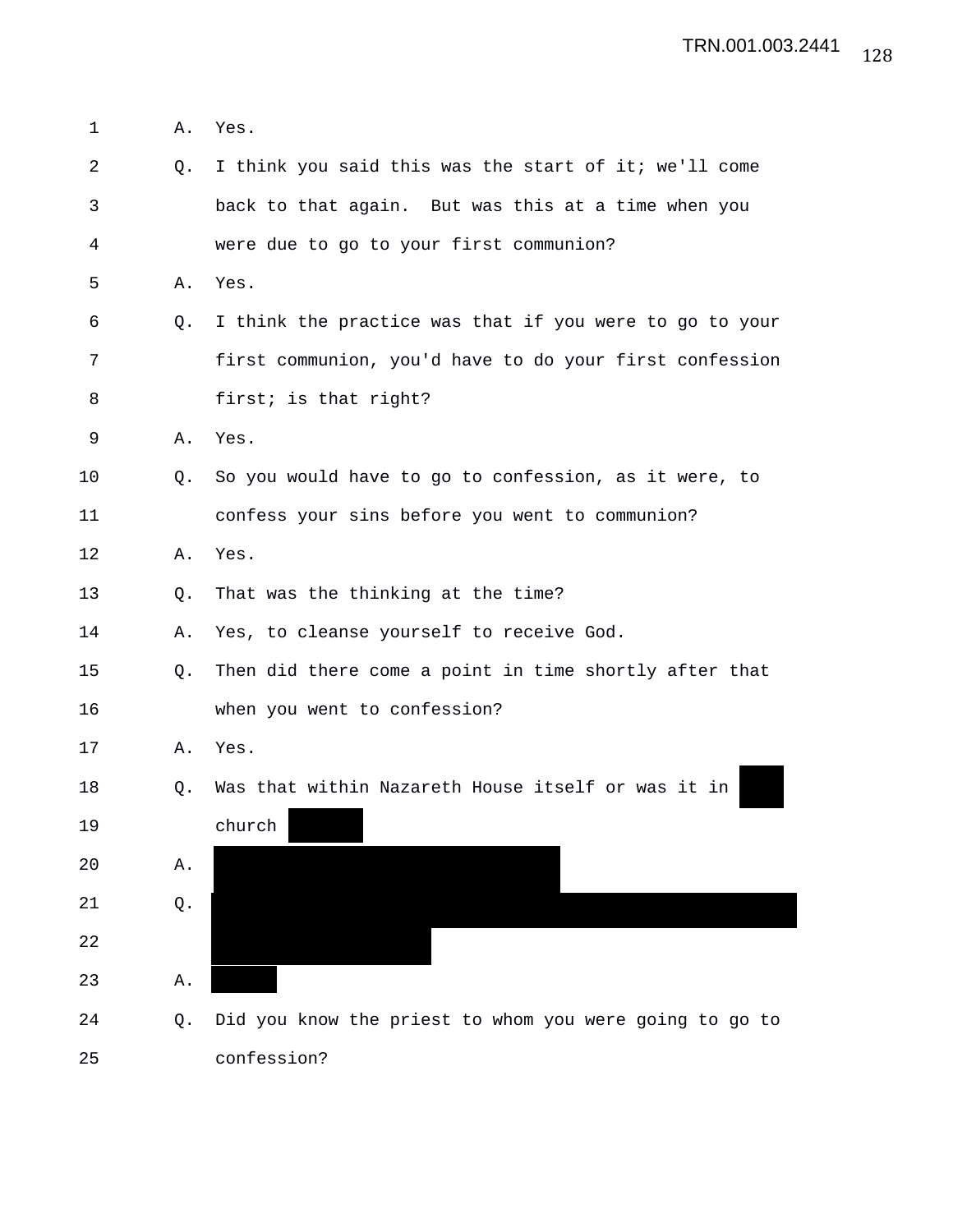| 1  | Α. | Well, at the time you went down and whatever light was            |
|----|----|-------------------------------------------------------------------|
| 2  |    | on, that was the priest that was taking confession.               |
| 3  | Q. | So let's just take it on from there. Do you remember              |
| 4  |    | going into the confessional?                                      |
| 5  | Α. | Yes.                                                              |
| 6  | Q. | Can you just again tell us in your own words what                 |
| 7  |    | happened?                                                         |
| 8  | Α. | I didn't want the devil inside of me, so I told the               |
| 9  |    | priest that the devil was inside of me and I had to get           |
| 10 |    | the devil out before I took my communion.                         |
| 11 | Q. | Were these the words you used?                                    |
| 12 | Α. | He asked me what I meant, so I told him what<br>Yes.              |
| 13 |    | LHZ did.<br>Sister                                                |
| 14 | Q. | Can you remember what you did say to him?                         |
| 15 | Α. | What I said to the priest?                                        |
| 16 | Q. | Yes.                                                              |
| 17 | Α. | Exactly that: the devil was inside of me, I needed to             |
| 18 |    | get the devil out so I could receive God. I told him              |
| 19 |    | LHZ had taken me into the cell and<br>that Sister                 |
| 20 |    | $L$ HZ $-$<br>told me it<br>something was inside of me and Sister |
| 21 |    | was the devil. I was able to tell him that it was                 |
| 22 |    | a brush that was inside of me, but my head still wasn't           |
| 23 |    | registering the fact that it wasn't the devil. He threw           |
| 24 |    | open the confessional box, told me I was the most wicked          |
| 25 |    | child he had ever met                                             |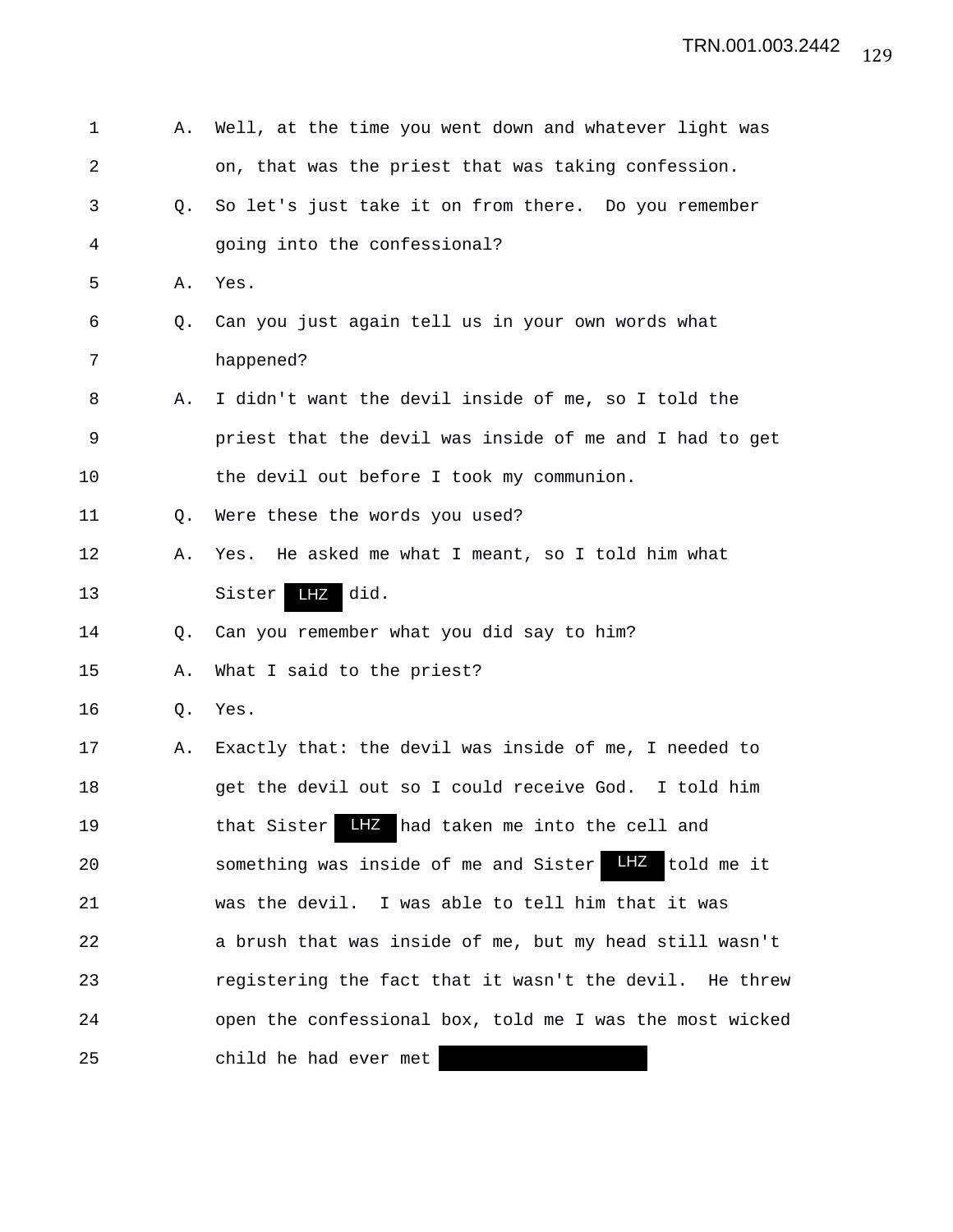| $\mathbf 1$ |    |                                                           |
|-------------|----|-----------------------------------------------------------|
| 2           |    |                                                           |
| 3           | Q. |                                                           |
| 4           |    |                                                           |
| 5           | Α. |                                                           |
| 6           | Q. |                                                           |
| 7           | Α. |                                                           |
| 8           | Q. | Where did you go<br>?                                     |
| 9           | Α. | In the front door.                                        |
| 10          |    | LHZ was waiting.<br>Sister                                |
| 11          |    | He told her what I'd said. We went into the front         |
| 12          |    | parlour on the right-hand side. They looked at each       |
| 13          |    | other, the way people do when they've got an              |
| 14          |    | understanding, but without language.                      |
| 15          |    | He told her what I'd said in the confessional, which      |
| 16          |    | went against absolutely everything that I'd been taught.  |
| 17          |    | It was supposed to be that it was sacred in the           |
| 18          |    | confessional and when you were talking in the             |
| 19          |    | confessional, you were only talking to God. That's what   |
| 20          |    | I believed. He told her what I'd said.                    |
| 21          |    | They looked at each other. They talked about              |
| 22          |    | <b>LNN</b><br>that was there.<br>punishment -- it was     |
| 23          | Q. | He was the priest?                                        |
| 24          | Α. | Yes. I ended up over what looks like a boardroom table    |
| 25          |    | <b>LNN</b><br>in the front parlour with<br>raping me, and |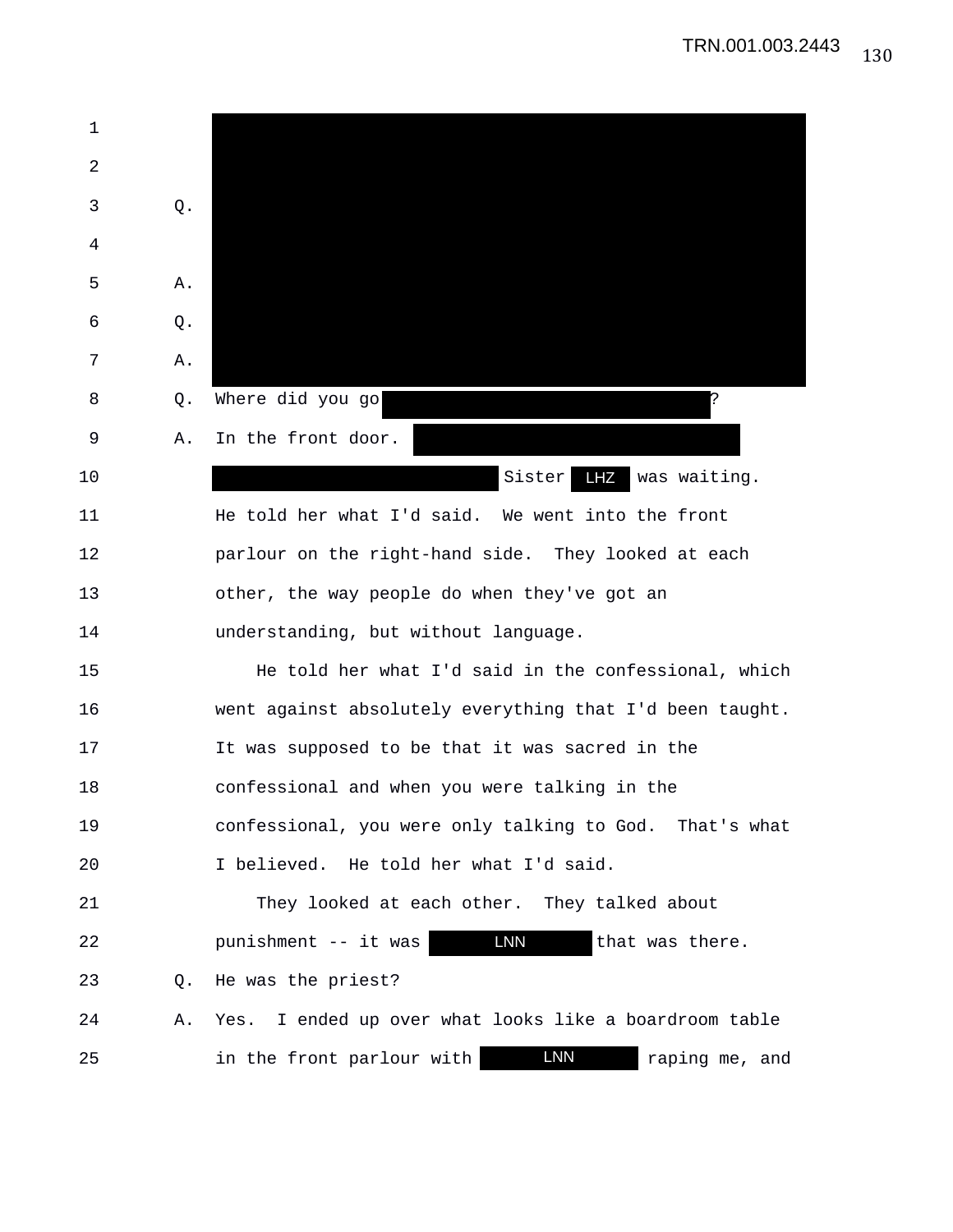| $\mathbf 1$    |    | that was because I talked about the devil being inside         |
|----------------|----|----------------------------------------------------------------|
| $\overline{2}$ |    | I didn't know at the time that was what it was;<br>of me.      |
| 3              |    | I just thought it was another form of punishment because       |
| 4              |    | I'd said something bad.                                        |
| 5              | Q. | Was Sister LHZ present when this happened?                     |
| 6              | Α. | She was holding my hands across the table.                     |
| 7              | Q. | Was your back to <b>LNN</b>                                    |
| 8              | Α. | Yes.                                                           |
| 9              | Q. | What happened when he was finished?                            |
| 10             | Α. | I was told I was a brazen hussy, I was told I must learn       |
| 11             |    | to keep my mouth shut, I was told the devil was inside         |
| 12             |    | of me. I went back into the other children and said            |
| 13             |    | nothing, I was to say nothing.                                 |
| 14             |    | But I turned that around because when it came time             |
| 15             |    | for my first communion, the prayers that we had to sing        |
| 16             |    | at school, the song was about:                                 |
| 17             |    | "Jesus thou art coming, holy as thou art                       |
| 18             |    | The God who made me from your own sweet heart.                 |
| 19             |    | Nature cannot hold me, come to me and stay                     |
| 20             |    | For I love you, Jesus, more than I can say."                   |
| 21             |    | And I held on to that every single time because, for           |
| 22             |    | me, my communion was getting the devil outside of me.          |
| 23             |    | I kept trying to turn things round about all the time as       |
| 24             |    | a child.                                                       |
| 25             | Q. | $L$ HZ<br>Okay. You have already told us what Sister<br>did to |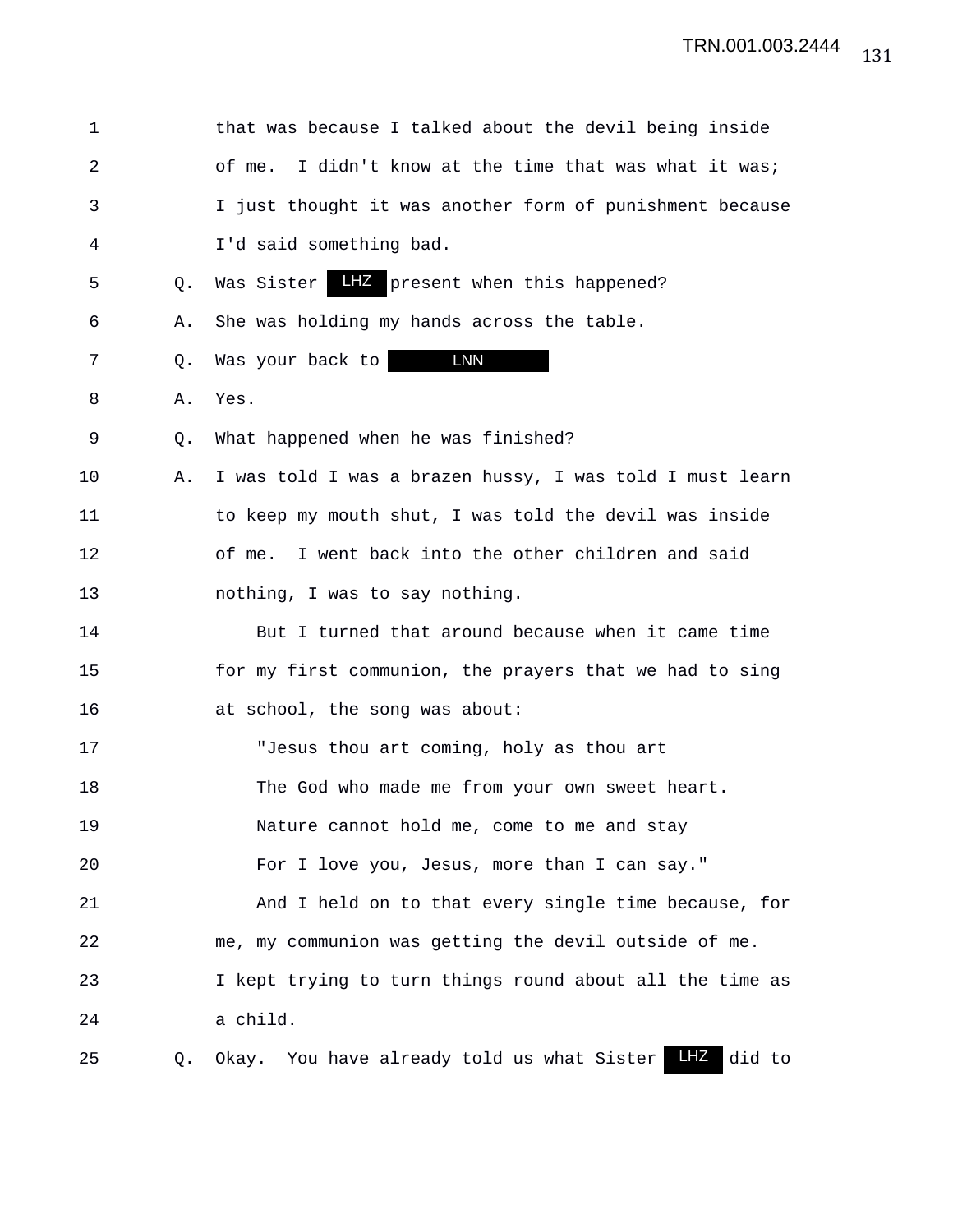| 1  | you first of all with the brush; did that happen again?   |  |  |
|----|-----------------------------------------------------------|--|--|
| 2  | Not with a brush, no.<br>Α.                               |  |  |
| 3  | What happened?<br>Q.                                      |  |  |
| 4  | (Pause)                                                   |  |  |
| 5  | LADY SMITH: We're going to have a break just now.         |  |  |
| 6  | $(2.32 \text{ pm})$                                       |  |  |
| 7  | (A short break)                                           |  |  |
| 8  | $(3.15 \text{ pm})$                                       |  |  |
| 9  | LADY SMITH: Mr MacAulay.                                  |  |  |
| 10 | MR MacAULAY: Before we had the break, Helen, I'd been     |  |  |
| 11 | asking you about sexual abuse. I propose to look at one   |  |  |
| 12 | or two specific incidents with you in that connection,    |  |  |
| 13 | which are covered to some extent in your statement.       |  |  |
| 14 | One thing you do say in your statement is -- and          |  |  |
| 15 | this is at paragraph 157 -- that you were sexually        |  |  |
| 16 | abused on a regular basis.                                |  |  |
| 17 | Α.<br>Yes.                                                |  |  |
| 18 | Is that correct?<br>Q.                                    |  |  |
| 19 | Yes.<br>Α.                                                |  |  |
| 20 | Who sexually abused you on a regular basis?<br>Q.         |  |  |
| 21 | Whoever was coming in.<br>Α.                              |  |  |
| 22 | Can I ask you about an incident that involved a bar<br>Q. |  |  |
| 23 | Do you recollect that incident?<br>stool?                 |  |  |
| 24 | Yes.<br>Α.                                                |  |  |
| 25 | Can you tell me about that?<br>Q.                         |  |  |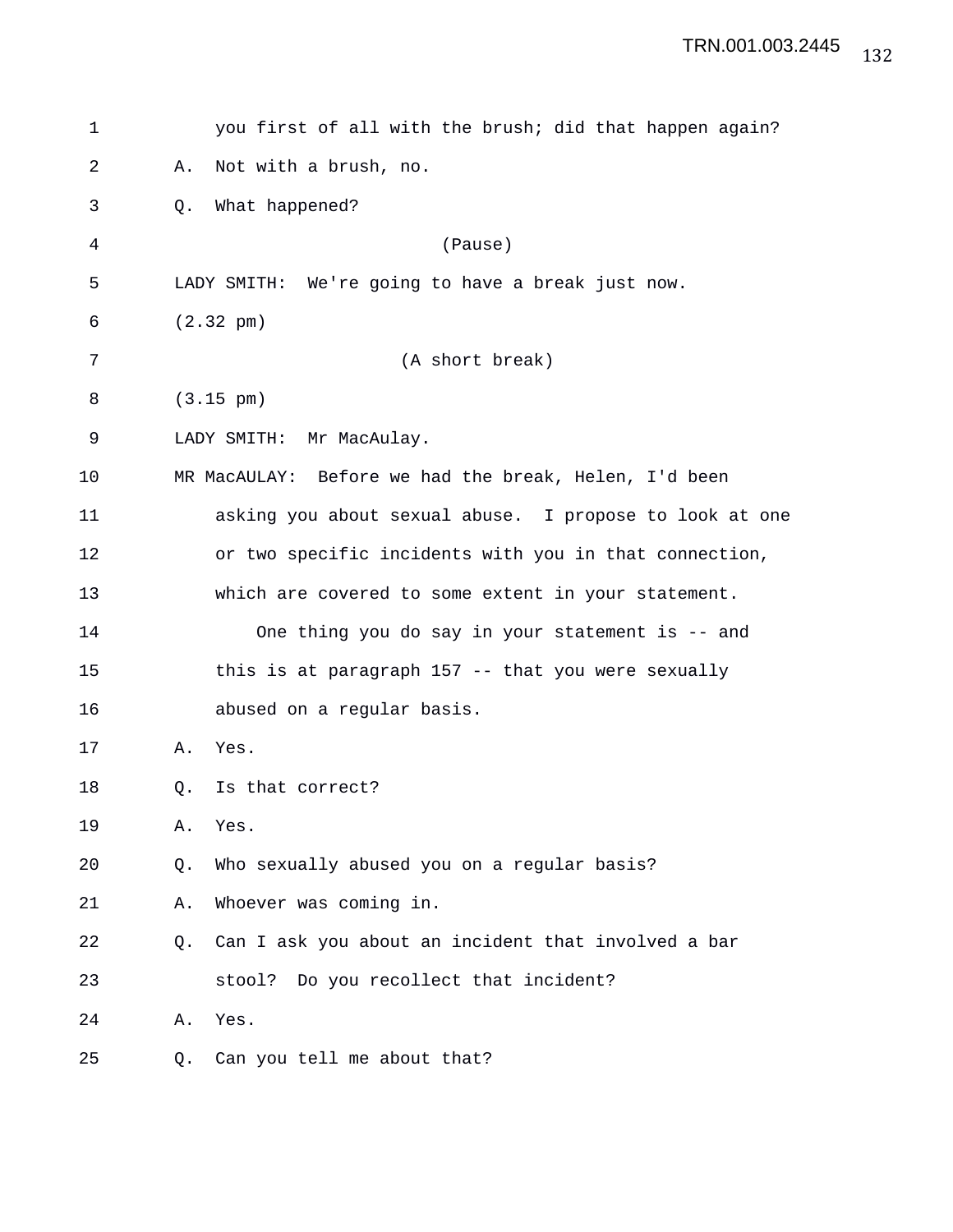| 1              | Α. | I was in bed and Sister LHZ came up, woke me up, and             |
|----------------|----|------------------------------------------------------------------|
| $\overline{a}$ |    | told me to follow her downstairs, downstairs to the              |
| 3              |    | downstairs changing room on the ground floor. There was          |
| 4              |    | like a high stool, four legs. She pushed me over it              |
| 5              |    | onto my tummy and tied my hands to the rung at the               |
| 6              |    | bottom and my feet to the rung at the back. She took             |
| 7              |    | the wash bag that you would put your toothbrush and              |
| 8              |    | toothpaste into and put that over my head.                       |
| 9              | Q. | Can you tell me what happened next?                              |
| 10             | Α. | I could hear voices -- I couldn't really see anything.           |
| 11             |    | Sister<br><b>LHZ</b> was standing on my head, pulling my head up |
| 12             |    | because I was kind of thrashing about, and then I was            |
| 13             |    | raped again.                                                     |
| 14             | Q. | Do you know if there was one man or more than one men            |
| 15             |    | involved in that episode?                                        |
| 16             | Α. | There was more than one.                                         |
| 17             | Q. | More than one. Did this happen once or more than once,           |
| 18             |    | this particular set-up with the stool?                           |
| 19             | Α. | More than once. It happened in the outhouse as well.             |
| 20             | Q. | I don't want to go into the detail, but was the                  |
| 21             |    | procedure the same, that you were tied to the stool,             |
| 22             |    | your head being covered, and being raped?                        |
| 23             | Α. | Yes.                                                             |
| 24             | Q. | Do I take it from what you've been telling us that               |
| 25             |    | it would be your back that would be to the men that were         |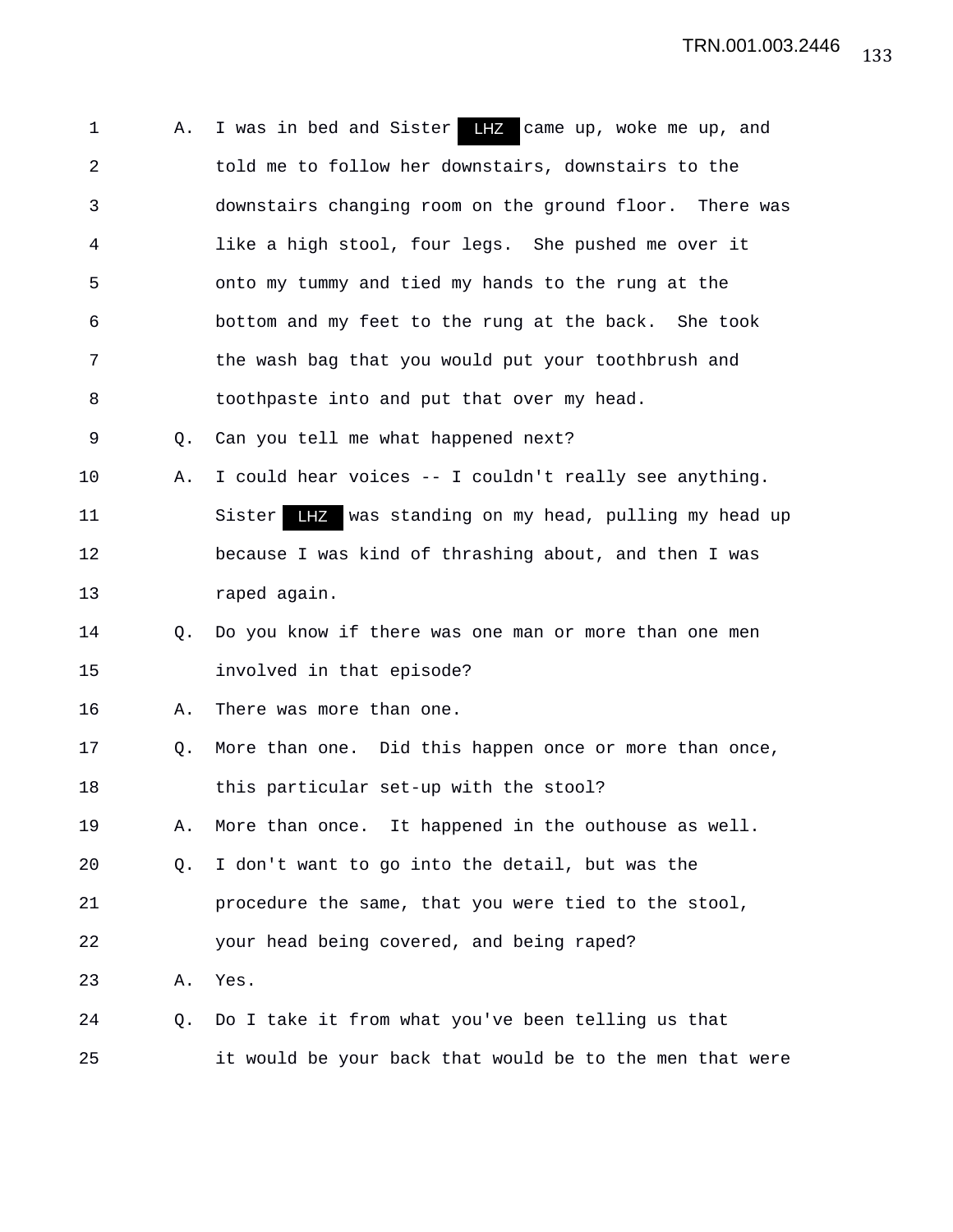1 raping you?

2 A. Yes.

3 Q. You mentioned before, Helen, and your 4 involvement with him. So far as you were concerned, did 5 he sexually abuse you after the first incident that you 6 described? LNN

7 A. I don't know.

8 Q. Because I think you're telling us that in these 9 incidents when your head was covered, you did not know 10 who the men were; is that correct?

11 A. Yes, except I knew that a priest was involved at some 12 point.

13 O. Why did you know that?

14 A. Because in the downstairs changing room, when it 15 eventually stopped, I could hear Sister LHZ going 16 down. There was like three toilets and at the end of 17 the little hallway in front of the toilets there was an 18 **b** outside door that Sister LHZ had the keys to. So 19 I could hear her with the keys and I heard her saying,

20 "Good night, father".

21 Q. Was this once or more than once, you heard this?

22 A. More than once.

23 Q. Are you able to tell me, Helen, what ages were you then? 24 What age or ages were you when this abuse that you've 25 been describing to us was going on?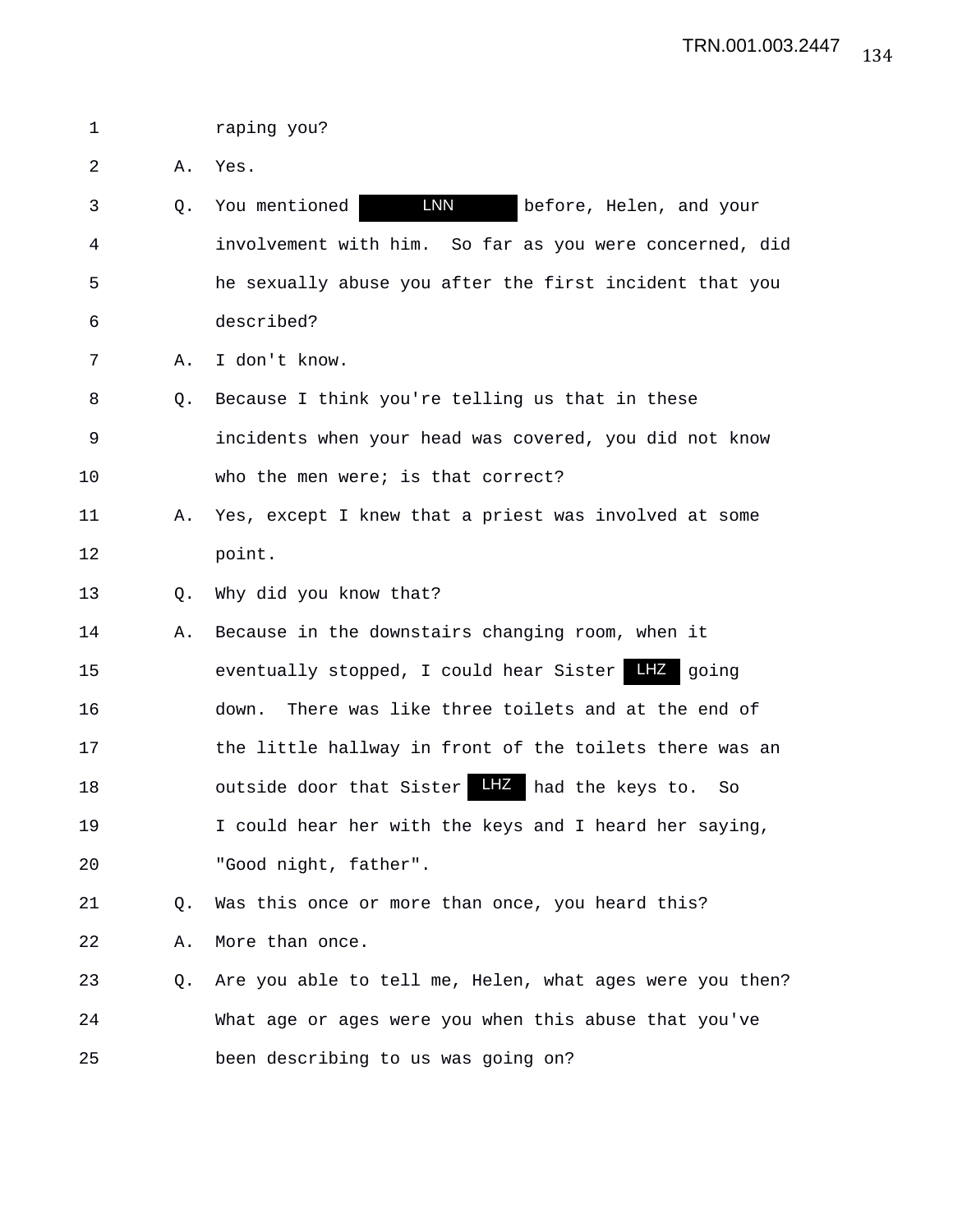1 A. About 11.

2 Q. Insofar as these incidents involving the stool would be 3 concerned, once the incident had finished, would you go 4 back to your bed or what would happen? 5 A. Sometimes, if it lasted long, after the people were 6 6 away, then Sister LHZ would take the thing off my head 7 and untie me and take me back upstairs. Sometimes 8 it would be a case of I would be told to go in the bath 9 and scrub myself clean, and then I'd be put to bed. 10 Q. Helen, that's all I want to ask you directly about the 11 sexual abuse itself. 12 I now want to move on to a point in time when -- and 13 you describe this in paragraph 160 onwards in your 14 statement -- when you say you were attacked, quite 15 viciously, by Sister LHZ over a lengthy period of 16 time. Are you able to help me with that? 17 A. Two things. 18 Q. Yes, certainly. 19 A. I'd come home from school one day. The way it worked 20 with sanitary towels was they would just be put in your 21 locker, they would just appear. I came home from school 22 and Sister LHZ asked me why I hadn't used them. 23 I told her I didn't need to. She got really, really 24 angry, asking me why I didn't need to use them, and 25 I said, "I don't know, I just don't need to use them".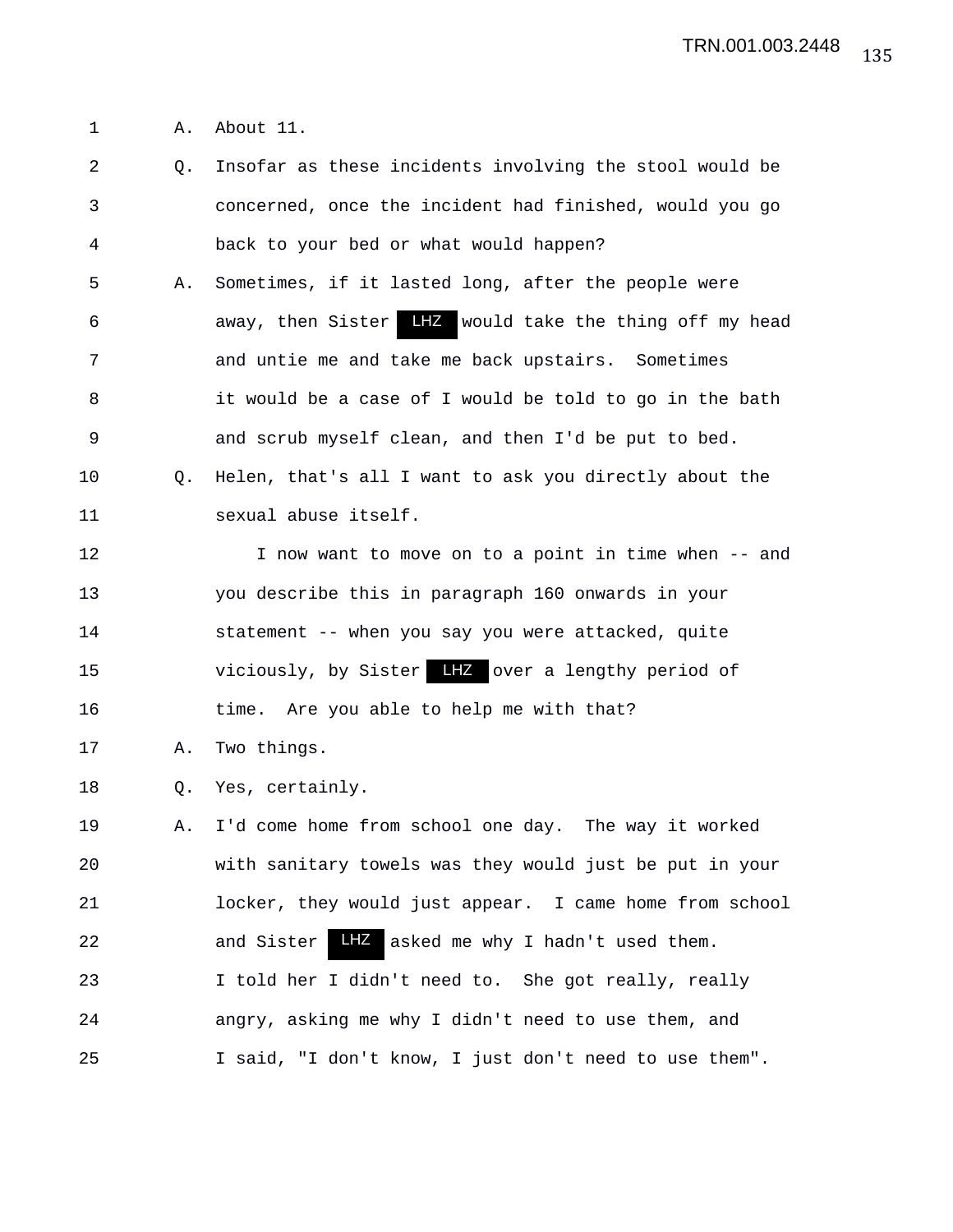1 She took me into her cell, threw me on the floor, and 2 started kicking me over and over and over and over for 3 what seemed like forever. 4 Q. Where was she kicking you? 5 A. In my stomach, in my back. It just went on for ages. 6 Q. What age were you at that time? 7 A. About 11 and a half, coming up 12. 8 Q. At a point in time, did you require to go to the toilet? 9 A. Yes. I asked her if I could go to the toilet. She 10 said, no, there was a stainless steel basin in the room, 11 in her cell and she told me if I needed the toilet, 12 I had to use the stainless steel basin. 13 I'd never done the toilet in front of anybody. 14 Sister LHZ used to beat us if we saw another child 15 doing the toilet. Even when you put the children in to 16 do the toilet when they were bed-wetting, you had to 17 stand with your back to them, and here she was asking me 18 to do the toilet in front of her. I couldn't do it. 19 The beating went on and then eventually I couldn't 20 hold it back any longer, told her I needed to go to the 21 toilet, and I had to do the toilet in the stainless 22 steel bowl, but it was all bleeding. She lifted 23 something out of the basin and told me it was the devil, 24 that was proof that the devil had come out of me. 25 Q. After that incident, were you in bed for some time?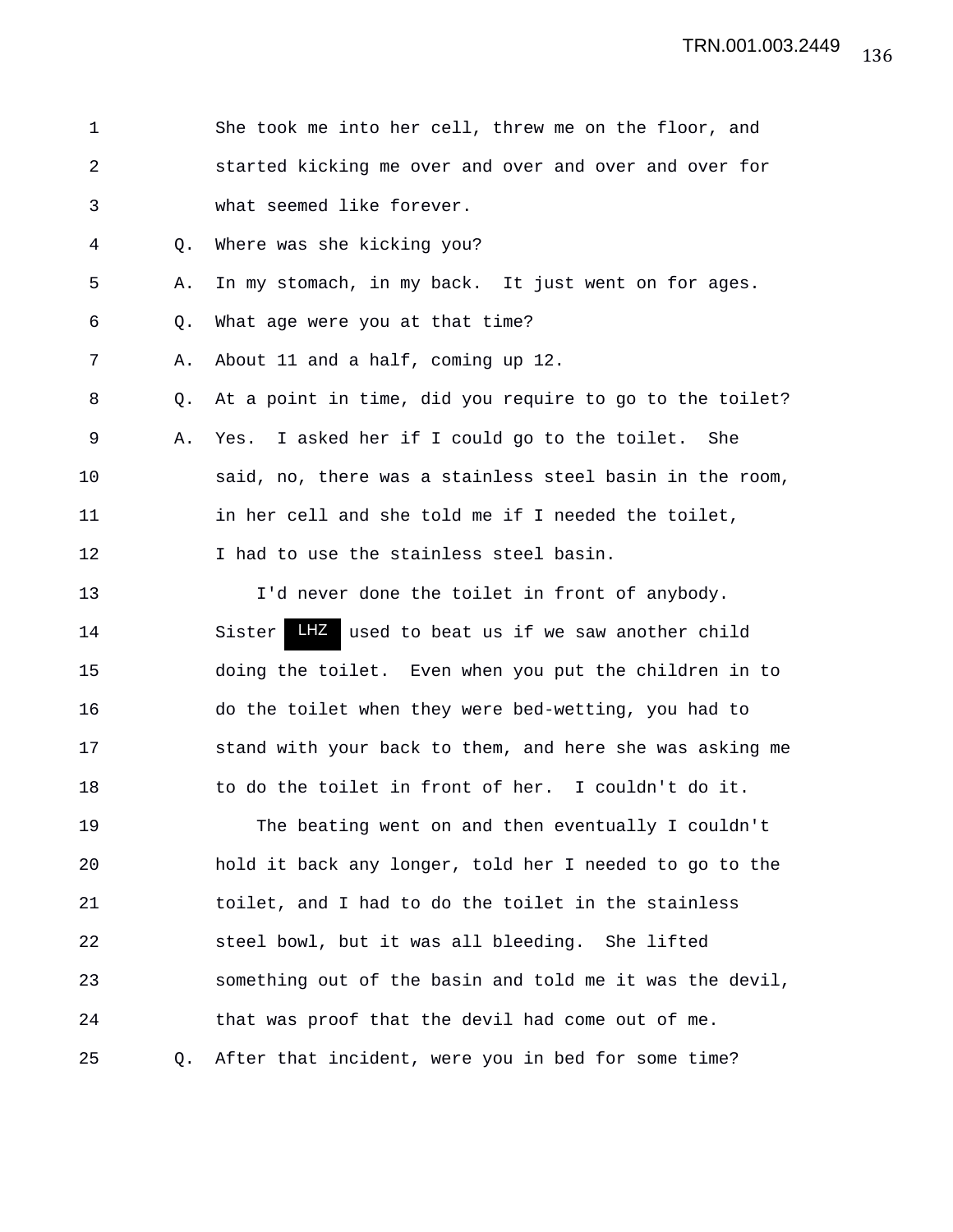1 A. Yes, for about three weeks -- maybe longer, I can't 2 remember. 3 Q. But after that, did the sexual abuse you've told us 4 about come to an end? 5 A. There was something else that happened that's in -- that 6 I told the procurator fiscal. 7 Q. I'm not pressing you to tell us that, Helen. It's only 8 if you want to tell us that that you need tell us. 9 A. She decided that she wanted to degrade me even further, 10 so the sexual abuse ended with her using an animal and 11 them all laughing. 12 Q. Again, I'm not pressing you to develop that. It's 13 entirely up to you if you want to do that. 14 A. I think that covers it. 15 Q. Okay. You mentioned earlier running away to the 16 Social Work Department at the time that these events 17 that you've been telling me about happened. Did you run 18 away to the Social Work Department? 19 A. One of the times, yes. 20 Q. Were you bleeding? 21 A. Yes. 22 Q. I think you touched upon this earlier, but this perhaps 23 fits in better with what we've been discussing over the 24 last little while. What happened on this occasion when 25 you went to the Social Work Department?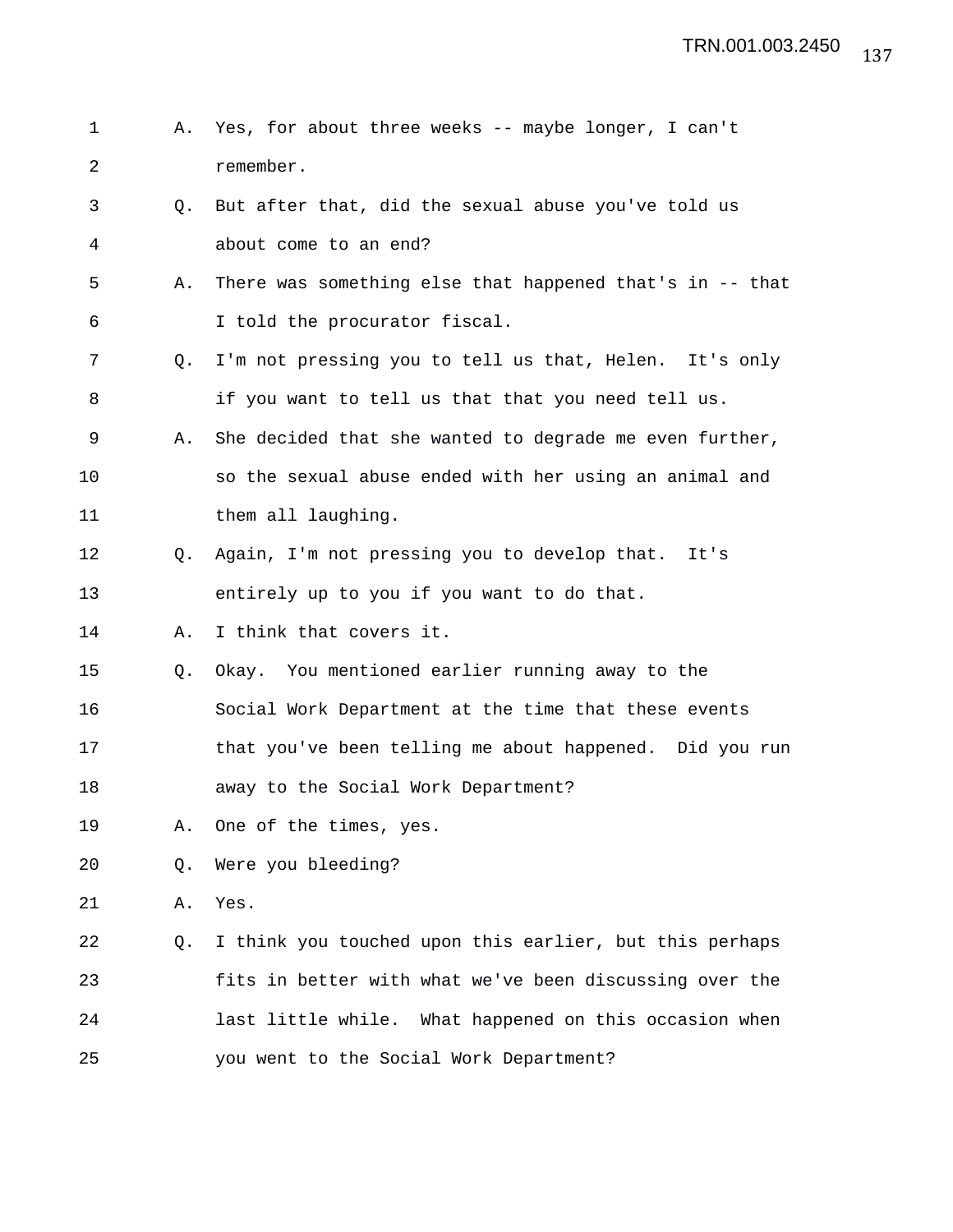| 1              | Α. | I spoke to Peter Murphy. I had to wait to see him and     |  |
|----------------|----|-----------------------------------------------------------|--|
| $\overline{2}$ |    | I was still crying. I was still really, really upset.     |  |
| 3              |    | When I did eventually see him, I tried to tell him what   |  |
| 4              |    | happened.                                                 |  |
| 5              | Q. | And what event were you trying to tell him about?         |  |
| 6              | Α. | About the brush incident, with the blood.                 |  |
| 7              | Q. | Did you actually tell him about that?                     |  |
| 8              | Α. | I lifted up my skirt. I was still bleeding. But he        |  |
| 9              |    | just took me back and Sister LHZ told him I'd be          |  |
| 10             |    | fighting with somebody else and that's how I got          |  |
| 11             |    | injured.                                                  |  |
| 12             | Q. | Was that really the end of that?                          |  |
| 13             | Α. | As far as social work were concerned?                     |  |
| 14             | Q. | Yes.                                                      |  |
| 15             | Α. | Yes, he just  If he did come to see me after that, I      |  |
| 16             |    | didn't speak to him and so he just thought I'd become     |  |
| 17             |    | really quiet.                                             |  |
| 18             | Q. | Helen, in relation to the sexual abuse you've been        |  |
| 19             |    | telling us about, did you tell anyone else about that?    |  |
| 20             | Α. | In the children's home, you mean?                         |  |
| 21             | Q. | Yes.                                                      |  |
| 22             | Α. | No.                                                       |  |
| 23             | Q. | I think what you say in your statement is that            |  |
| 24             |    | LFZ had brainwashed you into believing that the<br>Sister |  |
| 25             |    | devil was inside you; is that correct?                    |  |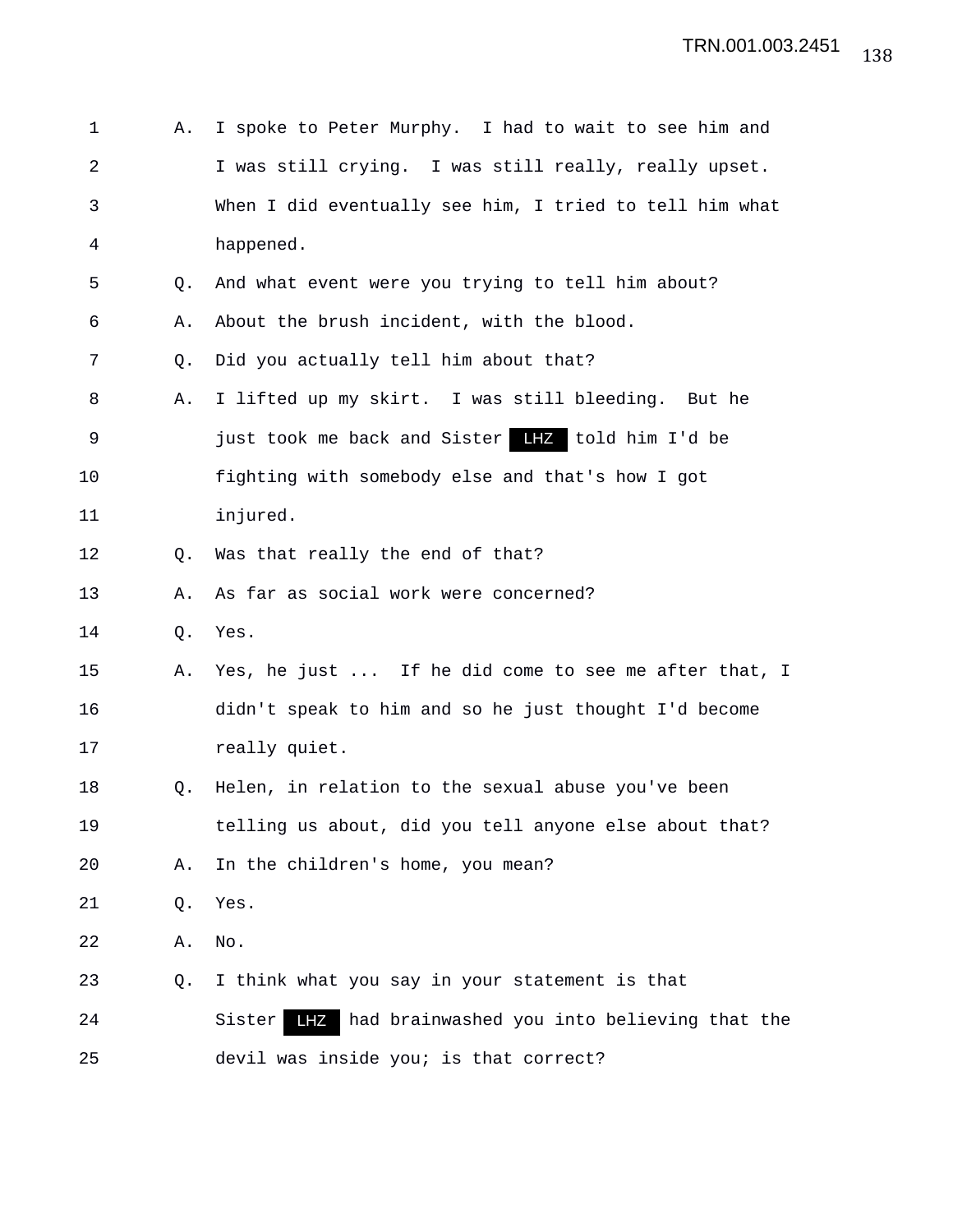- 1 A. Yes.
- 2 Q. And was that a reason why then you didn't want to tell 3 anyone?
- 4 A. Yes, because that's what I believed it was. I had no 5 idea what was happening to me. I just knew that 6 something was inside of me that shouldn't be there and 7 it had to be the devil because what else could it be? 8 Q. You've mentioned the incident where you were being 9 degraded: was that then the last incident that involved 10 any degree of sexual activity?
- 11 A. Yes.
- 12 Q. What age, just to be clear, do you think you would have 13 been at about that time?
- 14 A. I was in first year at secondary school, so I'd be about 15 12.
- 16 Q. I think you told us earlier, Helen, that the abuse began 17 when you were of the age of about 8; is that right?
- 18 A. Yes.
- 19 Q. Again, without looking at detail, did the abuse continue 20 over the period from the age of 8 until this point in 21 time when you were in the first year of secondary? 22 A. Yes.
- 23 Q. I think we've looked at specific incidents, but just to 24 be clear, there was more that went on during that period 25 of time that we haven't looked at?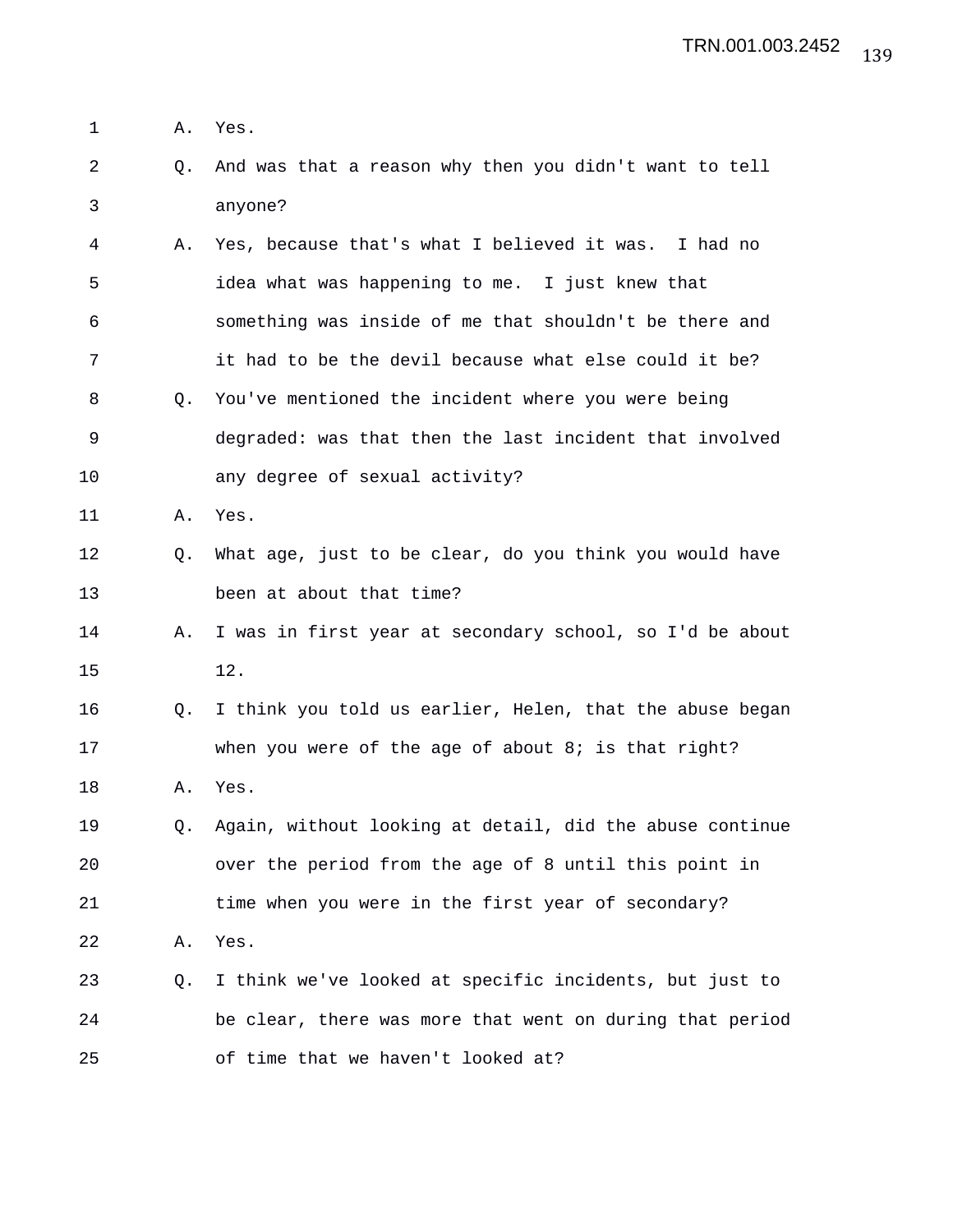1 A. Yes.

| 2  | Q. | That's then all I wanted to ask you about that           |
|----|----|----------------------------------------------------------|
| 3  |    | particular side of things, Helen. I think you've         |
| 4  |    | already mentioned -- I've put to you that you left       |
| 5  |    | Nazareth House at about the age of 14, perhaps up to 15; |
| 6  |    | is that correct?                                         |
| 7  | Α. | Yes.                                                     |
| 8  | O. | How did it come about that you were leaving then? How    |
| 9  |    | did you get to know you were leaving Nazareth House?     |
| 10 | Α. | Mr Murphy came<br>one day and told we were               |
| 11 |    | going home the following week.                           |
| 12 | O. | Was it to your father you went?                          |
| 13 | Α. | Yes -- well, my father and another lady.                 |
| 14 | Q. | You tell us in your statement what life was like after   |
| 15 |    | being in care, Helen; that begins at paragraph 177.      |
| 16 |    | I think at a particular point in time you renewed        |
| 17 |    | contact with your mother; is that correct?               |
| 18 | Α. | Yes.                                                     |
| 19 | Q. | She came back from Australia?                            |
| 20 | Α. | For a holiday, yes.                                      |
| 21 | Q. | And I think there was some talk of you going to join her |
| 22 |    | in Australia, but that did not happen.                   |
| 23 | Α. | No.                                                      |
| 24 | Q. | And you were disappointed at that?                       |
| 25 | Α. | Yes.                                                     |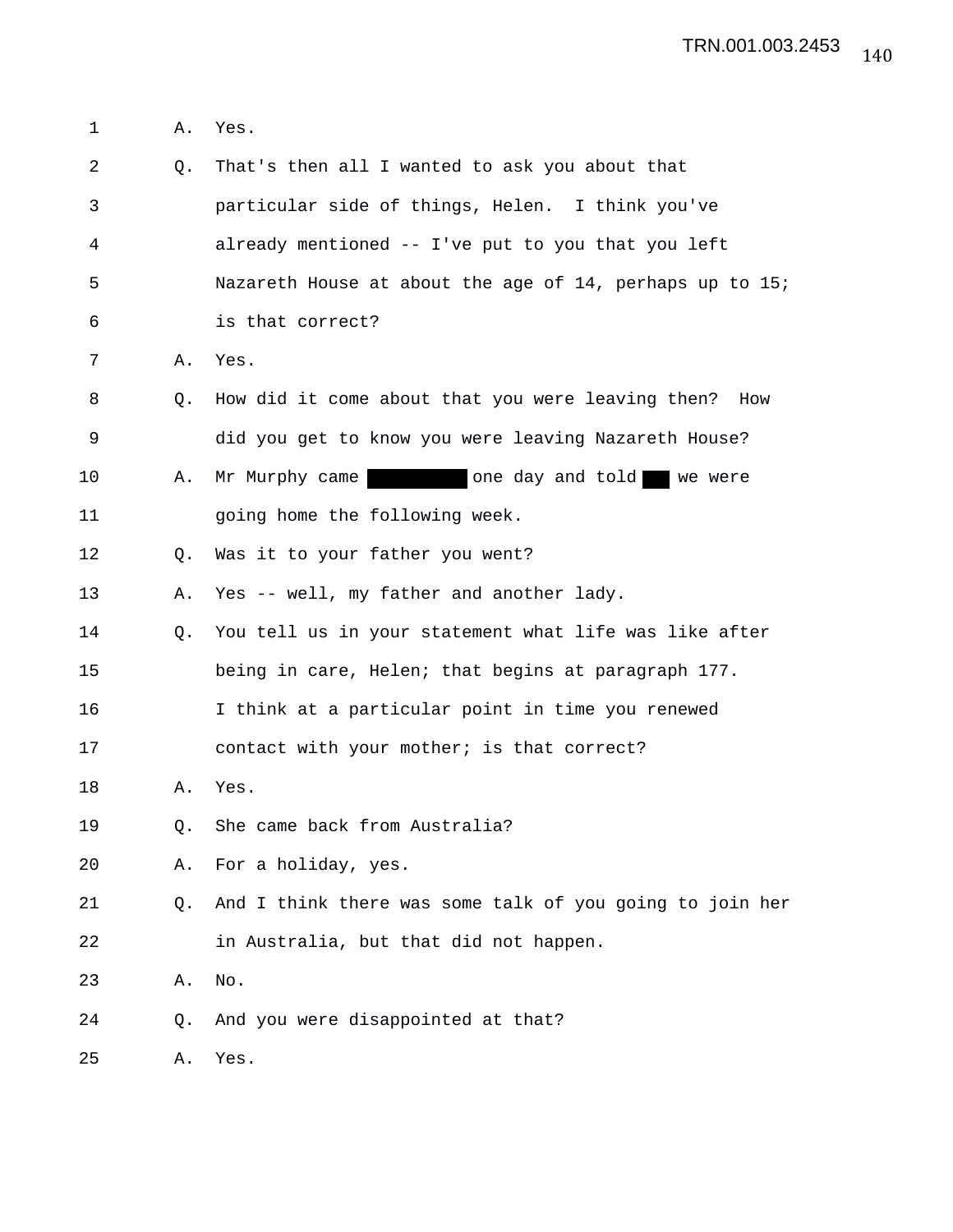| 1  | Q. | I don't want to go into a lot of the detail of what        |  |  |
|----|----|------------------------------------------------------------|--|--|
| 2  |    | happened to you, but I'll look at impact in a moment.      |  |  |
| 3  |    | But did you end up going to London with the intention of   |  |  |
| 4  |    | joining the Order of the Missionaries of Charity?          |  |  |
| 5  | Α. | Yes.                                                       |  |  |
| 6  | Q. | Can you tell me about that? Because I think you joined     |  |  |
| 7  |    | the order for a period of time.                            |  |  |
| 8  | Α. | I did.                                                     |  |  |
| 9  | Q. | How did you find that?                                     |  |  |
| 10 | Α. | I loved it, because it was an order who provided comfort   |  |  |
| 11 |    | to people who society would walk past, the homeless.<br>So |  |  |
| 12 |    | it was -- Mother Teresa's order dealt with the homeless.   |  |  |
| 13 |    | Mother Teresa always used to say:                          |  |  |
| 14 |    | "The greatest disease to mankind is the feeling of         |  |  |
| 15 |    | unloved and unwanted."                                     |  |  |
| 16 |    | I knew exactly what that felt like.                        |  |  |
| 17 | Q. | Mother Teresa, of course, was the founder of this          |  |  |
| 18 |    | particular order; is that right?                           |  |  |
| 19 | Α. | Yes.                                                       |  |  |
| 20 | Q. | Did you meet her?                                          |  |  |
| 21 | Α. | I did, yes.                                                |  |  |
| 22 | Q. | Perhaps you can tell us, what was that like?               |  |  |
| 23 | Α. | I'm not sure if I can put that into words, to be honest    |  |  |
| 24 |    | with you. She was little, tiny, but she had such an        |  |  |
| 25 |    | aura about her.<br>You could feel God emanating from her.  |  |  |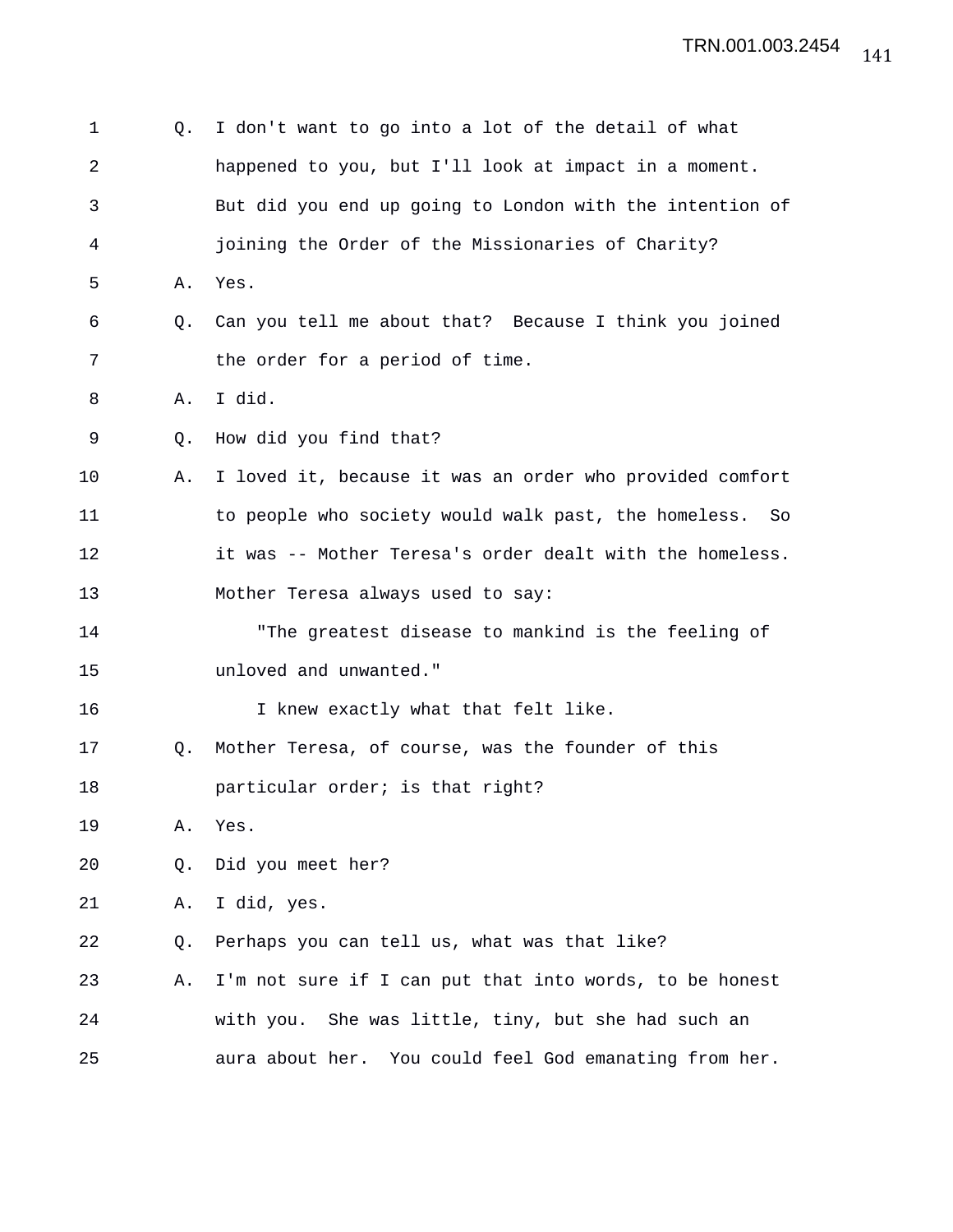1 She was full of compassion, full of kindness. She 2 reached out to people. I first met Mother Teresa in 3 London and it was her who accepted me into the order and 4 in fact it was with her that I agreed what my name would 5 be. 6 The next time I met Mother Teresa was when I was in 7 Rome, which would have been about a year and a half 8 later. She came up the stairs to the convent and I was 9 standing and she came over and said, "Oh, 10 Sister Natalia", and put her hands on my head and kissed 11 my forehead. I thought, what an amazing woman, she has 12 sisters all over the world and yet she can remember your 13 name. That just meant so much. 14 Q. You tell us in your statement, Helen, that you were with 15 the order for almost four years. 16 A. Yes, about that. 17 Q. But you decided to leave before taking your final vows? 18 A. Yes. 19 Q. You then go on to tell us -- 20 A. That's the ironic thing though: any of the Sisters of 21 Nazareth could have left at any time. You don't become 22 a nun for life. If you decide it's not your vocation, 23 then you can leave. Sometimes people will say, 24 sometimes the sisters were unhappy at the Sisters of 25 Nazareth. That's no excuse for abusing children. If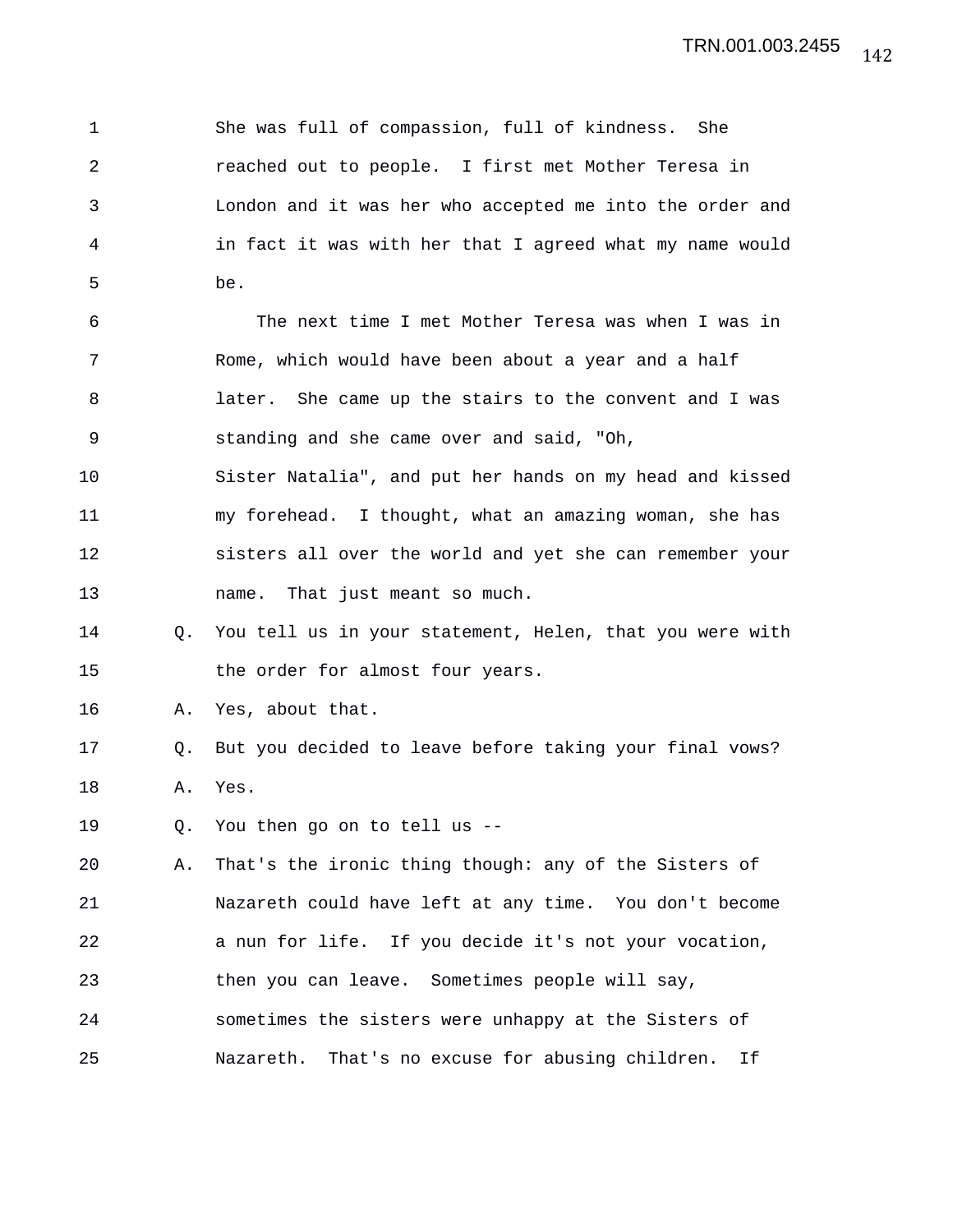1 they were unhappy they could have left. It's not a life 2 sentence: it's a dedication, a vocation, it's a choice 3 to serve God in that way. So the sisters who were being 4 cruel or not representing God properly could have left 5 at any time. That's the bit I don't understand about 6 all of this. 7 Q. But it was your choice, as you've just told us, to leave 8 after just under four years within the order? 9 A. Yes. 10 Q. At that time do I take it you were still in London? 11 A. Yes. 12 Q. What you tell us at paragraphs 192 onwards in your 13 statement, perhaps up to paragraph 202, you provide us 14 with the details of your personal circumstances, getting 15 married and having children, and you tell us about 16 having, in particular, a grown-up son with whom you were 17 extremely close. 18 A. Yes. I see him every day. 19 Q. Again, we can read for ourselves what you've -- I don't 20 want to take you to the detail of that, Helen, but what 21 you tell us at paragraph 203 is that you did report 22 certain things to the police and to the procurator 23 fiscal. 24 A. Yes. 25 Q. In particular, you had some dealings with the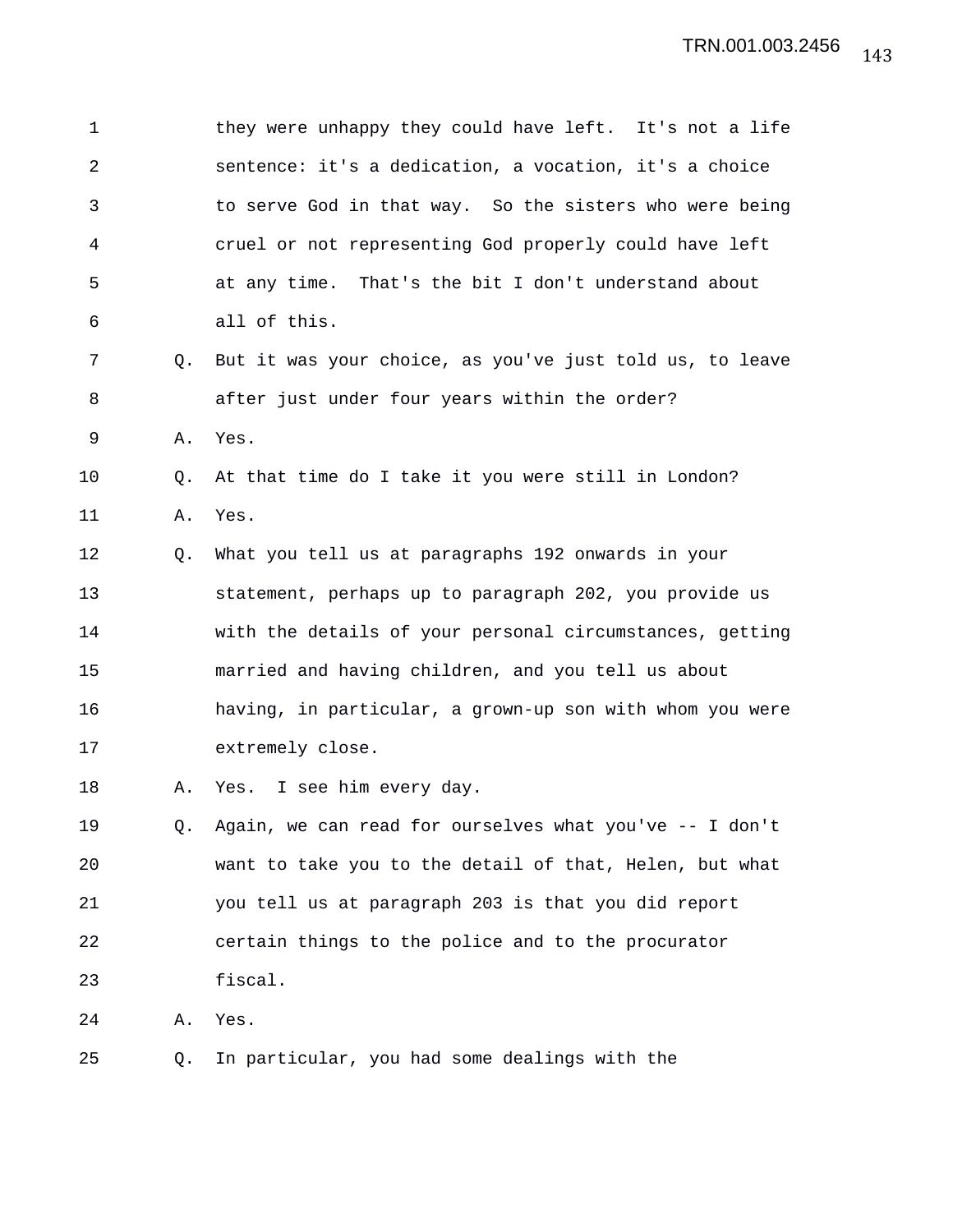144 TRN.001.003.2457

| I |  |
|---|--|
|   |  |

procurator fiscal, I think; was that at Kilmarnock?

2 A. Yes.

3 Q. He took statements from you; is that correct? 4 A. Yes. But that came about because I was told by the 5 police in Kilmarnock -- when I first reported it, they 6 got back in contact with me six weeks later to say that 7 they weren't going to investigate the case. So because 8 of that, I went to see my local MSP and explained to her 9 that it wasn't just me, there were lots of people out 10 there who'd been abused in care. It was because she'd 11 contacted Jim Wallace, who was the Lord Advocate at that 12 time, so he then instructed the procurator fiscal in 13 Kilmarnock to investigate things.

14 Q. He did speak to you?

15 A. Yes.

16 Q. And in particular, over a period of time, you provided 17 statements to him, setting out, over a period of time, 18 the type of abuse that you've described to us in 19 evidence today; is that correct?

20 A. Yes. Will Andrew was -- he was kind, he took it at my 21 pace. Sometimes he would meet with me in Kilmarnock. 22 Sometimes he would come through to the fiscal's office 23 in Dumbarton. Sometimes he would talk to me on the 24 phone. So I kind of -- he gave me the chance to build 25 up a trust in him to be able to open up. So I would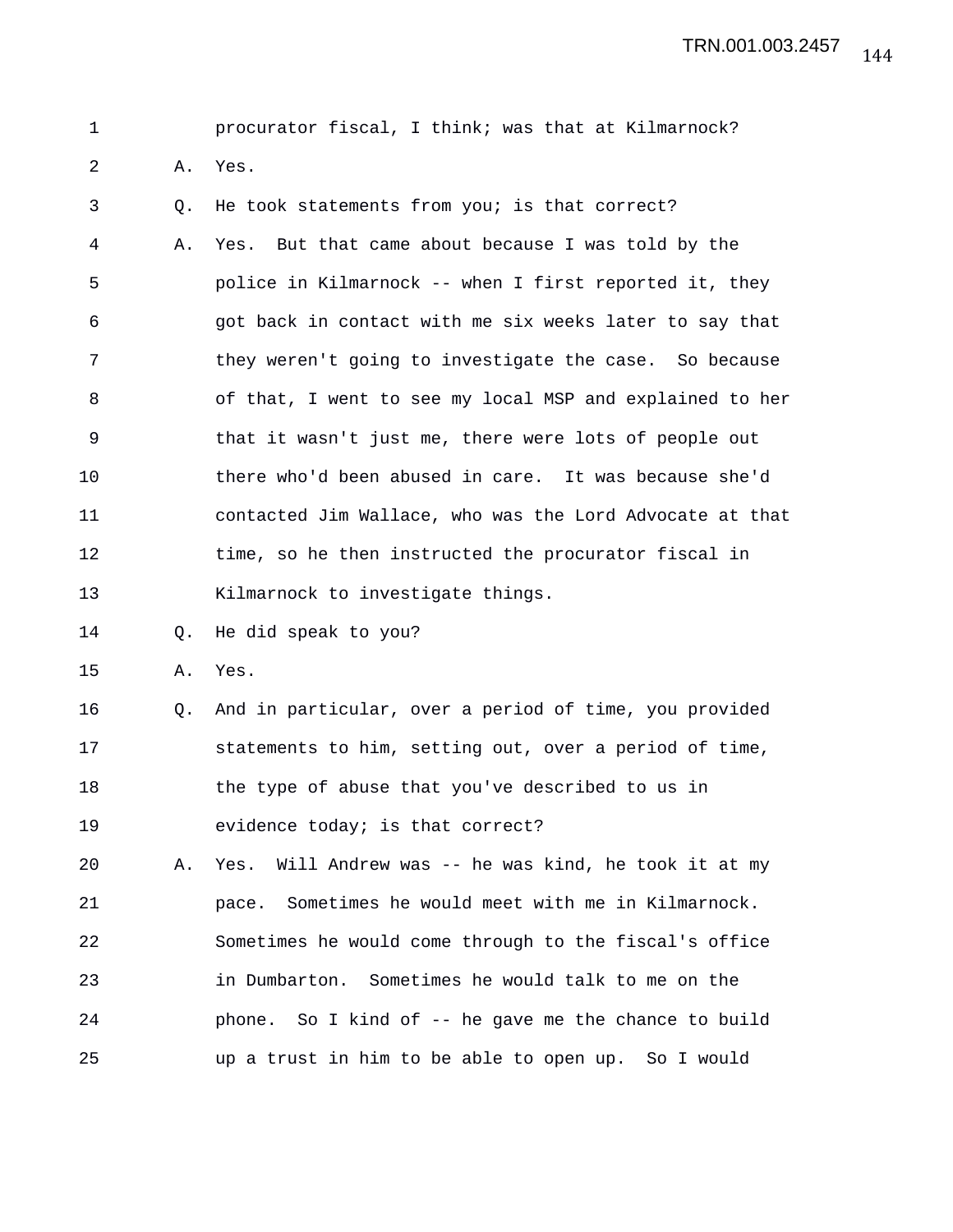| 1  |    | open up a bit, see what his reaction would be, and then       |
|----|----|---------------------------------------------------------------|
| 2  |    | eventually open up and tell him the whole sheboom.            |
| 3  | О. | I think you were advised at a point in time that the          |
| 4  |    | matter was not going to be taken any further by the           |
| 5  |    | prosecution authorities; is that right?                       |
| 6  | Α. | Yes.                                                          |
| 7  | Q. | What were you told?                                           |
| 8  | Α. | I was told that the Crown's decision was because              |
| 9  |    | LHZ was too old and too infirm, they weren't<br>Sister        |
| 10 |    | going to pursue the case.                                     |
| 11 | О. | Did you contact the procurator fiscal to discuss that         |
| 12 |    | with him?                                                     |
| 13 | Α. | I actually went down to Kilmarnock with a friend.<br>The      |
| 14 |    | first thing he said when we went in was, "Now, Helen,         |
| 15 |    | the first thing I need you to realise is it's not             |
| 16 |    | because you haven't been believed, we absolutely believe      |
| 17 |    | these things happened to you, but the Crown's decision        |
| 18 |    | <b>IIZ</b> is too old and too infirm, we<br>is because Sister |
| 19 |    | can't pursue the case".                                       |
| 20 | Q. | Did you do something to check out yourself what the           |
| 21 |    | LHZ<br>position was, particularly with Sister                 |
| 22 | Α. | Yes.                                                          |
| 23 | Q. | What did you do?                                              |
| 24 | Α. | I was annoyed. I'm the kind of person that, I can             |
| 25 |    | accept something if I know that it's true, so by the          |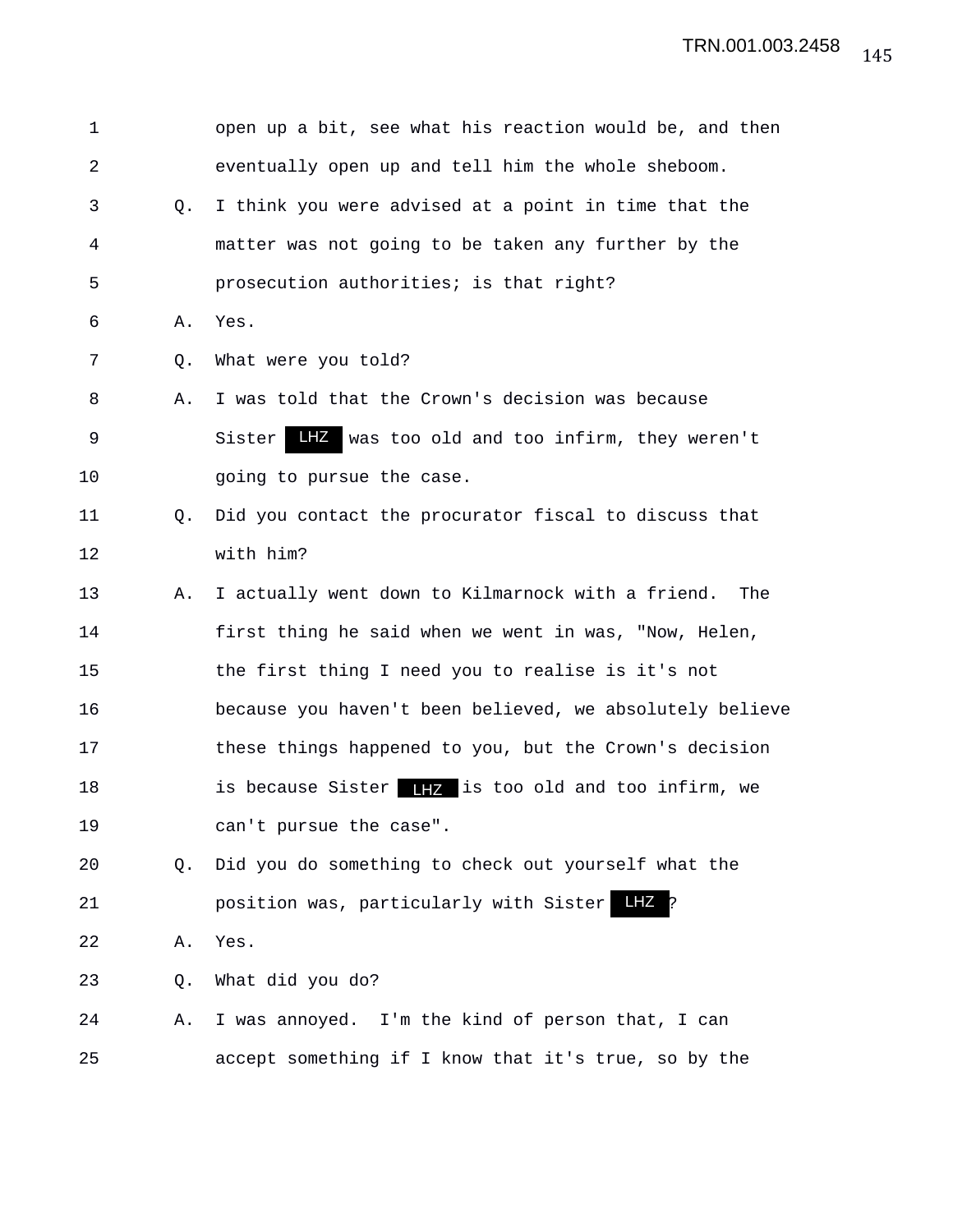1 time I'd got back home, which would have been an hour, 2 an hour and a half later, my friend was still with me 3 and I said, "I can't accept this, I need to find out if 4 this is true". 5 1 knew Sister **HZ** was in Nazareth House --6 she was still alive, so I rang and to speak to 7 her. The person who answered the phone said, "I'll just 8 get her for you". I could hear her footsteps coming 9 towards the phone. She answered the phone and I told 10 her who I was the settlement of the control of the method of the method is not her controller to the method of the method is not her controller to the method of the method of the method of the method of the method of th 11 immediate response was, "Oh yes, from Nazareth House in 12 Kilmarnock". 13 Q. 14 15 A. 16 17 Q. Yes. So what happened then during the course of this 18 phone call? 19 A. I asked her how she was, she said she was fine. So 20 I knew mentally she was okay. I then asked her, "Can 21 I ask you how's your health in general?" and she said, 22 "I'm fine, just that I walk with a stick now". When she 23 said that, I just rattled a crisp packet and said there 24 was something wrong with the line and put the phone down 25 because I was shaking like a leaf at that point.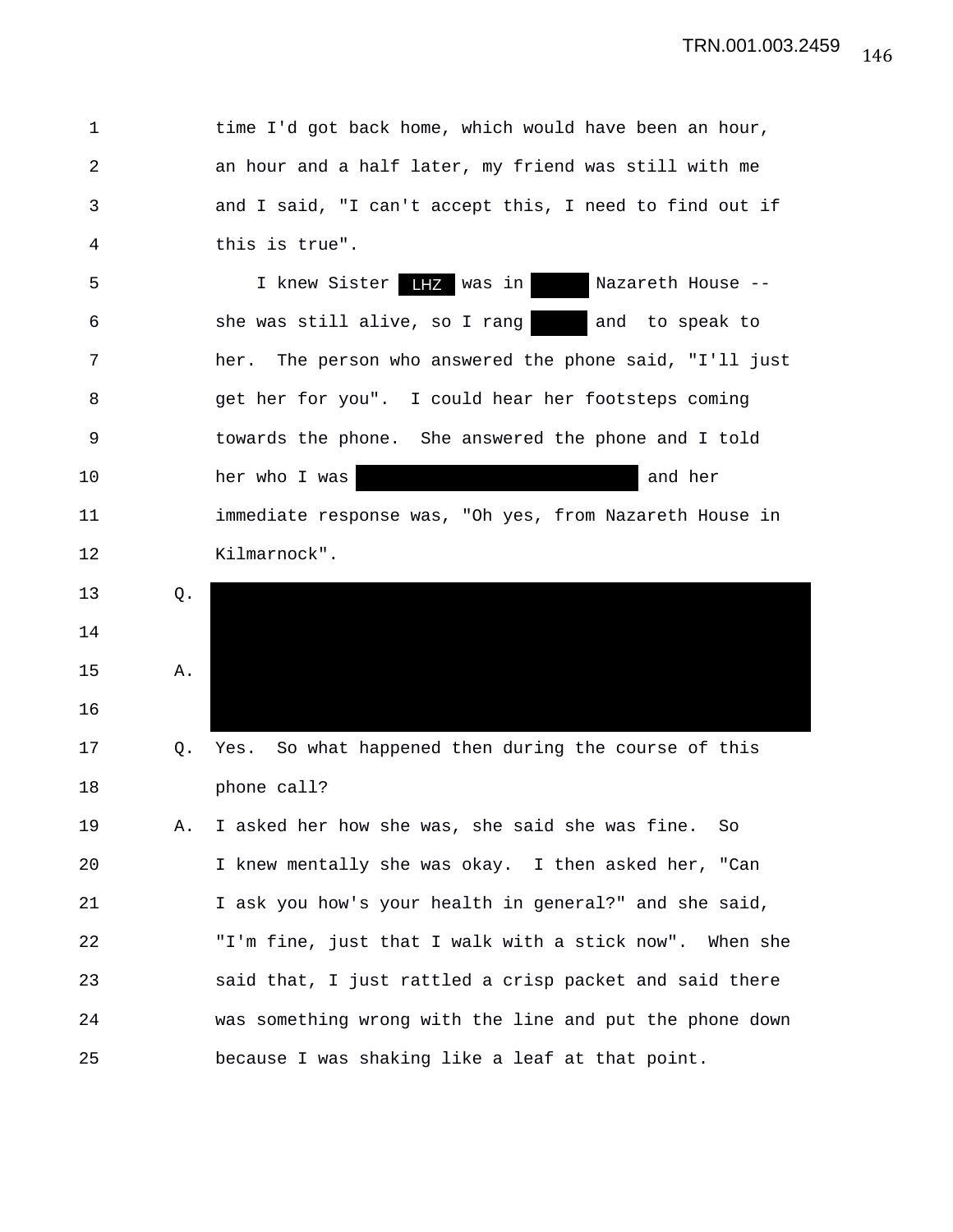- 
- 1 Q. Were you rather upset?
- 2 A. I was livid. I would much rather they told me the truth 3 than tell me lies. So I phoned the procurator fiscal 4 back and said, "Why did you lie to me?" and he said, 5 "What did you mean?" and I said, "Well, I've just phone 6 Nazareth House and there's nothing wrong with 7 Sister LHZ she's mentally alert, she's healthy, so 8 why are you saying she's too old and too inform?" At 9 that point Will Andrew said to me, "Helen, I need to 10 tell the Crown Office what you've done", and I said, 11 "That's fine". 12 Q. Did you have any further communication from the Crown 13 Office? LHZ

14 A. Nothing at all.

15 Q. You also tell us in your statement -- this is from 16 paragraphs 214 to 220 -- about your involvement in the 17 civil litigation process and also the criminal injuries 18 compensation. You were successful with criminal 19 injuries compensation, but I think any civil litigation, 20 as we all know, fell at the hurdle of time bar.

21 A. Yes.

## 22 Q. After that, you became involved with the media and also 23 with INCAS; is that correct?

24 A. Yes.

25 Q. Can you just tell me a little bit about how you became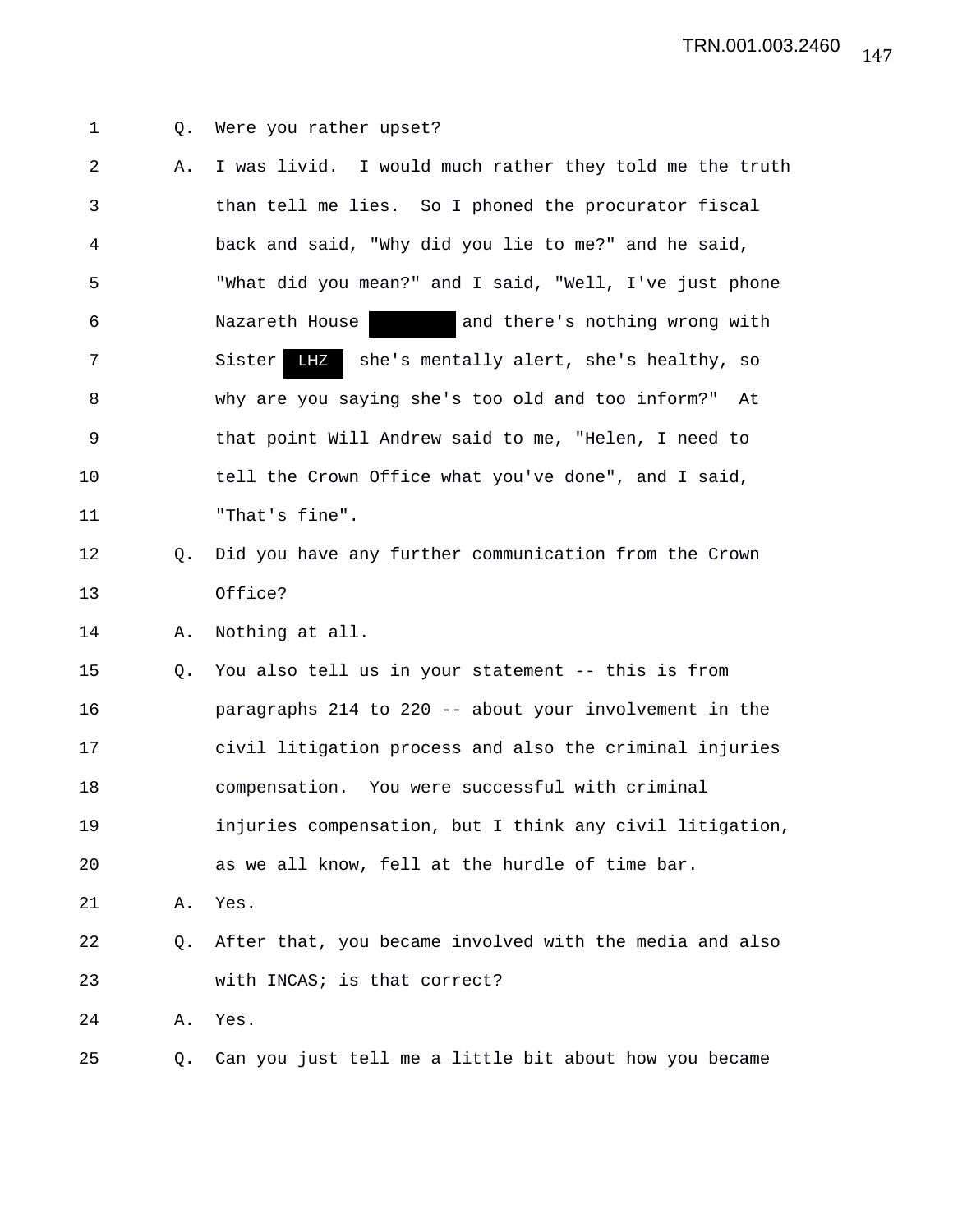## 1 involved in that process?

2 A. Well, to be honest with you, when I knew nothing was 3 going to be done, I was really angry and at that point 4 I thought, you know what, we were children of the state, 5 so the state are primarily responsible. I'd already 6 started going to Jackie Baillie at that point, my MSP, 7 speaking to her about things, and saying, look, I'm 8 sorry, I can't accept this. At that point I was aware 9 of the fact that other than people had started to speak 10 out despite the fact that I didn't know who they were. 11 I know there was some kind of meeting that the BBC were 12 doing, I think it was; I didn't actually go to that 13 event.

14 But at that time initially I wasn't intending being 15 involved with any particular groups. I was more 16 concerned about the fact why was this woman being let 17 off with what had happened, because I always saw 18 Sister LHZ as the instigator and everything. As 19 **a** result of that, I started speaking out, initially with 20 a pseudonym, and then I waived the right to anonymity, 21 and then I was asked to speak at a conference at the 22 Moira Anderson Foundation and that's where I met 23 Frank Docherty.

24 Q. And, as you tell us in your statement, "The rest is 25 history".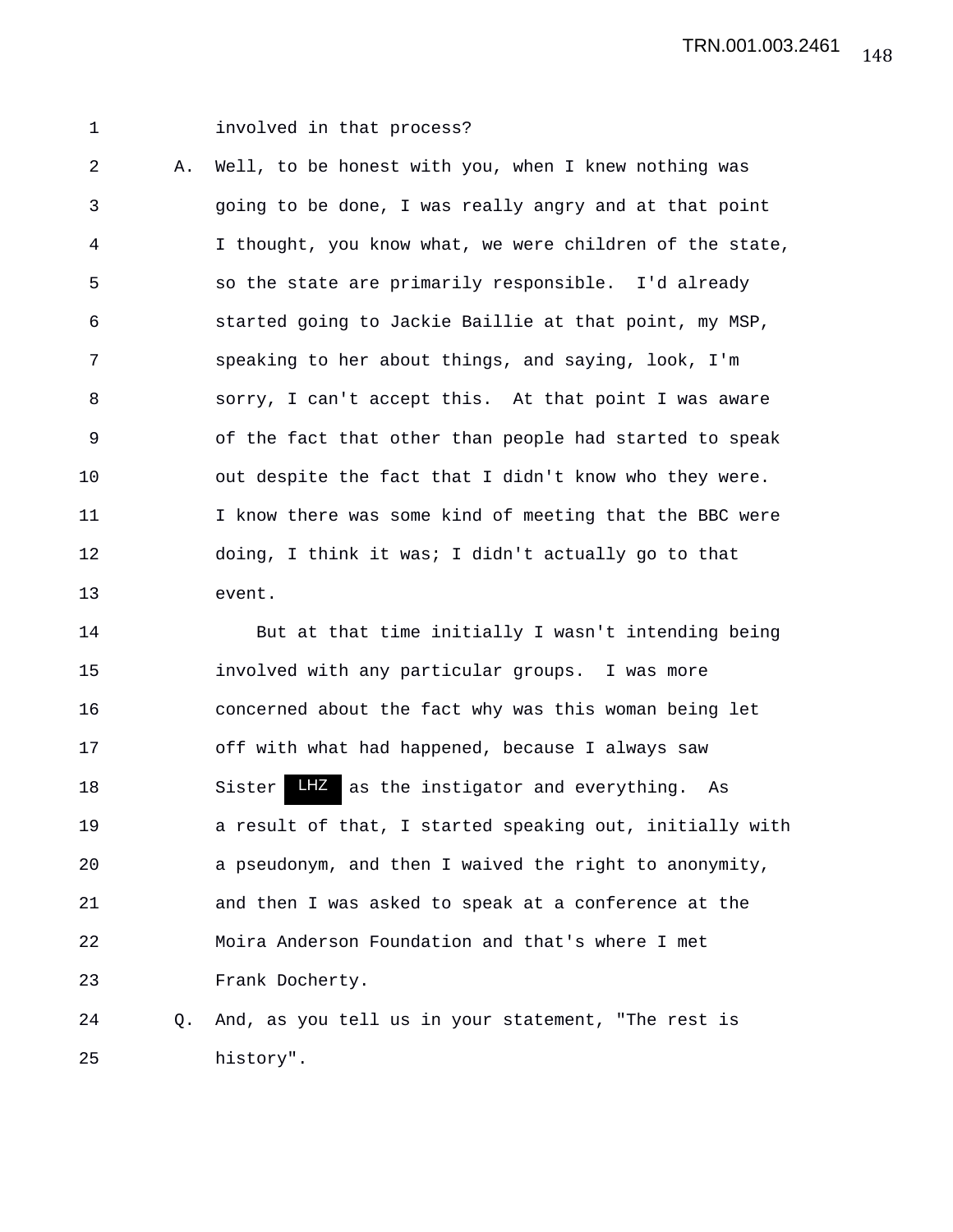| 1  | Α. | Absolutely.                                              |
|----|----|----------------------------------------------------------|
| 2  | Q. | I think the programme you mentioned where you did waive  |
| 3  |    | your anonymity was a programme, I think, with            |
| 4  |    | Catherine Deveney?                                       |
| 5  | Α. | Yes.                                                     |
| 6  | Q. | Where you told those who were listening to it what had   |
| 7  |    | happened to you?                                         |
| 8  | Α. | Yes.                                                     |
| 9  | Q. | Along the lines of what you've been telling us today?    |
| 10 | Α. | Yes.                                                     |
| 11 | Q. | One thing you say in your statement at paragraph 221 --  |
| 12 |    | and it's on the screen -- is that after the failed legal |
| 13 |    | cases, you felt that the survivors were not being        |
| 14 |    | believed.                                                |
| 15 | Α. | Yes.                                                     |
| 16 | O. | And you make reference in particular to what you had     |
| 17 |    | understood Bishop Conti to have said publicly.           |
| 18 | Α. | Oh, I didn't understand it; I knew it.                   |
| 19 | Q. | What did he say?                                         |
| 20 | Α. | He looked straight into the BBC cameras, he was          |
| 21 |    | addressing the people of Scotland, those were his words: |
| 22 |    | "I'm addressing the people of Scotland and you must      |
| 23 |    | remember these people were delinquents and misfits of    |
| 24 |    | society."                                                |
| 25 |    | Those were his exact words.                              |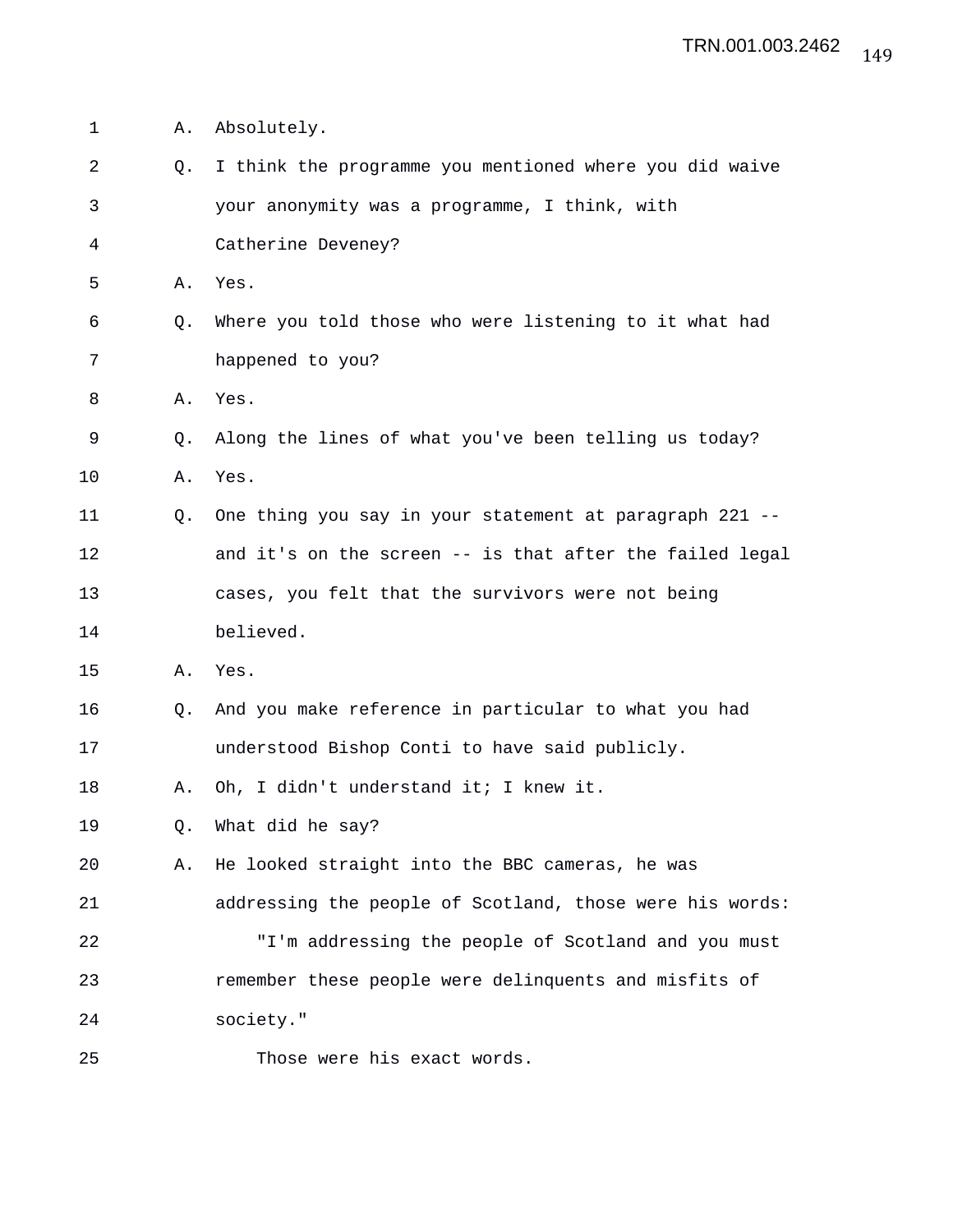

25 contact with her later on in life and you were very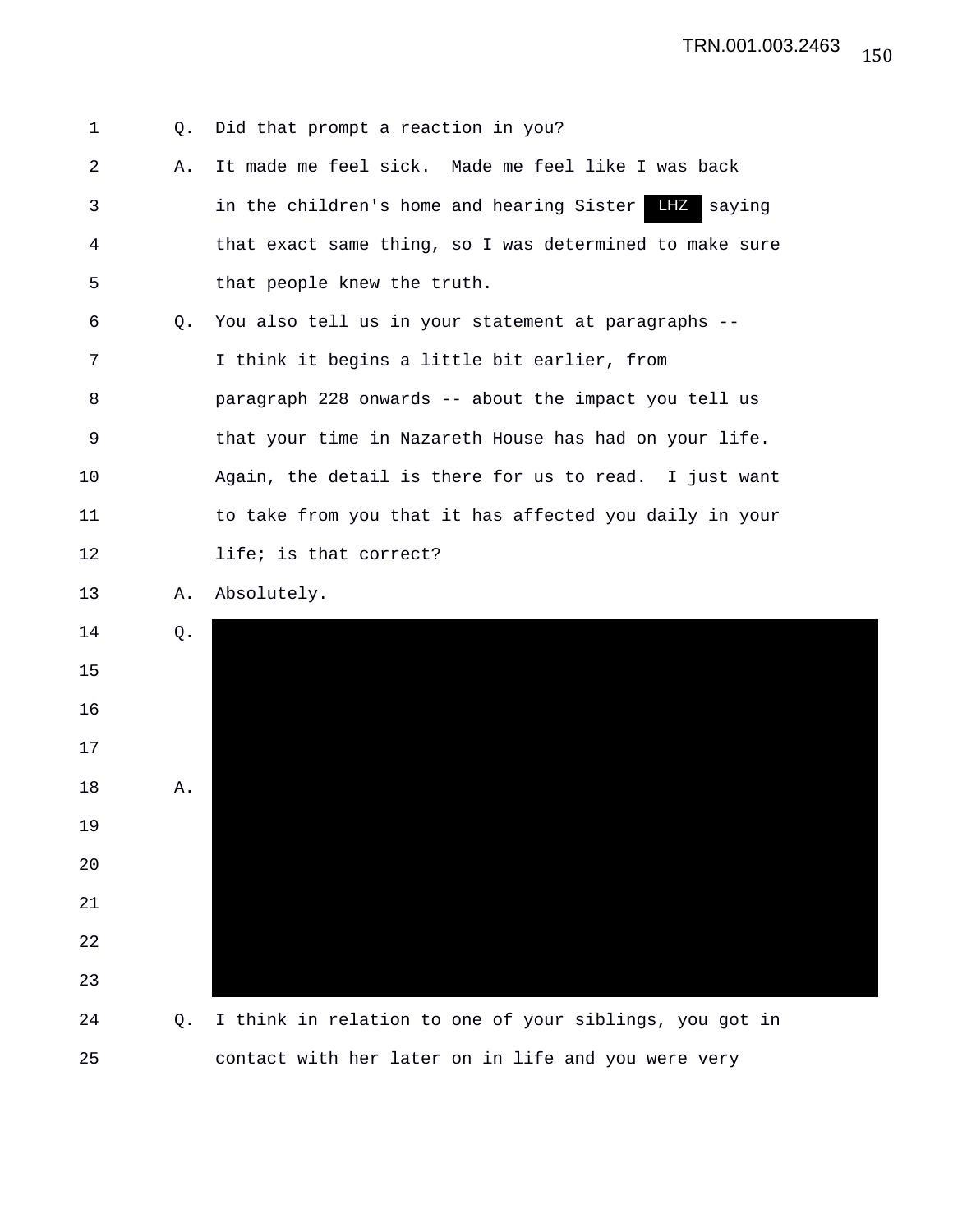| 1              |    | close with her, and we'll hear about that at another    |
|----------------|----|---------------------------------------------------------|
| $\overline{2}$ |    | point in time. But just looking at the impact, you do   |
| 3              |    | tell us in quite some detail about the psychological    |
| 4              |    | impact that life in care has had on you. For example,   |
| 5              |    | I think you're still going for counselling; is that     |
| 6              |    | correct?                                                |
| 7              | Α. | Yes.                                                    |
| 8              | O. | Can I just take you to this little piece in your        |
| 9              |    | statement, Helen? It's at paragraph 240. It'll come on  |
| 10             |    | the screen, I hope. I just want to ask you about that   |
| 11             |    | comment you make there, and that is:                    |
| 12             |    | "I don't care what anybody says. I think if             |
| 13             |    | you have been abused as a child, you carry it until you |
| 14             |    | die."                                                   |
| 15             | Α. | Yes.                                                    |
| 16             | Q. | Is that something you believe?                          |
| 17             | Α. | Absolutely.                                             |
| 18             | Q. | Has that been your own experience?                      |
| 19             | Α. | Yes. I mean, you can't make what's happened unhappen.   |
| 20             |    | No amount of counselling in the world can make that     |
| 21             |    | You learn through counselling how to deal<br>possible.  |
| 22             |    | with it on a daily basis, how to protect yourself, but  |
| 23             |    | it doesn't take it away.                                |
| 24             |    |                                                         |
| 25             |    |                                                         |

151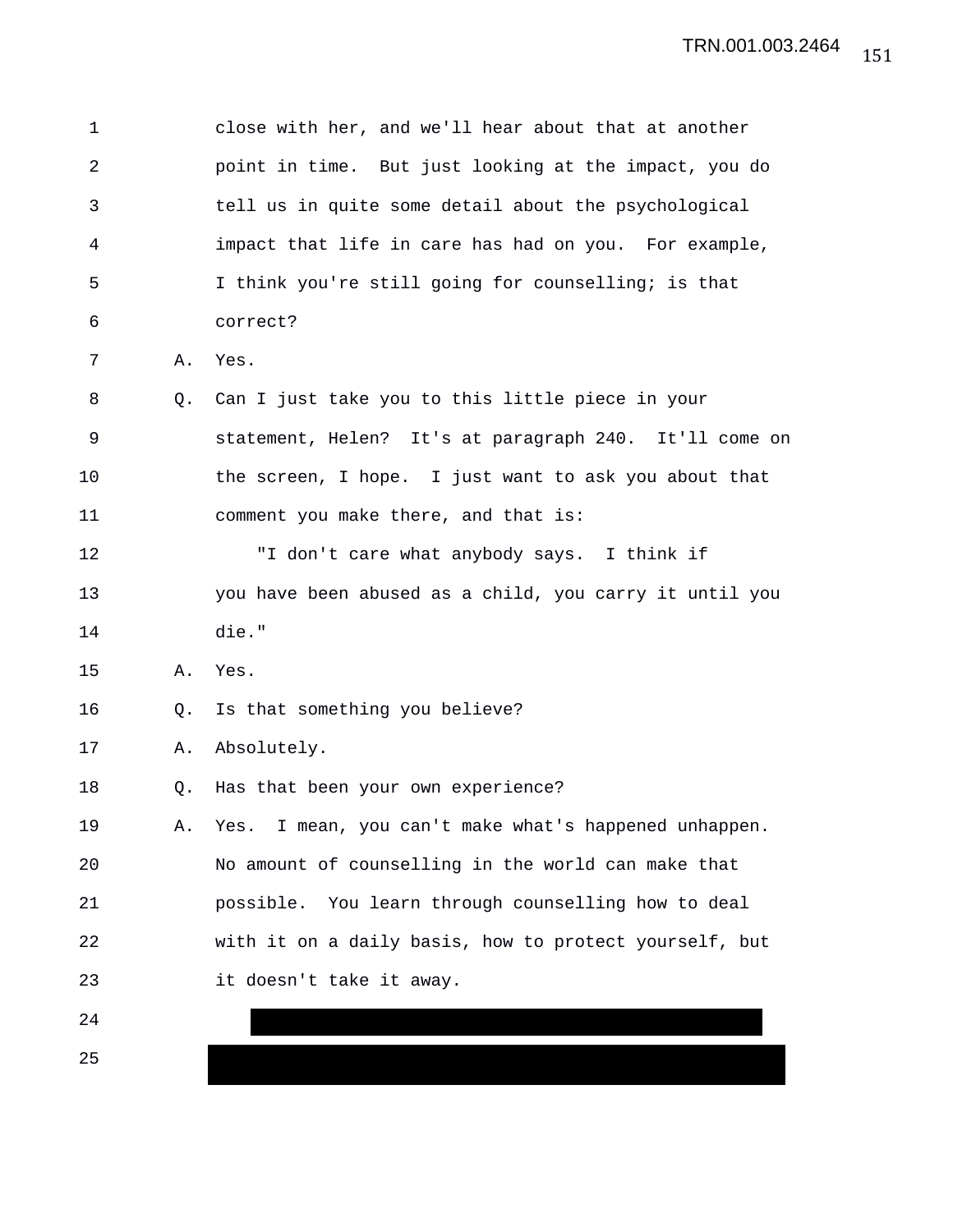| 1  |    |                                                             |
|----|----|-------------------------------------------------------------|
| 2  |    |                                                             |
| 3  |    |                                                             |
| 4  |    | I think it makes no difference. I'm 60 in a couple          |
| 5  |    | of months' time and even though logically I know in my      |
| 6  |    | head that the devil's not inside of me, when it comes to    |
| 7  |    | emotionally, when bad things happen, that's the first       |
| 8  |    | thing that comes to my head: it's happening because the     |
| 9  |    | devil's inside of me.                                       |
| 10 | Q. | The way you put it $-$ - one of the ways you put it in your |
| 11 |    | statement, Helen, at paragraph 241 is that you can't get    |
| 12 |    | your childhood back.                                        |
| 13 | Α. | No.                                                         |
| 14 | Q. | And that's the reality of it, isn't it?                     |
| 15 | Α. | That is the reality of it.                                  |
| 16 | Q. | But you also tell us this, and perhaps we can just focus    |
| 17 |    | on this:                                                    |
| 18 |    | "I don't believe that because you have been abused          |
| 19 |    | as a child it is an excuse for your behaviour as an         |
| 20 |    | adult."                                                     |
| 21 | Α. | Yes.                                                        |
| 22 | Q. | Can I just understand what thought you have there?          |
| 23 | Α. | What I mean by that is when you become an adult, or when    |
| 24 |    | you know the difference between right and wrong,            |
| 25 |    | everybody has a choice about what choices they make.        |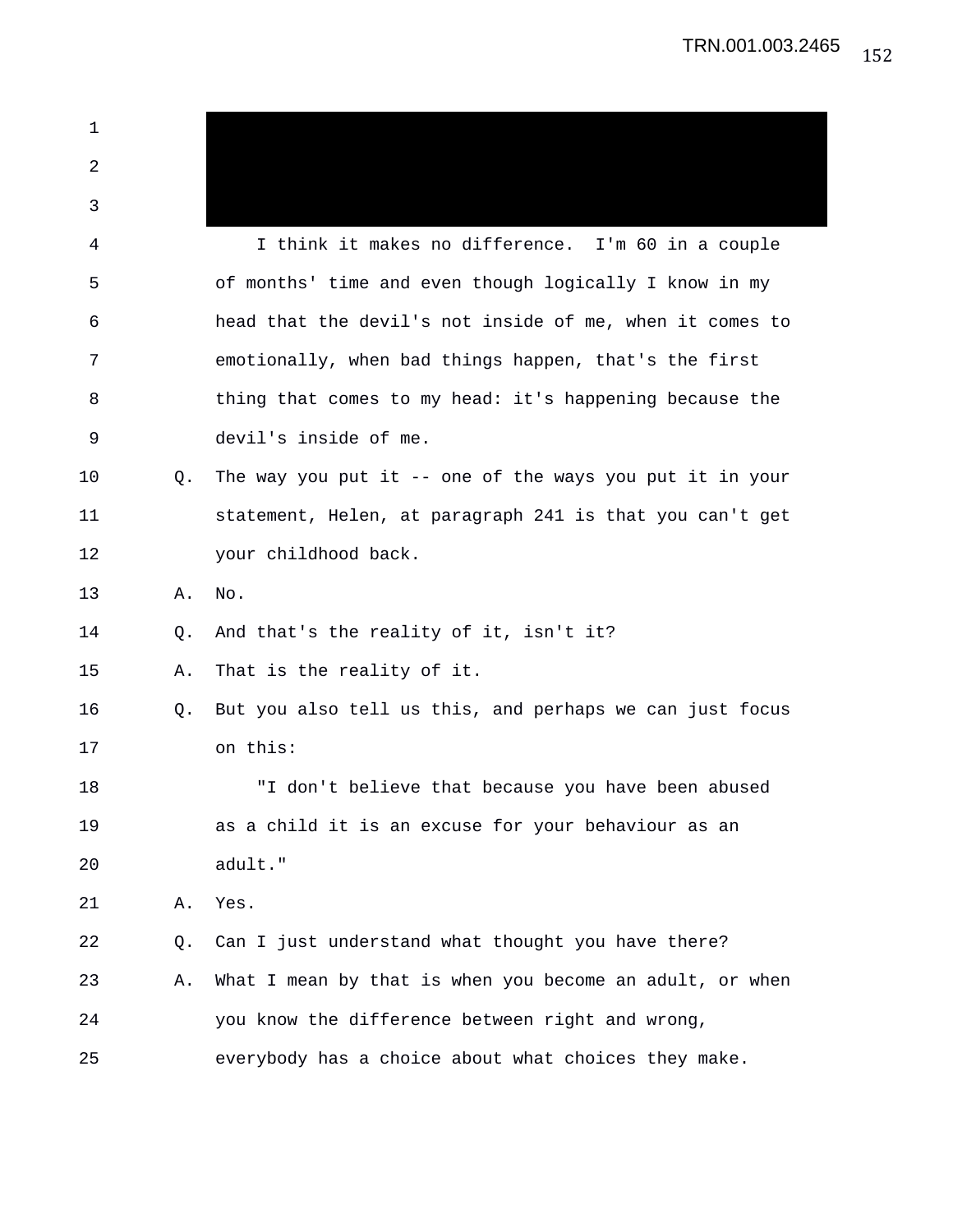1 I think sometimes, and I don't mean this 2 disrespectfully, but I think sometimes in the court 3 case, quite often if somebody's been abused then it can 4 become a reason for them behaving the way they've 5 behaved as an adult. But for me it's the opposite. For 6 me, if you have been abused as a child, therefore you 7 understand all the pain and everything that goes with 8 it, so there's no way you'd want to behave that way 9 towards someone else. 10 Q. You also tell us in this statement -- and I think you 11 touched upon this when you gave your evidence the last 12 time you were here, Helen -- about an apology that you 13 received from a Sister of Nazareth by the name of 14 Sister Brenda. 15 A. Yes. 16 Q. I think you thought that was quite a moving moment. 17 A. It was for me, yes. 18 Q. Can you just remind us about what happened? 19 A. I was at a conference in Edinburgh the Scottish 20 Government were running. Sister Brenda was the only 21 sister there in habit. She'd actually approached one of 22 the ladies from CELSIS and said she would quite like to 23 speak to myself and and would we be willing to 24 speak to her. So Moira from CELSIS came over and spoke 25 to me and she explained that Sister Brenda was there and 153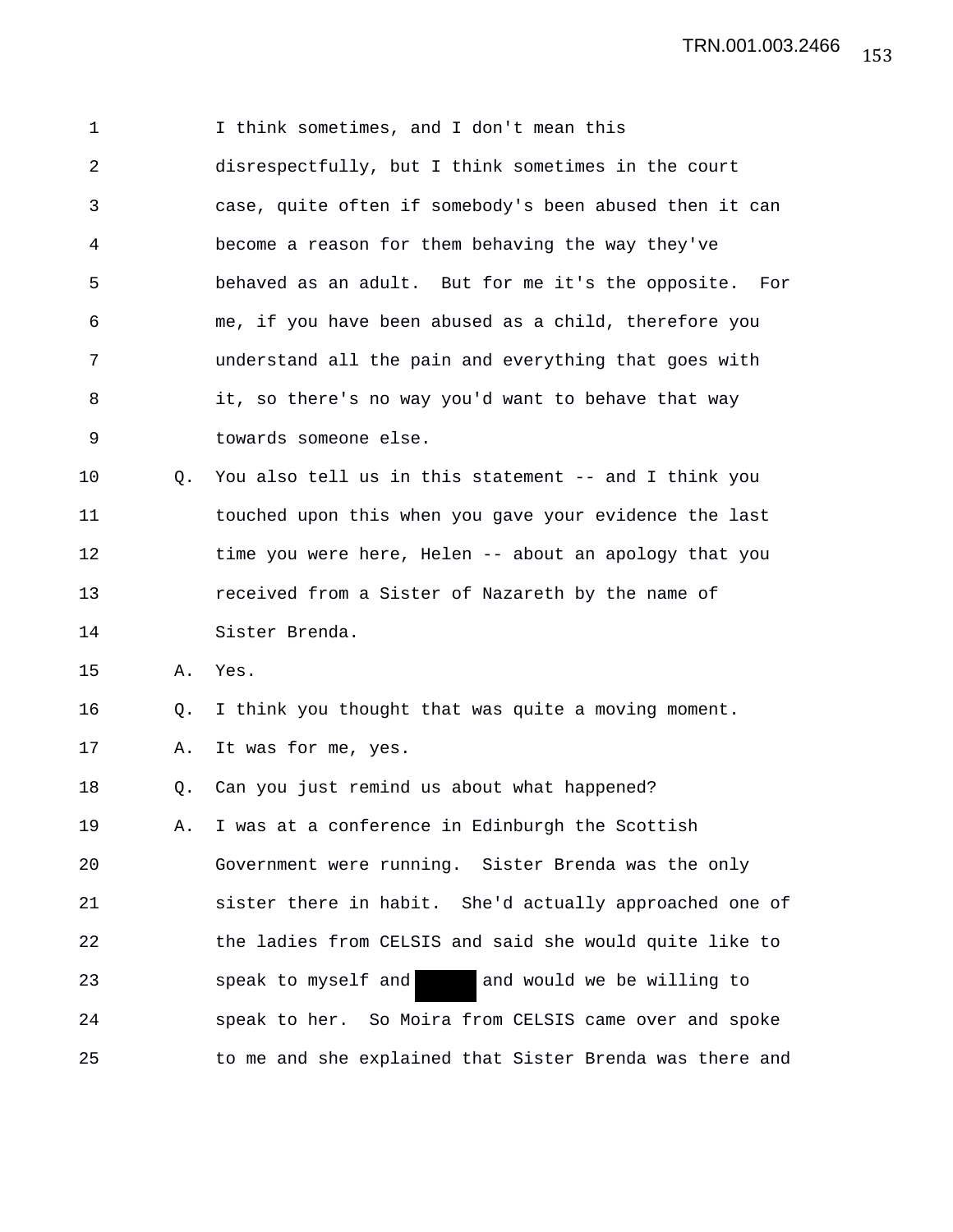1 that she wanted to speak to me and would that be okay 2 and I said yes.

3 Sister Brenda took my hands in hers, she looked at 4 me and I could see the tears in her eyes. She said, 5 "Helen, I'm really, really sorry for what happened to 6 you while you were in our care", and I remember I said 7 to her, "But, sister, why are you apologising? It 8 wasn't you who abused me". She said, "It doesn't 9 matter, you were in our care". That to me was the 10 reaction that every survivor should have got when they 11 started speaking about being abused. That's how Christ 12 would react, with compassion and love, not with blame 13 and shame and trying to put all the onus on to the 14 children. So for me, she gave me hope.

15 Q. Is that why you say that that apology did have a massive 16 impact upon you?

17 A. Yes. It means that it's possible for other people to 18 have a sincere and heartfelt apology.

19 Q. You have listened also, I think, to what has been said 20 on behalf of the Sisters of Nazareth to this inquiry and 21 indeed you've already heard, in one part of the inquiry, 22 evidence from the Sisters of Nazareth. What's your 23 **reaction** to that?

24 A. I think they need to go a lot further. It's one thing 25 to say, okay, we accept now that perhaps abuse might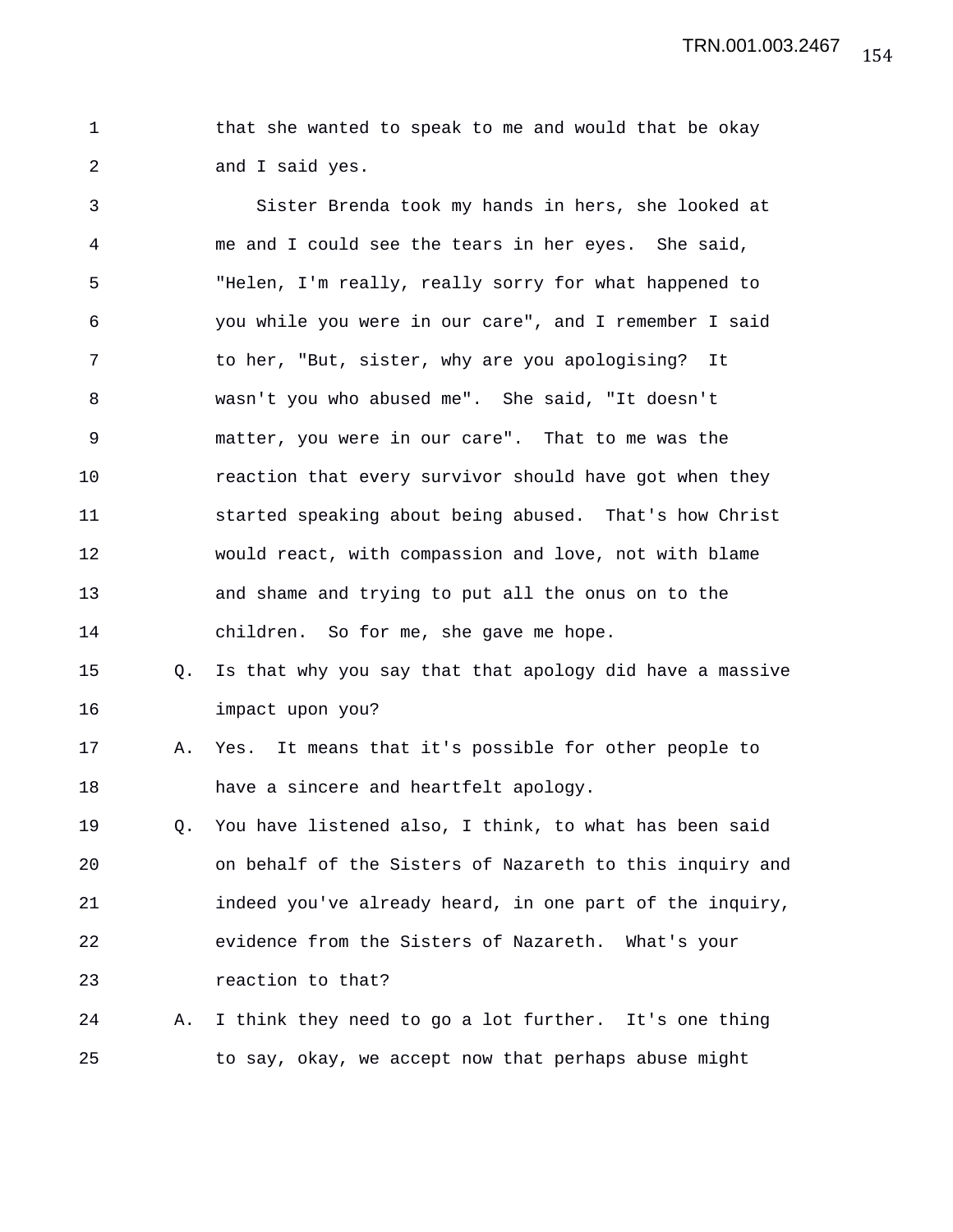1 have happened, and if it happened then we're truly 2 sorry. But who takes responsibility for the sisters who 3 were allowed to abuse the children in that manner? It 4 can't be the children, it can't be the survivors who 5 were abused. The sisters have to take some 6 responsibility. Again, I don't believe that they -- 7 I don't believe for one second that they couldn't have 8 known or somebody in that children's home couldn't have 9 known what Sister LHZ was like. You can't behave 10 in that manner -- I mean, if she could lose her temper 11 and be violent and do all the horrible sadistic things 12 she was doing to me, then am I to believe that she was 13 able to go and say prayers and be pious to all the other 14 sisters round about her? I've been in a convent and you 15 can tell the sisters who are there because it is their 16 true vocation and the ones who are not.

17 Again, I'm sorry, but my belief is that Sister LHZ 18 should never have been a nun in the first place. 19 Q. Well, can I take you to that final part of your 20 statement in this context, Helen, where you mention 21 lessons that could be learned from your perspective. 22 You begin by telling us that you can't change what 23 happened in the past, but you can make a good attempt to 24 make sure it doesn't happen again. That's the essence 25 of your position?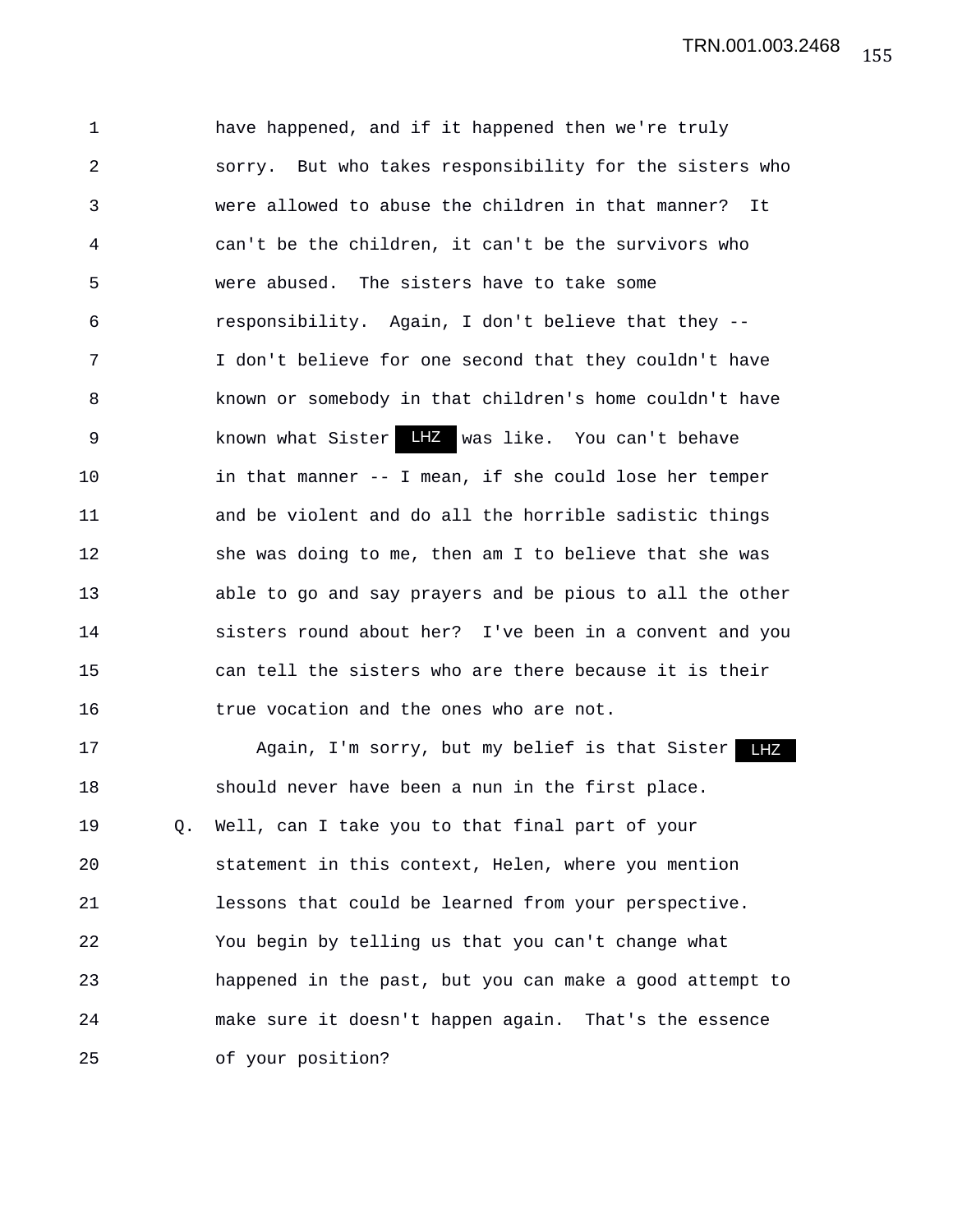1 A. Absolutely. The care system needs to be totally 2 stripped back. If lessons are not learned from this 3 inquiry, then what's the point of having the inquiry? 4 The whole point of fighting for an inquiry was that the 5 truth would come out so that children in care in the 6 future are protected, so that the abuse that we went 7 through doesn't happen to them, so that there is proper 8 legislation in place. I just hope to God the inquiry 9 doesn't become a report that sits on the shelf -- 10 because the 1948 Children Act was already in place and 11 that clearly spoke about how children should be 12 disciplined, yet for years, for decades, children were 13 still allowed to be disciplined in manners that were 14 abusive.

15 Q. That's what you say, that you are scared that at the end 16 of the inquiry, Lady Smith writes up her report and it 17 goes back to the government and it gets forgotten about. 18 A. Yes. And I don't mean that disrespectfully. You know, 19 like I say, there have been so many reports and so many 20 acts put in place and legislation that is supposed to be 21 there to be followed, but it clearly hasn't been 22 followed for all these decades. 23 LADY SMITH: You're absolutely right about that.

24 Legislation is there for a purpose: it creates rules by 25 which society should be living.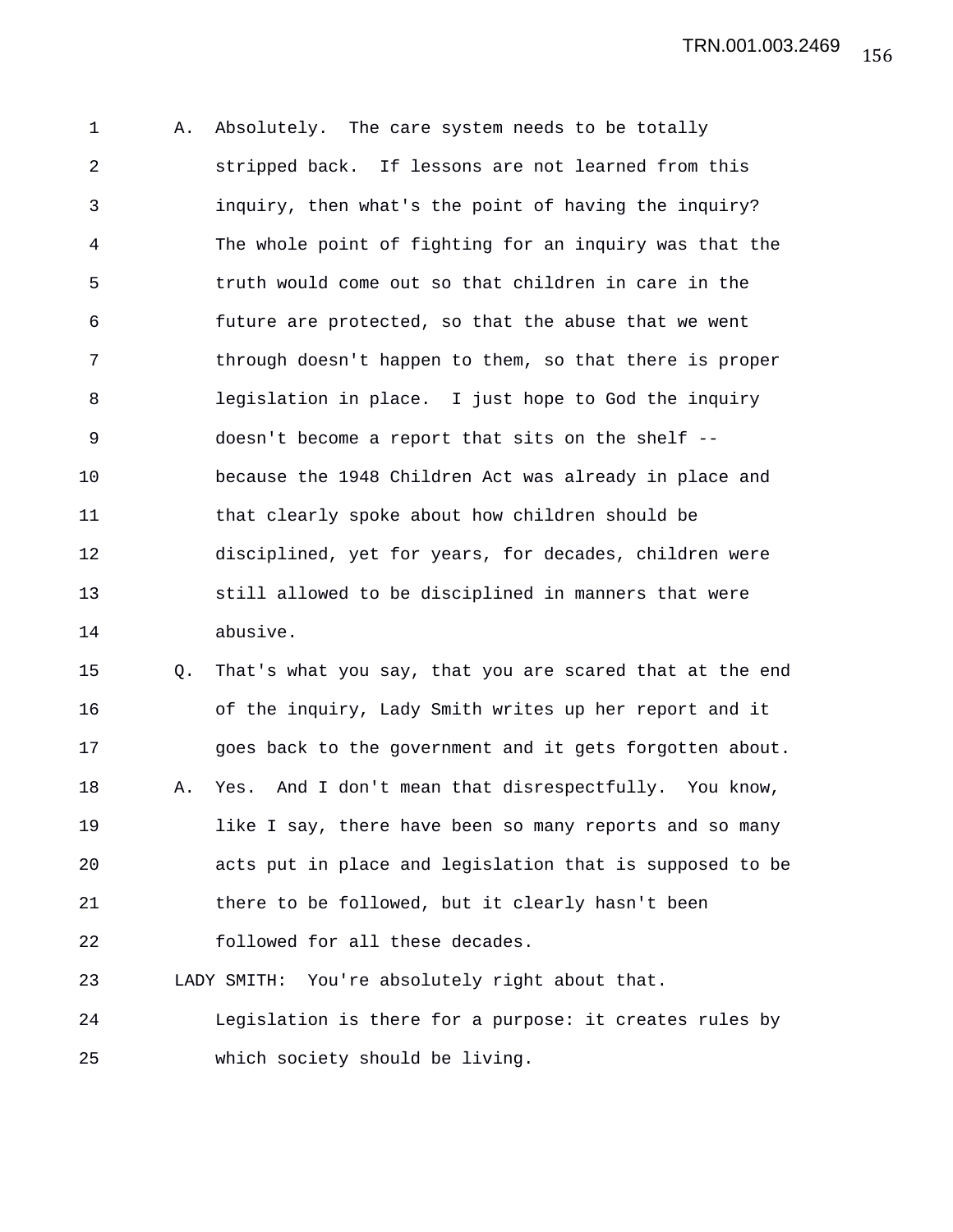1 A. But in that sense then, the care system, it needs to be 2 legislative to a point where everything is followed 3 through to make sure that things are adhered to, that 4 rules are in place for a reason and that the main reason 5 it is there is to protect the children of the future. 6 Otherwise we as a society fail children, not just the 7 institutions, not just the abusers. What's the saying? 8 It takes a village to raise a child. 9 LADY SMITH: You say something in this part of your 10 statement which interests me and it's about the dangers 11 of giving one person complete power over children. 12 Am I right in getting the clear impression from you that 13 as you look back what you see is there was nobody 14 checking on what Sister LHZ was doing, nobody 15 supervising her, nobody issuing guidance or rules to her 16 that she had to follow, but really she had a free rein? 17 A. Oh, absolutely she had a free rein. Not only did she 18 have free rein to be an abuser, she had free rein to be 19 an initiator -- 20 LADY SMITH: Yes. 21 A. -- and a facilitator. 22 LADY SMITH: Yes. 23 MR MacAULAY: One point you make and one way, I think, 24 you're putting forward to approach this is that people

25 need to think: if it was my child, how would I expect my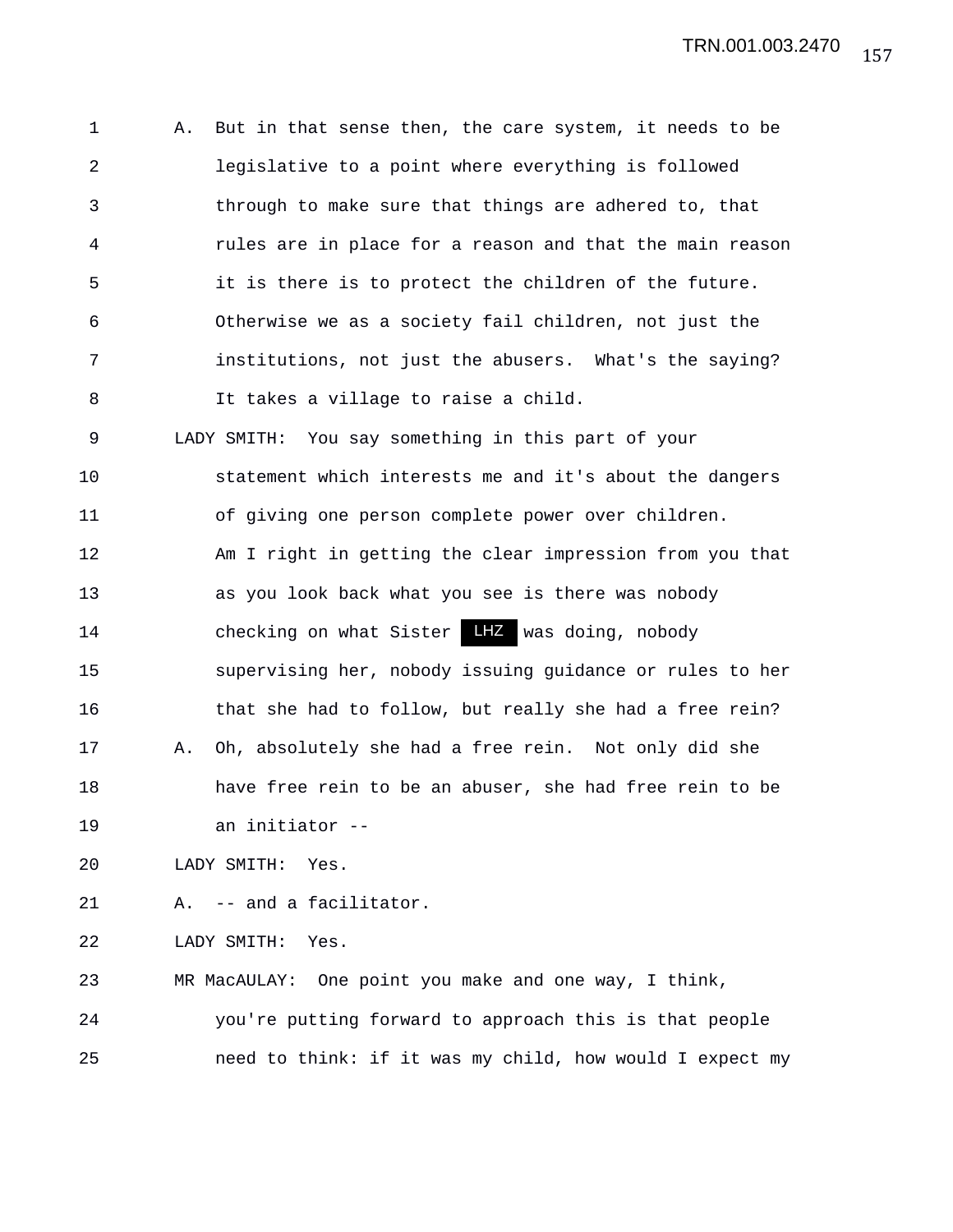1 child to be cared for?

2 A. Absolutely. Because the one thing that concerns me as 3 well is the biggest majority of children now are cared 4 for either in kinship care or foster care, so you run 5 a real massive risk of individual foster carers who are 6 in their own home, who are seen as a person in authority 7 for the child, being taken into their home, and if 8 that's not legislated and checked up on and followed 9 through and made sure that the child's okay and the 10 child has an independent social worker, not the same 11 social worker as the foster family, then that child 12 needs somebody to be a voice for them, no matter what 13 age they are.

14 Q. One point you do make is that you do think the 15 government -- and I think there you mean the Scottish 16 Government -- need to look at the care system afresh. 17 A. Yes. Absolutely. I think the whole care system needs 18 to be stripped all the way back because -- and I know 19 it's going to take a lot of money and I know that will 20 probably be the reason it can't be done for God knows 21 how many years, but the reality is the majority of 22 people that are in prisons that have been through the 23 care system, the majority of people that are homeless 24 have come through the care system, the majority of women 25 on the streets have come through the care system. So at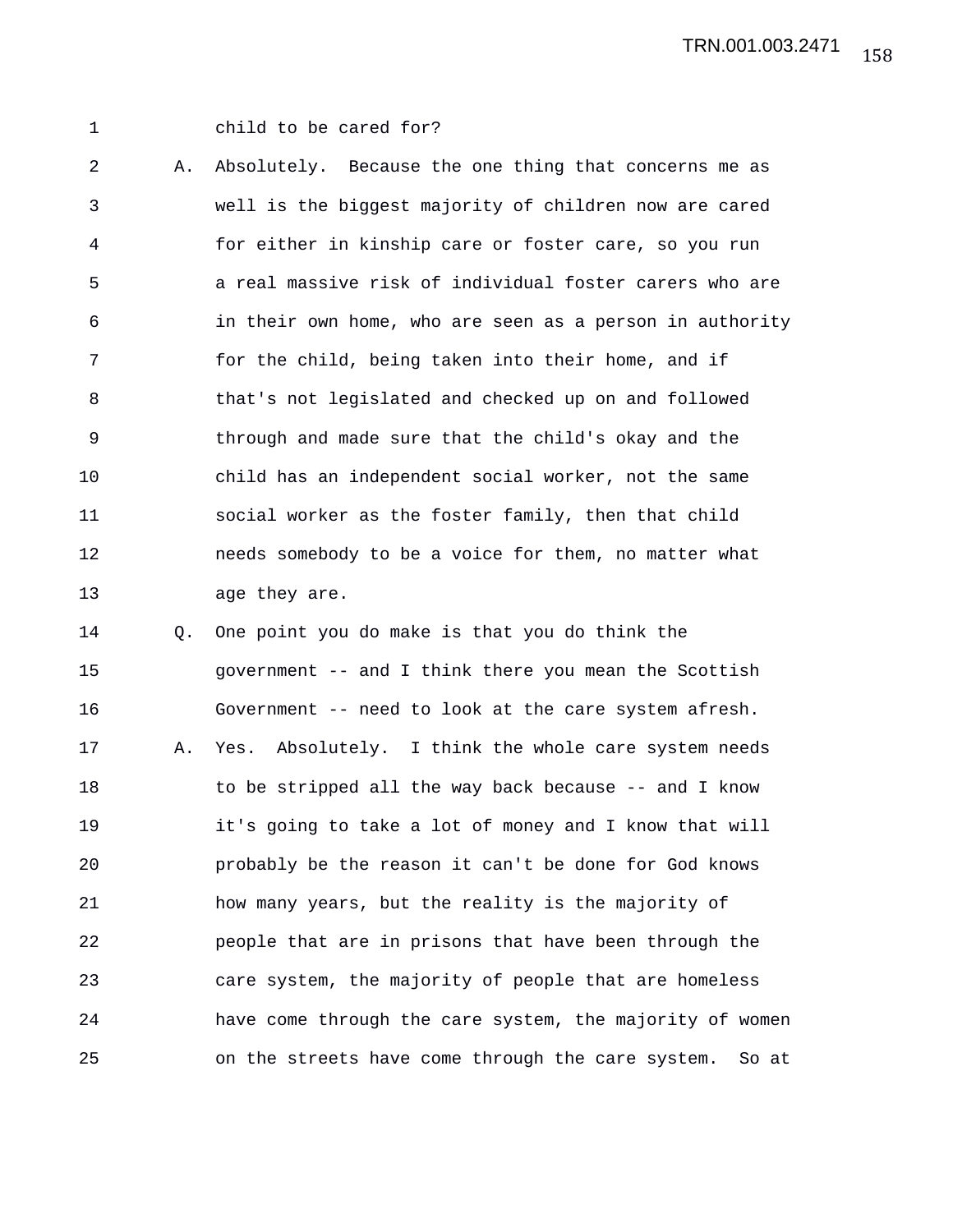1 what cost do we just allow the costs to continue for 2 generations to come or can we, through this inquiry, ask 3 the Scottish Government to tear it back and start 4 looking at things and make sure legislation is in place, 5 make sure, no matter what Lady Smith's findings are, if 6 the government say they're going to adhere to them and 7 they're going to follow through all the recommendations, 8 that they do so. 9 MR MacAULAY: Thank you for those thoughts, Helen. If

10 I just ask you to stay there a moment or two. I have 11 asked all the questions for the moment that I want to 12 ask off the back of your statement and also any 13 questions I've been asked to put to you.

14 My Lady, your Ladyship will be aware that Helen has 15 also produced a supplementary statement.

16 LADY SMITH: Yes.

17 MR MacAULAY: I wonder whether there might be some benefit 18 in having a short adjournment just to see the way ahead 19 with that, to see whether we can make arrangements, not 20 today, but perhaps later this week or whatever, as to 21 when we perhaps can look at that.

22 LADY SMITH: Would that be all right, Helen? It would be 23 helpful if we could sort out this afternoon where we're 24 going next. But if it's a problem for you, we can leave 25 that for today. If it is possible, that would be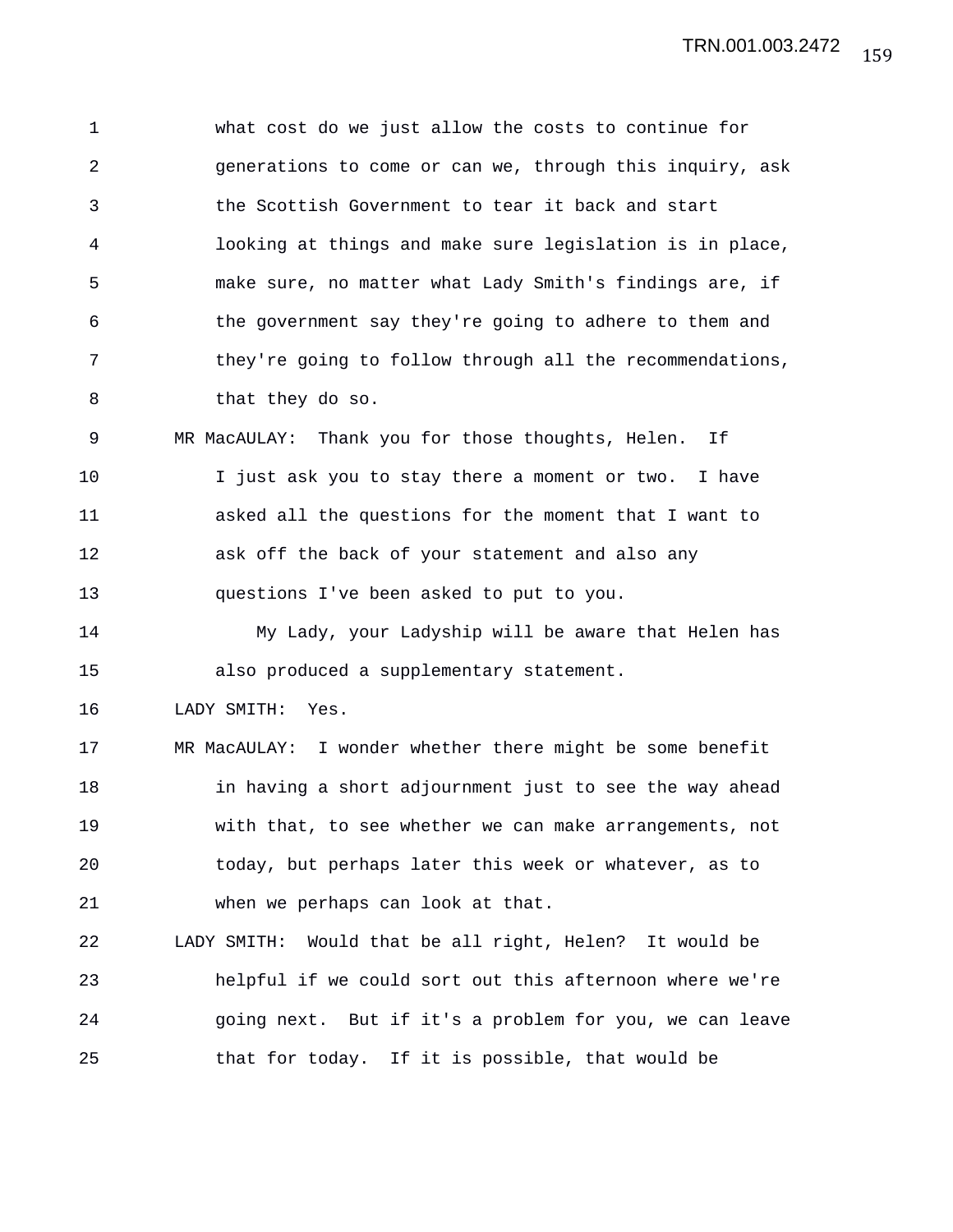| useful.                                                    |
|------------------------------------------------------------|
| That's okay.<br>Α.                                         |
| LADY SMITH: We'll have a short break.                      |
| $(3.57 \text{ pm})$                                        |
| (A short break)                                            |
| $(4.12 \text{ pm})$                                        |
| LADY SMITH: Mr MacAulay.                                   |
| MR MacAULAY: My Lady, it has been a long day for Helen and |
| it has been arranged that Helen will return on Friday at   |
| 2 o'clock to speak to the supplementary statement that     |
| she has provided to the inquiry.                           |
| LADY SMITH: Thank you very much.                           |
| Helen, 2 o'clock, Friday, I gather, will be suitable       |
| for you; yes?                                              |
| Yes.<br>Α.                                                 |
| Thank you very much, and thank you for the<br>LADY SMITH:  |
| evidence you've provided us with today and for your        |
| engagement with the written statement that is the          |
| foundation for the evidence you've provided today.         |
| I know that a lot of work and effort on your part has      |
| gone into that and it has been a long, hard day for you    |
| today. I can let you go now and we'll look forward to      |
| seeing you on Friday. Thank you.                           |
| Thank you.<br>Α.                                           |
|                                                            |

25 (The witness withdrew)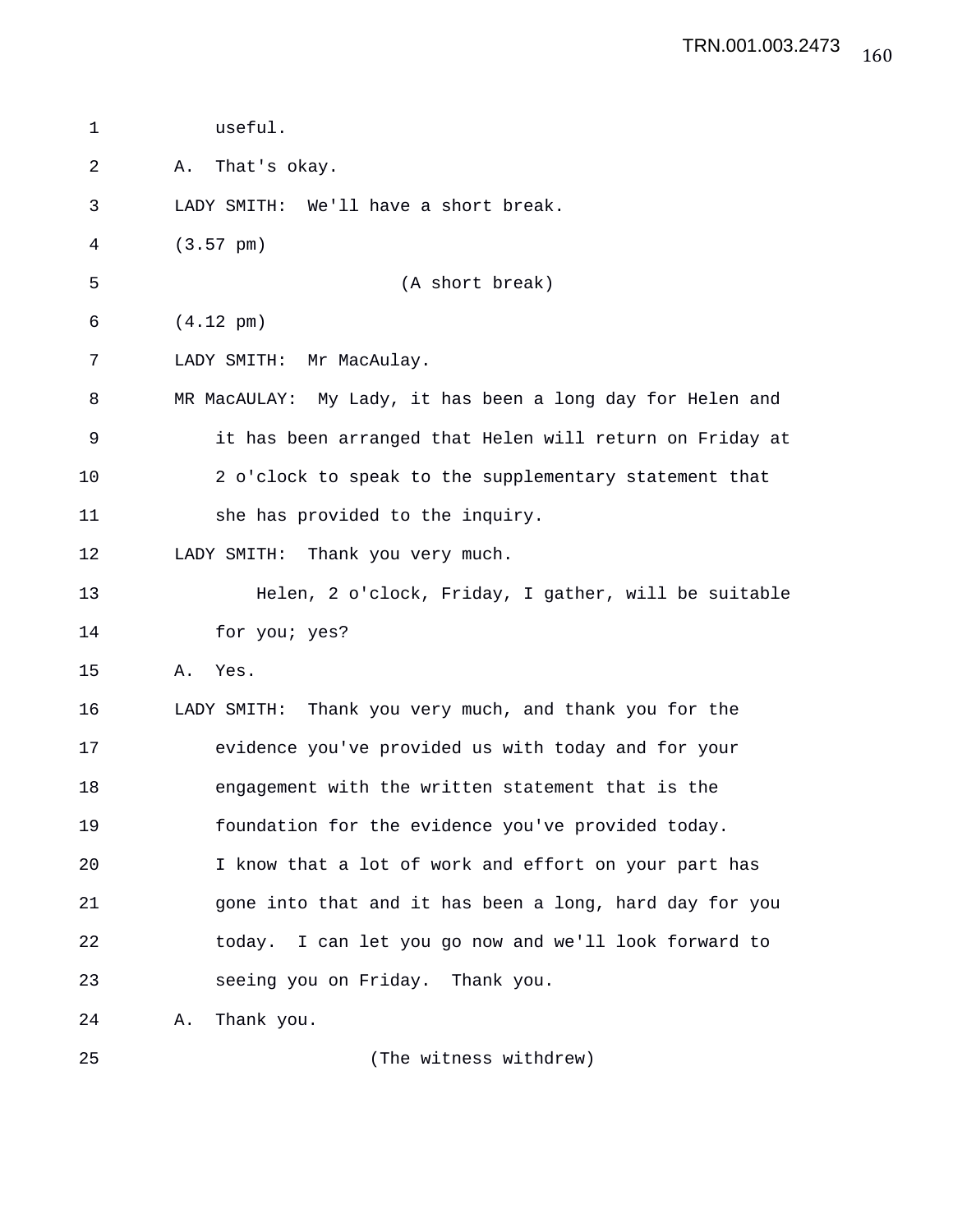| $\mathbf 1$ | MR MacAULAY: My Lady, that's the evidence for today.  |
|-------------|-------------------------------------------------------|
| $\sqrt{2}$  | Tomorrow we have programmed in two oral witnesses and |
| 3           | two read-ins.                                         |
| 4           | LADY SMITH: Starting at 10 o'clock as usual?          |
| 5           | MR MacAULAY: 10 o'clock.                              |
| 6           | LADY SMITH: Very well. Until tomorrow.                |
| 7           | $(4.13 \text{ pm})$                                   |
| 8           | (The hearing adjourned until 10.00 am                 |
| $\mathsf 9$ | on Thursday, 31 May 2018)                             |
| 10          |                                                       |
| 11          |                                                       |
| 12          |                                                       |
| 13          |                                                       |
| 14          |                                                       |
| 15          |                                                       |
| 16          |                                                       |
| 17          |                                                       |
| 18          |                                                       |
| 19          |                                                       |
| 20          |                                                       |
| 21          |                                                       |
| 22          |                                                       |
| 23          |                                                       |
| 24          |                                                       |
| 25          |                                                       |